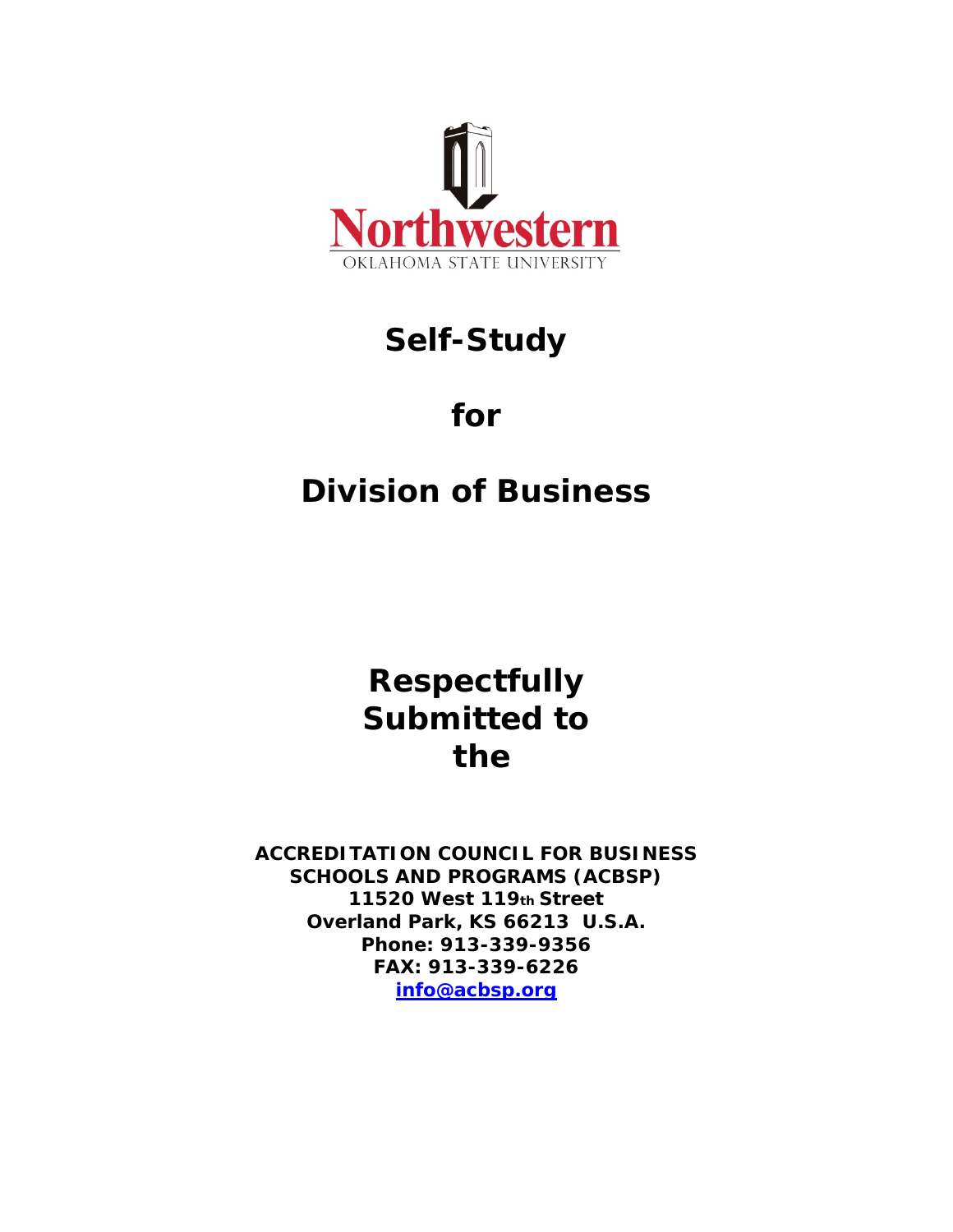# **Table of Contents**

| Criterion 2.2.a Strategic action plans should address both short- and long-term objectives26                                                                                             |
|------------------------------------------------------------------------------------------------------------------------------------------------------------------------------------------|
| Criterion 2.2.b The business unit shall have established performance measures for tracking                                                                                               |
| Criterion 2.2.c The leadership of the business unit should communicate strategic objectives,<br>action plans, and measurements to all faculty, staff, and stakeholders, as appropriate29 |
|                                                                                                                                                                                          |
|                                                                                                                                                                                          |
|                                                                                                                                                                                          |
|                                                                                                                                                                                          |
|                                                                                                                                                                                          |
|                                                                                                                                                                                          |
|                                                                                                                                                                                          |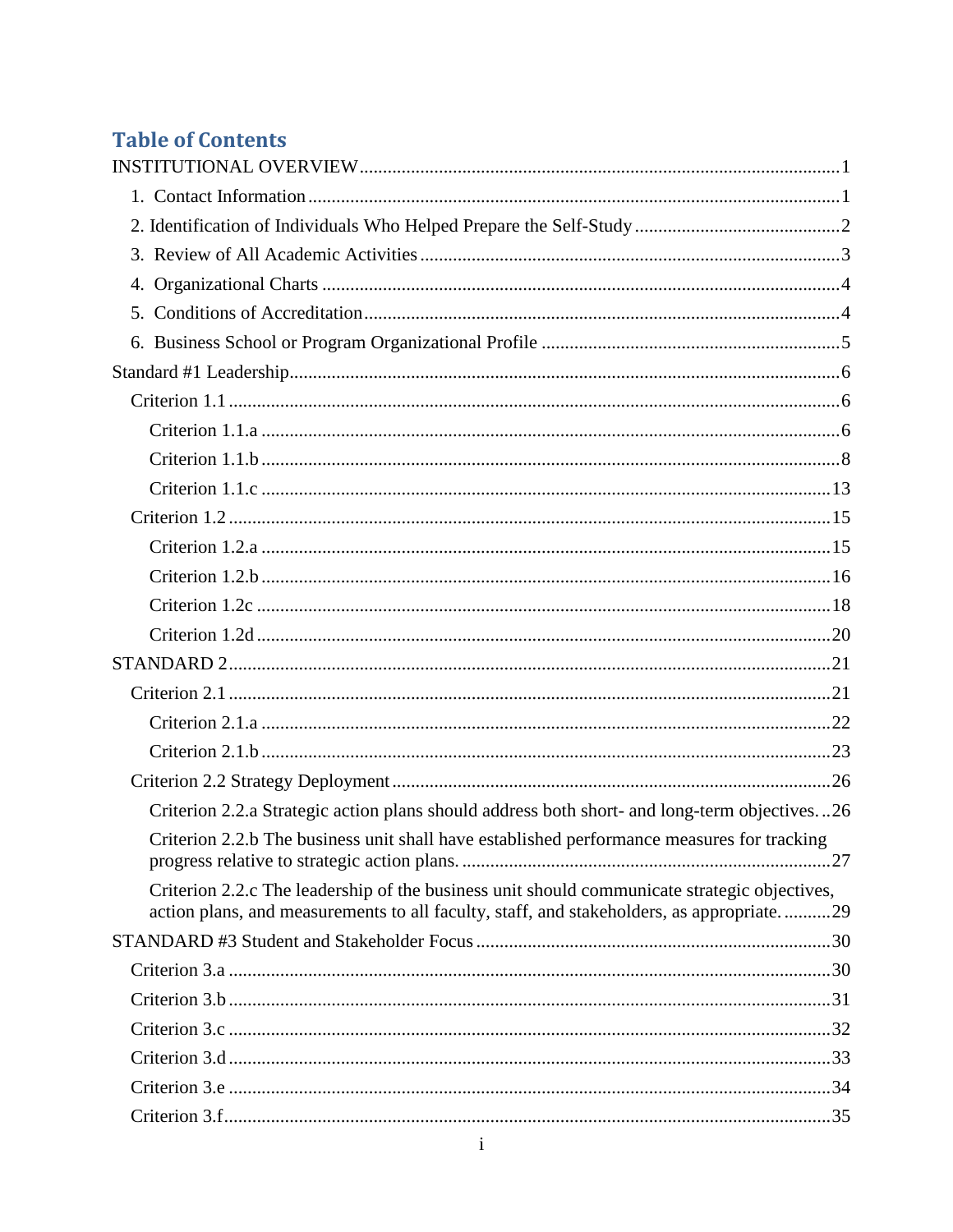| STANDARD #4 Measurement and Analysis of Student Learning and Performance 39 |  |
|-----------------------------------------------------------------------------|--|
|                                                                             |  |
|                                                                             |  |
|                                                                             |  |
|                                                                             |  |
|                                                                             |  |
|                                                                             |  |
|                                                                             |  |
|                                                                             |  |
|                                                                             |  |
|                                                                             |  |
|                                                                             |  |
|                                                                             |  |
|                                                                             |  |
|                                                                             |  |
|                                                                             |  |
|                                                                             |  |
|                                                                             |  |
|                                                                             |  |
|                                                                             |  |
|                                                                             |  |
|                                                                             |  |
|                                                                             |  |
|                                                                             |  |
|                                                                             |  |
|                                                                             |  |
|                                                                             |  |
|                                                                             |  |
|                                                                             |  |
|                                                                             |  |
|                                                                             |  |
|                                                                             |  |
|                                                                             |  |
|                                                                             |  |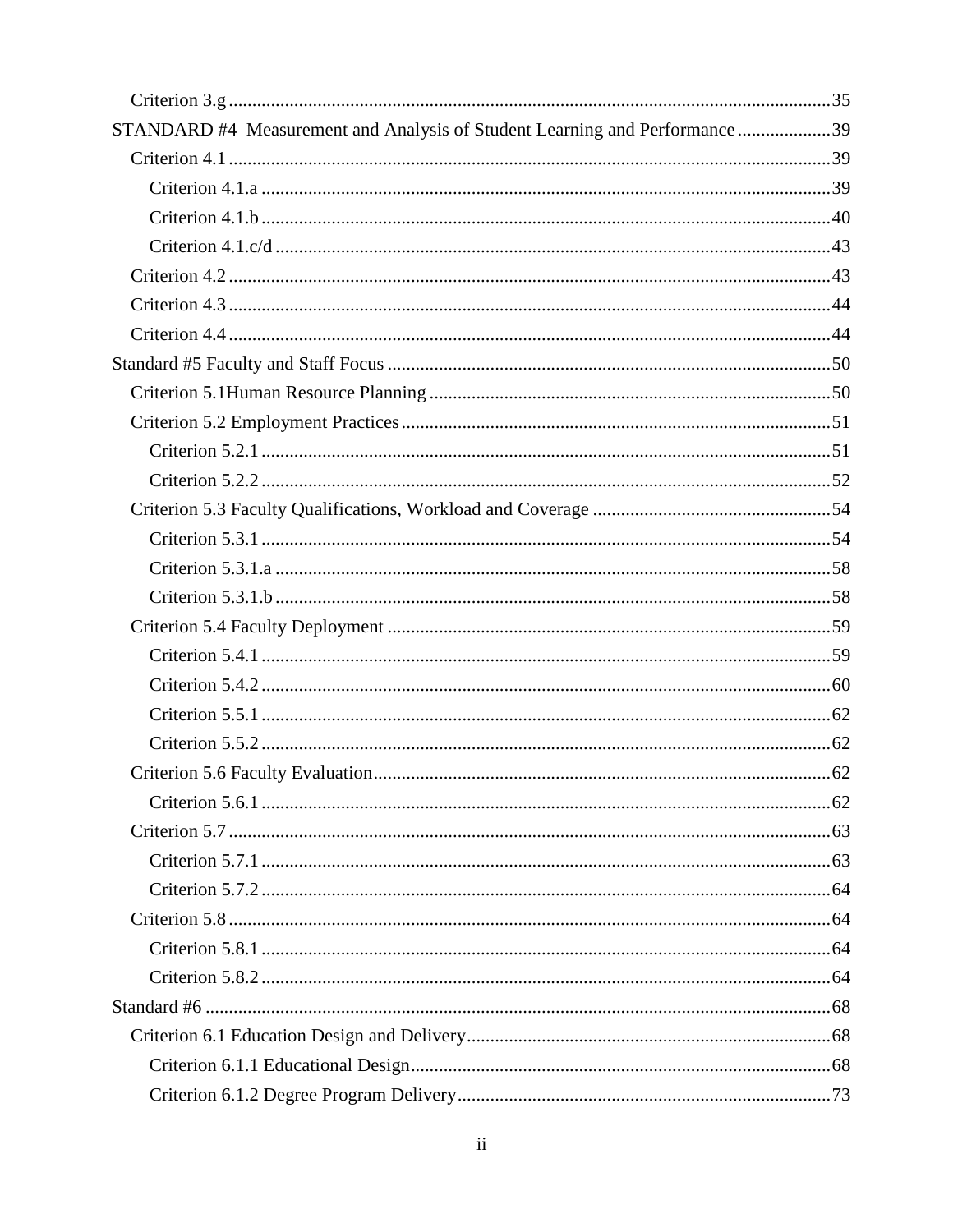| Criterion 6.2 Management of Educational Support Processes and Business Operation      |  |
|---------------------------------------------------------------------------------------|--|
|                                                                                       |  |
|                                                                                       |  |
|                                                                                       |  |
|                                                                                       |  |
|                                                                                       |  |
|                                                                                       |  |
| Criterion 6.3.4 Academic Policies for Probation, Suspension and Readmission  86       |  |
| Criterion 6.3.5 Academic Policies for Recruiting, Admitting and Retaining Students 87 |  |
|                                                                                       |  |
|                                                                                       |  |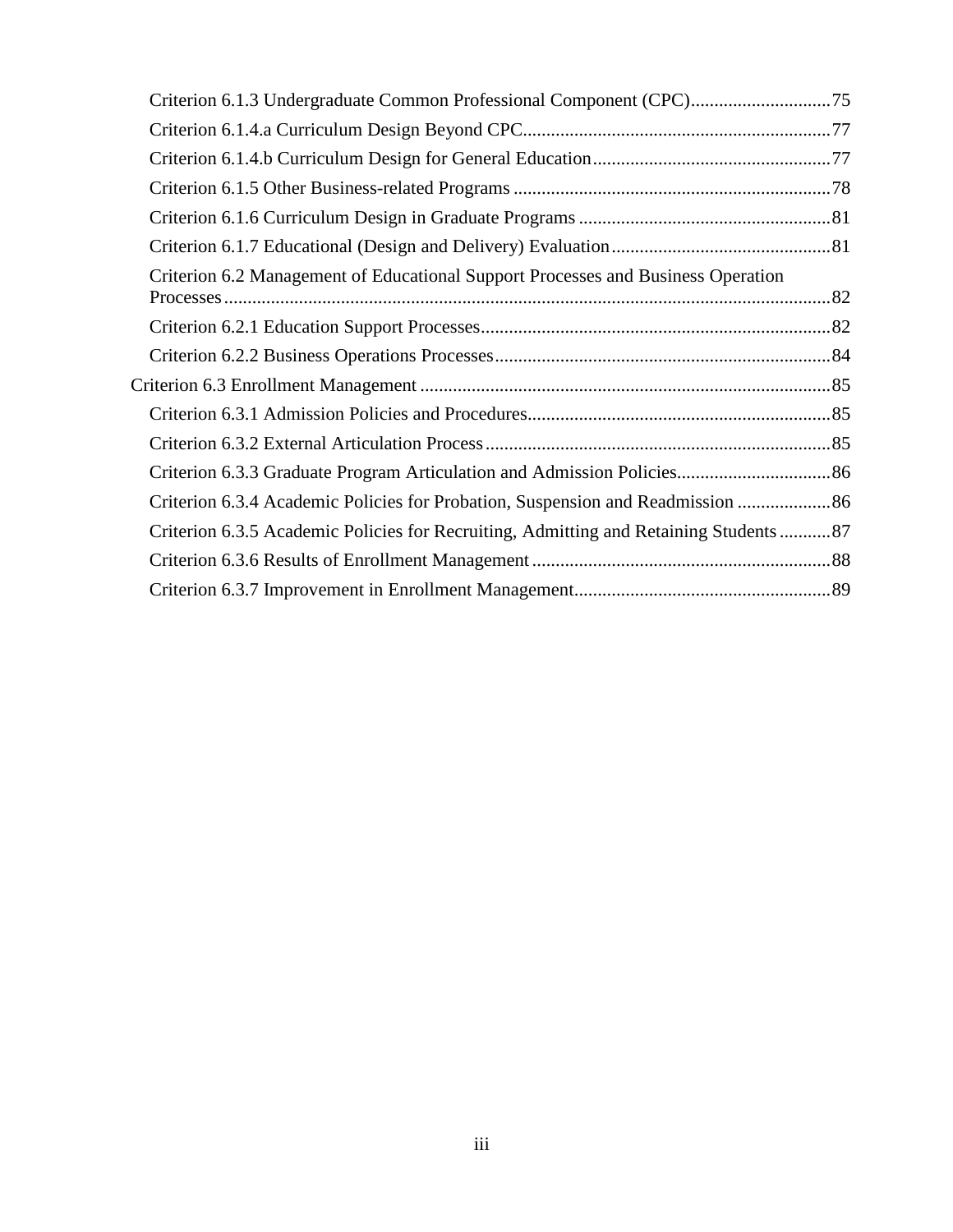# **INSTITUTIONAL OVERVIEW**

# <span id="page-4-1"></span><span id="page-4-0"></span>*1. Contact Information*

Name of institution: **Northwestern Oklahoma State University** Name of business school or program: **Division of Business\*** Name/title of president/chancellor: **Janet L. Cunningham, Ed.D., President** Name/title of chief academic officer: **Steve L. Lohmann, Ed.D, Executive Vice President**

Name/title of business unit head: **James L. Bowen, Ed.D. Dean, School of Professional Studies\*\***

Academic year covered by the self-study: **2010-11**

The institution's self-study coordinator contact information:

Name: **Steven C. Palmer** Title: **Chair, Division of Business**

Campus Address: **709 Oklahoma Blvd.** Country: **USA**

City: **Alva** State/Province: **OK** Zip/Postal Code: **73717**

Phone: **580-327-8507** FAX: **580-327-8502**

E-mail: **scpalmer@nwosu.edu**

Date of submission of this self-study: **January 2012**

The primary institutional contact information during the accreditation site visit:

 Name: **Steven C. Palmer** Title: **Chair, Division of Business** Campus Address: **709 Oklahoma Blvd.** Country: **USA** City: **Alva** State/Province: **OK** Zip/Postal Code: **73717** Phone: **580-327-8507** FAX: **580-327-8502**

E-mail: **scpalmer@nwosu.edu**

Proposed date of accreditation site visit: **March 12-14, 2012**

\* Prior to AY 2009-2010, the business unit was known as the Department of Business, Agriculture and E-Commerce. In AY 2009-2010 the name was changed to Department of Business, Accounting and E-Commerce because Agriculture was spun off into its own department. In Spring 2010 the Regents approved elevating the Business unit from a department to a division and the name was changed to the Division of Business. For the sake of consistency, the business unit will be referred to as the Division of Business throughout this document, regardless of the time period.

\*\* The Division of Business is part of the School of Professional Studies. Steven C. Palmer, J.D. is the Chair.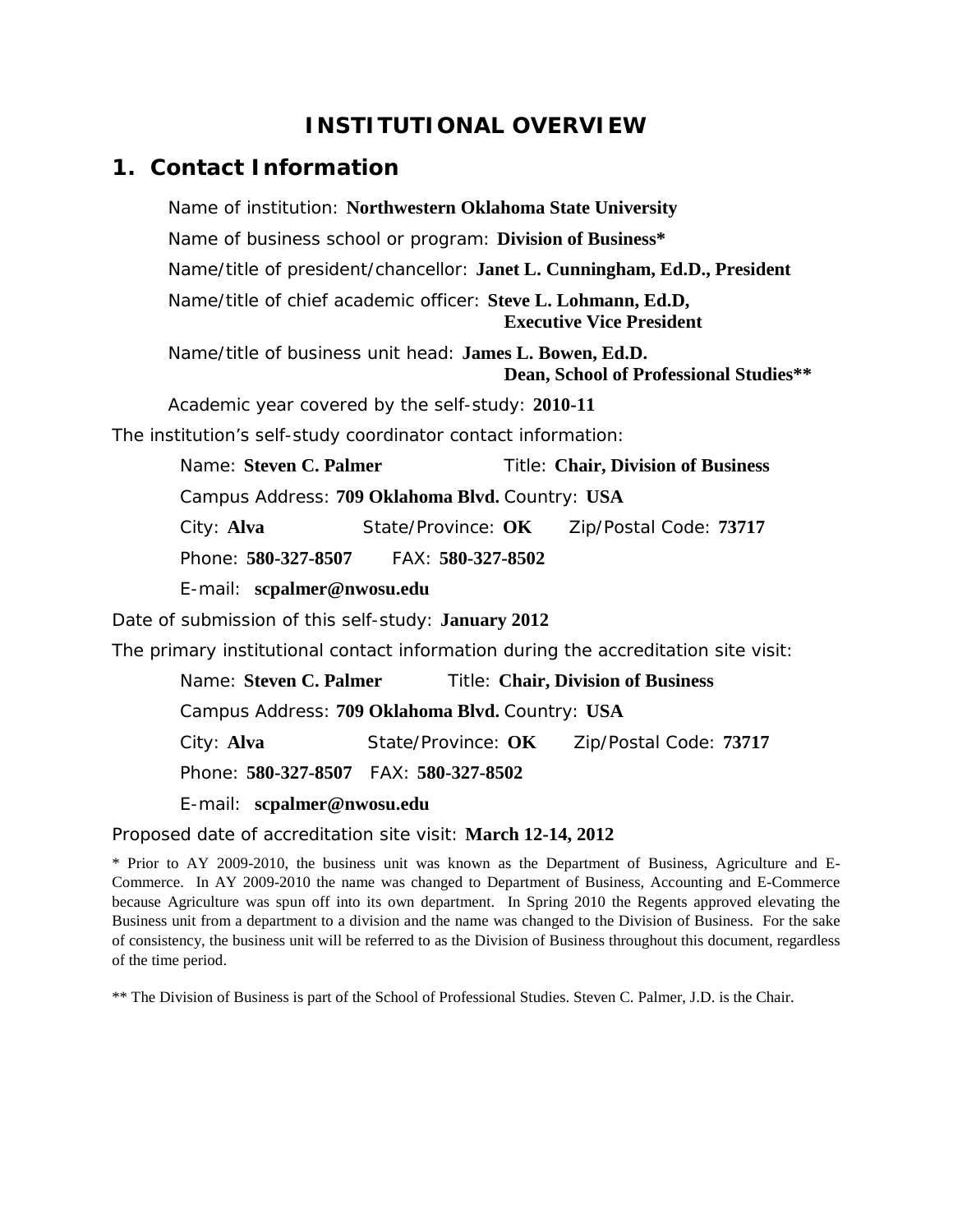# <span id="page-5-0"></span>*2. Identification of Individuals Who Helped Prepare the Self-Study*

| Name                 | Title                                    |
|----------------------|------------------------------------------|
| Dr. Steven C. Palmer | Chair, Division of Business              |
| Ms. Tia Whitely      | <b>Division Secretary</b>                |
| Ms. Rita Castleberry | <b>Institutional Research Specialist</b> |
| Dr. Ralph Bourret    | <b>Asst Professor of Business</b>        |
| Dr. Jim Breyley      | Assoc. Professor of Business             |
| Dr. Kathy Goddard    | <b>Professor of Business</b>             |
| Dr. Jerry Gustafson  | <b>Professor of Business</b>             |
| Ms. Dana Roark       | <b>Instructor of Business</b>            |
| Ms. Karen Sneary     | <b>Instructor of Business</b>            |
| Mr. Gary Tucker      | <b>Instructor of Business</b>            |
| Dr. Patti Wilber     | <b>Professor of Business</b>             |
| Dr. Wei Zhou         | <b>Asst. Professor of Economics</b>      |
| Dr. James Bowen      | Dean, School of Professional Studies     |
| Dr. Janet Cunningham | President                                |
| Dr. Steve Lohmann    | <b>Executive Vice President</b>          |
| Mr. Brad Franz       | Vice President for Student Affairs and   |
|                      | <b>Enrollment Management</b>             |
| Mr. David Pecha      | <b>Vice President for Administration</b> |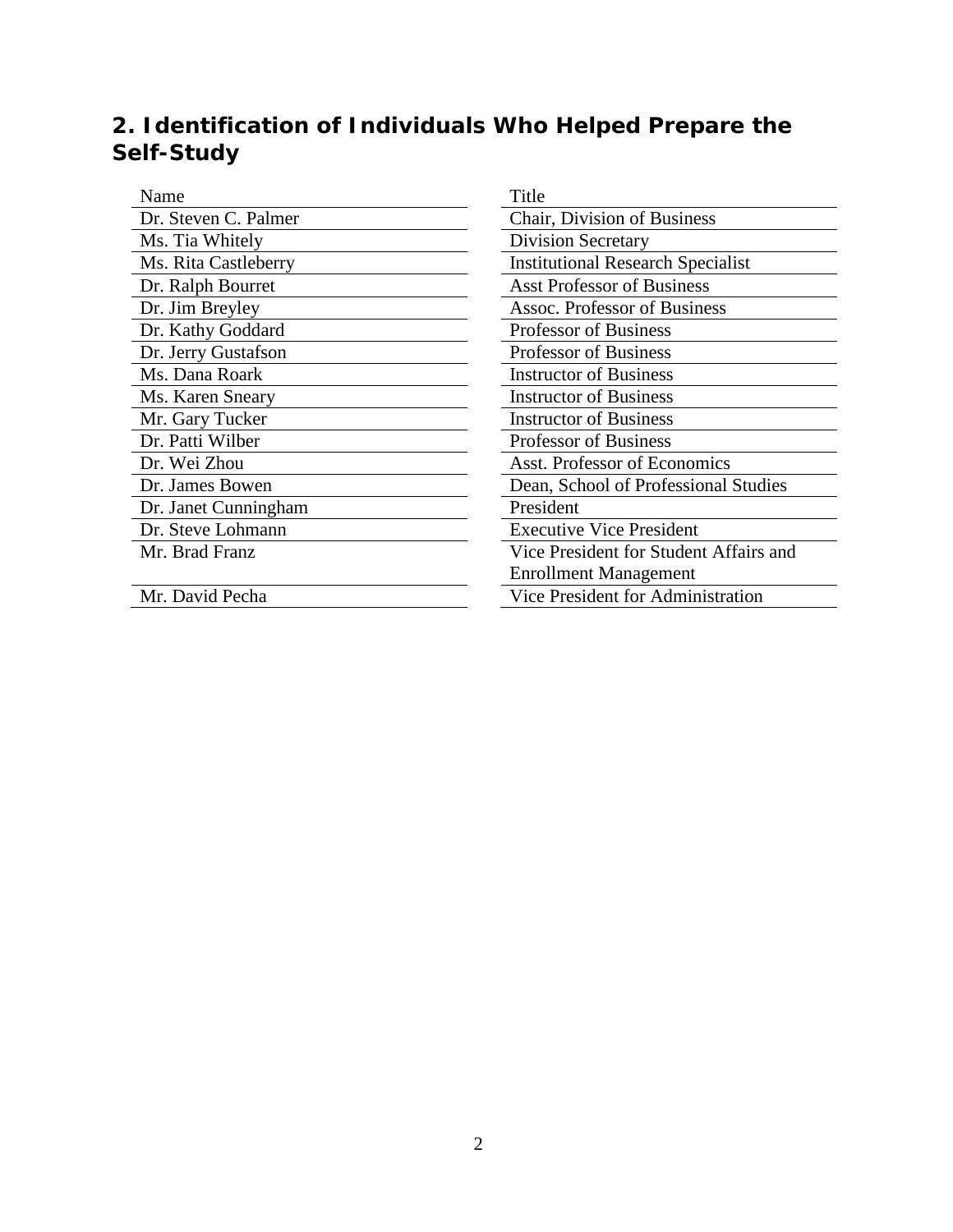# <span id="page-6-0"></span>*3. Review of All Academic Activities*

### **TABLE 1 Review of all Academic Activities**

Column A: List all business or business-related programs (including those with designations in the degree or major title such as "business," "industrial," "administration," "management," or "organizational.")

Column B: Indicate with "yes" or "no" whether the business unit administers the program.

Column C: Indicate with "yes" or "no" whether the program is to be accredited by ACBSP.

If no, provide justification explaining why the program should be excluded from the accreditation process and how you will communicate with the public what is and what is not accredited.

Column D: Indicate number of degrees conferred during self-study year

| A                                              | Β.              |                | D.         |
|------------------------------------------------|-----------------|----------------|------------|
| <b>Business or Business Related</b>            | Program in      | To be          | Number of  |
| Programs                                       | <b>Business</b> | Accredited     | Degrees    |
|                                                | Unit            | by ACBSP       | Conferred  |
|                                                |                 |                | During     |
|                                                |                 |                | Self-Study |
|                                                |                 |                | Year       |
| <b>Business Administration</b>                 | Yes             | Yes            | 46         |
| Accounting                                     | Yes             | Yes*           | 14         |
| <b>Technical Management</b>                    | Yes             | $Yes**$        |            |
| Organizational Leadership                      | Yes             | $Yes**$        | 3          |
| Health and Sports Sciences (Health and         | N <sub>0</sub>  | N <sub>o</sub> | $24***$    |
| <b>Fitness Management Option II</b>            |                 |                |            |
| <b>Political Science Public Administration</b> | N <sub>0</sub>  | N <sub>o</sub> | $1***$     |
| Option                                         |                 |                |            |
| Masters of Education – Educational             | N <sub>o</sub>  | N <sub>o</sub> | 0          |
| Leadership options                             |                 |                |            |

\* Accounting is to be accredited as part of the Business Program and separately.

\*\*Technical Management and Organizational Leadership are to be accredited as Business-Related programs.

\*\*\* All options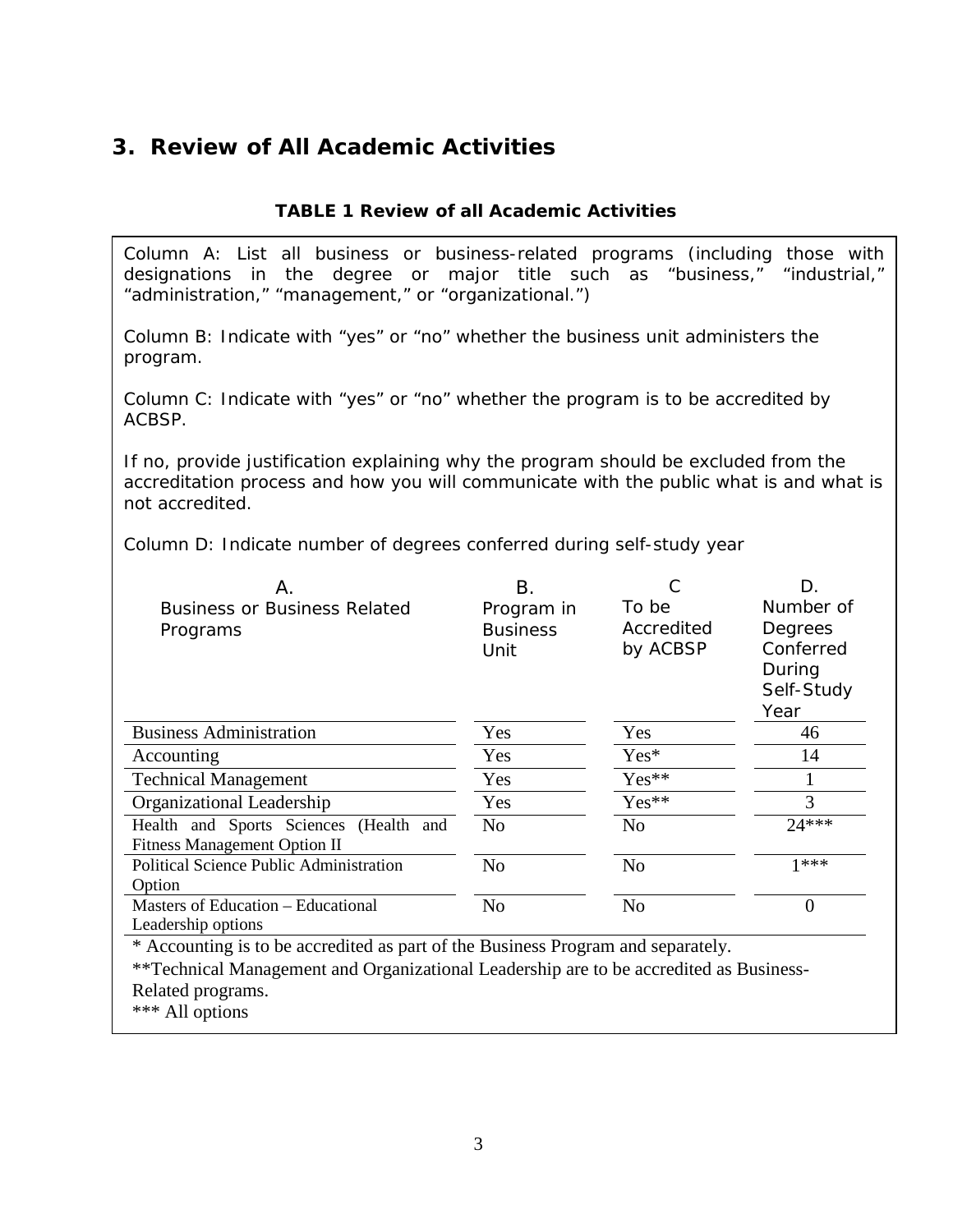# <span id="page-7-0"></span>*4. Organizational Charts*

The institution's organizational chart is attached as Appendix 1 and the Division of Business' organizational chart is attached as Appendix 2.

# <span id="page-7-1"></span>*5. Conditions of Accreditation*

### a. **INSTITUTIONAL ACCREDITATION**.

Changes:

NWOSU is accredited by the Higher Learning Commission (HLC). During AY 2010-11 NWOSU filed a Substantive Change Application – Distance Delivery regarding the Business Administration, Accounting and Technical Management majors to deliver the majors in an online format. The site visit occurred after the Spring 2011 semester ended. The HLC did not make a final determination on the application during AY 2010-11. In October 2011 NWOSU received notification from HLC that the university was approved to offer the Business Administration, Accounting and Technical Management majors in an online format.

### b. **STATEMENT OF MISSION—INSTITUTION**

Statement of Mission:

Northwestern Oklahoma State University is a community of learners that includes students, teachers, staff, administrators, and area citizens advancing learning excellence and preparing its members for service as leaders and entrepreneurs in the changing climate of northwest Oklahoma and the world.

*[NOTE: During AY 2010-11 the university was involved in a strategic planning process. As a result of that process, the mission statement was changed in fall 2011].*

## c. **STATEMENT OF MISSION—BUSINESS SCHOOL OR PROGRAM**

The Division of Business provides a quality, student-centered learning environment to prepare students to be competent, ethical business professionals, entrepreneurs and leaders in the regional workplace and in the world. The division accomplishes this by offering quality education delivered by qualified, involved faculty dedicated to improvement processes in order to prepare our alumni to contribute to the intellectual and economic vitality of regional stakeholders and beyond.

*[Note: The Division of Business is in the process of reviewing its mission statement in regard to the university's new mission statement.]*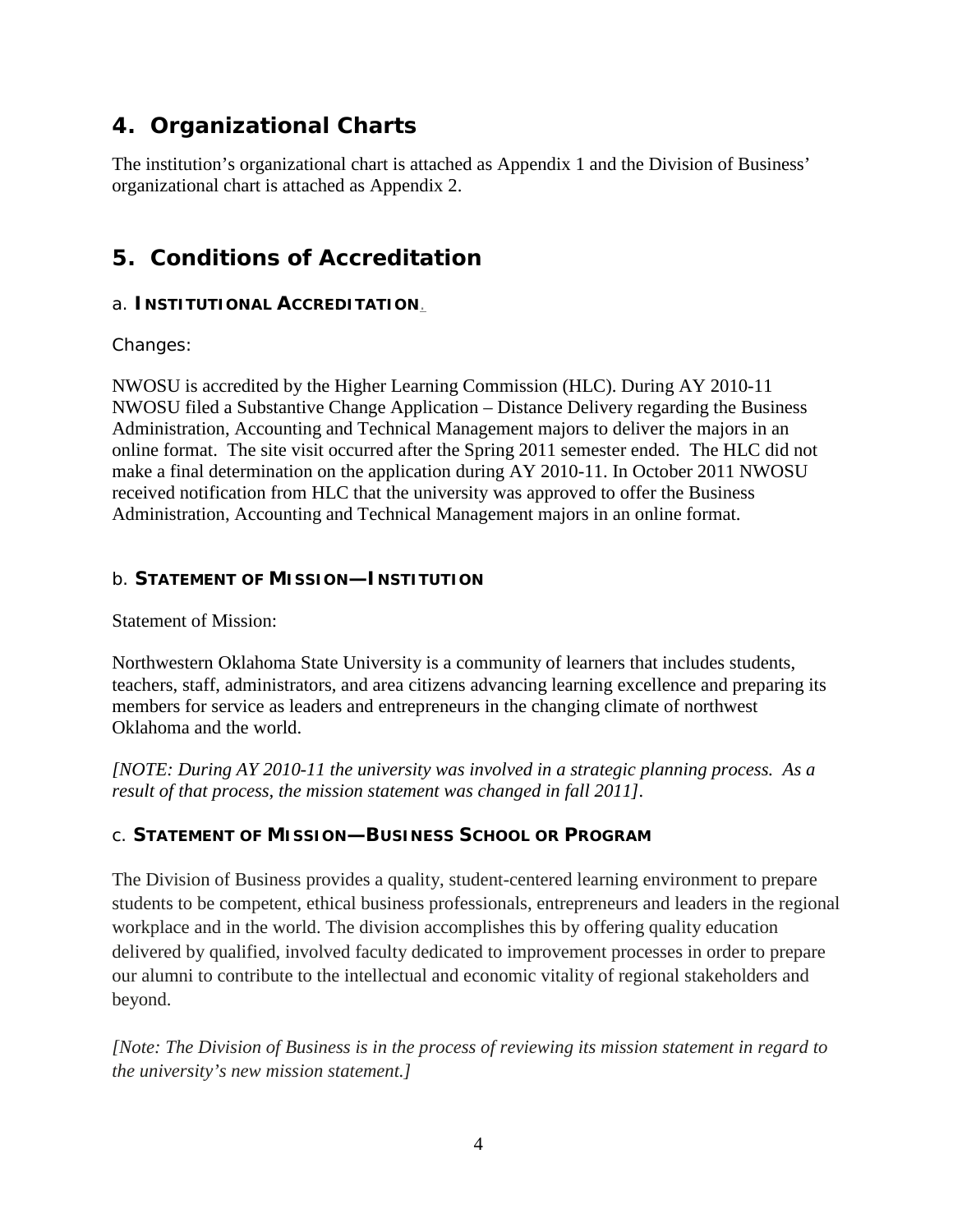### d. **PUBLIC INFORMATION**

- 1) listing of the business degree programs page number(s): 51-52, 63-67, 111-116
- 2) the academic credentials of all faculty members page number(s): 4-8
- 3) the academic policies affecting students along with a clear description of the tuition and fees charged the students - page number(s): 13-17, 26-38, 53-55
- 4) the statement of mission of the institution page number(s): 9
- 5) the statement of mission of the business school/program-page number(s): 51

### e. **ACCREDITATION OF DOCTORAL PROGRAMS**

Not Applicable

### f. **CAMPUSES**.

NWOSU – Alva, OK (Main Campus)

Although within the organizational structure of the university, there are two branch campuses; under ACBSP standards these two locations would be considered educational sites. They are educational sites because the administrative and supervisory functions regarding Business programs exclusively exist on the Alva (main) campus. The campus deans have no academic oversight responsibilities. Classes taught by Business faculty based in Enid are in a distance format available to all NWOSU students. Likewise, all budgetary matters for the Division of Business come from the same budget accounts regardless of campus. The budget administrators are located on the Alva campus. All hiring decisions for faculty located on the Enid or Woodward campus are made by university administration located on the Alva campus. These two educational sites are:

NWOSU Enid – Enid, OK NWOSU Woodward – Woodward, OK

Students may also complete degree requirements from the following instructional sites not under the control or administration of NWOSU:

The University Center at Ponca City – Ponca City, OK James Crabtree Correctional Center – Helena, OK

# <span id="page-8-0"></span>*6. Business School or Program Organizational Profile*

The organizational description and challenges are included in the Organizational Profile contained in Appendix 3.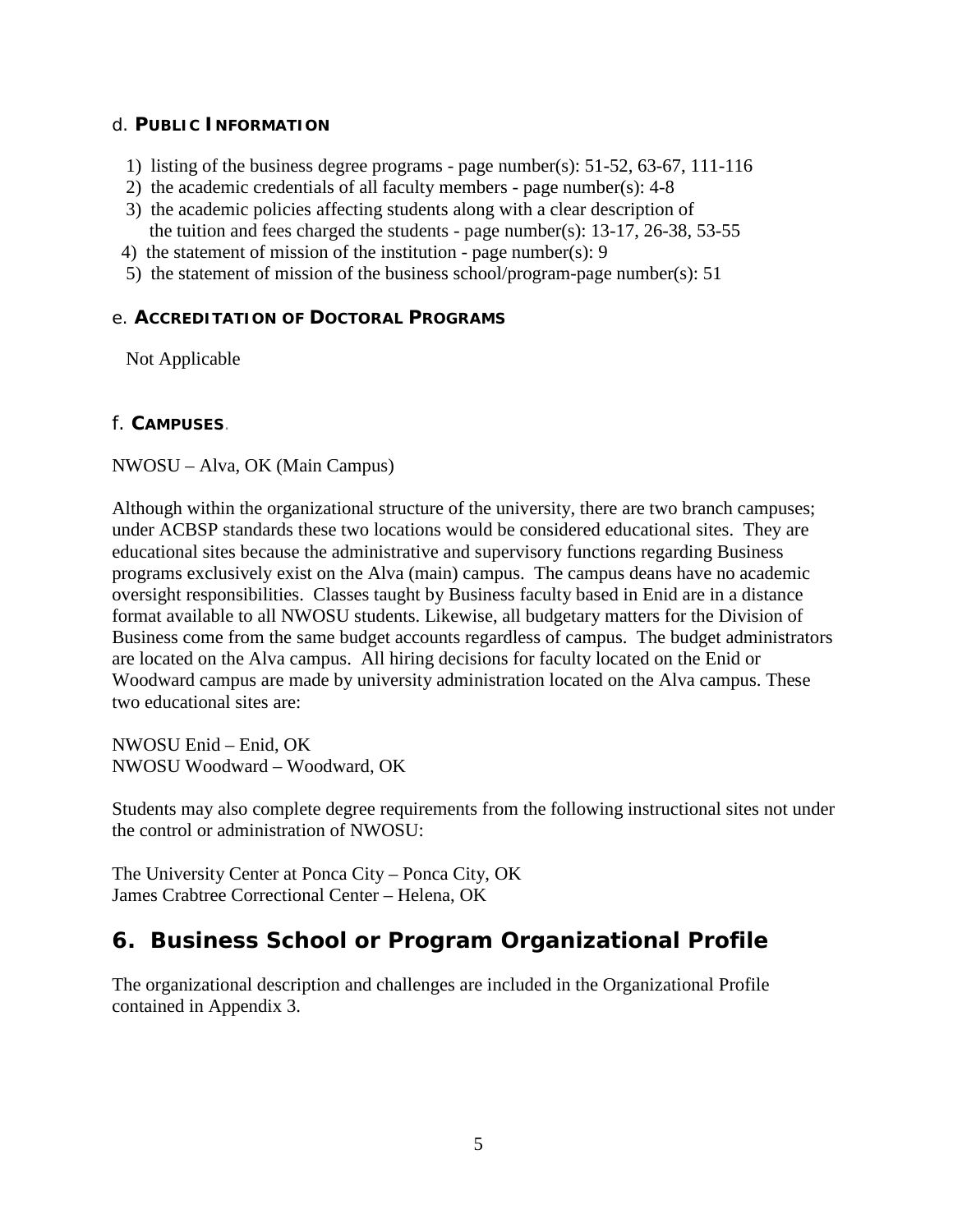## **STANDARD #1 LEADERSHIP**

### <span id="page-9-1"></span><span id="page-9-0"></span>*Criterion 1.1*

The support for the Division of Business starts with the president, Dr. Janet Cunningham, who was once a member of the Accounting faculty. Three years ago when an Accounting professor was injured and unable to work for several weeks, Dr. Cunningham volunteered to cover one of the classes. Dr. Cunningham strongly espouses the benefits of ACBSP accreditation to the university and Business program. She has prioritized resource allocations to assure the Division of Business has the necessary resources to be in compliance with ACBSP standards.

The Executive Vice President, Dr. Steve Lohmann, also strongly supports the accreditation effort. As chief academic officer, his support has resulted in the necessary funding, policies and guidance for the Division of Business to be successful.

The Division of Business is part of the School of Professional Studies headed by Dr. James Bowen, Dean. Dr. Bowen has attended several ACBSP conferences and provided assistance, when needed, to the Division of Business faculty in assuring compliance with ACBSP standards. The dean meets at least bi-weekly with the chair of the Division of Business.

Dr. Steven Palmer, the chair of the Division of Business, officially started at NWOSU in August 2009. NWOSU hired Dr. Palmer to bring the Business programs within ACBSP standards and to lead the program through the accreditation process.

#### **CRITERION 1.1.a**

<span id="page-9-2"></span>Even before his official start date, Dr. Palmer became involved in administering the Business programs. During spring 2009, after Dr. Palmer was hired, the university needed to hire two additional faculty members. Dr. Palmer helped recruit two doctoral-qualified candidates to fill the vacancies. In addition, Dr. Palmer recruited doctoral-qualified adjunct faculty to teach some of the online courses. Senior administration has supported these efforts by increasing compensation for the fulltime and part-time positions. Within two years, the percentage of undergraduate student credit hour taught by doctoral-qualified faculty went from 23% to 52%. Likewise, the percentage of student credit hour production taught by doctoral or professionally qualified faculty went from 62% to 89%. See Standard 5 for a more in-depth discussion of faculty qualifications.

The qualifications of the adjunct faculty also improved considerably over the past two years. Minimally qualified instructors taught approximately half of the adjunct-taught student credit hours in AY 2008-2009. Only 16% of the adjunct-taught hours were taught by doctoralqualified adjunct faculty. Two years later, half of the adjunct student credit hours were taught by doctoral-qualified faculty, and less than one-quarter of the adjunct student credit hour production was taught by minimally qualified instructors. See Standard 5 for a more in-depth discussion of adjunct faculty qualifications.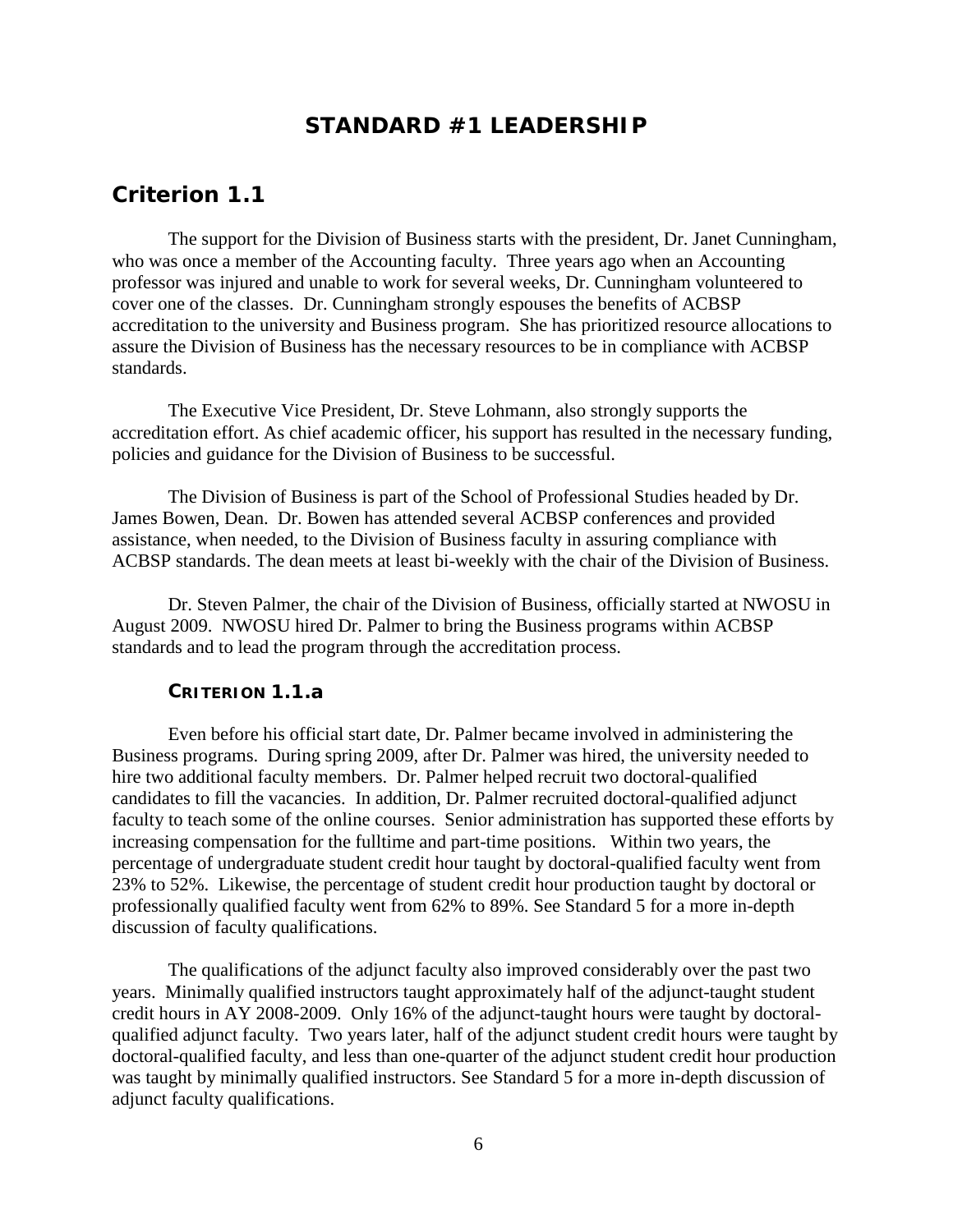During fall of 2009, the Business faculty, led by Dr. Palmer, revised the curriculum. One major, E-Commerce, was eliminated. A common core of classes was developed for the Accounting and Business Administration majors. The minors offered by the Division of Business were redesigned. See Standard 6 for a more detailed discussion of the curriculum.

A comprehensive assessment program was developed and implemented in the two years that Dr. Palmer has chaired the Division of Business. In the Spring 2010 and Fall 2010 semesters, the Business faculty developed common learning outcomes for courses taught by the Division of Business and implemented course-level assessment. The Division of Business Assessment Committee generated its first report on course-level assessment in Fall 2011. Likewise, a more comprehensive program-level assessment program was developed by the Business faculty and implemented during Dr. Palmer's first year. A more detailed discussion of the assessment program is contained under Standard 4 of this study.

Dr. Palmer established three faculty committees within the Division of Business. Each fulltime Business faculty member serves on one of the committees described below.

The Assessment Committee developed the overall program assessment process. The committee now is responsible for implementation. The committee reviews the program assessment data and annually reports the results, observations, conclusions and recommendations to the division faculty. The committee documents how the assessment data were used and what actions occurred because of the assessment results. The Assessment Committee collects the data on course-level learning outcome assessment. As part of the assessment process, the committee developed and reports benchmarking, both internal and external.

The Planning Committee is responsible for strategic planning, including suggesting modifications to the division's mission statement, development of division goals and objectives, and annual review of the division's performance regarding mission, goals and objectives. The Planning Committee also acts as the division's curriculum committee. Finally, the Planning Committee is responsible for stakeholder outreach.

The Professional Development Committee is responsible for matters associated with professional accreditation that are not assigned to another committee. The committee is also responsible for monitoring division policies, practices and procedures to assure compliance with ACBSP standards. The committee organizes faculty development programs each semester. Finally, the committee serves as the scholarship committee for the division.

As AY 2009-10 began, the Division of Business did not have a formal strategic plan. University administration and Business faculty had decided to seek ACBSP accreditation, but that was the extent of the strategic plan for the Division of Business. During AY 2009-10, under Dr. Palmer's leadership, the Division of Business faculty developed mission, values and vision statements (see Appendix 4). A five-year strategic plan, with annual goals, was also developed. See the discussion of Standard 2 for more details about the strategic plan.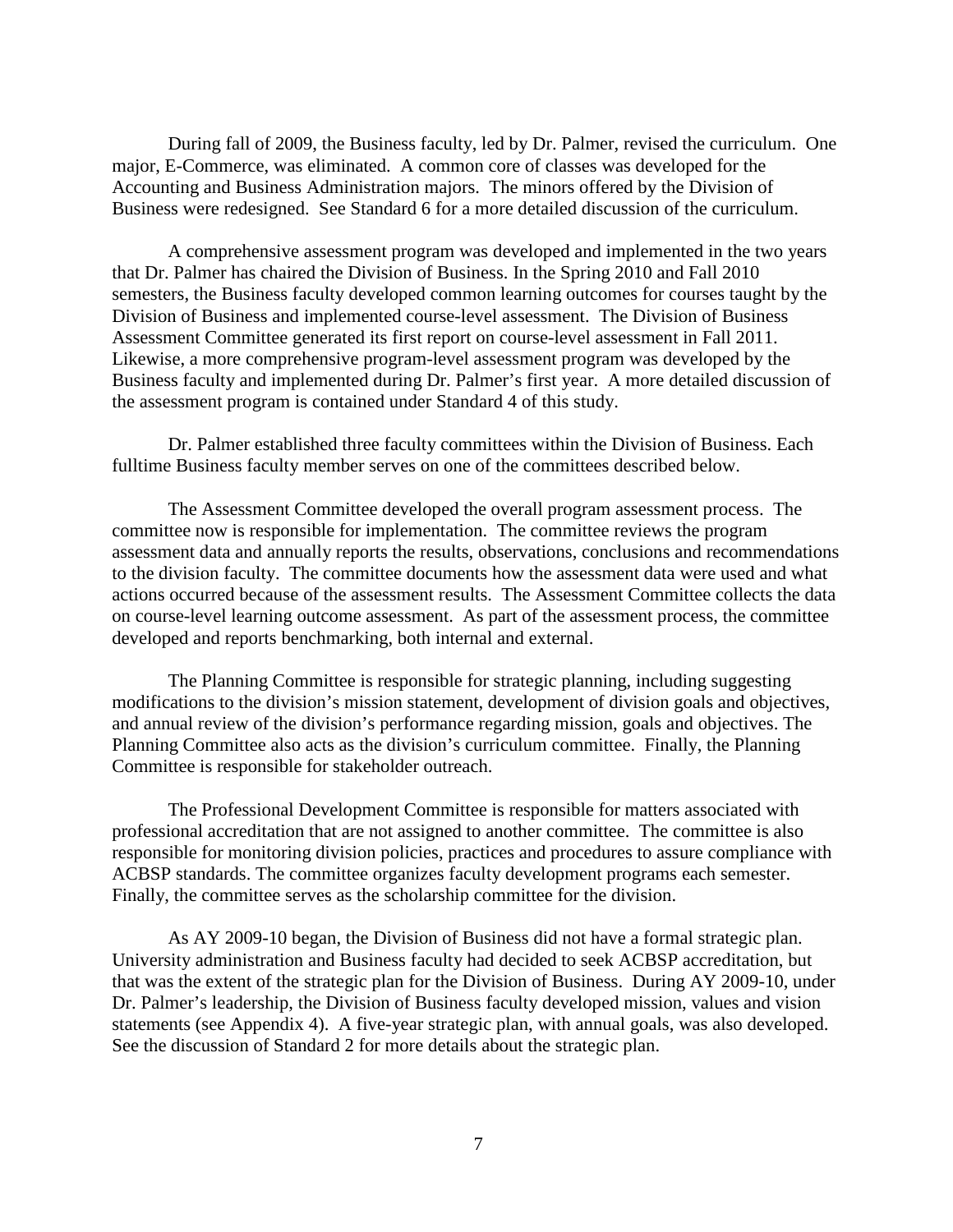Prior to AY 2009-2010 scholarly activity was not a priority for Business faculty. In developing the new policies for the Division of Business, the Business faculty unanimously voted to institute a policy that each professor/instructor is expected to engage in scholarly activity on an annual basis. Further, each faculty member is expected to have a peer-reviewed publication at least every other year. The university administration has supported this effort by providing funding to support faculty in making presentations at academic conferences. See the discussion of Standard 5 for more details regarding scholarly activity.

The DOB faculty developed formal policies and procedures to replace many of the informal practices of the past. These policies and procedures were compiled into the Division of Business Faculty Manual (See Appendix 5).

#### **CRITERION 1.1.b**

<span id="page-11-0"></span>University administrators annually review several Division of Business performance measures. As will be discussed in more detail regarding Standard 4, the DOB must annually submit an assessment report. The university's director of assessment, both academic deans and the executive vice president (chief academic officer) review and discuss this report, detailing program assessment for each Business program. Either the dean or director of assessment will work with the division chair regarding any unresolved issues. Figure 1.1 sets forth the key performance measures reported in the Division of Business' annual assessment report.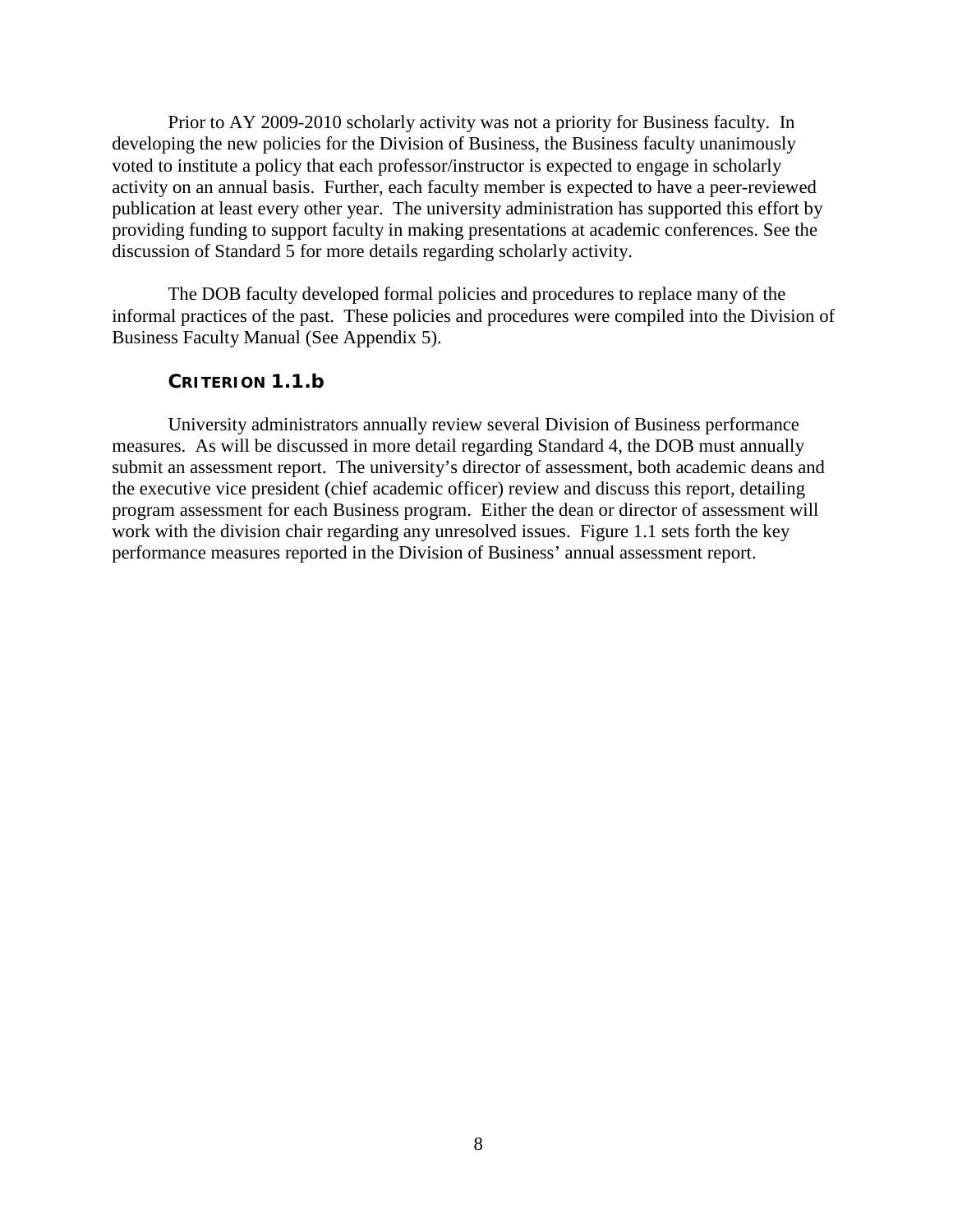#### **Figure 1.1 Key Performance Measures in DOB Annual Assessment Report**

| <b>Goals for the Department of Business (All Programs)</b>                       |                                                                                                                                                                                                                                                                                                                                                     |  |  |  |
|----------------------------------------------------------------------------------|-----------------------------------------------------------------------------------------------------------------------------------------------------------------------------------------------------------------------------------------------------------------------------------------------------------------------------------------------------|--|--|--|
| Performance Outcome                                                              | Measures                                                                                                                                                                                                                                                                                                                                            |  |  |  |
|                                                                                  | 75% of the students will score above the $50th$ percentile on the Major<br><b>Field Test in Business</b>                                                                                                                                                                                                                                            |  |  |  |
| Graduating students should have basic<br>knowledge of the various disciplines in | The institution overall score will be above the median score of our<br>identified peer institutions.                                                                                                                                                                                                                                                |  |  |  |
| business.                                                                        | In all 9 assessment indicators, the mean percent correct should be 50 or<br>higher.                                                                                                                                                                                                                                                                 |  |  |  |
|                                                                                  | In MGMT 4433 - 80% of the students must score at or higher than the<br>acceptable on a faculty-approved rubric regarding presentation skills.                                                                                                                                                                                                       |  |  |  |
| Graduating students should have well                                             | In MGMT 4433 - 80% of the students must score at or higher than the<br>acceptable on a faculty-approved rubric regarding technology skills                                                                                                                                                                                                          |  |  |  |
| developed communication skills and be<br>competent in the use of technology.     | demonstrated in the presentation.<br>In MGMT 4433 - 80% of the students will demonstrate (meet or exceed)<br>acceptable written communication skills.                                                                                                                                                                                               |  |  |  |
|                                                                                  | In GBUS 3753 - 80% of the students will demonstrate (meet or exceed)<br>acceptable written communication skills.                                                                                                                                                                                                                                    |  |  |  |
|                                                                                  | In MGMT 3043 case analysis 80% of the students will demonstrate<br>(meet or exceed) acceptable critical thinking abilities using a faculty-<br>approved rubric.                                                                                                                                                                                     |  |  |  |
| Graduating students are expected to<br>think critically.                         | In MGMT 4433 on Comp-XM the class median percentile on Business<br>Acumen and Business Knowledge will each be at or above the 50 <sup>th</sup><br>percentile.                                                                                                                                                                                       |  |  |  |
|                                                                                  | In MGMT 4433 case analysis 80% of the students will demonstrate<br>(meet or exceed) acceptable critical thinking abilities by scoring 20<br>points or higher on the faculty-approved rubric.                                                                                                                                                        |  |  |  |
| Graduating students are expected to<br>possess good interpersonal skills.        | During the MGMT 4433 Business Policy course the students will<br>complete a team Simulation and associated presentation. Peer<br>evaluation of the interpersonal communication/teamwork on the<br>simulation team will be measured using a rubric. 80% of the students<br>must score at or higher than the acceptable on a faculty-approved rubric. |  |  |  |
| Graduating students should have the<br>ability to formulate good ethical         | In GBUS 3953 - 80% of the students must score at or higher than the<br>acceptable on a faculty-approved rubric regarding the Ethics Games<br>Simulation.                                                                                                                                                                                            |  |  |  |
| judgments.                                                                       | In MGMT 4433 - 80% of the students must score at or higher than the<br>acceptable on a faculty-approved rubric regarding ethical consideration<br>in a case analysis.                                                                                                                                                                               |  |  |  |
|                                                                                  | <b>Accounting Majors</b>                                                                                                                                                                                                                                                                                                                            |  |  |  |
| Graduating students should have<br>appropriate accounting software skills.       | 80% of the students will score at or higher than the acceptable on a<br>faculty-approved rubric regarding a computer software project.                                                                                                                                                                                                              |  |  |  |
| Graduating students should know the                                              | A majority of the students who took the majority of their Accounting<br>classes from NWOSU who sit for CPA exam in Oklahoma will pass.                                                                                                                                                                                                              |  |  |  |
| accounting standards of the accounting<br>profession.                            | The Oklahoma CPA exam pass rate for students who took the majority<br>of the Accounting classes from NWOSU will be at or above the median<br>pass rate for all 4-year Oklahoma institutions.                                                                                                                                                        |  |  |  |
| Graduating students should know the                                              | A majority of the students who took the majority of their Accounting<br>classes from NWOSU who sit for CPA exam in Oklahoma will pass.                                                                                                                                                                                                              |  |  |  |
| code of conduct which is required by<br>certifying bodies.                       | The Oklahoma CPA exam pass rate for students who took the majority<br>of the Accounting classes from NWOSU will be at or above the median<br>pass rate for all 4-year Oklahoma institutions.                                                                                                                                                        |  |  |  |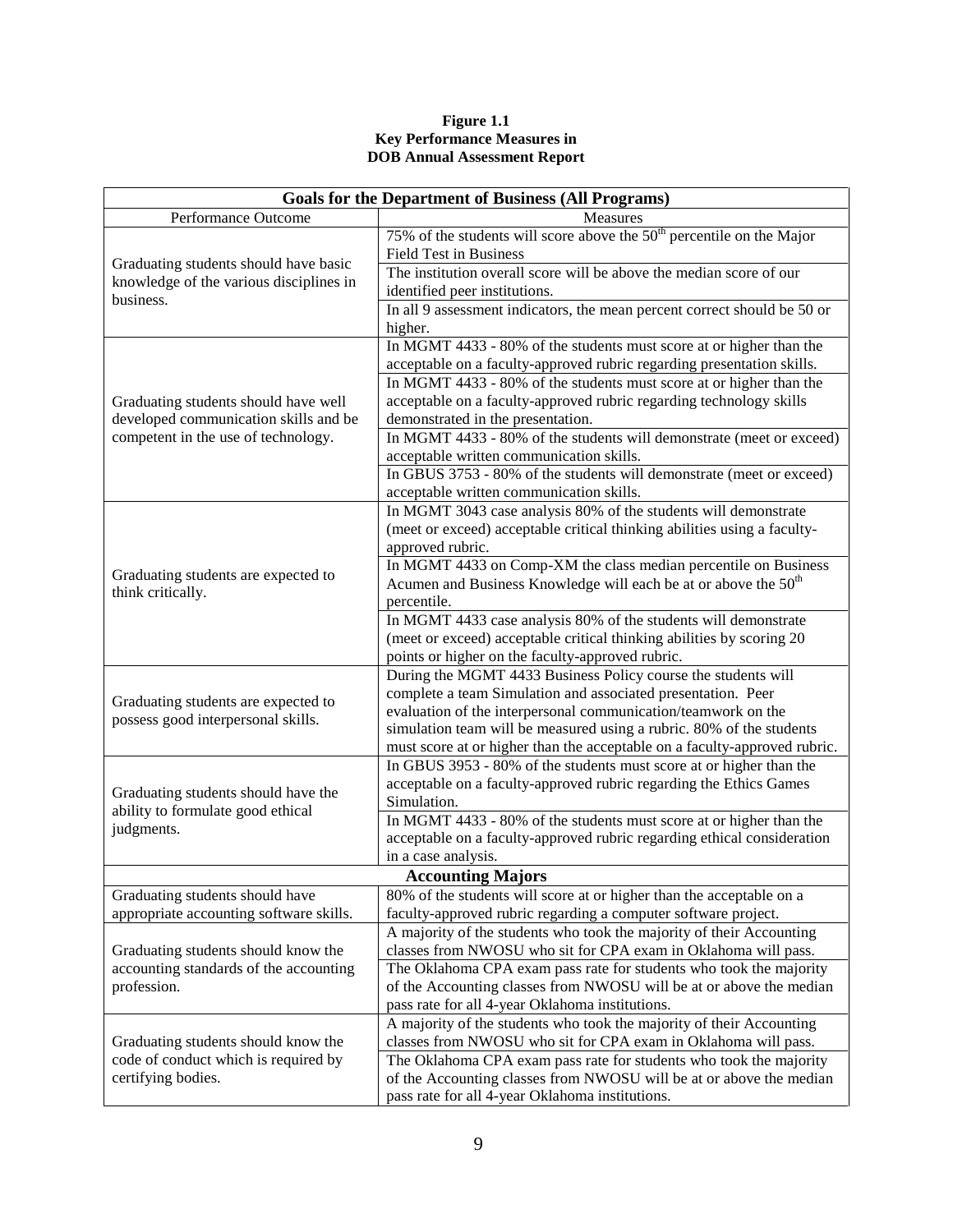#### **Figure 1.1 CONTINUED Key Performance Measures in DOB Annual Assessment Report**

| <b>Business Administration Majors</b>                                                                                                                                      |                                                                                                                                                                                                                                                                                    |  |  |
|----------------------------------------------------------------------------------------------------------------------------------------------------------------------------|------------------------------------------------------------------------------------------------------------------------------------------------------------------------------------------------------------------------------------------------------------------------------------|--|--|
| Performance Outcome                                                                                                                                                        | <b>Measures</b>                                                                                                                                                                                                                                                                    |  |  |
|                                                                                                                                                                            | 75% of the students will score above the $50th$ percentile on the Major<br>Field Test in Business.                                                                                                                                                                                 |  |  |
| <b>Graduating Business Administration</b><br>majors, as a graduating class, will                                                                                           | The institution overall score on MFT will be above the median score of<br>our identified peer institutions.                                                                                                                                                                        |  |  |
| demonstrate a basic knowledge of the<br>functional areas of accounting, business                                                                                           | In all 9 assessment indicators of the MFT, the mean percent correct<br>should be 50 or higher                                                                                                                                                                                      |  |  |
| law, economics, finance, management<br>and marketing.                                                                                                                      | In MGMT 4433 Business Policy simulation presentations 80% of the<br>students will meet or exceed expectations in response to the statement<br>"The team member demonstrate a clear understanding of<br>principles," in each discipline.                                            |  |  |
| Graduating students should demonstrate<br>the necessary skill to identify,<br>conceptualize, diagnose, evaluate, and<br>analyze business problems.                         | During the MGMT 4433 Business Policy course each student will<br>prepare a detailed case analysis to demonstrate these abilities. 80% of<br>the students will score at least 20 points on the assessment rubric.                                                                   |  |  |
|                                                                                                                                                                            | <b>Organizational Leadership Majors</b>                                                                                                                                                                                                                                            |  |  |
| Graduating students should be able to<br>integrate prior work experience with<br>complimentary knowledge of business<br>principles grounded in an academic<br>environment. | Students will take a pre-test in the first ORGL class, Foundations of<br>organizational Leadership. A post-test will be administered in the last<br>class, Leadership Capstone. 80% of the students will show at least a<br>50% reduction of errors from the pre-test.             |  |  |
| Graduating students should demonstrate<br>the necessary skill to identify,<br>conceptualize, diagnose, evaluate, and<br>analyze business problems.                         | During the ORGL4553 Leadership Capstone course each student will<br>prepare a detailed case analysis to demonstrate these abilities. 80% of<br>the students will score at least 80% on the assessment rubric.                                                                      |  |  |
| <b>Technical Management Majors</b>                                                                                                                                         |                                                                                                                                                                                                                                                                                    |  |  |
| Graduating students should have added<br>complementary knowledge of business<br>principles to the skills gained from their<br>career specialty.                            | Students will take a pre-test administered by their advisor before taking<br>their first class after declaring the major. A post-test will be<br>administered in MGMT 4433 Business Policy. 80% of the students will<br>show at least a 50% reduction of errors from the pre-test. |  |  |
| Graduating students should demonstrate<br>the necessary skill to identify,<br>conceptualize, diagnose, evaluate, and<br>analyze business problems.                         | During the MGMT 4433 Business Policy course each student<br>will prepare a detailed case analysis to demonstrate these<br>abilities. 80% of the students will score at least 20 points on<br>the assessment rubric.                                                                |  |  |

The division chair, dean of the School of Professional Studies and executive vice president also review student evaluations of all DOB classes. Faculty members are rated on a scale of 1 (best) to 4 (worst) on several performance measures. Figure 1.2 sets forth the performance measures analyzed by the course evaluations. Further, students are able to include comments regarding the professor. Issues that arise from the student evaluations of teaching are addressed by administration.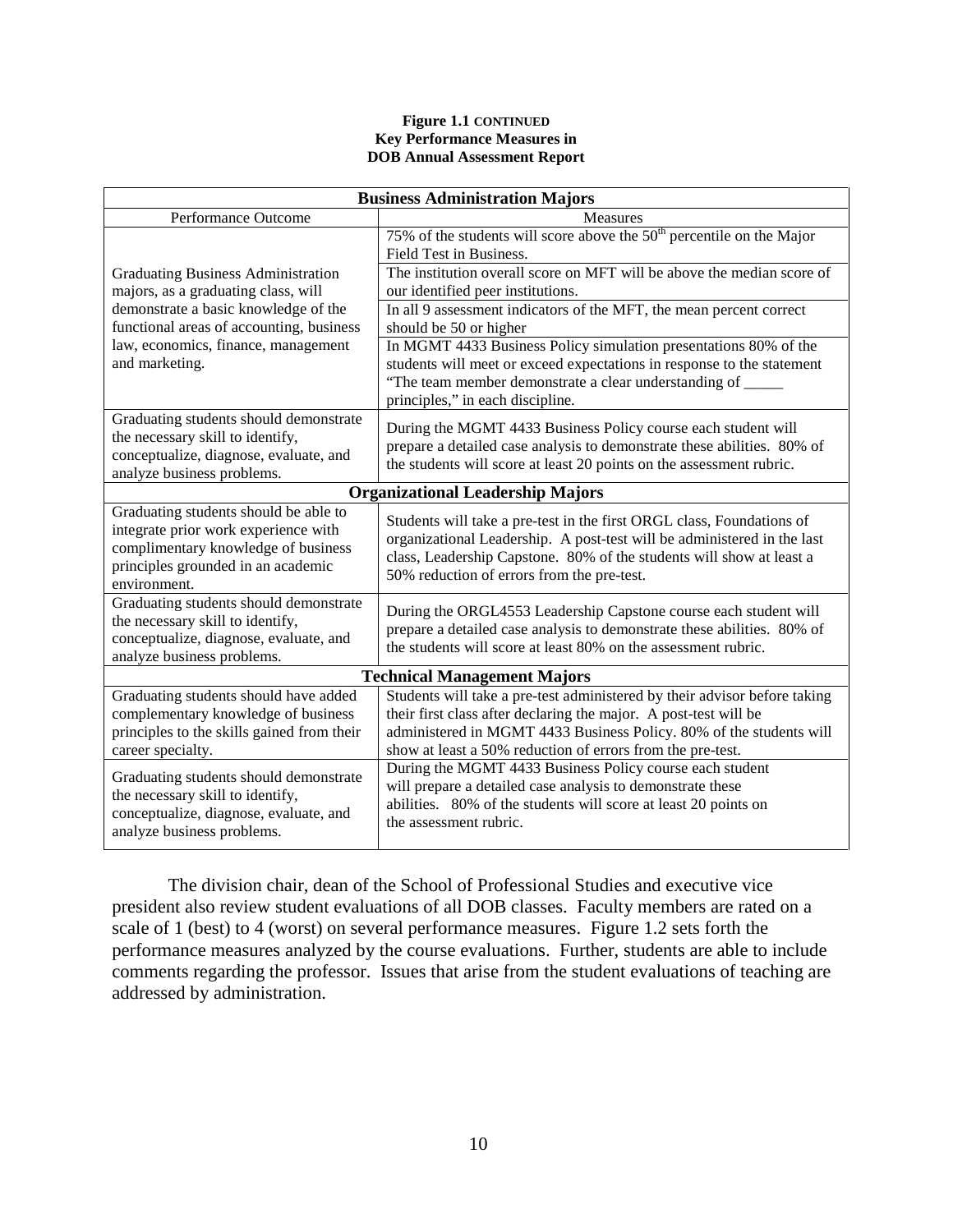#### **Figure 1.2 Key Performance Measures in Student Course Evaluations**

| Performance Measure                                      | Scale                                          |
|----------------------------------------------------------|------------------------------------------------|
| The instructor utilizes class time effectively.          | 1-Strongly Agree/2-Agree/3-Disagree/4-Strongly |
|                                                          | Disagree (A N/A option is also given students) |
| Students had opportunities to ask questions.             | 1-Strongly Agree/2-Agree/3-Disagree/4-Strongly |
|                                                          | Disagree (A N/A option is also given students) |
| The instructor encouraged me to actively participate in  | 1-Strongly Agree/2-Agree/3-Disagree/4-Strongly |
| the course.                                              | Disagree (A N/A option is also given students) |
| The instructor motivated me to do my best work.          | 1-Strongly Agree/2-Agree/3-Disagree/4-Strongly |
|                                                          | Disagree (A N/A option is also given students) |
| The instructor was enthusiastic when presenting course   | 1-Strongly Agree/2-Agree/3-Disagree/4-Strongly |
| material.                                                | Disagree (A N/A option is also given students) |
| The instructor utilized a variety of teaching methods to | 1-Strongly Agree/2-Agree/3-Disagree/4-Strongly |
| help students learn.                                     | Disagree (A N/A option is also given students) |
| The instructor presented material in a clear manner.     | 1-Strongly Agree/2-Agree/3-Disagree/4-Strongly |
|                                                          | Disagree (A N/A option is also given students) |
| The instructor stimulated my thinking.                   | 1-Strongly Agree/2-Agree/3-Disagree/4-Strongly |
|                                                          | Disagree (A N/A option is also given students) |
| The instructor provided constructive feedback during the | 1-Strongly Agree/2-Agree/3-Disagree/4-Strongly |
| course.                                                  | Disagree (A N/A option is also given students) |
| The course handouts were helpful.                        | 1-Strongly Agree/2-Agree/3-Disagree/4-Strongly |
|                                                          | Disagree (A N/A option is also given students) |
| The course was well organized.                           | 1-Strongly Agree/2-Agree/3-Disagree/4-Strongly |
|                                                          | Disagree (A N/A option is also given students) |
| The assignments helped me understand course content.     | 1-Strongly Agree/2-Agree/3-Disagree/4-Strongly |
|                                                          | Disagree (A N/A option is also given students) |
| The instructor's methods of evaluating my performance    | 1-Strongly Agree/2-Agree/3-Disagree/4-Strongly |
| were fair.                                               | Disagree (A N/A option is also given students) |
| The instructor was well prepared for each class.         | 1-Strongly Agree/2-Agree/3-Disagree/4-Strongly |
|                                                          | Disagree (A N/A option is also given students) |
| I understood what was expected of me in this course.     | 1-Strongly Agree/2-Agree/3-Disagree/4-Strongly |
|                                                          | Disagree (A N/A option is also given students) |
| The instructor was readily available for consultation    | 1-Strongly Agree/2-Agree/3-Disagree/4-Strongly |
| with students.                                           | Disagree (A N/A option is also given students) |
| I felt comfortable asking for extra help from the        | 1-Strongly Agree/2-Agree/3-Disagree/4-Strongly |
| instructor.                                              | Disagree (A N/A option is also given students) |
| The instructor returned graded assignments in a timely   | 1-Strongly Agree/2-Agree/3-Disagree/4-Strongly |
| manner.                                                  | Disagree (A N/A option is also given students) |

All non-tenured fulltime faculty must submit a portfolio each year. Tenured faculty submit their portfolios every three years for post-tenure review. The portfolios address teaching, scholarly activities and service. The portfolios are evaluated by the division chair and peer reviewed by two colleagues. The dean then receives the portfolio and three evaluations for analysis. Figure 1.3 sets forth the key performance measures regarding faculty portfolios.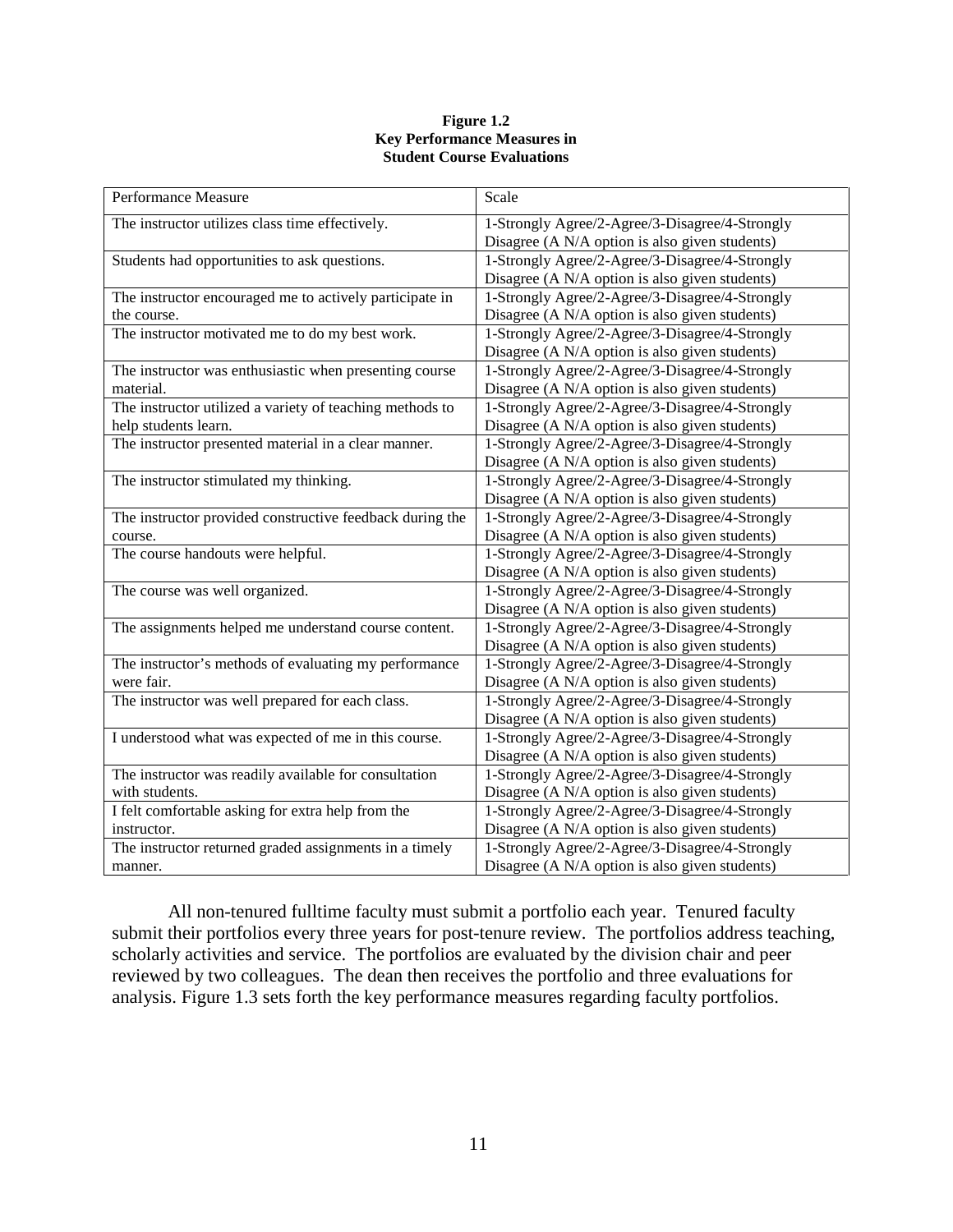#### **Figure 1.3 Key Performance Measures Faculty Portfolios**

| Area                                      | <b>Measures</b>                                                                                                       |
|-------------------------------------------|-----------------------------------------------------------------------------------------------------------------------|
|                                           | demonstrate a thorough knowledge and understanding of the content relevant to<br>the discipline in which s/he teaches |
|                                           | consistently deliver instruction for his/her classes in a manner that is effective<br>and stimulating                 |
| Teaching/Instruction                      | consistently design instruction for his/her classes in a manner that is effective and<br>stimulating.                 |
|                                           | effectively manage the classes that s/he teaches.                                                                     |
|                                           | effectively manage the enrollment of the classes that s/he teaches.                                                   |
|                                           | be involved in the professional organizations that represent the discipline in                                        |
| Professional Development                  | which s/he teaches.                                                                                                   |
|                                           | continue his/her education.                                                                                           |
|                                           | publish professional materials for and/or make presentations in the discipline in                                     |
|                                           | which s/he teaches.                                                                                                   |
| Scholarly Activity/ Creative<br>Endeavors | conduct on-going research within his/her discipline.                                                                  |
|                                           | receive professional recognition for his/her work within the discipline in which<br>s/he instructs                    |
|                                           | actively participate in university committees.                                                                        |
| Institutional Involvement                 | be involved in special programs/projects/contests for the university.                                                 |
|                                           | contribute to institutional studies and reports.                                                                      |
|                                           | be involved with the university student organizations                                                                 |
|                                           | be involved in community service in his/her area of expertise.                                                        |
| <b>Community Service</b>                  | be involved in community civic service.                                                                               |

The executive vice president, dean of the School of Professional Studies and Business faculty meet at least once a year, usually once a semester, with the DOB Student Advisory Council. The vice president for student affairs and enrollment management also tries to attend this session. This allows for a flow of information regarding the Division of Business from the students' perspective.

The president, executive vice president, vice president for administration, vice president for student affairs and enrollment management, dean of the School of Professional Studies and the Division of Business chair are ex-officio members of the Business Advisory Council. These officers attend council meetings each semester for feedback from alumni and business leaders.

With the implementation of the revised curriculum and program-level assessment plan, the Business Policy class has involved group presentations (stockholder meetings) regarding their simulated companies. The president, executive vice president, vice president for administration, vice president for student affairs and enrollment management, dean and Business faculty have participated as stockholders in these presentations each semester. This provides senior administration an opportunity to witness the quality of our graduating students.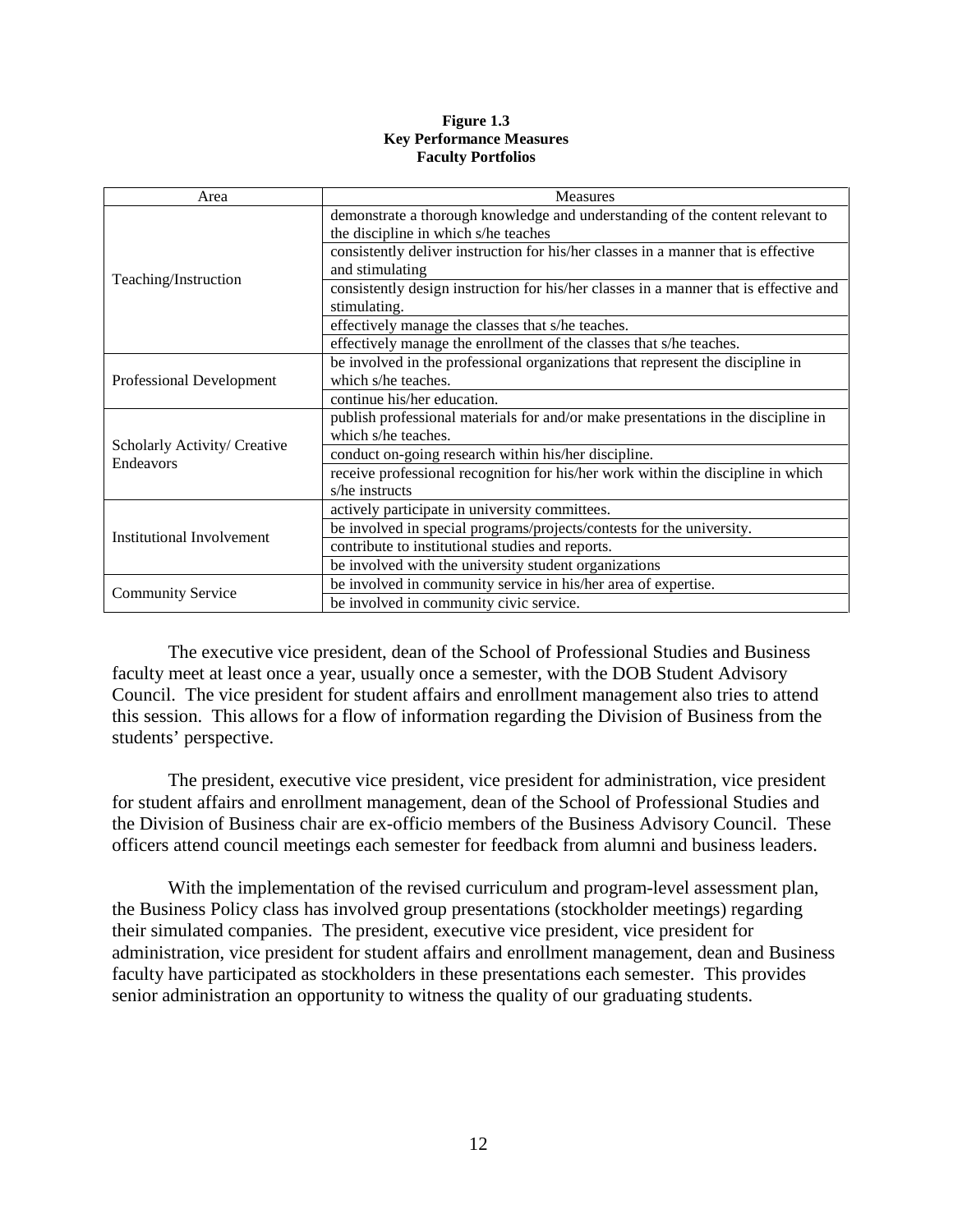#### **CRITERION 1.1.C**

<span id="page-16-0"></span>As stated above, each fall non-tenured, fulltime faculty members must submit an annual portfolio for evaluation. Tenured faculty undergo post-tenure review every three years. The evaluation process is defined by university policy and was developed collaboratively with the faculty. Appendix 6 sets forth the procedure to be followed. The faculty of the Division of Business voted unanimously to modify the procedure to limit peer evaluators to tenured or tenure-track faculty. Further at least one of the peer evaluators must be tenured and at least one must be a member of the Division of Business faculty. (See Appendix 5, Policy 4.3 *Peer Evaluators*) Another variation the Business faculty voted unanimously to adopt is that the faculty member must meet minimum standards in all areas of the evaluation, regardless of weighting. (See Appendix 5, Policy 4.1 *Faculty Evaluation*) A detailed explanation of the process, rubric and forms used for evaluation can be found at http://www.nwosu.edu/facultyevaluation.

The faculty members are evaluated on the elements listed below. The faculty member may determine the weighting within the noted guidelines:

- Teaching & Instruction (40 75%)
- Professional Development (5 25%)
- Scholarly Activity  $(5 25\%)$
- Institutional Involvement (5 25%)
- Community Service  $(0 15\%)$

The basic steps in the faculty evaluation process are:

- 1. Faculty member submits portfolio Division of Business chair (within the portfolio the faculty member assigns weighting factors, selects peer evaluator, and nominates 3-5 additional peer evaluators)
- 2. DOB chair selects a second peer evaluator
- 3. Portfolio evaluated by DOB chair and two peer evaluators
- 4. Results of each evaluation sent to dean, School of Professional Studies
- 5. Dean completes evaluation process, incorporates student evaluation results, and develops final score
- 6. Results are returned to DOB chair to review with individual faculty member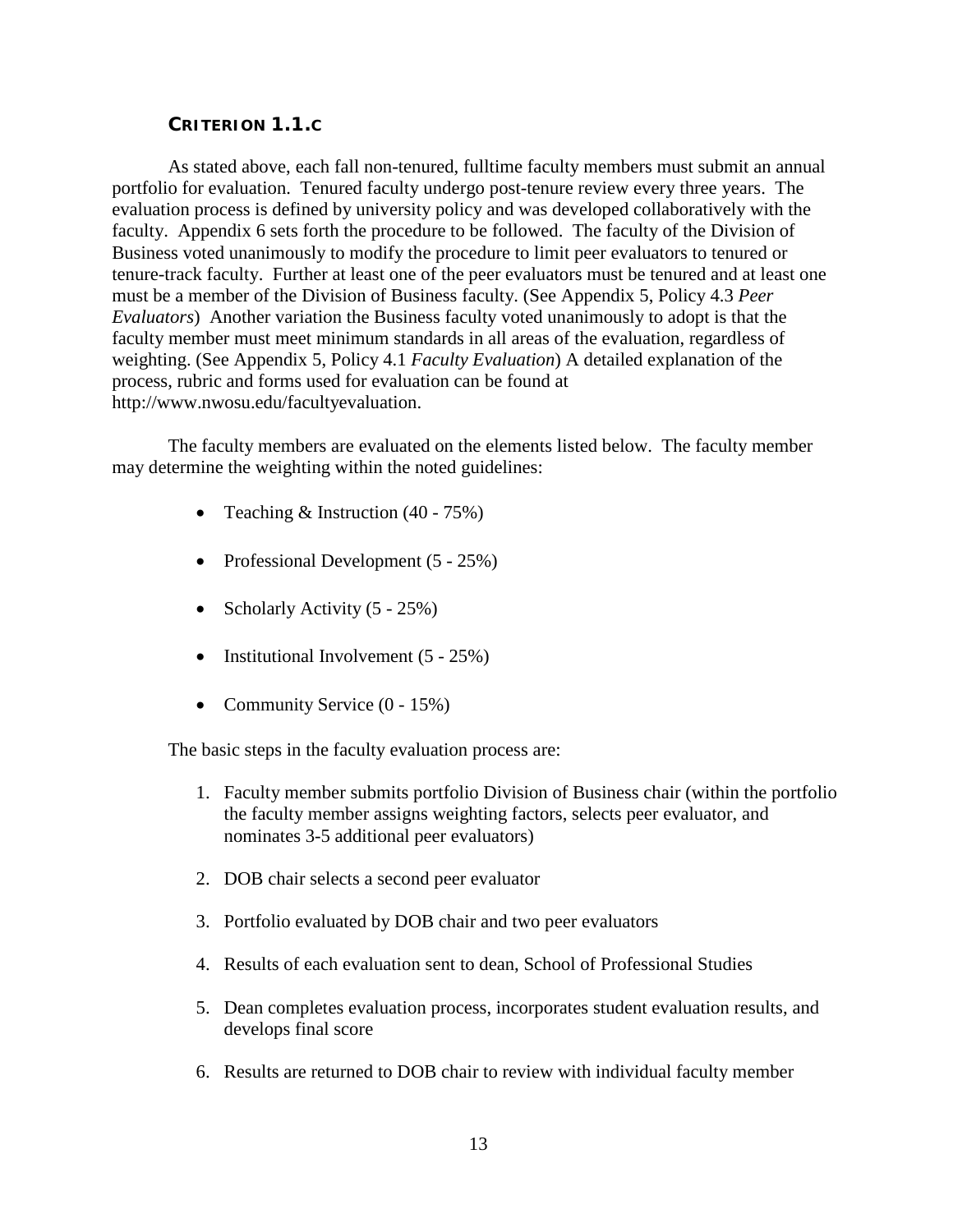- 7. After review, the faculty member signs the form and the signed form is forwarded by the DOB chair to the dean.
- 8. The dean copies the signed report for his records and forwards the originals to the executive vice president.

If the faculty member is seeking tenure or promotion, these additional steps occur:

- 1. The tenured faculty members in the School of Professional Studies review the portfolio, meet as a committee chaired by the dean to discuss each candidate and make recommendation regarding tenure to the dean. The dean makes recommendation to the executive vice president.
- 2. The portfolios are submitted to the executive vice president for recommendation.
- 3. Acting on recommendations from the dean and the executive vice president, the president has the final decision regarding promotion.
- 4. Tenure must have the approval of the Board for the Regional University System of Oklahoma.

The university policy provides that all classes are evaluated by students in the fall semester. These evaluations are administered by the university assessment office. Students complete the evaluation online, generally during class time in a proctored computer lab without the instructor present. The Business faculty unanimously voted to have student evaluations performed for all classes taught by the Division of Business, not just those in the fall semester. (See Appendix 5, Policy 4.2 *Student Evaluation of Teaching*) The results of the evaluations are returned to the faculty member after he/she submits final grades for the term. In addition, the results of student evaluations are reviewed by the DOB chair, dean of the School of Professional Studies and executive vice president. If the results of the student evaluations indicate action should be taken, the executive vice president, dean and division chair develop an improvement plan. The improvement plan is discussed with the faculty member. The approved plan is instituted and the division chair and dean monitor for improvement.

Each spring semester, the university administers an online evaluation of administrators. The faculty have the opportunity to evaluate the president, executive vice president, their academic dean, and department/division chair. The results of the evaluation are reported to the president and executive vice president. The executive vice president then reports the results regarding division/department chairs to the appropriate dean. Each administrator discusses the results with their direct reports.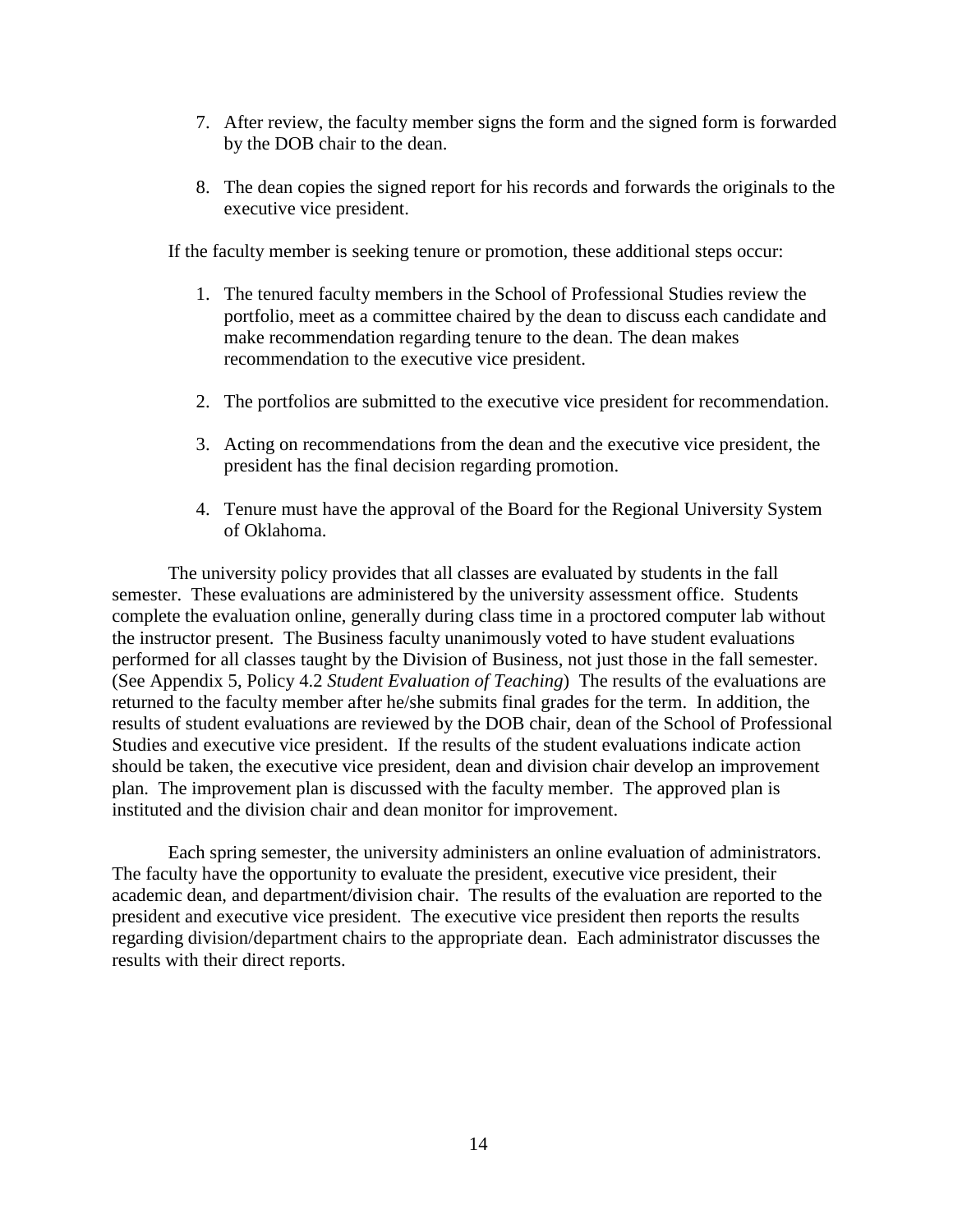## <span id="page-18-1"></span><span id="page-18-0"></span>*Criterion 1.2*

#### **CRITERION 1.2.a**

The university has adopted a code of ethics for faculty (see Appendix 7) and a code of conduct for students (see Appendix 8). These policies are included on the university's website. The faculty code of ethics is included in the faculty manual and the student code of conduct is included in the student handbook.

The Division of Business faculty adopted a Faculty Code of Ethics (see Appendix 9) and a Student Code of Ethics (see Appendix 10) for students taking classes offered by the DOB, DOB majors and students whose minor is in the DOB. All syllabi for Business classes are to include a reference to these codes of ethics. Students must acknowledge that they are bound to abide by the code. Both codes of ethics are posted on the DOB website. Further, some professors post the codes on their Blackboard sites. Starting in Spring 2012, the Division of Business created a Blackboard site for all applicable students to acknowledge the Student Code of Ethics. In addition to the acknowledgement, this site contains both Division of Business codes of ethics, the university Faculty Code of Ethics and the NWOSU Student Code of Conduct.

The DOB has established a reporting process that allows students, faculty members and others to report suspected unethical behavior to three sources, two of which are outside the Division of Business. As set forth in the Division of Business Policy Manual (3.1.3) (see Appendix 5):

Any party who believes that a member of the division has acted unethically may file a written complaint with the division chair, dean of the School of Professional Studies or Executive Vice President. Upon receipt of an ethical complaint, the division chair, dean of the School of Professional Studies or Executive Vice President shall investigate and take what actions are appropriate based on the nature of the alleged violation, the results of the investigation and university policy.

Monitoring the ethical conduct of the faculty is important. The Division of Business policy manual (3.4.1) provides:

In order to assure that the faculty and staff of the division act in compliance with the Code of Ethics set forth above, the Assessment Committee should periodically survey current students in classes conducted by division personnel, faculty and staff throughout the university, university administration, alumni and employers. The results of these surveys should be included in the committee's annual report to the division faculty.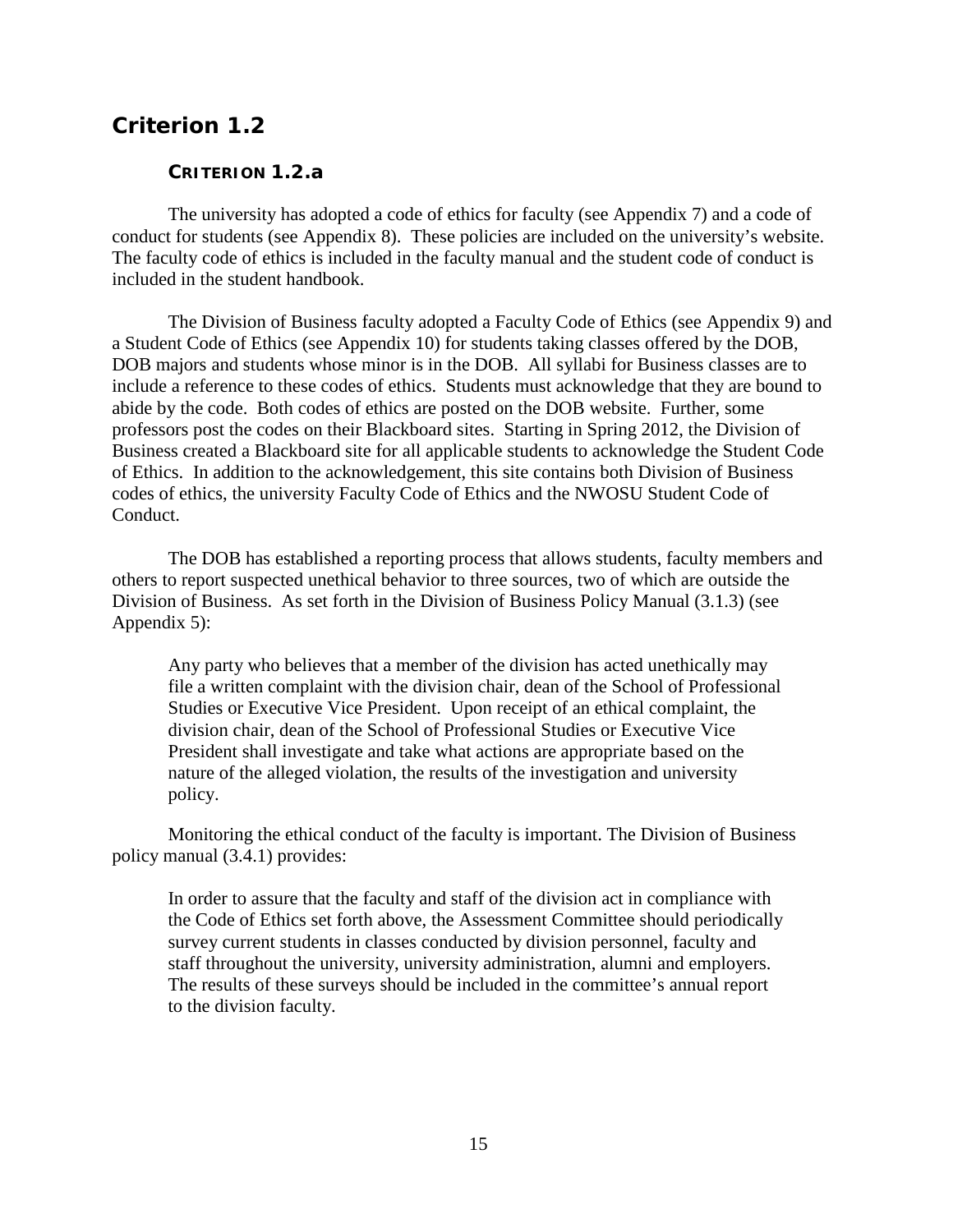Further, section 3.2 in the DOB Faculty Manual (Appendix 5) provides:

As educators and role models, it is imperative that Business Division faculty and staff comply with all legal requirements set forth by federal, state and local authorities, as well as policies and procedures propounded by the regents and university administration. Any Business faculty or staff member or student who believes that any person associated with the Business Division is not in compliance with legal standards should report their concern to the division chair, dean of School of Professional Studies or the Executive Vice President.

#### **CRITERION 1.2.b**

<span id="page-19-0"></span>In reviewing the curriculum in Fall 2009, it was discovered that the coverage of ethics and social responsibility were at the minimally acceptable level under ACBSP standards. It was decided that these areas needed to be emphasized more in the curriculum, as preparing ethical business professionals is part of the DOB mission. Therefore, a required class, GBUS 3953 Business, Society & Government was added to the curriculum for Accounting and Business Administration majors, combining social responsibility, business ethics and governmental regulation. Further, this course incorporates a service learning project in which students must perform a social responsibility audit of a "local" company. The students must perform eight hours of community service work as part of the project. The description of the service learning project is attached as Appendix 11. Among the goals of this project is to have students think in terms of socially responsible behavior, to acquaint them with the benefits of contributing to the community and to fulfill the strategic goals of the university to provide service-learning opportunities in all majors.

The DOB has incorporated a community service project into GBUS 2033 Leadership in Business. This class is a required lower-level class in the Accounting and Business Administration majors. The class may also be taken by non-Business majors to meet the university's leadership general education requirement. The decision to include a community service project was to instill into the students that part of leadership is giving back to the community.

One element of the university rank and tenure requirements is community service. Although the individual faculty member may give no weight to this element in the portfolio review process, the DOB standard requires everyone to meet minimum levels of each element. Collectively, the DOB faculty is very involved in the community.

The division chair is a member of the Alva Chamber of Commerce. Throughout the selfstudy year, Dr. Palmer participated in board meetings and served on ad hoc committees.

The Business Advisory Council provides input to the DOB faculty regarding our impact on the community. Also the Division of Business will be surveying alumni and regional employers on a rotating basis to ascertain the impact of our program.

Figure 1.4 below sets forth impacts on society.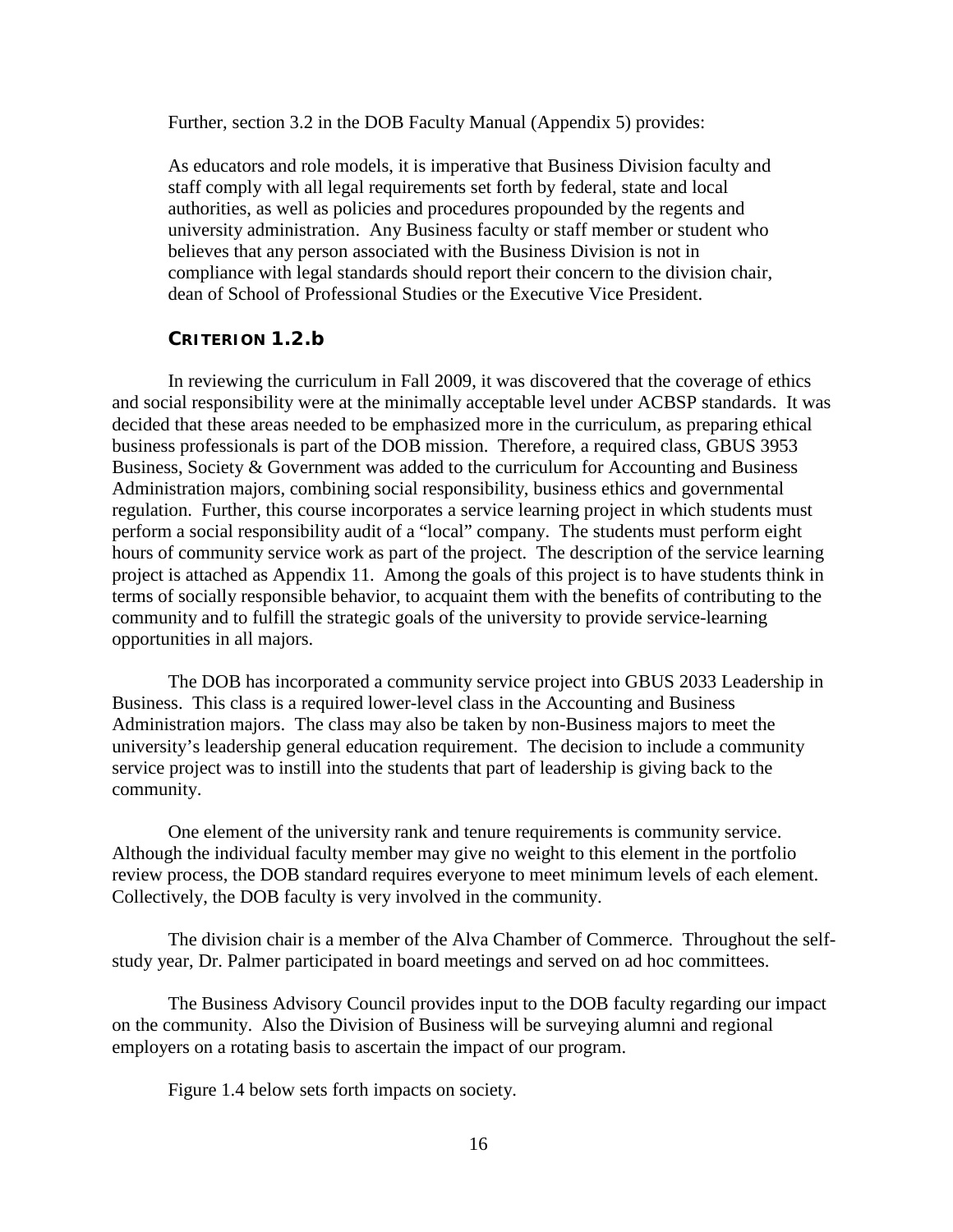#### **Figure 1.4 Impact on Society**

|           | Societal Requirements      | Key Compliance Process         | Measures                                         |
|-----------|----------------------------|--------------------------------|--------------------------------------------------|
| Service   | Faculty will engage in     | Faculty review process         | Sec. 2 by:                                       |
|           | service to the university, | (Sections 2, 4 and $5$ ) – See | holding office in                                |
|           | profession and             | Appendix 6                     | professional organizations                       |
|           | community.                 |                                | Sec. 4 by:                                       |
|           |                            |                                | • serving on university                          |
|           |                            |                                | committees                                       |
|           |                            |                                | • serving on Faculty                             |
|           |                            |                                | Senate                                           |
|           |                            |                                | • sponsoring campus<br>events                    |
|           |                            |                                | • earning grants                                 |
|           |                            |                                | • bringing speakers to                           |
|           |                            |                                | campus                                           |
|           |                            |                                | • acquiring and                                  |
|           |                            |                                | maintaining materials                            |
|           |                            |                                | for special collections                          |
|           |                            |                                | • maintaining facilities                         |
|           |                            |                                | • gathering information                          |
|           |                            |                                | • analyzing information                          |
|           |                            |                                | • writing reports                                |
|           |                            |                                | • serving as an adviser to                       |
|           |                            |                                | a student organization                           |
|           |                            |                                | • serving as a sponsor for<br>student activities |
|           |                            |                                | Sec 5                                            |
|           |                            |                                | • Be involved in<br>community service in         |
|           |                            |                                | his/her area of expertise                        |
|           |                            |                                | • work with teachers in<br>schools               |
|           |                            |                                | • serve as consultant to                         |
|           |                            |                                | external entities                                |
|           |                            |                                | • judge contest in area of<br>expertise          |
|           |                            |                                | • be involved in                                 |
|           |                            |                                | community civic service                          |
|           |                            |                                | • maintain active                                |
|           |                            |                                | membership in civic                              |
|           |                            |                                | club                                             |
|           |                            |                                | • serve as a volunteer for                       |
|           |                            |                                | community programs                               |
|           |                            | <b>Ethics Survey</b>           |                                                  |
| Operation | Operate in an ethical and  |                                | See Figure 1.5 below                             |
|           | legal manner               | Complaints                     | Subjective measure of<br>valid complaints        |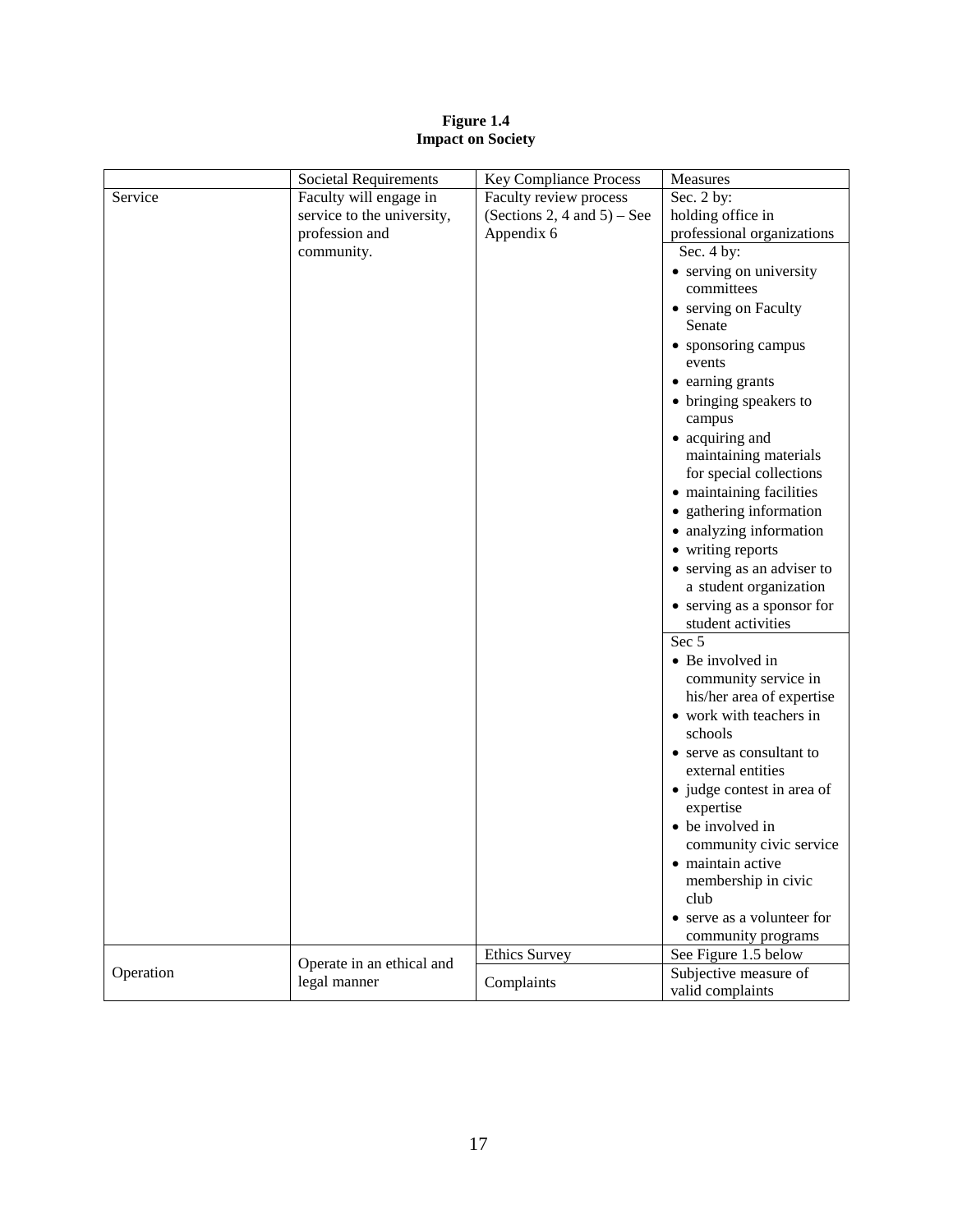#### **Figure 1.4 CONTINUED Impact on Society**

|                       | <b>Societal Requirements</b> | <b>Key Compliance Process</b> | <b>Measures</b>             |
|-----------------------|------------------------------|-------------------------------|-----------------------------|
| All Business programs | Each graduating student      | Program Assessment            | In GBUS3953 Business,       |
|                       | should have the ability to   |                               | Society & Government        |
|                       | formulate good ethical       |                               | 80% of the students must    |
|                       | judgments.                   |                               | score at or higher than the |
|                       |                              |                               | acceptable on a faculty-    |
|                       |                              |                               | developed rubric            |
|                       |                              |                               | regarding the Ethics        |
|                       |                              |                               | Game simulation.            |
|                       |                              |                               | In MGMT 4433 Business       |
|                       |                              |                               | Policy students will        |
|                       |                              |                               | prepare a detailed case     |
|                       |                              |                               | analysis in which 80% of    |
|                       |                              |                               | the students must score at  |
|                       |                              |                               | or higher than the          |
|                       |                              |                               | acceptable on a faculty-    |
|                       |                              |                               | developed rubric regarding  |
|                       |                              |                               | ethical consideration,      |
|                       |                              |                               | analysis and decision.      |

### **CRITERION 1.2c**

<span id="page-21-0"></span>The implementation of the Faculty and Student Codes of Ethics is a major step in ensuring ethical practices. There are mechanisms for enforcing the codes.

Also the Division of Business in Spring 2011 conducted a survey of students, university personnel, and community members regarding the ethical standards of the Division of Business faculty. Emails were sent to the various constituencies requesting their participation in the online survey. The results of the survey, concerning the Division of Business, are set forth in Figure 1.5 below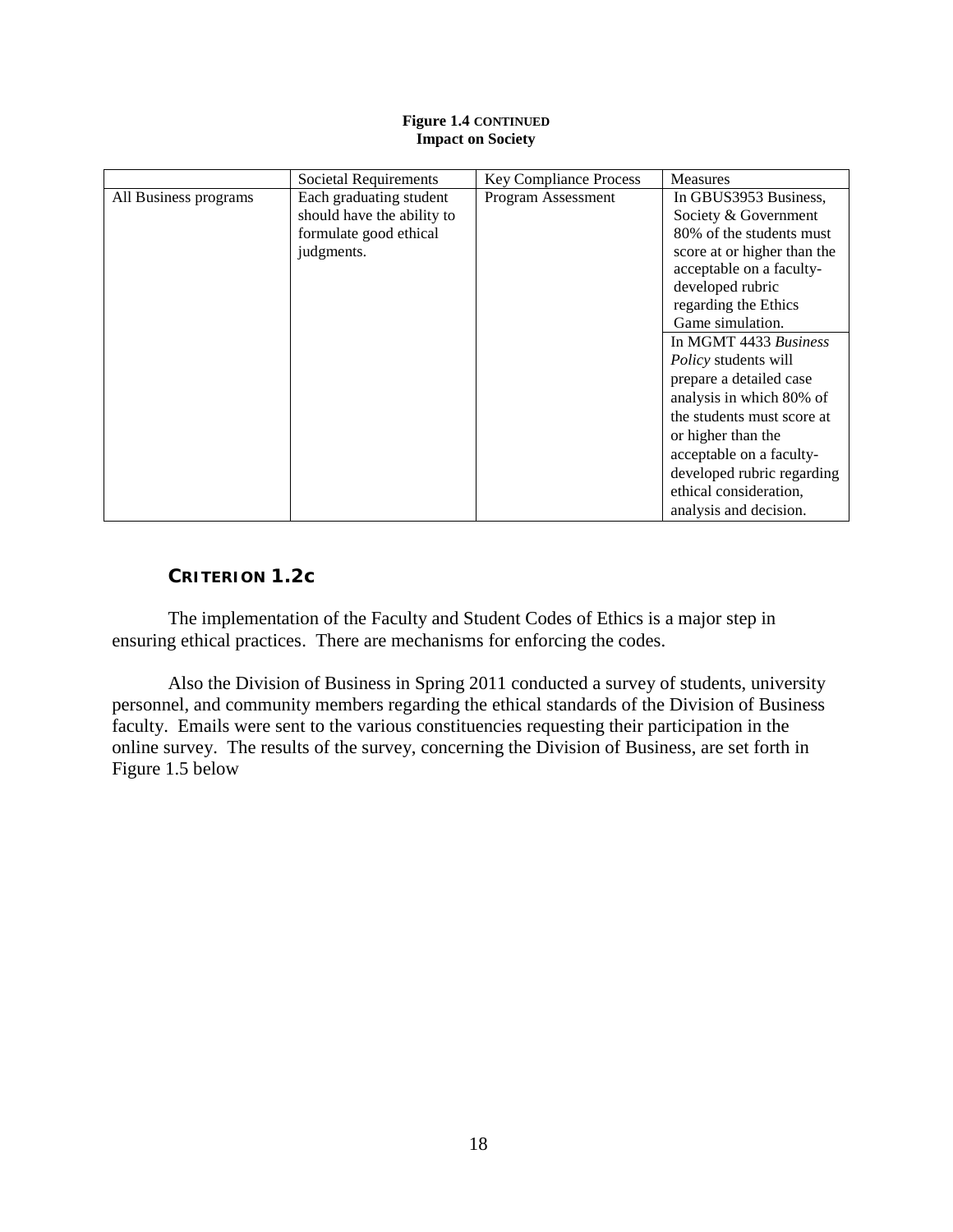#### **Figure 1.5 RESULTS OF ETHICS SURVEY**

|                                                                                                                                                                                                                 | $1 =$<br>strongly<br>disagree | $2 =$<br>moderately<br>disagree | $3 =$<br>moderately<br>agree | $4 =$<br>strongly<br>agree | $5 = no$<br>opinion/not<br>applicable |
|-----------------------------------------------------------------------------------------------------------------------------------------------------------------------------------------------------------------|-------------------------------|---------------------------------|------------------------------|----------------------------|---------------------------------------|
| Faculty members of the Division of<br>Business know what businesses<br>these days considered ethical<br>behavior in most businesses these<br>days.                                                              | 3.70%                         | 5.60%                           | 37.00%                       | 43.10%                     | 10.60%                                |
| Division of Business faculty work<br>to develop ethical values in their<br>classes                                                                                                                              | 2.30%                         | 6.50%                           | 37.50%                       | 38.90%                     | 14.80%                                |
| I am comfortable discussing ethics<br>in a classroom setting                                                                                                                                                    | 1.90%                         | 3.70%                           | 28.70%                       | 60.60%                     | 5.10%                                 |
| <b>NWOSU Division of Business</b><br>faculty and staff operate in an<br>ethical manner                                                                                                                          | 3.70%                         | 3.70%                           | 37.00%                       | 40.30%                     | 15.30%                                |
| <b>NWOSU Division of Business</b><br>students operate in an ethical<br>manner                                                                                                                                   | 1.40%                         | 2.30%                           | 50.90%                       | 22.70%                     | 22.70%                                |
| <b>NWOSU's Division of Business</b><br>provides a setting that encourages<br>critical thinking and ethical<br>decision making.                                                                                  | 1.80%                         | 5.10%                           | 39.60%                       | 34.10%                     | 19.40%                                |
| If you have attempted to access<br><b>NWOSU's Division of Business</b><br>student code of conduct, please<br>answer the following: Was the<br>student code of conduct readily<br>available and clearly written? | 0.50%                         | 1.40%                           | 21.70%                       | 29.20%                     | 47.20%                                |
| If you have attempted to access<br><b>NWOSU's Division of Business</b><br>faculty code of conduct, please<br>answer the following: Was the<br>faculty code of conduct readily<br>available and clearly written? | 1%                            | 1.40%                           | 20.20%                       | 26.40%                     | 51%                                   |
| I would be comfortable discussing<br>a violation of the code of conduct<br>with a faculty member.                                                                                                               | 6.10%                         | 6.50%                           | 41.10%                       | 29.40%                     | 16.80%                                |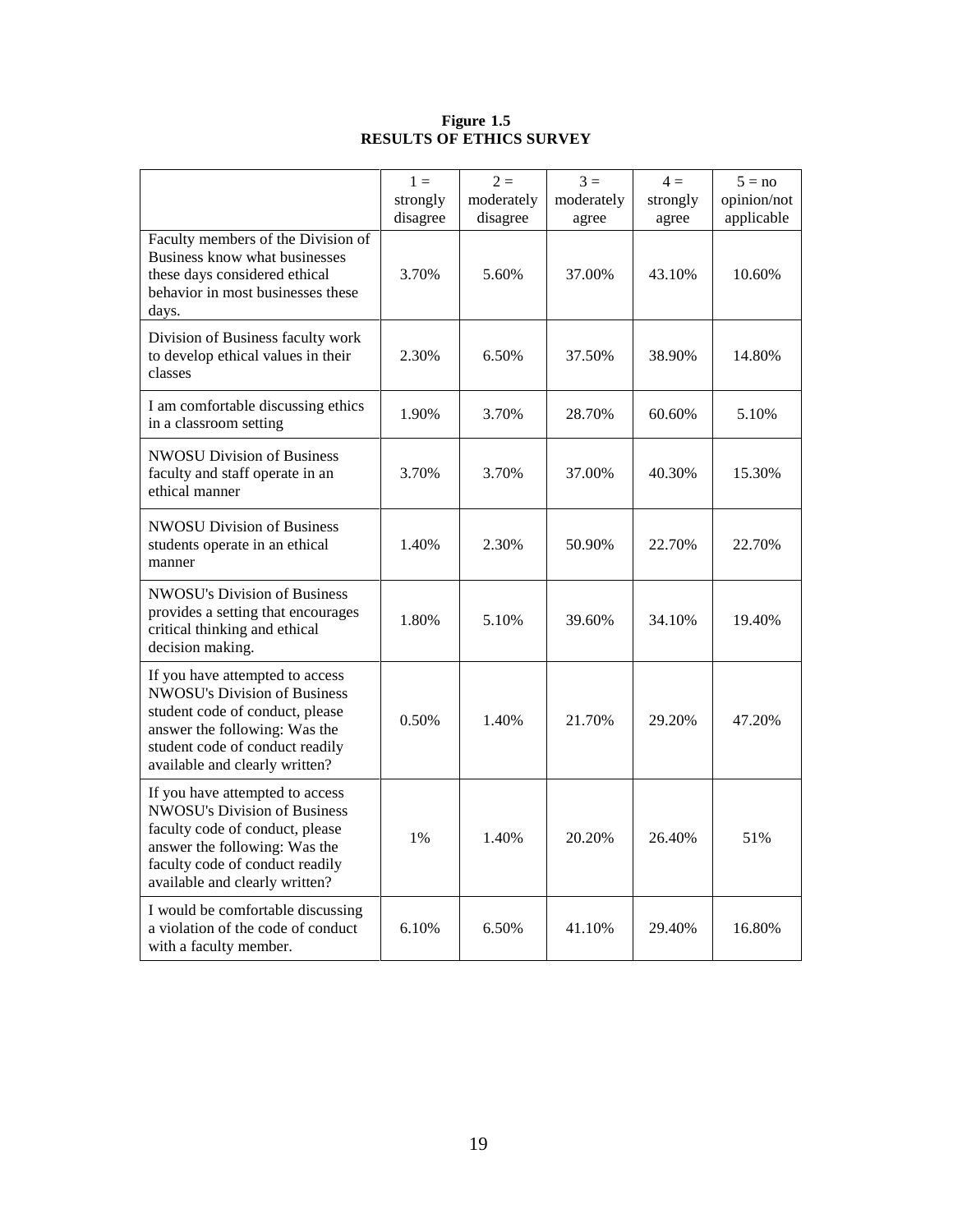#### <span id="page-23-0"></span>**CRITERION 1.2d**

The Division of Business Policy Manual provides:

As educators and role models, it is imperative that Business Division faculty and staff comply with all legal requirements set forth by federal, state and local authorities, as well as policies and procedures propounded by the regents and university administration. Any Business faculty or staff member or student who believes that any person associated with the Business Division is not in compliance with legal standards should report their concern to the division chair, dean of School of Professional Studies or the Executive Vice President.

The stated process provides for three people to report questionable behavior. Two of those individuals are outside the Division of Business.

The Division of Business Faculty Manual (Appendix 5) has a provision regarding retention and disclosure of student records (Section 3.8). The policy provides that no studentidentifiable information is to be disclosed by telephone and that such information may only be shared through Blackboard or the student's NWOSU email account. Student workers are not allowed to grade, even Scantron sheets, if there is student-identifiable information attached.

When questions regarding legal or regulatory requirement arise, the division chair can seek assistance from the university's counsel. In doing so, the chair would communicate the request to the dean.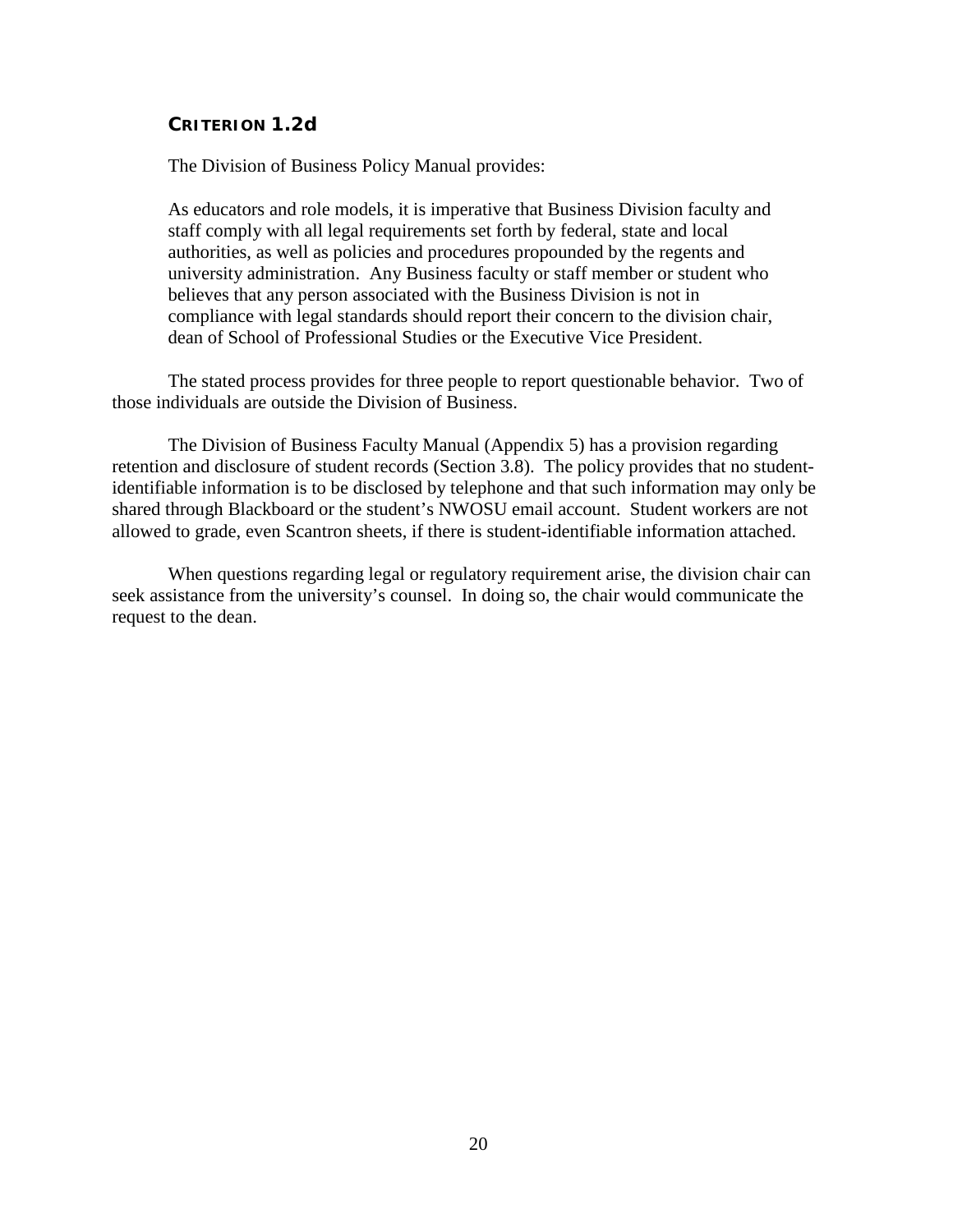# **STANDARD 2**

# <span id="page-24-1"></span><span id="page-24-0"></span>*Criterion 2.1*

The Division of Business created a formal strategic planning process in fall 2009 with the creation of the Planning Committee. The committee is a standing committee. The Planning Committee's charge is:

The Planning Committee is responsible for strategic planning. This includes suggesting modifications to the division's mission statement, vision statement, values statement, development of departmental non-academic goals and objectives, and annual review of the division's performance regarding mission, goals and objectives. The committee shall report its findings and recommendations to the division faculty.

The Planning Committee also acts as the division's curriculum committee. In this regard the committee considers all suggested curriculum changes and makes recommendations to the division chair.

Finally, the Planning Committee is responsible for stakeholder outreach. The committee should suggest and organize outreach activities.

Three division faculty members shall be appointed by the division chair to this committee. The division chair should appoint one faculty member of the committee as chair. The division chair shall be a voting ex-officio member of this committee.

(See Section 1.5.1.3 of the Division of Business Faculty Manual, Appendix 5)

The Planning Committee then reports its recommendations to the DOB faculty. Before final approval by the faculty, the proposed strategic plan is discussed with the Business Advisory Council, Student Advisory Council and senior administration. After the faculty has met and discussed the recommendation, the faculty may approve, modify or reject the committee's recommendation. The strategic plan is then given to the division chair for final action and implementation.

Figure 2.1 sets forth the formal strategic planning process.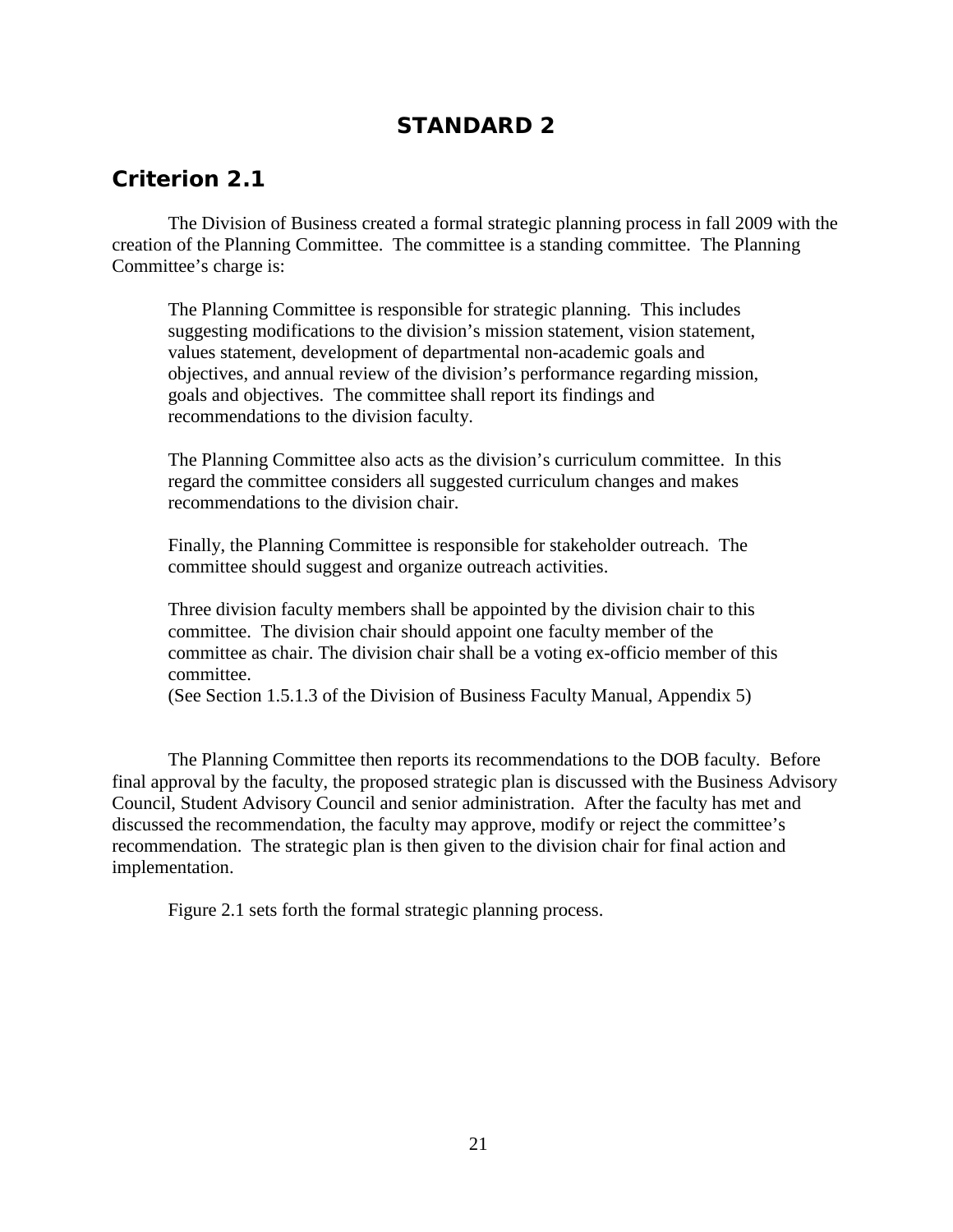**Figure 2.1 DOB Strategic Planning Process**



### **CRITERION 2.1.a**

<span id="page-25-0"></span>Formal strategic planning at the university level has occurred for years at Northwestern Oklahoma State University. However, at the division and department level there has been little formal strategic planning.

For the Division of Business formal strategic planning was instituted in AY 2009-2010 with the formation of the division's Planning Committee. The committee is composed of three fulltime Business faculty members and the division chair as an ex-officio member. Dr. Jim Breyley has chaired the committee since its inception. Dr. Breyley, doctoral-qualified in Management, is well versed in strategic planning and has successfully led three other universities through the ACBSP accreditation process.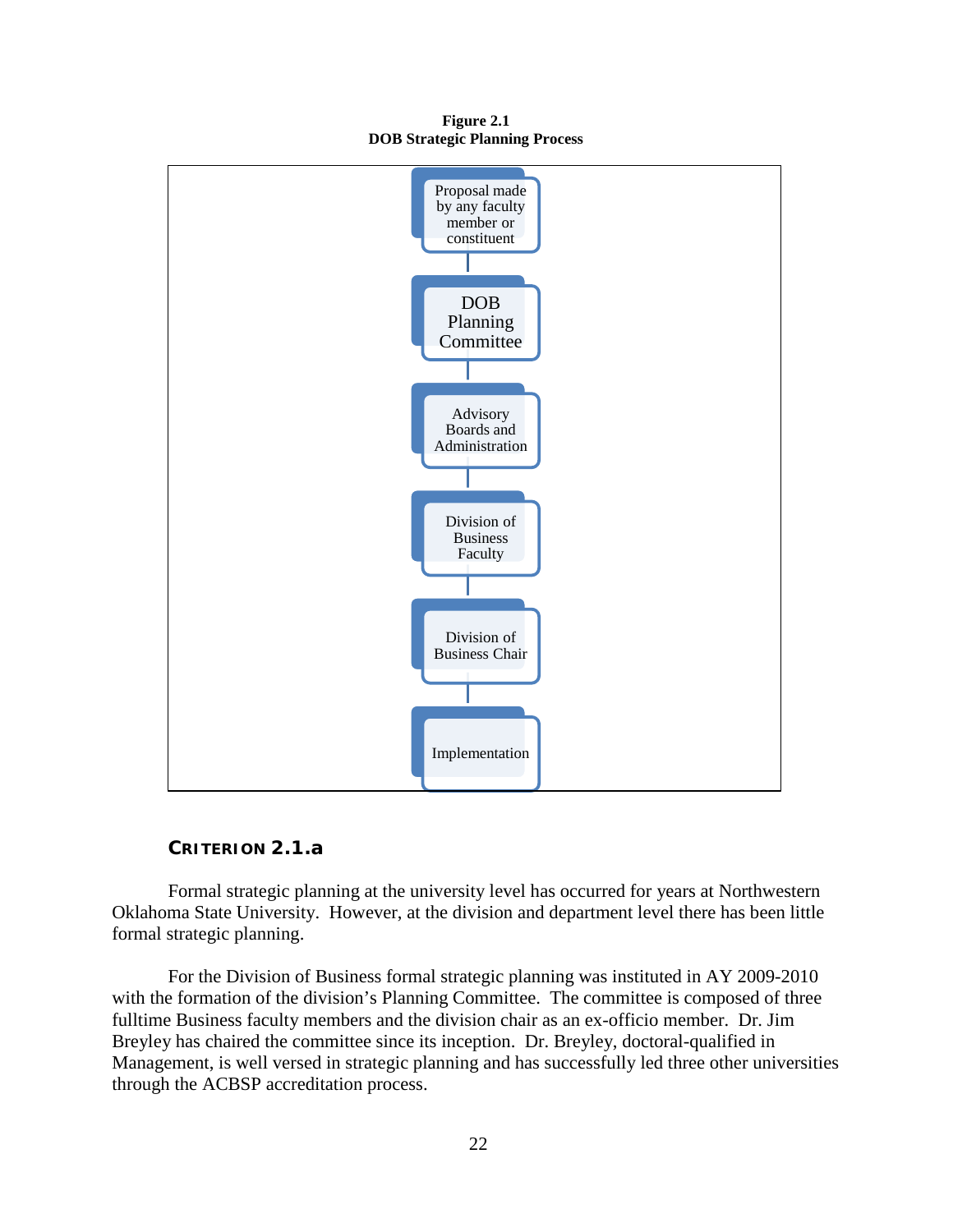During AY 2009-2010 the strategic planning committee led the division through the process. Informal input was received from faculty, students, administrators, alumni and community members. Informal means were used because there were no formal mechanisms in place. Now the division has created formal mechanisms to gather input from other constituencies. These means include the Division of Business Advisory Council, Student Advisory Committee, and surveys.

The initial phase of the strategic planning process was to develop mission, vision and values statements. The Division of Business previously did not have these guiding principles. The Planning Committee initially proposed the mission statement to the Business faculty. The Business faculty then discussed, modified and adopted a mission statement. With the mission in place, the Planning Committee then developed the vision and values statements. Again the committee's proposed statements were discussed, modified and adopted by the Business faculty. The mission, vision and values statements were sent to the dean, executive vice president and president for their review, comment and approval. Tacit approval was given by these members of the senior staff.

The Business faculty discussed the strengths, weaknesses, opportunities and threats related to the division. The session also included a discussion of potential strategic directions for the division. The Planning Committee took this input and developed a proposed strategic plan that included annual goals for the next five years.

The proposed strategic plan developed by the committee was distributed to the faculty in advance of a meeting to discuss the plan. The Business faculty discussed the plan, made adjustments and approved the strategic plan.

During the self-study year, the university went through its strategic planning process. New university mission, vision and values statements were adopted by the university in Fall 2011. The Division of Business Planning Committee is reviewing the new university statements and will make recommendation concerning changing the division's mission, vision and/or values statements.

#### **CRITERION 2.1.b**

<span id="page-26-0"></span>The Division of Business Strategic Plan is attached as Appendix 12. Figure 2.2 below sets forth the summary of strategic goals.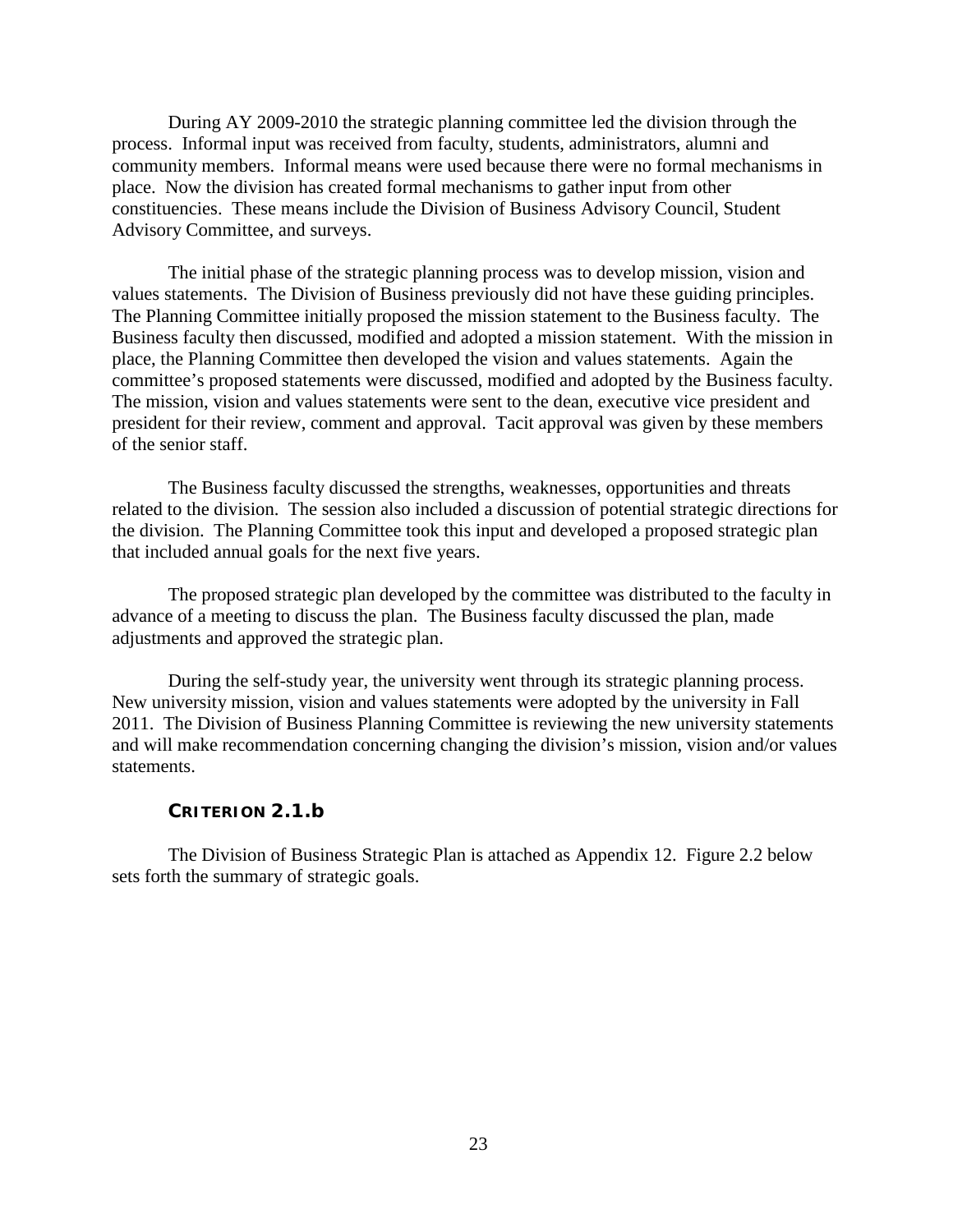| Figure 2.2 |  |                                                 |
|------------|--|-------------------------------------------------|
|            |  | <b>Division of Business Strategic Direction</b> |

| <b>GOALS</b>                                                                                                                                              | <b>STRATEGIC OBJECTIVES</b>                                                                             | <b>TIMETABLE</b>                                                      |
|-----------------------------------------------------------------------------------------------------------------------------------------------------------|---------------------------------------------------------------------------------------------------------|-----------------------------------------------------------------------|
|                                                                                                                                                           | hire an administrative assistant/secretary for<br>the Division of Business                              | AY 2010-11                                                            |
|                                                                                                                                                           | develop and implement policies that bring<br>the DOB within ACBSP standards                             | AY 2010-11                                                            |
|                                                                                                                                                           | improve division assessment efforts and<br>benchmarking                                                 | AY 2010-11                                                            |
|                                                                                                                                                           | ongoing refinement of curricula                                                                         | AY 2010-11                                                            |
| Attain ACBSP accreditation for<br>Business and Accounting programs                                                                                        | all DOB faculty who have not been<br>previously trained in online teaching be so<br>trained.            | AY 2010-11                                                            |
|                                                                                                                                                           | submit ACBSP self-study, campus visit and<br>accreditation attained                                     | AY 2011-12                                                            |
|                                                                                                                                                           | on-going assessment of student<br>competencies and refinement of curricula as<br>deemed appropriate     | AY 2011-12                                                            |
|                                                                                                                                                           | work on Conditions of accreditation (if any)<br>and assure on-going compliance with<br>standards        | AY 2012-13                                                            |
|                                                                                                                                                           | on-going assessment of student<br>competencies and refinement of curricula as<br>deemed appropriate     | AY 2012-13                                                            |
|                                                                                                                                                           | work on Conditions of accreditation (if any)<br>and assure on-going compliance with<br>standards        | AY 2013-14                                                            |
|                                                                                                                                                           | on-going assessment of student<br>competencies and refinement of curricula as<br>deemed appropriate     | AY 2013-14                                                            |
|                                                                                                                                                           | assure on-going compliance with ACBSP<br><b>Standards</b>                                               | AY 2014-15                                                            |
|                                                                                                                                                           | on-going assessment of students<br>competencies and refinement of curricula as<br>deemed appropriate    | AY 2014-15                                                            |
| Develop online Business<br>Administration, Accounting and<br>Technical Management majors and<br>have all required courses approved<br>for online delivery | approval of Accounting and Business classes<br>for delivery in an online format                         | AY 2010-11                                                            |
|                                                                                                                                                           | state approval of on-line Accounting,<br>Business and Technical Management majors                       | AY 2010-11 (goal met as<br>Regents approved program<br>in April 2011) |
|                                                                                                                                                           | make Accounting, Business (with certain<br>minors) and Technical Management majors<br>available on-line | AY 2011-12                                                            |
|                                                                                                                                                           | approval of all remaining Division courses to<br>be taught as on-line courses                           | AY 2011-12                                                            |
|                                                                                                                                                           | on-going refinement and delivery of on-line<br>Accounting and Business majors                           | AY 2012-13                                                            |
|                                                                                                                                                           | on-going refinement and delivery of on-line<br>Accounting and Business majors                           | AY 2013-14                                                            |
|                                                                                                                                                           | on-going refinement and delivery of on-line<br>Accounting and Business programs                         | AY 2014-15                                                            |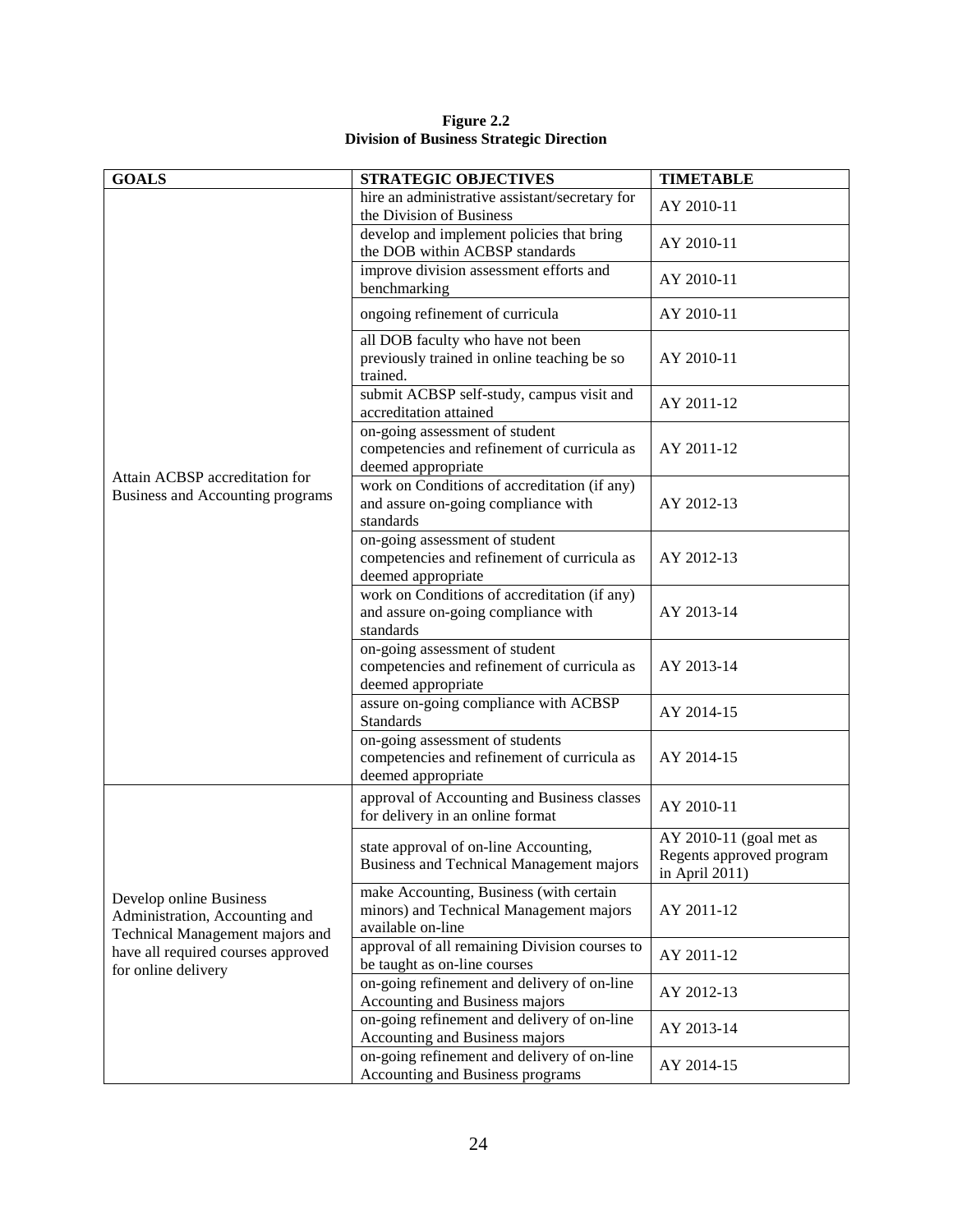#### **Figure 2.2 CONTINUED Division of Business Strategic Direction**

| All fulltime Business faculty are<br>doctoral-qualified                                                                                                                                                                             | one current non-doctoral-qualified faculty<br>achieving doctoral qualification.                                                                               | AY 2010-11 (goal met in<br>December 2010 by Dr. Jerry<br>Gustafson)                               |
|-------------------------------------------------------------------------------------------------------------------------------------------------------------------------------------------------------------------------------------|---------------------------------------------------------------------------------------------------------------------------------------------------------------|---------------------------------------------------------------------------------------------------|
|                                                                                                                                                                                                                                     | two additional current faculty members<br>attain doctoral qualification                                                                                       | AY 2011-12                                                                                        |
|                                                                                                                                                                                                                                     | two current faculty reach ABD status                                                                                                                          | AY 2012-13                                                                                        |
|                                                                                                                                                                                                                                     | two faculty complete doctorates                                                                                                                               | AY 2014-15                                                                                        |
| Raise the level of Business faculty<br>scholarly activity so that each<br>fulltime person either presents or<br>publishes a paper each year and each<br>faculty member has a peer-reviewed<br>publication at least every two years. | three DOB faculty members having papers<br>published in peer-reviewed proceedings or<br>journals.                                                             | AY 2010-11 (goal met by<br>Dr. Jerry Gustafson, Mr.<br>Gary Tucker and Dr. Steven<br>Palmer)      |
|                                                                                                                                                                                                                                     | all DOB faculty presenting papers at<br>academic conferences                                                                                                  | AY 2010-11 (goal met $-$ all<br>DOB faculty presented<br>papers)                                  |
|                                                                                                                                                                                                                                     | seven faculty members having papers<br>published in peer-reviewed Proceedings<br>and/or Journals (those who did not have a<br>published paper the prior year) | AY 2011-12                                                                                        |
|                                                                                                                                                                                                                                     | presentations of papers at academic<br>conferences by all faculty                                                                                             | AY 2011-12                                                                                        |
|                                                                                                                                                                                                                                     | five faculty members having papers<br>published in peer-reviewed Proceedings<br>and/or Journals                                                               | AY 2012-13                                                                                        |
|                                                                                                                                                                                                                                     | presentations of papers at academic<br>conferences by all faculty                                                                                             | AY 2012-13                                                                                        |
|                                                                                                                                                                                                                                     | five faculty members having papers<br>published in peer-reviewed Proceedings<br>and/or Journals (those who did not publish<br>the prior academic year)        | AY 2013-14                                                                                        |
|                                                                                                                                                                                                                                     | presentations of papers at academic<br>conferences by all faculty                                                                                             | AY 2013-14                                                                                        |
|                                                                                                                                                                                                                                     | five faculty members having papers<br>published in peer-reviewed Proceedings<br>and/or Journals                                                               | AY 2013-14                                                                                        |
|                                                                                                                                                                                                                                     | presentations of papers at academic<br>conferences by all faculty                                                                                             | AY 2013-14                                                                                        |
|                                                                                                                                                                                                                                     | submission of one grant request                                                                                                                               | AY 2012-13                                                                                        |
|                                                                                                                                                                                                                                     | submission of two grant requests                                                                                                                              | AY 2014-15                                                                                        |
| Add at least two fulltime doctoral-<br>qualified faculty positions to the<br><b>Division of Business</b>                                                                                                                            | hire at least two fulltime doctoral-qualified<br>faculty members (Management and Business<br>Law/Ethics)                                                      | AY 2011-12 (one additional<br>Management position was<br>added at the beginning of<br>AY 2011-12) |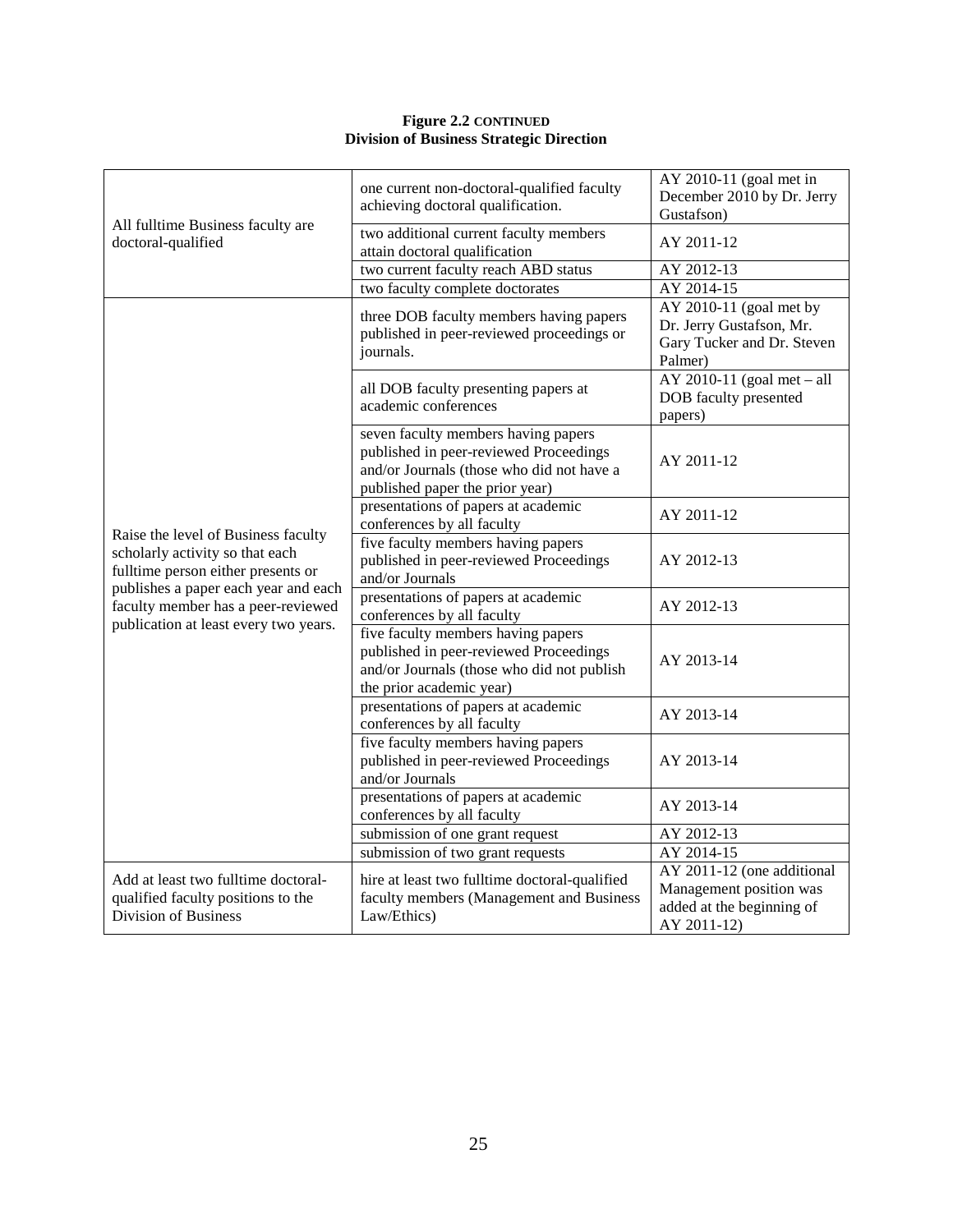# <span id="page-29-0"></span>*Criterion 2.2 Strategy Deployment*

### <span id="page-29-1"></span>**CRITERION 2.2.a STRATEGIC ACTION PLANS SHOULD ADDRESS BOTH SHORT-AND LONG-TERM OBJECTIVES.**

The Division of Business has set forth several action plans to achieve the desired strategic goals. The first year of the plan was the self-study year. Attached as Appendix 13 is the report prepared for the Division of Business faculty and university administration regarding the status of the action plans for academic year 2010-2011.

The action plans for the current year (2011-2012) and our long-term action plans are set forth in Figure 2.3 below.

**Figure 2.3 Action Plans**

| Current year $(2011/2012)$ action plans:                                                                                                                |  |
|---------------------------------------------------------------------------------------------------------------------------------------------------------|--|
| Hire at least two additional full-time Doctoral-Qualified faculty members (Management and<br>Business Law/Ethics $+)$                                   |  |
| Submission of ACBSP Self-Study and award of accreditation                                                                                               |  |
| Two current faculty complete doctorates                                                                                                                 |  |
| Seven faculty members having papers published in peer-reviewed Proceedings and/or<br>Journals (those who did not have a published paper the prior year) |  |
| Presentations of papers at academic conferences by all faculty                                                                                          |  |
| Submission of one grant request                                                                                                                         |  |
| Remain one of three top growing programs at NWOSU                                                                                                       |  |
| On-going assessment of student competencies and refinement of curricula as deemed<br>appropriate                                                        |  |
| Accounting and Business (with certain minors) majors available on-line                                                                                  |  |
| Approval of all remaining Division courses to be taught as on-line courses                                                                              |  |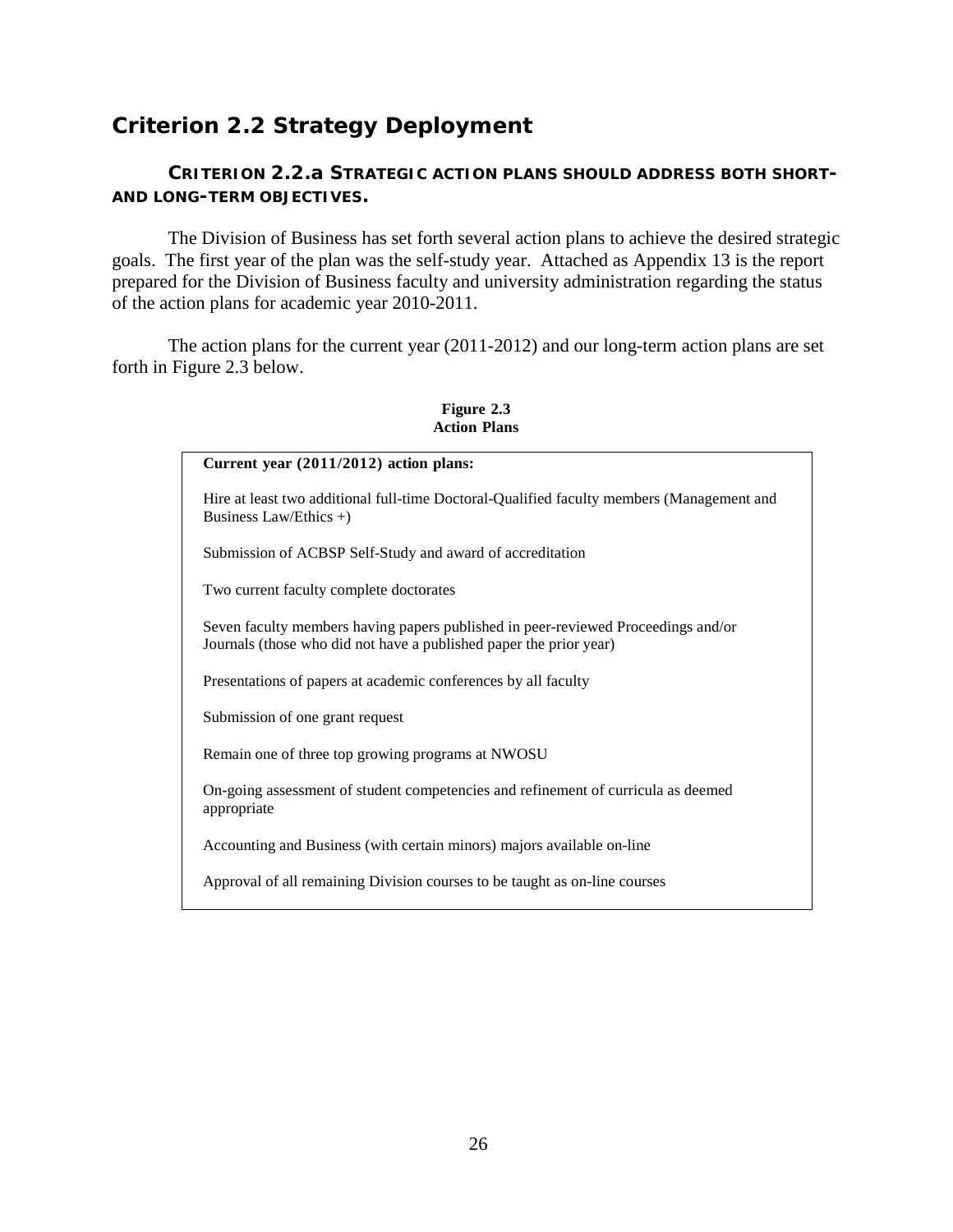#### **Figure 2.3 CONTINUED Action Plans**

#### **Long-term action plans:**

Work on Conditions of accreditation (if any) and assure on-going compliance with standards

All faculty members having papers published, at least bi-annually, in peer-reviewed Proceedings and/or Journals

Annual presentations of papers at academic conferences by all faculty

Submission of grant requests each year

On-going assessment of student competencies and refinement of curricula as deemed appropriate

On-going refinement and delivery of on-line Accounting and Business majors

All non-doctoral faculty members reach ABD status

Exploration of the desirability and feasibility a master's degree program either in Business and/or joint with another discipline

All current faculty members complete doctorates

### <span id="page-30-0"></span>**CRITERION 2.2.b THE BUSINESS UNIT SHALL HAVE ESTABLISHED PERFORMANCE MEASURES FOR TRACKING PROGRESS RELATIVE TO STRATEGIC ACTION PLANS.**

The Division of Business has set forth several action plans to achieve the desired strategic goals. The measures of success are set forth below for each action plan.

| Current year (2011/2012) action plans:                                                                                                                      | <b>Key Measures</b>                                                                                                         |
|-------------------------------------------------------------------------------------------------------------------------------------------------------------|-----------------------------------------------------------------------------------------------------------------------------|
| Hire at least two additional full-time Doctoral-Qualified faculty<br>members (Management and Business Law/Ethics+)                                          | 2 new faculty lines added to<br>the DOB                                                                                     |
| Submission of ACBSP Self-Study and award of accreditation                                                                                                   | Award of accreditation                                                                                                      |
| Two current faculty complete doctorates                                                                                                                     | Karen Sneary and Gary<br>Tucker completing doctorates                                                                       |
| Seven faculty members having papers published in peer-<br>reviewed Proceedings and/or Journals (those who did not have a<br>published paper the prior year) | Seven faculty members being<br>an author of a peer-reviewed<br>article accepted for publication<br>by the end of AY 2011-12 |
| Presentations of papers at academic conferences by all faculty                                                                                              | All faculty members making a<br>presentation at an academic<br>conference                                                   |

**Figure 2.4 Action Plan Measurement**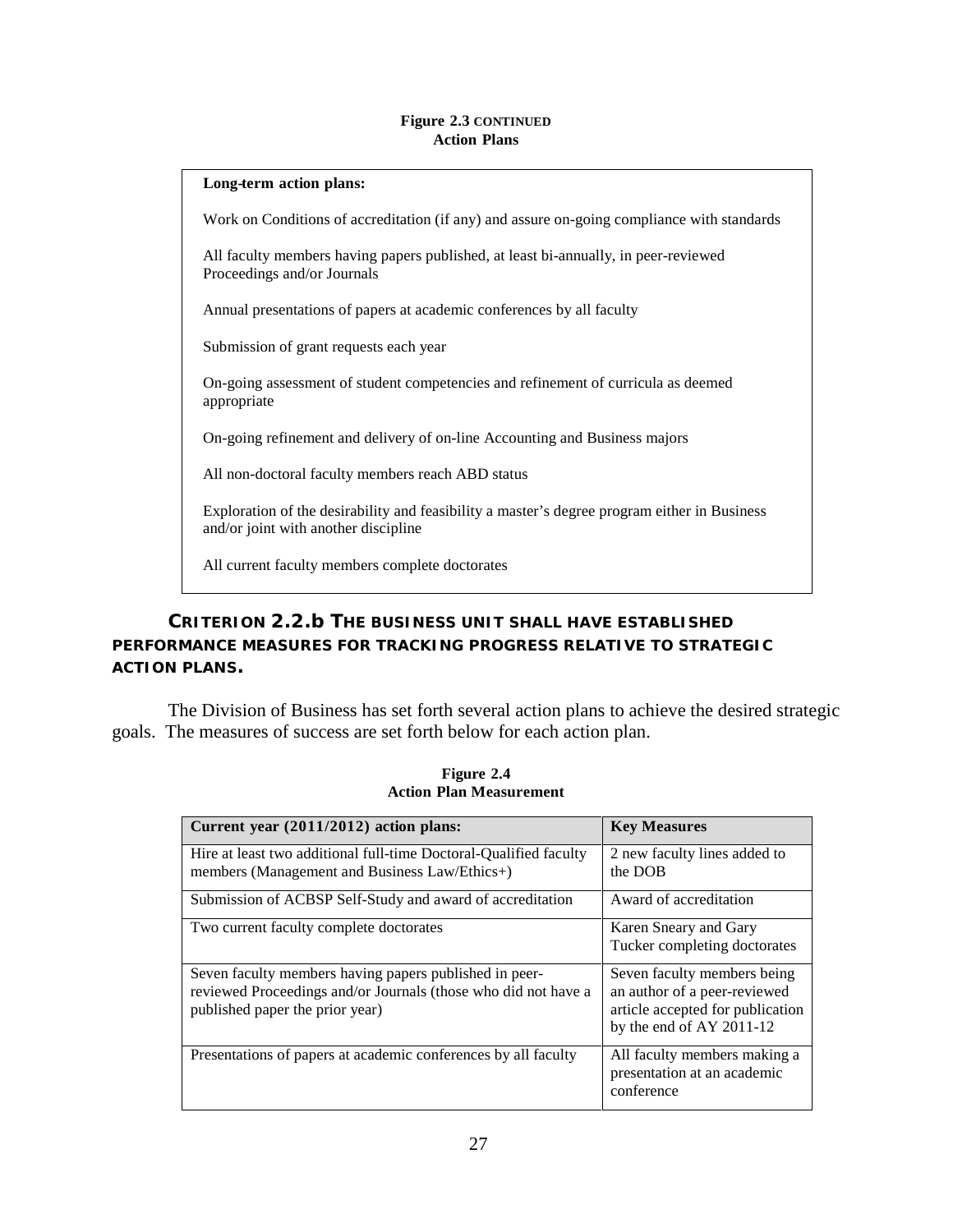#### **Figure 2.4 CONTINUED Action Plan Measurement**

| Current year (2011/2012) action plans:                                                                                               | <b>Key Measures</b>                                                                                                                                                                           |
|--------------------------------------------------------------------------------------------------------------------------------------|-----------------------------------------------------------------------------------------------------------------------------------------------------------------------------------------------|
| Submission of one grant request                                                                                                      | A grant application being filed                                                                                                                                                               |
| Remain one of three top growing programs at NWOSU                                                                                    | The number of students<br>majoring in a DOB degree<br>program being among the top<br>three increases in the<br>university (fall-to-fall)                                                      |
| On-going assessment of student competencies and refinement of<br>curricula as deemed appropriate                                     | Successfully complete the<br>assessment process, including<br>closing the loop.                                                                                                               |
| Accounting and Business (with certain minors) majors available<br>on-line                                                            | All appropriate approvals have<br>been attained and the online<br>major programs being offered.                                                                                               |
| Approval of all remaining Division courses to be taught as on-<br>line courses                                                       | Approval from the Online<br>Learning Committee                                                                                                                                                |
| Long-term action plans:                                                                                                              | <b>Key Measures</b>                                                                                                                                                                           |
| Work on Conditions of accreditation (if any) and assure on-<br>going compliance with standards                                       | ACBSP removing conditions,<br>if any                                                                                                                                                          |
| All faculty members having papers published, at least bi-<br>annually, in peer-reviewed Proceedings and/or Journals                  | Each fulltime faculty member<br>having at least one article<br>accepted for publication in a<br>peer-reviewed publication<br>every two years.                                                 |
| Annual presentations of papers at academic conferences by all<br>faculty                                                             | Each fulltime faculty member<br>presented at least one paper at<br>an academic conference each<br>year.                                                                                       |
| Submission of grant requests each year                                                                                               | At least one faculty member<br>submitting a grant request.                                                                                                                                    |
| On-going assessment of student competencies and refinement of<br>curricula as deemed appropriate                                     | Successfully complete the<br>assessment process, including<br>closing the loop each year.                                                                                                     |
| On-going refinement and delivery of on-line Accounting and<br>Business majors                                                        | A systematic review of the<br>online programs conducted<br>and changes made                                                                                                                   |
| Exploration of the desirability and feasibility a master's degree<br>program either in Business and/or joint with another discipline | Report to the DOB faculty<br>regarding the desirability and<br>feasibility of a master's<br>program. If the report is<br>positive, then submission of<br>the report to the<br>administration. |
| All current faculty members complete doctorates                                                                                      | All fulltime faculty members<br>are doctoral-qualified                                                                                                                                        |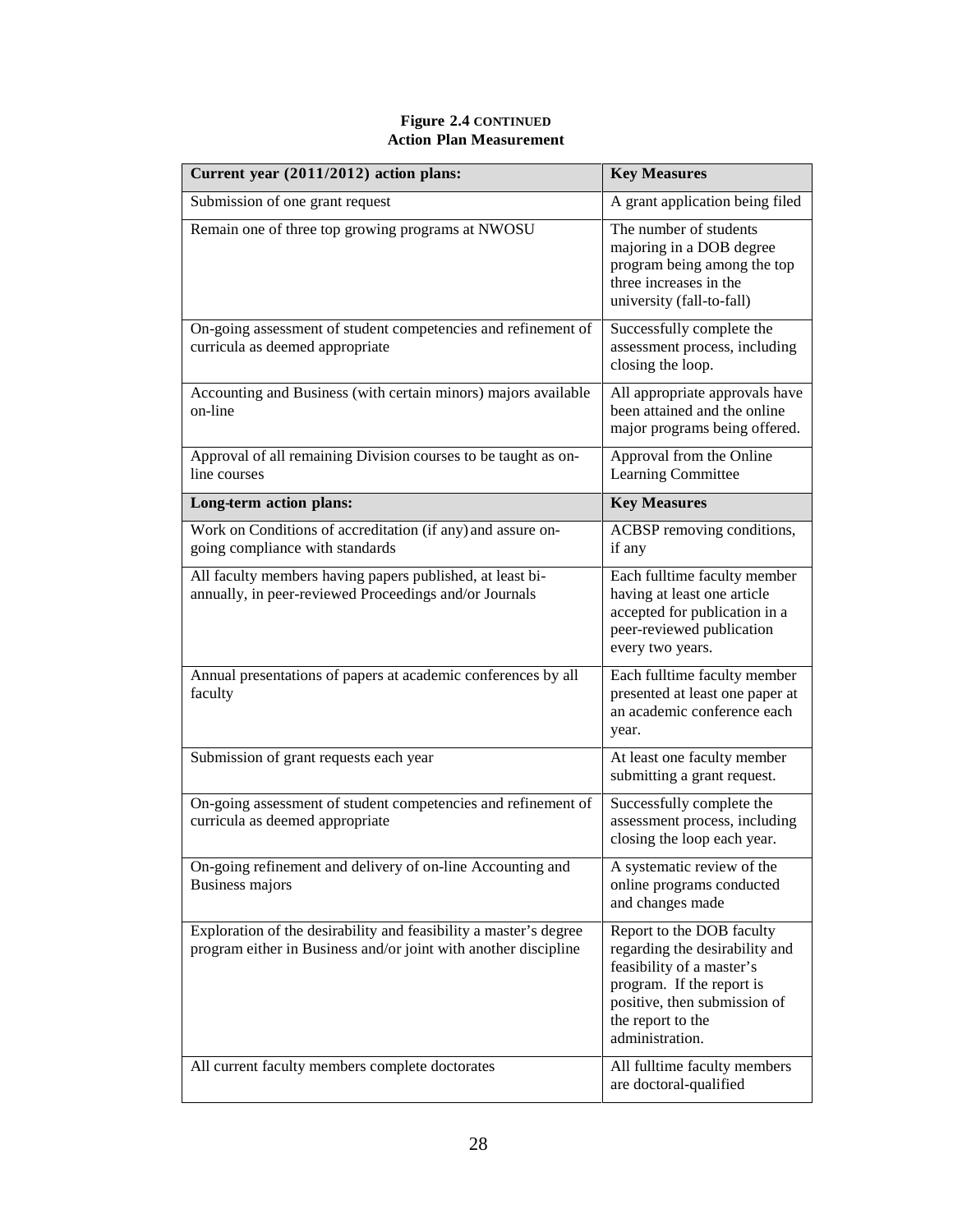### <span id="page-32-0"></span>**CRITERION 2.2.c THE LEADERSHIP OF THE BUSINESS UNIT SHOULD COMMUNICATE STRATEGIC OBJECTIVES, ACTION PLANS, AND MEASUREMENTS TO ALL FACULTY, STAFF, AND STAKEHOLDERS, AS APPROPRIATE.**

The Strategic Plan is incorporated into the Division of Business Faculty Manual. The faculty manual is distributed to all Business faculty members. The Strategic Plan was shared with the Business Advisory Council and the Student Advisory Council. Finally, the Strategic Plan is posted on the Division of Business website at http://www.nwosu.edu/strategic-plan.

The annual action plan report (Appendix 13) was approved by the DOB faculty. It was shared with the administration, Business Advisory Council and Student Advisory Council. The report is also posted on the Division of Business website at http://www.nwosu.edu/strategic-plan.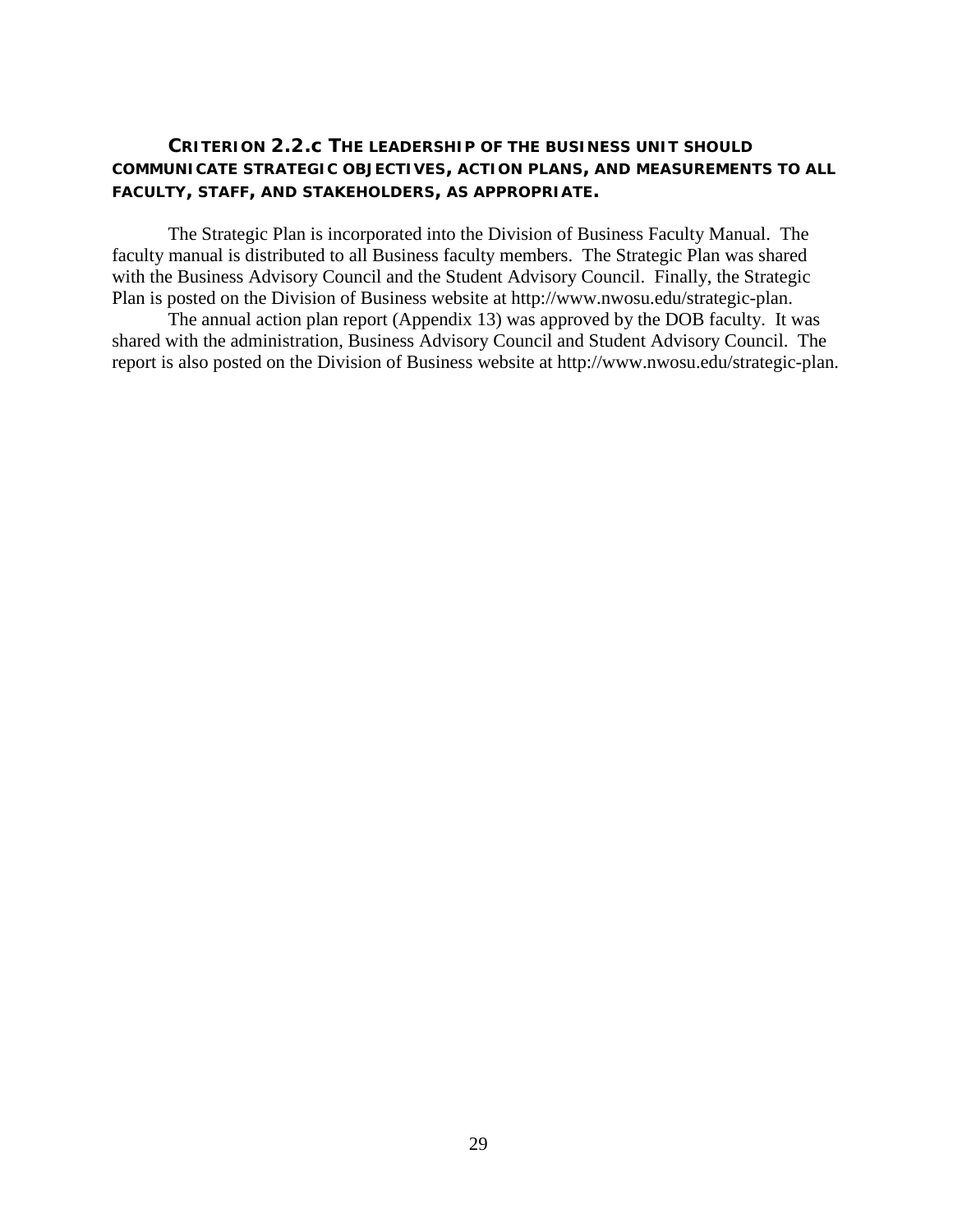# <span id="page-33-0"></span>**STANDARD #3 STUDENT AND STAKEHOLDER FOCUS**

# <span id="page-33-1"></span>*Criterion 3.a*

The university and Division of Business student composition are very similar. On the Alva campus, the Accounting or Business Administration major will likely be of traditional college age. In Woodward and Enid, there are greater percentages of non-traditional students attending Business classes. For the non-traditional degree programs, Technical Management and Organizational Leadership, the students are non-traditional, generally working fulltime.

With the curriculum modifications that became effective in AY 2010-2011, the Division of Business also adopted admission requirements to be an Accounting or Business Administration major. These admission standards are listed in Figure 3.1 below. The purpose of creating admission standards was to better assure that majors were prepared to be successful in their Business education. By instituting these standards, the Division of Business narrowed the targeted students to those who had the proper academic preparation and demonstrated the appropriate level of academic performance to indicate the students would successfully complete the Business Administration or Accounting major.

| <b>Admission Requirement</b>                                                                                                                       | Courses Involved                                                                                                                                                                                                                              |
|----------------------------------------------------------------------------------------------------------------------------------------------------|-----------------------------------------------------------------------------------------------------------------------------------------------------------------------------------------------------------------------------------------------|
| Students must have completed<br>the Program Specific General<br>Education courses with grades<br>of C or better.                                   | ENGL 1113 Composition I<br>ENGL 1213 Composition II<br>SCOM 1113 Introduction to Speech Communication<br>MATH 1513 College Algebra<br>GBUS 2033 Leadership in Business<br><b>CMSC 1103 Microcomputer Applications</b>                         |
| Students must have completed<br>all of the classes in the<br>Foundation Core with a grade<br>of C or better.                                       | <b>ACCT 2123 Financial Accounting</b><br><b>ACCT 2133 Managerial Accounting</b><br>ECON 2113 Principles of Macroeconomics<br>ECON 2123 Principles of Microeconomics<br>GBUS 2903 Legal Environment of Business<br><b>MATH 1313 Statistics</b> |
| Students must have an overall<br>G.P.A. of 2.50 or better in the<br>Foundation Core and Program<br>Specific General Education<br>courses combined. | All classes listed in first two requirements above                                                                                                                                                                                            |
| Students must have a<br>retention/graduation G.P.A. of<br>2.50 or better for all coursework<br>taken to date.                                      | All classes taken by the student                                                                                                                                                                                                              |

#### **Figure 3.1 Admission Standards to the Accounting or Business Administration Major**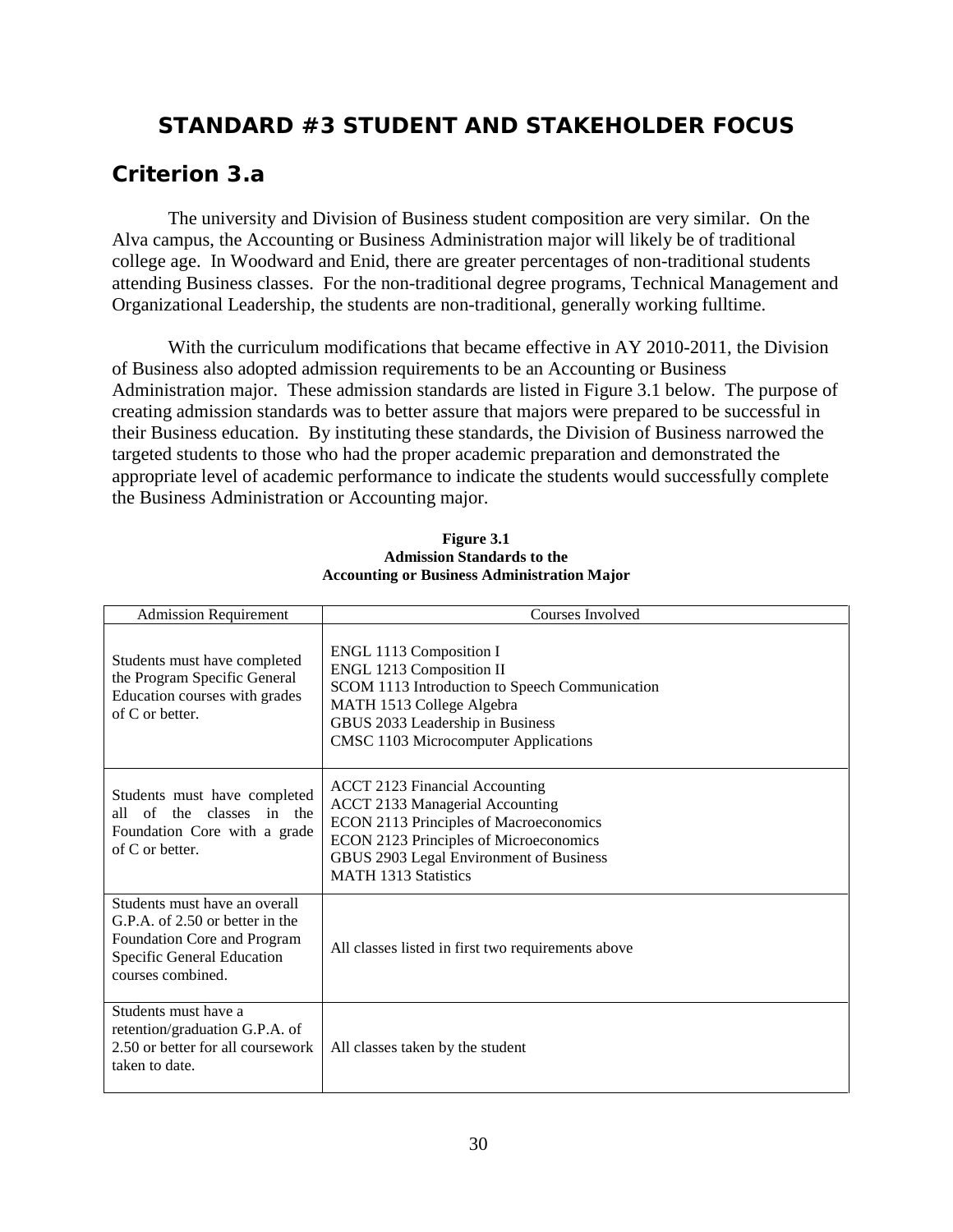Approximately 75% of the students will live in the university's 10-county service area, generally within a two-hour drive of a campus/learning center location. In the self-study year, the Division of Business had four international students.

With the development of the online Accounting, Business Administration and Technical Management majors during the self-study period, the target student will also include the online student throughout the state. The expectation is that these majors will draw working adults from the Oklahoma City and Tulsa metropolitan areas, two parts of Oklahoma from which the university historically has not drawn substantial numbers of students.

### <span id="page-34-0"></span>*Criterion 3.b*

The primary stakeholders identified by the Division of Business include students, the university, and the residents and employers in the regional area served by the university. Other stakeholders include the Regional University System of Oklahoma, Oklahoma State Regents for Higher Education and the taxpayers of Oklahoma.

Regarding students, there are several means, formal and informal, by which students provide input. First, students have the opportunity to evaluate each class offered by the Division of Business. In addition to numerical ratings, the students also may provide anonymous comments. The results of these evaluations and comments are reviewed by the faculty member, division chair, dean and executive vice president.

The Student Advisory Council was created for the express purpose of giving students a means to express opinions regarding Business programs. The council meets at least once each semester with the DOB faculty and university administrators. The mission of the Student Advisory Council is:

The Student Advisory Council's mission is to promote, advise and support the Division of Business in achieving its mission, fulfilling its vision, honoring its values and continually improving the education provided students.

Because most Business faculty, including the division chair, have open door policies, students can visit with faculty members to discuss satisfaction, concerns, issues, etc. The dean, vice president for student affairs and executive vice president all have open door policies and will visit with students regarding issues. These administrators visit with the division chair to clarify and, if necessary, resolve student issues. In general, the students at NWOSU feel comfortable expressing their thoughts in person or via email with faculty and administrators.

The division chair meets at a minimum twice a month with the dean of the School of Professional Studies to discuss issues, requirements, expectations, etc. The division chair and dean communicate regularly by phone or email. At least once a year, the DOB faculty meet with the president and other senior administrators to discuss issues relevant to the division and the university. Senior administrators also attend the Business Policy presentations each semester and discuss their observations with the division chair and Business faculty. Finally, senior administrators and the division chair communicate, as necessary, throughout the year regarding DOB issues.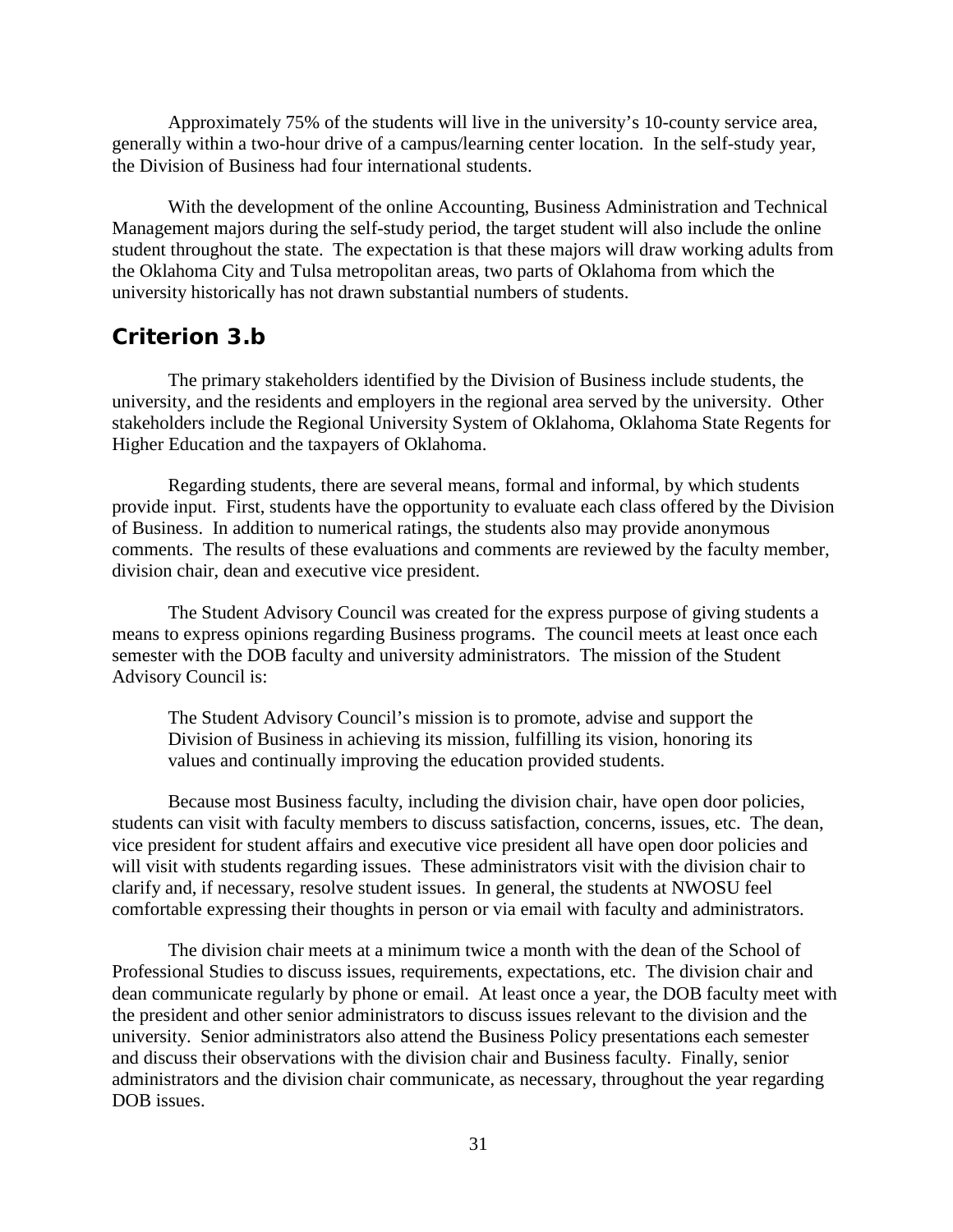To ascertain expectations and receive feedback from external constituencies, the Division of Business established the Business Advisory Council (BAC). The council is comprised of regional community/business leaders and alumni. The BAC meets once a semester. The stated mission of the Business Advisory Council is:

The Business Advisory Council's mission is to promote, advise and support the Division of Business in achieving its mission, fulfilling its vision, honoring its values and continually improving the education provided students.

# <span id="page-35-0"></span>*Criterion 3.c*

The DOB Professional Development Committee sponsors brown bag sessions throughout the academic year. The purpose of these sessions is to assist faculty members in improving various aspects of their responsibilities. In the self-study year brown bag topics included:

- 1. "Library Resources for Business Students/Faculty" presented by the university librarians
- 2. "Getting Published" presented by an associate professor from social science who edits a journal
- 3. "NCAA Academic Rules" presented by the Assistant Athletic Director for Compliance (NWOSU is in process of changing athletic affiliation from NAIA to NCAA.

The university also has developed a training program to improve online teaching skills. Originally the training was designed to be a series of three graduate 1- hour courses. After the first offering, it was decided to change the training to a self-paced process utilizing more one-onone interaction with the instructor.

The university also provides training opportunities for faculty members regarding improving teaching skills. Some topics presented include:

- 1. New technologies at NWOSU available to assist in teaching courses
- 2. Using LiveText
- 3. Web page development related to the NWOSU website

Several faculty members engage in the scholarship of teaching. All Business faculty attended at least one academic conference during the self-study year, which includes presentations on teaching/pedagogy. The division chair subscribes to an online newsletter, Faculty Focus, that provides articles on pedagogy. The chair shares these newsletters with the entire DOB faculty, fulltime and adjunct.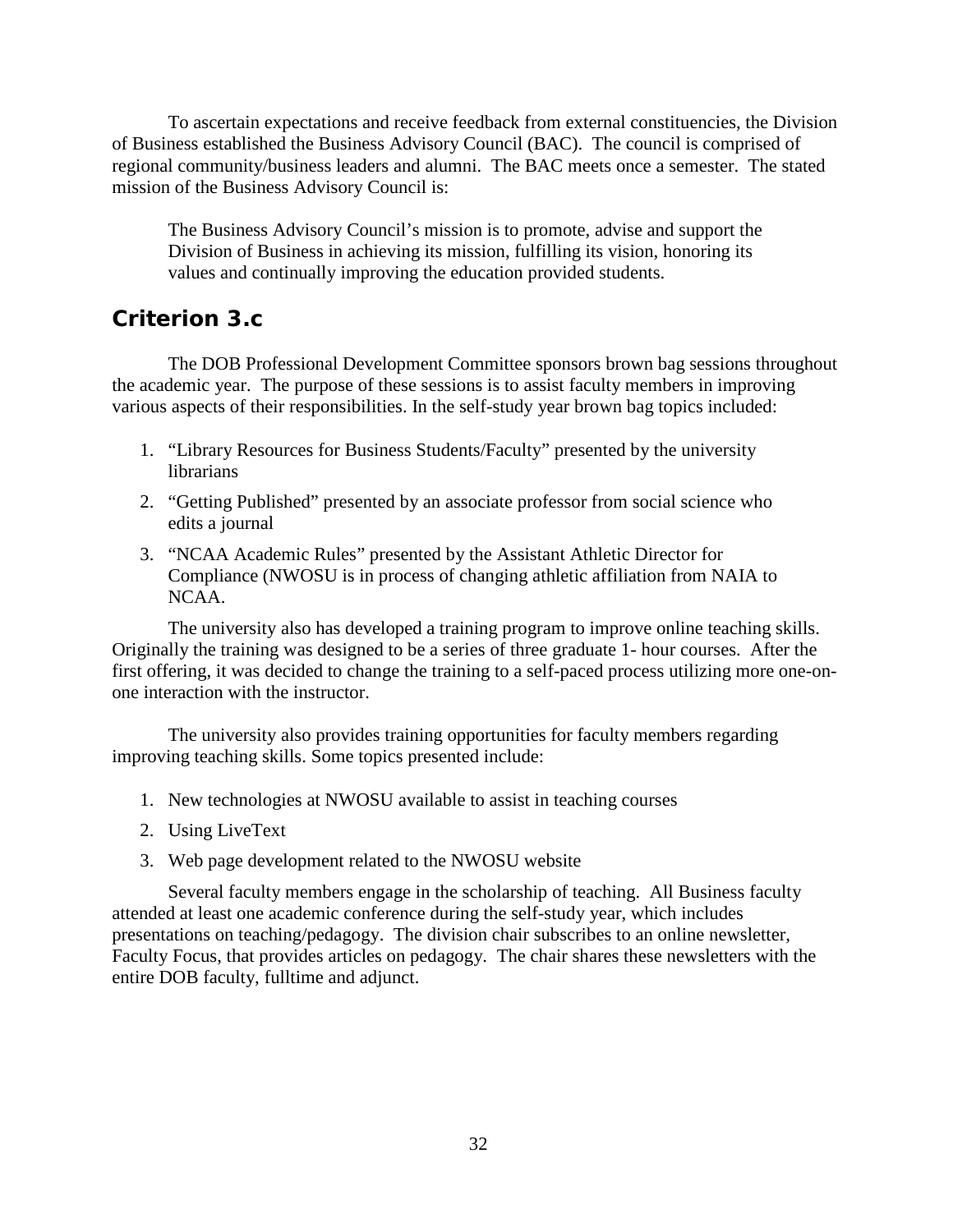# *Criterion 3.d*

The DOB faculty meets to discuss all information that is obtained from stakeholders. The suggestions, comments, criticisms, etc. that are received are discussed thoroughly and appropriate action taken. See Figure 3.2 for student and stakeholder requirements.

| Student/Stakeholder Group         | Student/Stakeholder Requirement   | <b>Educational Program Addressing</b>   |
|-----------------------------------|-----------------------------------|-----------------------------------------|
|                                   |                                   | Requirement                             |
| Administration; potential student | Develop online majors             | Online majors were developed and        |
| recruits                          |                                   | approved for Business                   |
|                                   |                                   | Administration, Accounting and          |
|                                   |                                   | <b>Technical Management</b>             |
| <b>Business Advisory Council</b>  | Students/graduates are not        | Business faculty instituted a policy    |
|                                   | concerned with being on time.     | that once attendance has been taken,    |
|                                   |                                   | any student arriving late will be       |
|                                   |                                   | counted absent. University has a        |
|                                   |                                   | maximum absence policy, so this         |
|                                   |                                   | penalizes students. Anecdotal           |
|                                   |                                   | evidence from faculty members           |
|                                   |                                   | indicates that students, for the most   |
|                                   |                                   | part, are arriving to class on a timely |
|                                   |                                   | basis.                                  |
| <b>Business Advisory Council</b>  | Student business communication    | Communication across the                |
|                                   | skills need improvement           | curriculum policy instituted. Majors    |
|                                   |                                   | required to earn a "C" or better in     |
|                                   |                                   | Composition I and II and                |
|                                   |                                   | Introduction to Speech. Several         |
|                                   |                                   | DOB faculty members require             |
|                                   |                                   | emails from students to be              |
|                                   |                                   | professional if the student expects a   |
|                                   |                                   | reply.                                  |
| <b>Student Advisory Council</b>   | Remote students wanted more       | The DOB instituted a policy that all    |
|                                   | personal interaction with faculty | professors teaching online should       |
|                                   | members                           | visit remote sites at least once per    |
|                                   |                                   | semester.                               |
| <b>Student Advisory Council</b>   | Students would like more class    | More electives are being offered in     |
|                                   | choices                           | Accounting, Economics, Finance,         |
|                                   |                                   | Management and Marketing.               |
| Accounting students               | Wanted the curriculum to better   | Increased the upper-level               |
|                                   | prepare for CPA exam              | Accounting coursework to 30 hours,      |
|                                   |                                   | the minimum required to sit for the     |
|                                   |                                   | Oklahoma CPA exam. Add                  |
|                                   |                                   | Governmental/Non-profit and             |
|                                   |                                   | International Accounting to the         |
|                                   |                                   | required curriculum for Accounting      |
|                                   |                                   | majors.                                 |
| Administration, alumni, community | Achieve ACBSP accreditation       | In progress                             |
| members, students                 |                                   |                                         |

**Figure 3.2 Student and Stakeholder Group Requirements**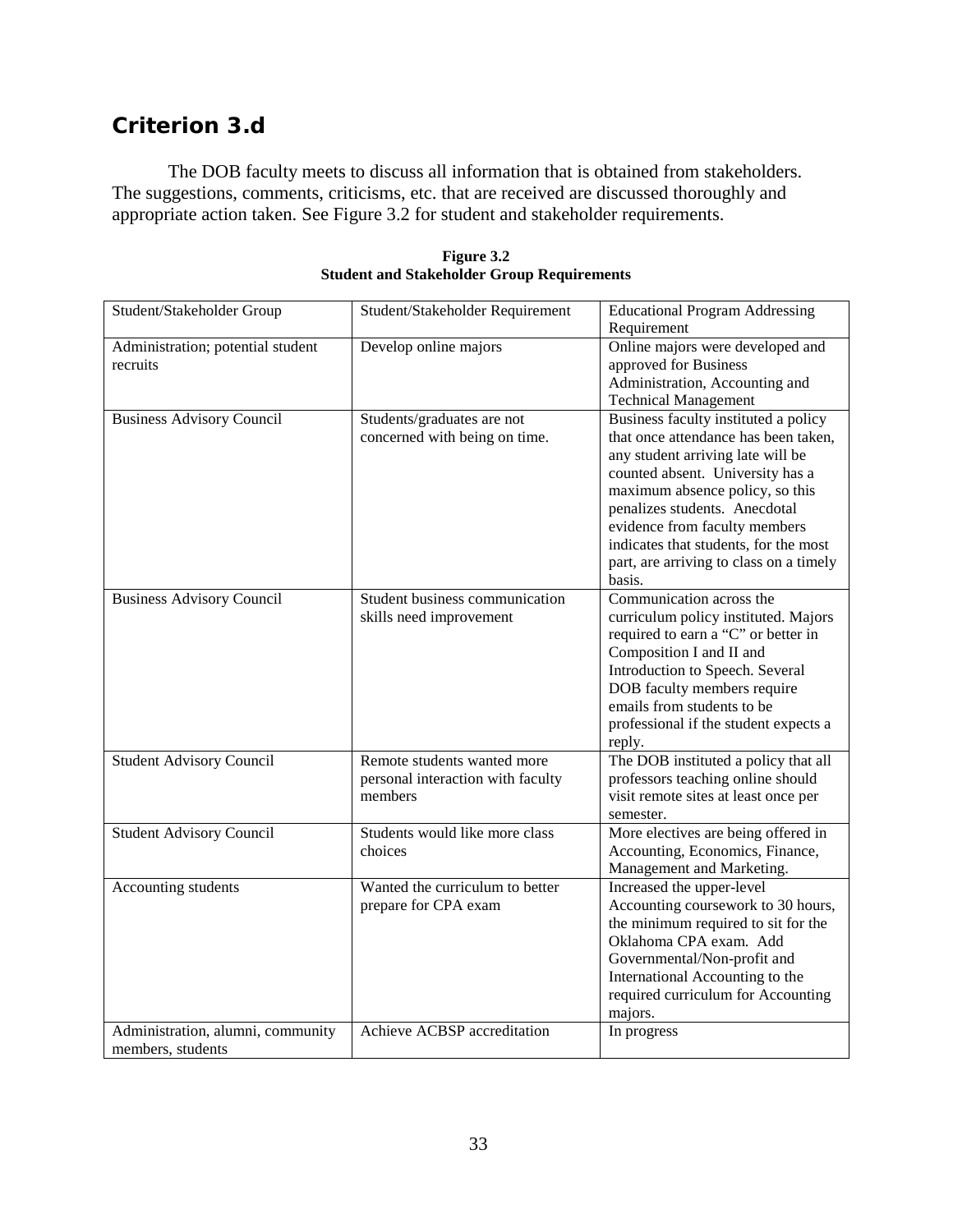## *Criterion 3.e*

The Division of Business has instituted a policy regarding recruitment and retention that provides:

It is the responsibility of all faculty members to assist the university in recruiting new students and retaining current students. This is an important undertaking for the growth of the Business programs and the university.

Business faculty are expected to assist in the recruitment of new students through a variety of activities. Participation in activities such as Ranger Preview, Freshman Connection, Freshman/Transfer Orientation, Ranger Connection, Family Day, recruiting trips, meeting with prospective students, etc. are vital to the successful recruitment efforts of the university and division.

Faculty provide an important element in the retention of current students. Developing professional relationships with students through proper advising, assistance outside of class and showing students respect are important. Business faculty should read and respond to student emails and phone messages in a timely manner. Business faculty should observe posted office hours. If a professor has to cancel office hours, students should be informed in advance if possible.

All Business faculty are expected to attend Division activities involving students. Such activities include award/recognition ceremonies, internship presentations, Business Policy presentations, etc. Business faculty are strongly encouraged to attend non-Business Division events involving Business students. Involvement in campus activities by faculty is a factor in retaining students. [Section 3.16 of the Division of Business Faculty Manual (Appendix 5)]

All Business faculty are involved in recruiting activities. The Alva faculty participate in Ranger Preview, a university event designed to recruit regional high school seniors. The Alva faculty will meet with recruits on campus for visits who are interested in Accounting/Business. Ranger Connection is an event held in Alva for incoming freshman to orient them to the university and to allow them to register early for their classes. The Enid faculty members cover the transfer days held in Enid. The Enid faculty also meet with potential transfer students to discuss Business Programs. The division chair or another faculty member covers such events in Woodward and Ponca City.

Regarding retention, all DOB faculty engage in the listed activities, such as promptly responding to emails, assisting students, and showing respect. The faculty members are involved in student activities such as awards presentations/recognition ceremonies, student groups, internship and Business Policy presentations. The faculty prides itself on developing relationships with students.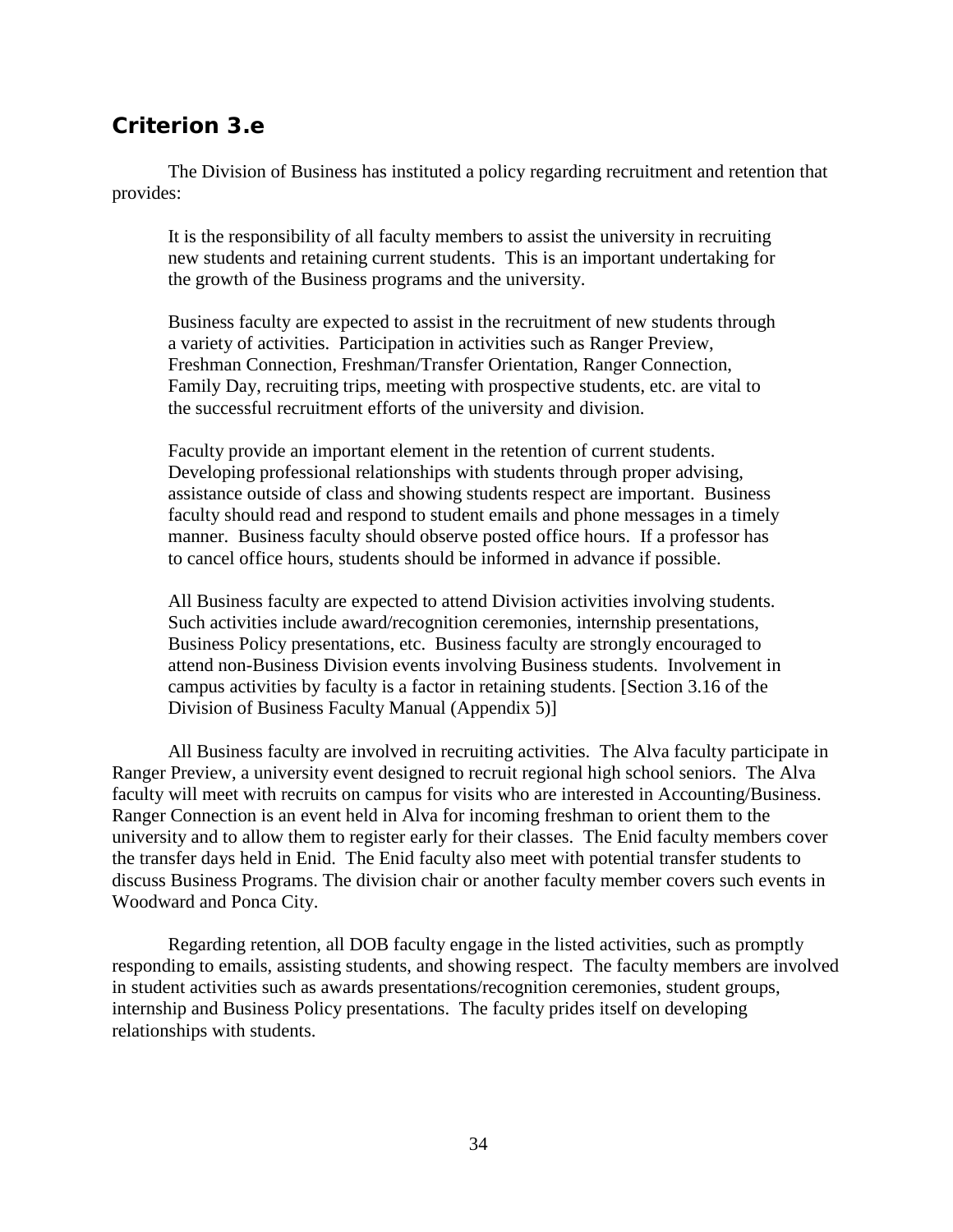# *Criterion 3.f*

The process for seeking information, pursuing common interests and receiving complaints has been discussed throughout this Standard. The basic process will be outlined below:

Business Advisory Council – meets once per semester; is comprised of 16 regional business/community leaders and alumni. The DOB faculty and university senior administrators also attend the meetings.

Student Advisory Council – meets once per semester; is comprised of approximately 8-12 students majoring in Business disciplines. Representatives are selected from each campus and Ponca City learning center. DOB faculty and university senior administrators attend the meetings.

Ethics Survey – administered online through Survey Monkey in Spring 2011. Emails were sent to various constituencies and over 200 people responded.

Alumni Survey/Regional Employer Survey – will be administered on a rotational basis. As of yet neither has been administered.

Graduate Exit Survey – will be administered as part of Business Policy class. The survey has not yet been administered. It is planned to be administered for the first time in Spring 2012.

Student Course Evaluations – have been administered each fall at the university. Since AY 2010-2011 these surveys are administered each semester in all business classes.

# *Criterion 3.g*

The Division of Business has several instruments to determine student satisfaction. Many of these instruments have been recently developed or are in the process of development. Therefore, some instruments have not yet been deployed.

## **Criterion 3.h**

The results of the Ethics Survey are contained in Figure 3.4. The Summary Report of the entire ethics survey can be found in Appendix 14. The results of the student course evaluations for Fall 2009, Fall 2010 and Spring 2011 are shown in Figure 3.5. There are not evaluations for Spring 2010 because the DOB did not require all courses be evaluated, other than in the fall, until the 2010-11 academic year.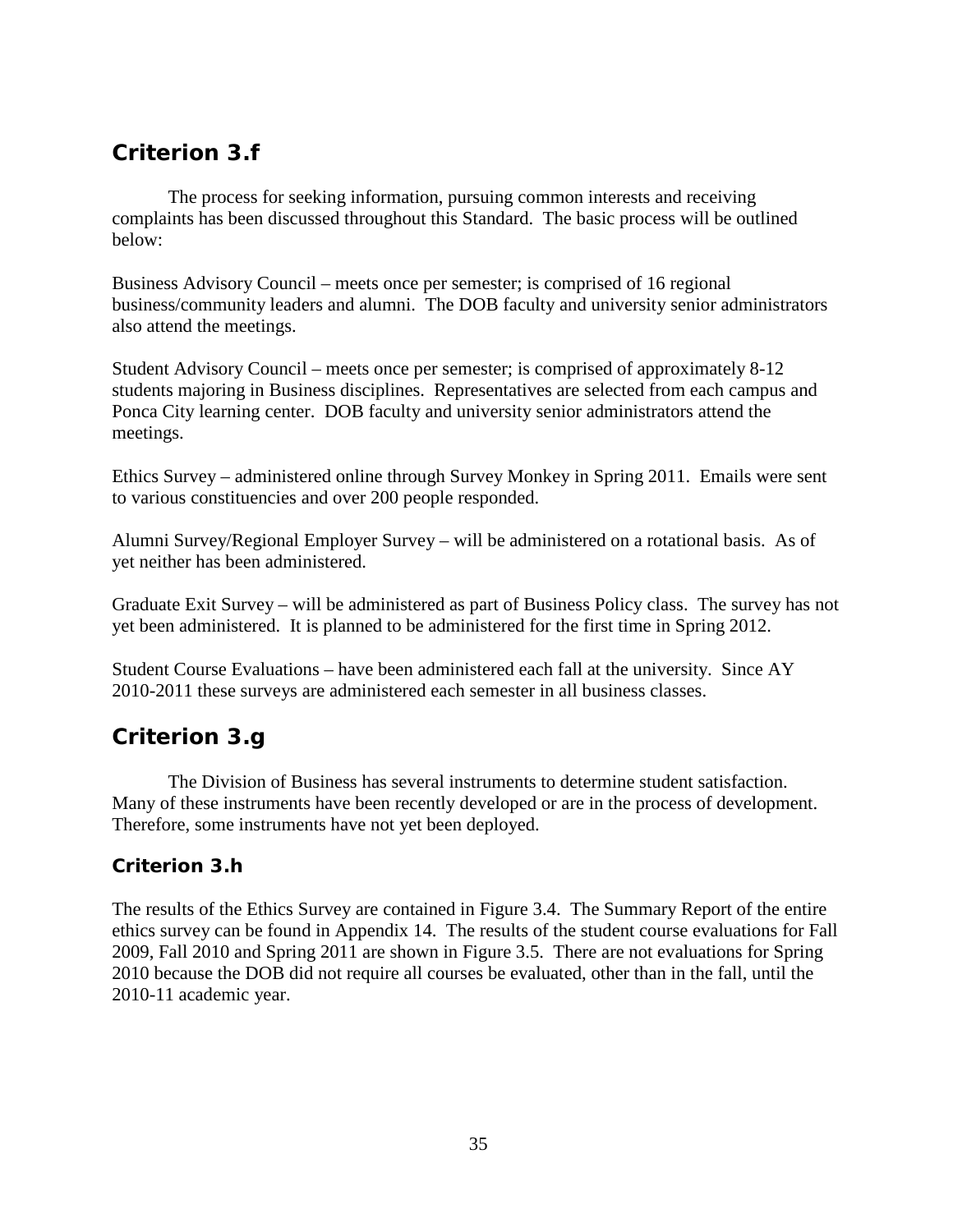| Student/Stakeholder Group        | <b>Satisfaction Measure</b>         | <b>Dissatisfaction Measure</b>      |
|----------------------------------|-------------------------------------|-------------------------------------|
| <b>Ethics Survey</b>             | At least 80% positive responses,    | Less than 80% positive responses,   |
|                                  | excluding no opinion/not applicable | excluding no opinion/not applicable |
|                                  | responses                           | responses                           |
| Alumni Survey                    | At least 80% positive responses,    | Less than 80% positive responses,   |
|                                  | excluding no opinion/not applicable | excluding no opinion/not applicable |
|                                  | responses                           | responses                           |
| <b>Employer Survey</b>           | At least 80% positive responses,    | Less than 80% positive responses,   |
|                                  | excluding no opinion/not applicable | excluding no opinion/not applicable |
|                                  | responses                           | responses                           |
| <b>Graduate Exit Survey</b>      | At least 80% positive responses,    | Less than 80% positive responses,   |
|                                  | excluding no opinion/not applicable | excluding no opinion/not applicable |
|                                  | responses                           | responses                           |
| Students – Course evaluations    | Overall score 2.5 or better         | Overall score worse than 2.5        |
| <b>Business Advisory Council</b> | Subjective evaluation of discussion | Subjective evaluation of discussion |
| <b>Student Advisory Council</b>  | Subjective evaluation of discussion | Subjective evaluation of discussion |
| Administration                   | Subjective evaluation of discussion | Subjective evaluation of discussion |

**Figure 3.3 Student and Stakeholder Satisfaction**

| <b>Question</b>                                                                                                                                       | Strongly<br>disagree | Moderately<br>disagree | Overall<br>disagree* | Moderately<br>agree | Strongly agree | Overall agree* | No opinion/<br>not applicable |
|-------------------------------------------------------------------------------------------------------------------------------------------------------|----------------------|------------------------|----------------------|---------------------|----------------|----------------|-------------------------------|
| Faculty members of<br>the Division of<br><b>Business know</b><br>what is considered<br>ethical behavior in<br>most businesses<br>these days $(n=216)$ | 3.7                  | 5.6                    | 10.3                 | 37.0                | 43.1           | 89.7           | 10.6                          |
| Division of<br><b>Business faculty</b><br>work to develop<br>ethical values in<br>their classes<br>$(n=216)$                                          | 2.3                  | 6.5                    | 10.3                 | 37.5                | 38.9           | 89.7           | 14.8                          |
| I am comfortable<br>discussing ethics in<br>a classroom setting<br>$(n=216)$                                                                          | 1.9                  | 3.7                    | 5.9                  | 28.7                | 60.6           | 94.1           | 5.1                           |
| <b>NWOSU Division</b><br>of Business faculty<br>and staff operate in<br>an ethical manner<br>$(n=216)$                                                | 3.7                  | 3.7                    | 8.7                  | 37.0                | 40.3           | 91.3           | 15.3                          |
| <b>NWOSU Division</b><br>of Business<br>students operate in<br>an ethical manner<br>$(n=216)$                                                         | 1.4                  | 2.3                    | 4.8                  | 50.9                | 22.7           | 95.2           | 22.7                          |

**Figure 3.4 Ethics Survey Results** (All values in percentages)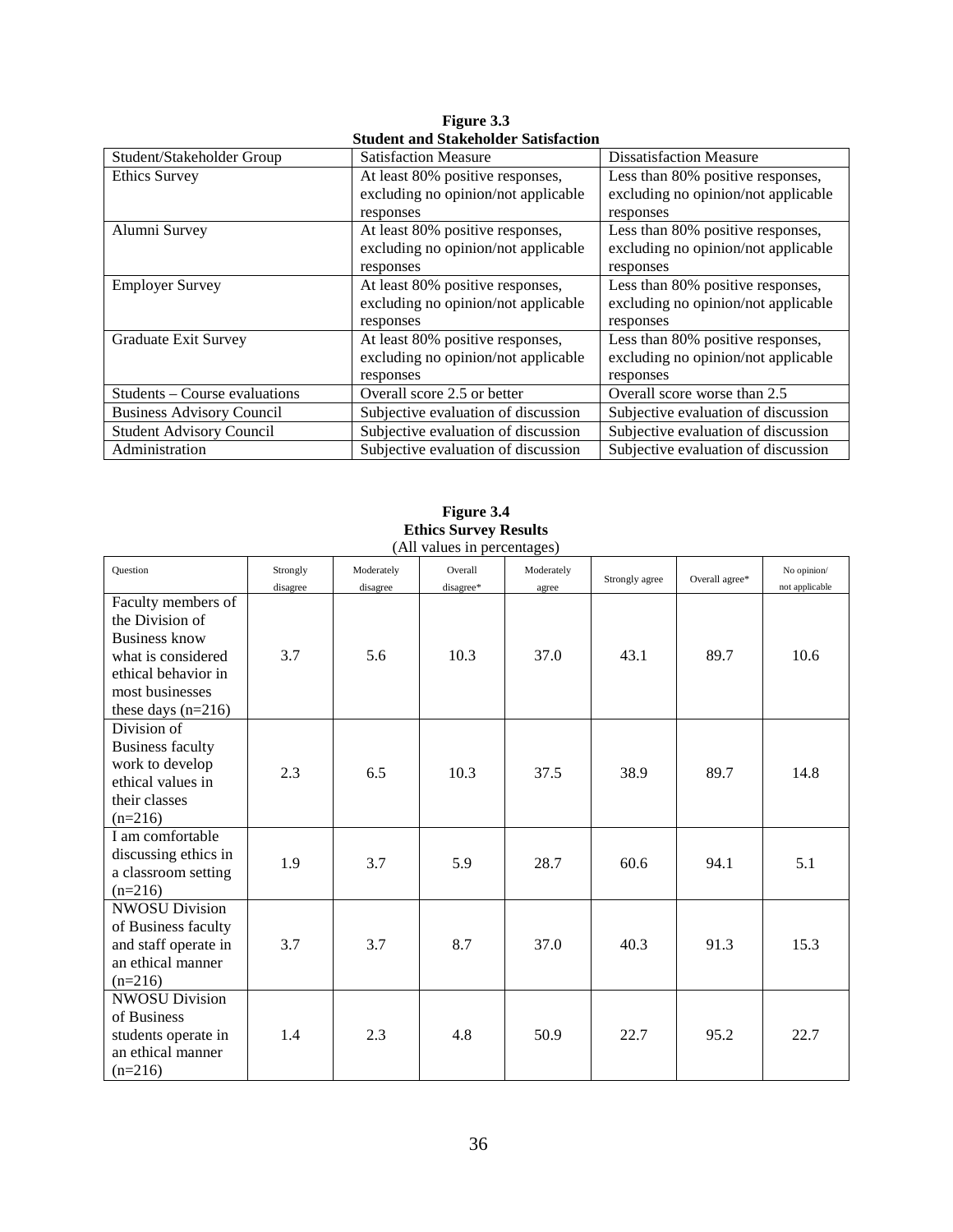## **Figure 3.4 CONTINUED Ethics Survey Results**

| (All values in percentages)                                                                                                                      |                      |                        |                      |                     |                |                |                               |
|--------------------------------------------------------------------------------------------------------------------------------------------------|----------------------|------------------------|----------------------|---------------------|----------------|----------------|-------------------------------|
| Question                                                                                                                                         | Strongly<br>disagree | Moderately<br>disagree | Overall<br>disagree* | Moderately<br>agree | Strongly agree | Overall agree* | No opinion/<br>not applicable |
| <b>NWOSU's Division</b><br>of Business<br>provides a setting<br>that encourages<br>critical thinking and<br>ethical decision<br>making $(n=217)$ | 1.8                  | 5.1                    | 8.6                  | 39.6                | 34.1           | 91.4           | 19.4                          |
| Was the Business<br>student code of<br>ethics readily<br>accessible and<br>clearly written<br>$(n=212)$                                          | 0.5                  | 1.4                    | 3.6                  | 21.37               | 29.2           | 96.4           | 47.2                          |
| Was the Business<br>faculty code of<br>ethics readily<br>accessible and<br>clearly written<br>$(n=208)$                                          | 1.0                  | 1.4                    | 4.9                  | 20.2                | 26.4           | 95.1           | 51.0                          |
| I would be<br>comfortable<br>discussing a<br>violation of the<br>code of conduct<br>with a faculty<br>member $(n=214)$                           | 6.1                  | 6.5                    | 15.2                 | 41.1                | 29.4           | 84.8           | 16.8                          |

\* In determining the overall percentage of respondents who agree or disagree, no opinion/not applicable responses were ignored.

#### **Figure 3.5 Student Course Evaluation Results\***

|                  | Fall 09 | Fall 10 | Spring<br>11 | Average |
|------------------|---------|---------|--------------|---------|
| <b>FULLTIME</b>  |         |         |              |         |
| <b>Bourrett</b>  | 1.90    | 1.92    | 1.83         | 1.88    |
| <b>Breyley</b>   | 1.91    | 1.96    | 2.00         | 1.96    |
| Goddard (Harris) | 1.57    | 1.49    |              | 1.53    |
| Gustafson        | 1.85    | 1.98    | 1.81         | 1.88    |
| Jungman          | 1.77    | 1.96    | 2.12         | 1.95    |
| Palmer           | 2.15    | 1.44    | 2.43         | 2.01    |
| Reddy            | 1.90    | 1.75    | 1.75         | 1.80    |
| Roark            | 1.50    | 1.34    | 1.60         | 1.48    |
| Sneary           | 1.34    | 1.65    | 1.42         | 1.47    |
| Tucker           | 1.85    | 1.98    | 1.77         | 1.87    |
| FT Average       | 1.77    | 1.75    | 1.86         | 1.78    |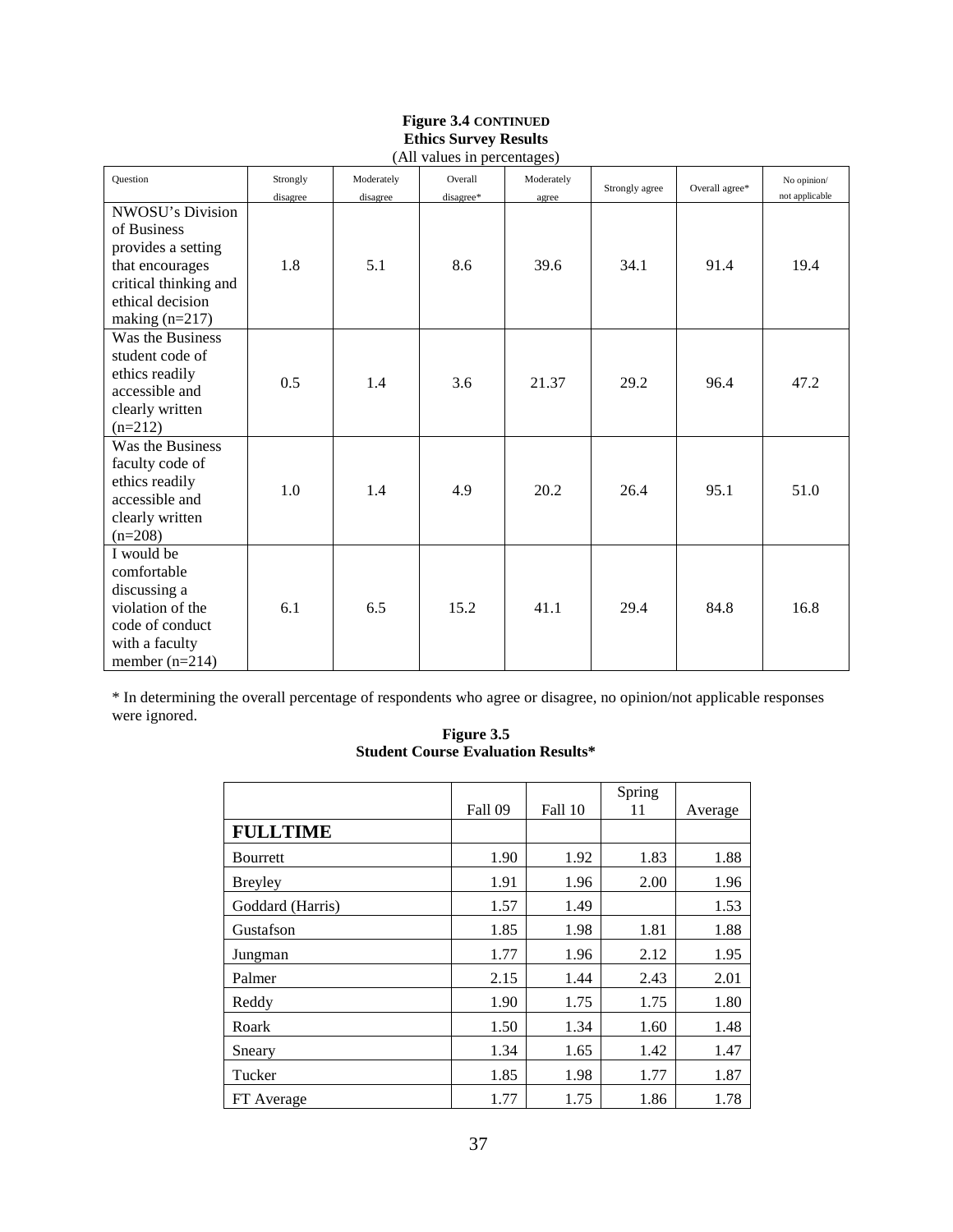|                        |                |         | Spring |         |
|------------------------|----------------|---------|--------|---------|
|                        | <b>Fall 09</b> | Fall 10 | 11     | Average |
| <b>PART-TIME</b>       |                |         |        |         |
| Barton, J              | 1.89           |         |        | 1.89    |
| Boedecker, J           | 1.79           |         |        | 1.79    |
| Butler, D              |                |         | 2.08   | 2.08    |
| Ferguson, M            | 1.82           |         |        | 1.82    |
| Gann, B                | 2.15           | 1.86    | 2.09   | 2.03    |
| Gorospe, A             | 1.61           | 2.76    | 2.49   | 2.29    |
| Gorospe, L             | 2.11           | **      | **     | 2.11    |
| Gregory, B             | 1.80           |         |        | 1.80    |
| Musonera, E            |                | 2.44    | 1.89   | 2.17    |
| Pippin, M              | 1.49           | 1.56    | 1.62   | 1.56    |
| Saffarian, M           |                |         |        |         |
| Sansoucie, K           |                |         |        |         |
| Scott, M               |                | 1.63    | 1.95   | 1.79    |
| Snipes, M              | 2.23           |         |        | 2.23    |
| Weyant, L              |                |         | 1.00   | 1.00    |
| Wilber, P              |                |         | 1.73   | 1.73    |
| PT Average             | 1.88           | 2.05    | 1.86   | 1.88    |
| <b>Overall Average</b> | 1.82           | 1.85    | 1.86   | 1.84    |

#### **Figure 3.5 CONTINUED Student Course Evaluation Results\***

\* The scale used for evaluation 1 is best and 4 is worst score possible.

\*\* Ms. Liberty Gorospe is an adjunct instructor who teaches exclusively online. The Assessment Office, in cooperation with Information Technology, administers an online evaluation for online classes. Students in these classes did not submit evaluations; therefore no results were reported.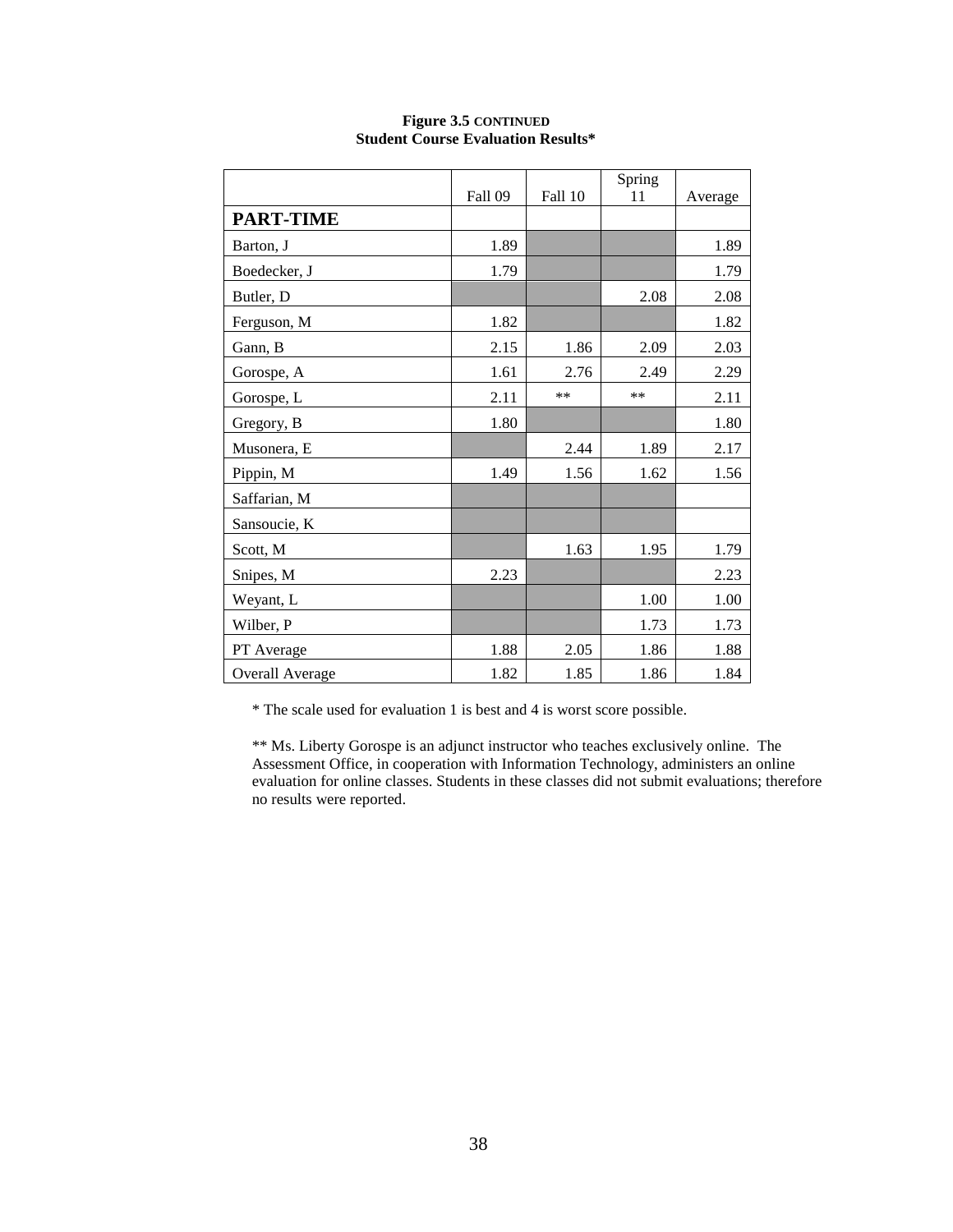# **STANDARD #4 MEASUREMENT AND ANALYSIS OF STUDENT LEARNING AND PERFORMANCE**

# *Criterion 4.1*

## **CRITERION 4.1.a**

The program outcomes were developed using a collaborative process. The Assessment Committee met to develop recommended learning outcomes for each program. The Assessment Committee presented its recommendations to the Division of Business faculty for discussion and adoption. The faculty discussed, modified and approved the learning outcomes for all programs and for the individual majors. The division chair approved the outcomes. The program outcomes for each major offered by the Division of Business are included in the DOB Assessment Plan [Appendix C of the DOB Faculty Manual (Appendix 5 of self-study)] and in Figure 4.1 below. The DOB does not have concentrations.

| Each graduating student should<br>have basic knowledge of the<br>various disciplines in business.                                           | External                     |
|---------------------------------------------------------------------------------------------------------------------------------------------|------------------------------|
| Each graduating student should<br>$\bullet$<br>have well developed<br>communication skills and be<br>competent in the use of<br>technology. | Internal                     |
| Each graduating student is<br>expected to think critically.                                                                                 | <b>Internal and External</b> |
| Each graduating student is<br>expected to possess good<br>interpersonal skills.                                                             | Internal                     |
| Each graduating student should<br>$\bullet$<br>have the ability to formulate good<br>ethical judgments.                                     | Internal and External        |
| Each graduating student should<br>have appropriate accounting<br>software skills.                                                           | Internal                     |
| Each graduating student should<br>know the accounting standards of<br>the accounting profession.                                            | External                     |
| Each graduating student should<br>know the code of conduct required<br>by certifying bodies.                                                | External                     |
|                                                                                                                                             |                              |

### **Figure 4.1 Learning Outcomes by Program**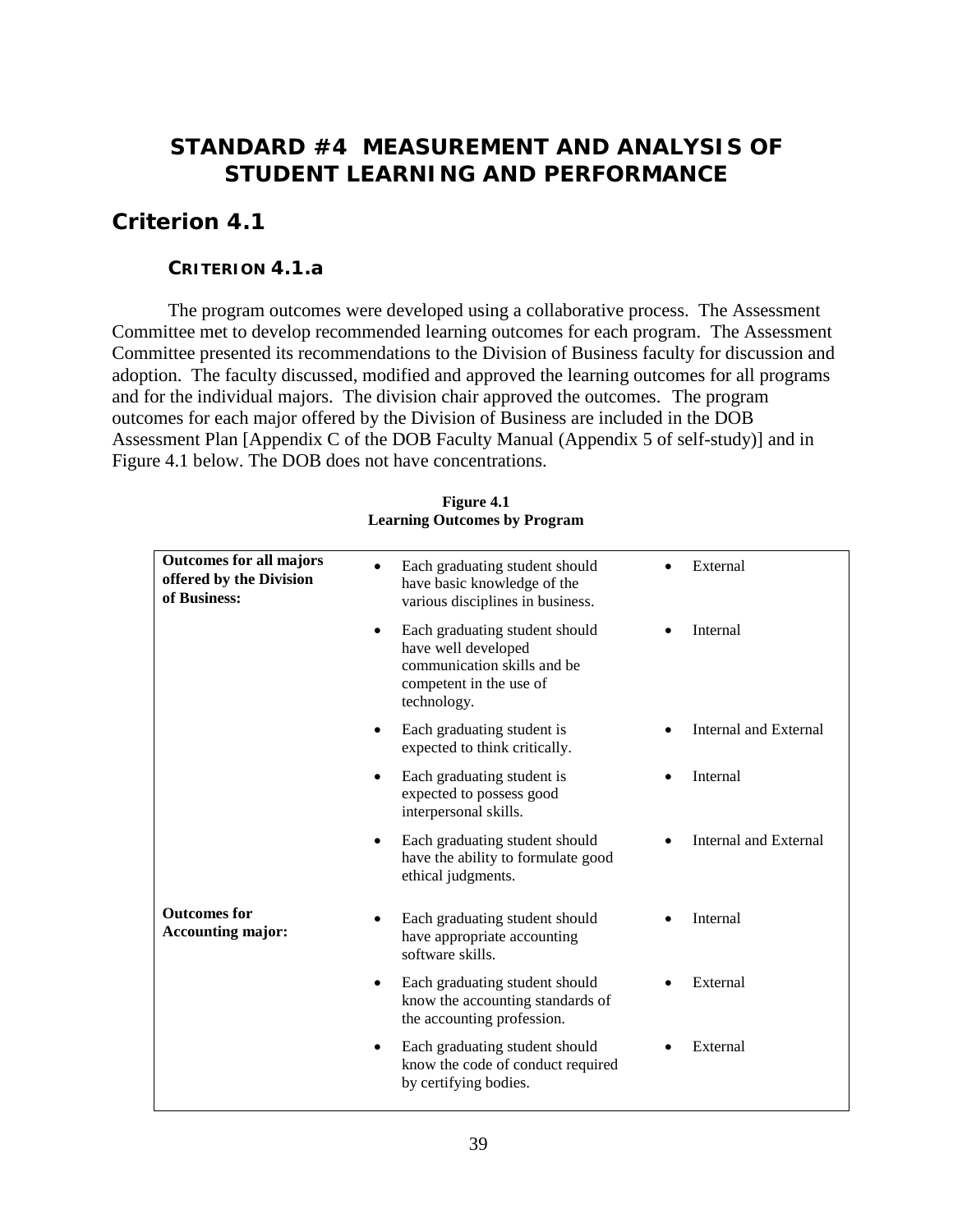#### **Figure 4.1 CONTINUED Learning Outcomes by Program**

| <b>Outcomes for Business</b><br><b>Administration major:</b> | <b>Graduating Business</b><br>Administration majors, as a<br>graduating class, will demonstrate<br>a basic knowledge of the<br>functional areas of accounting,<br>business law, economics, finance,<br>management and marketing. | <b>External and Internal</b> |
|--------------------------------------------------------------|----------------------------------------------------------------------------------------------------------------------------------------------------------------------------------------------------------------------------------|------------------------------|
|                                                              | Each graduating student should be<br>able to demonstrate the necessary<br>skill to identify, conceptualize,<br>diagnose, evaluate, and analyze<br>business problems.                                                             | Internal                     |
| <b>Outcomes for</b><br>Organizational<br>Leadership major:   | Each graduating student should be<br>able to integrate prior work<br>experience with complementary<br>knowledge of business principles<br>gained in an academic<br>environment.                                                  | Internal                     |
|                                                              | Each graduating student should be<br>٠<br>able to demonstrate the necessary<br>skill to identify, conceptualize,<br>diagnose, evaluate, and analyze<br>business problems.                                                        | Internal                     |
| <b>Outcomes for Technical</b><br><b>Management major:</b>    | Each graduating student should<br>have added complementary<br>knowledge of business principles<br>to the skills gained from their<br>career specialty.                                                                           | Internal                     |
|                                                              | Each graduating student should be<br>٠<br>able to demonstrate the necessary<br>skill to identify, conceptualize,<br>diagnose, evaluate, and analyze<br>business problems.                                                        | Internal                     |

## **CRITERION 4.1.b**

The program outcomes assessment plan was originally proposed by the Assessment Committee to the DOB faculty. The faculty discussed, modified and adopted the Program Outcomes Assessment Plan. The assessment methodology for program outcomes is shown in Figure 4.2.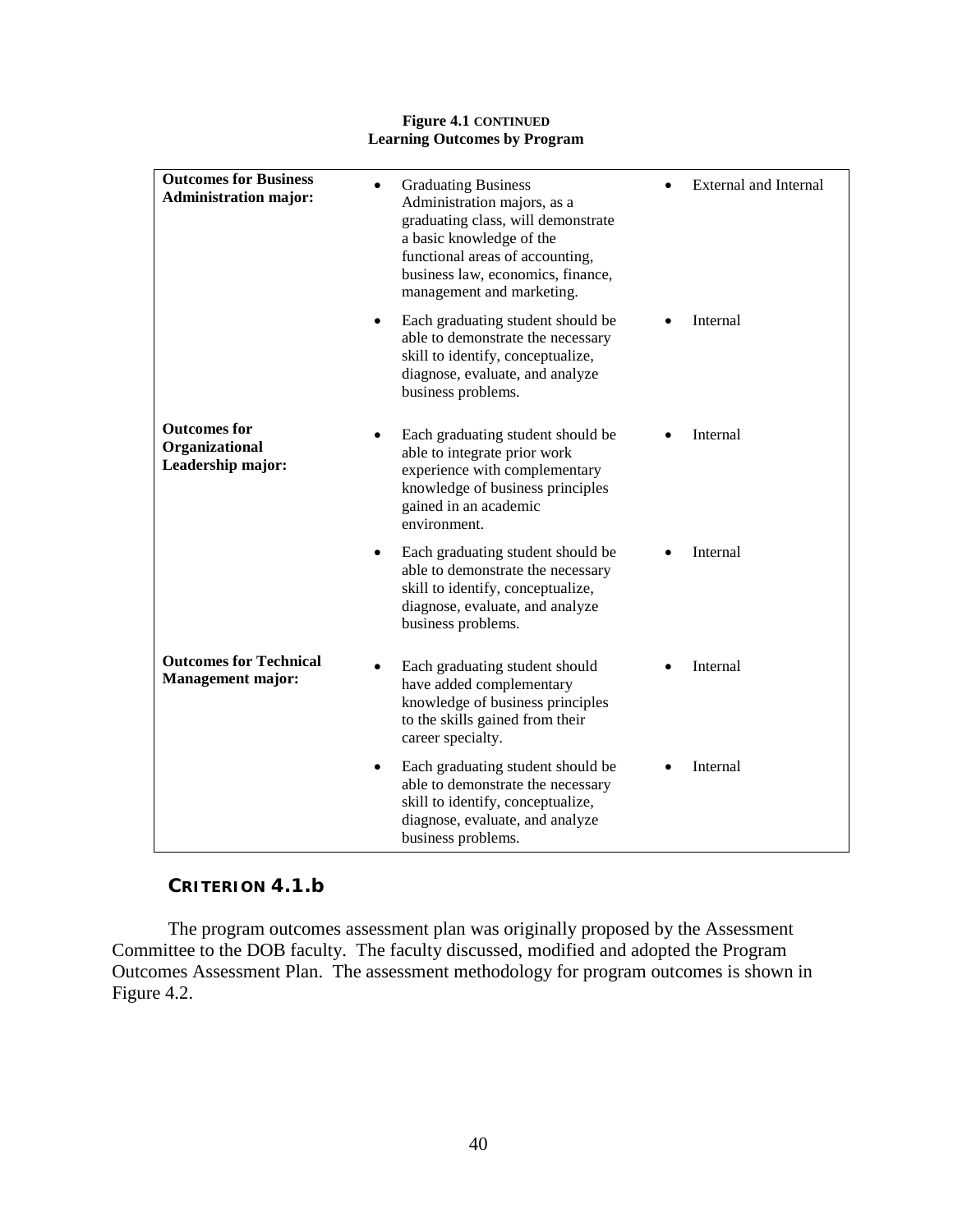| Outcomes for all majors offered by the Division of Business:                                                                   |                                                                                                                                                                                                                      |  |  |  |
|--------------------------------------------------------------------------------------------------------------------------------|----------------------------------------------------------------------------------------------------------------------------------------------------------------------------------------------------------------------|--|--|--|
| Each graduating student should<br>have basic knowledge of the                                                                  | 75% of the students will score above the 50 <sup>th</sup><br>$\ast$<br>percentile on the Major Field Test in Business                                                                                                |  |  |  |
| various disciplines in business.                                                                                               | The institution mean MFT score will be above<br>$\star$<br>our identified peer institutions.                                                                                                                         |  |  |  |
| Each graduating student should<br>have well developed<br>communication skills and be<br>competent in the use of<br>technology. | 80% of the students must score at or higher than<br>$\ast$<br>acceptable on a faculty-approved rubric on<br>presentation in Business Policy                                                                          |  |  |  |
| Each graduating student is<br>expected to think critically.                                                                    | $\star$<br>The class median percentile on Comp-XM in<br>Business Acumen and Business Knowledge will<br>each be at or above the 50 <sup>th</sup> percentile.                                                          |  |  |  |
| Each graduating student is<br>expected to possess good<br>interpersonal skills.                                                | 80% of the students must score at or higher<br>$\ast$<br>than the acceptable on a faculty-approved<br>rubric regarding peer evaluations in Business<br>Policy.                                                       |  |  |  |
| Each graduating student should<br>have the ability to formulate good<br>ethical judgments.                                     | 80% of the students must score at or higher<br>$\ast$<br>than acceptable on a faculty-approved rubric<br>on the Ethics Game Simulation.                                                                              |  |  |  |
|                                                                                                                                | $\star$<br>80% of the students must score at or higher<br>than acceptable on a faculty-approved rubric<br>in regard to Business Policy written case<br>analysis.                                                     |  |  |  |
|                                                                                                                                | <b>Outcomes for Accounting major:</b>                                                                                                                                                                                |  |  |  |
| Each graduating student should<br>have appropriate accounting<br>software skills.                                              | IN ACCT 4133 Accounting Information<br>$\ast$<br>Systems 80% of the students will score at or<br>higher than acceptable on a faculty-<br>approved rubric                                                             |  |  |  |
| Each graduating student should<br>know the accounting standards of<br>the accounting profession.                               | A majority of the students who took the<br>$\star$<br>majority of their Accounting classes from<br>NWOSU who sit for CPA exam in<br>Oklahoma will pass.                                                              |  |  |  |
|                                                                                                                                | The Oklahoma CPA exam pass rate for<br>$\ast$<br>students who took the majority of the<br>Accounting classes from NWOSU will be<br>at or above the median pass rate for all<br>Oklahoma, 4-year institutions         |  |  |  |
| Each graduating student should<br>$\bullet$<br>know the code of conduct required<br>by certifying bodies.                      | A majority of the students who took the<br>$\star$<br>majority of their Accounting classes from<br>NWOSU who sit for CPA exam in<br>Oklahoma will pass.                                                              |  |  |  |
|                                                                                                                                | The Oklahoma CPA exam pass rate for<br>$\star$<br>students who took the majority of the<br>Accounting classes from NWOSU will be<br>at or above the median pass rate for all<br>Oklahoma public 4-year universities. |  |  |  |

**Figure 4.2 Assessment Methods for Program Learning Outcomes**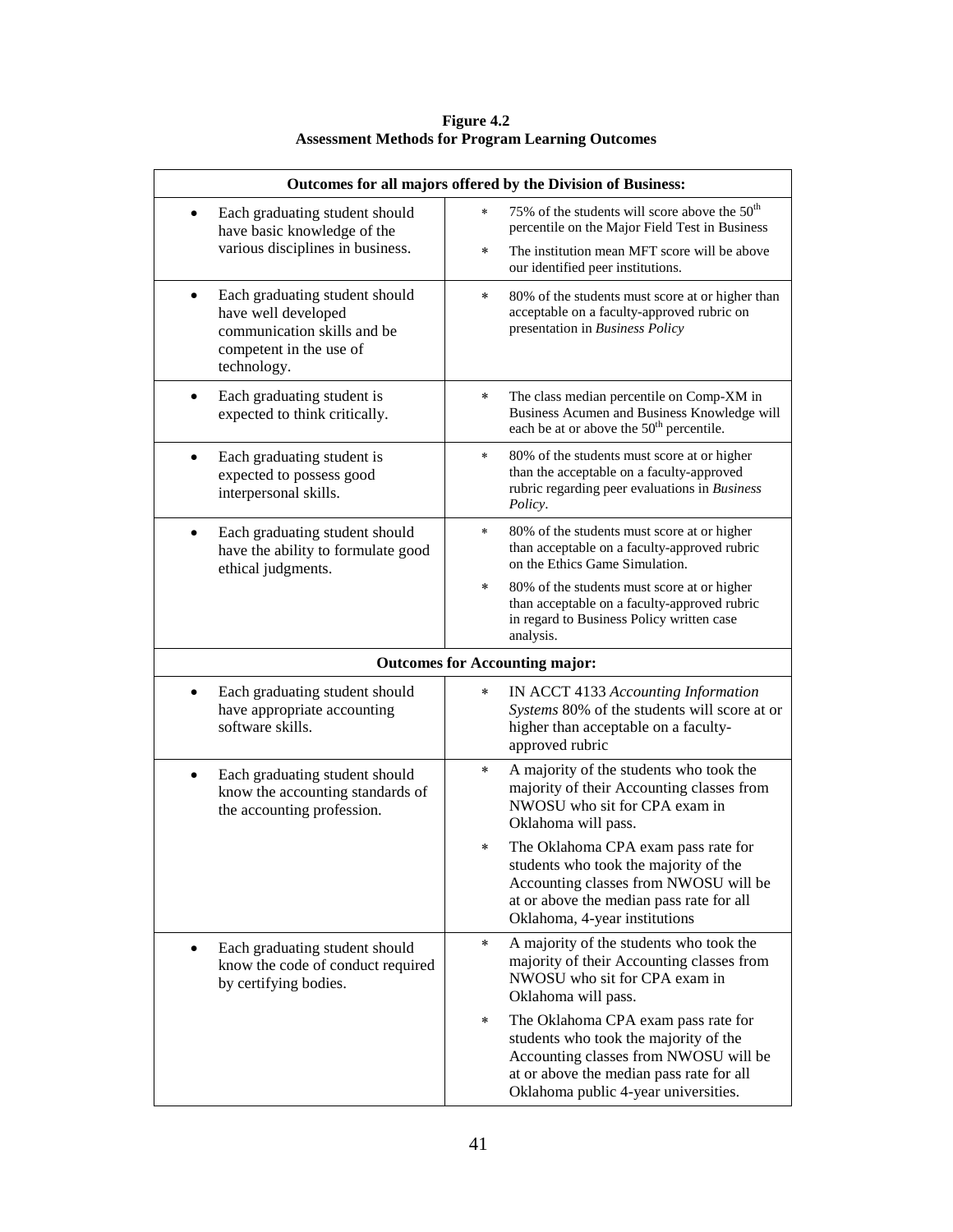| <b>Outcomes for Business Administration major:</b>                                                                                                                                |                                                                                                                                                                                                                                                                    |  |  |  |
|-----------------------------------------------------------------------------------------------------------------------------------------------------------------------------------|--------------------------------------------------------------------------------------------------------------------------------------------------------------------------------------------------------------------------------------------------------------------|--|--|--|
| <b>Graduating Business</b><br>Administration majors, as a<br>graduating class, will demonstrate<br>a basic knowledge of the                                                       | 75% of the students will score above the<br>$\star$<br>$50th$ percentile on the Major Field Test<br>(MFT) in Business, as administered in<br><b>Business Policy</b>                                                                                                |  |  |  |
| functional areas of accounting,<br>business law, economics, finance,<br>management and marketing.                                                                                 | The institution overall score on MFT will<br>$\star$<br>be above the median score of our identified<br>peer institutions                                                                                                                                           |  |  |  |
|                                                                                                                                                                                   | In all 9 assessment indicators of the MFT,<br>$\ast$<br>the mean percent correct should be 50 or<br>higher.                                                                                                                                                        |  |  |  |
|                                                                                                                                                                                   | In each of seven disciplines evaluated on<br>$\star$<br>the Business Policy presentations, 70% of<br>the students will meet or exceed<br>expectations in response to the statement<br>"The team member demonstrate a clear<br>understanding of ______ principles." |  |  |  |
| Each graduating student should be<br>$\bullet$<br>able to demonstrate the necessary<br>skill to identify, conceptualize,<br>diagnose, evaluate, and analyze<br>business problems. | On a written case analysis in Business<br>$\bullet$<br>Policy, 80% of the students will score at<br>least 20 points on the assessment rubric.                                                                                                                      |  |  |  |
|                                                                                                                                                                                   | <b>Outcomes for Organizational Leadership major:</b>                                                                                                                                                                                                               |  |  |  |
| Each graduating student should be<br>able to integrate prior work<br>experience with complementary<br>knowledge of business principles<br>gained in an academic<br>environment.   | 80% of the students will show at least a<br>$\ast$<br>50% reduction in errors from the pre-test.                                                                                                                                                                   |  |  |  |
| Each graduating student should be<br>$\bullet$<br>able to demonstrate the necessary<br>skill to identify, conceptualize,<br>diagnose, evaluate, and analyze<br>business problems. | 80% of the students will score at least 80%<br>$\star$<br>on a faculty-approved assessment rubric<br>regarding a detailed case analysis in ORGL<br>4553 Capstone.                                                                                                  |  |  |  |
|                                                                                                                                                                                   | <b>Outcomes for Technical Management major:</b>                                                                                                                                                                                                                    |  |  |  |
| Each graduating student should<br>have added complementary<br>knowledge of business principles<br>to the skills gained from their<br>career specialty.                            | 80% of the students will show at least a<br>$\star$<br>50% reduction in errors from the pre-test.                                                                                                                                                                  |  |  |  |
| Each graduating student should be<br>$\bullet$<br>able to demonstrate the necessary<br>skill to identify, conceptualize,<br>diagnose, evaluate, and analyze<br>business problems. | 80% of the students will score at least 20<br>$\ast$<br>points on a faculty-approved assessment<br>rubric regarding the detailed case analysis<br>in Business Policy                                                                                               |  |  |  |

### **Figure 4.2 CONTINUED Assessment Methods for Program Learning Outcomes**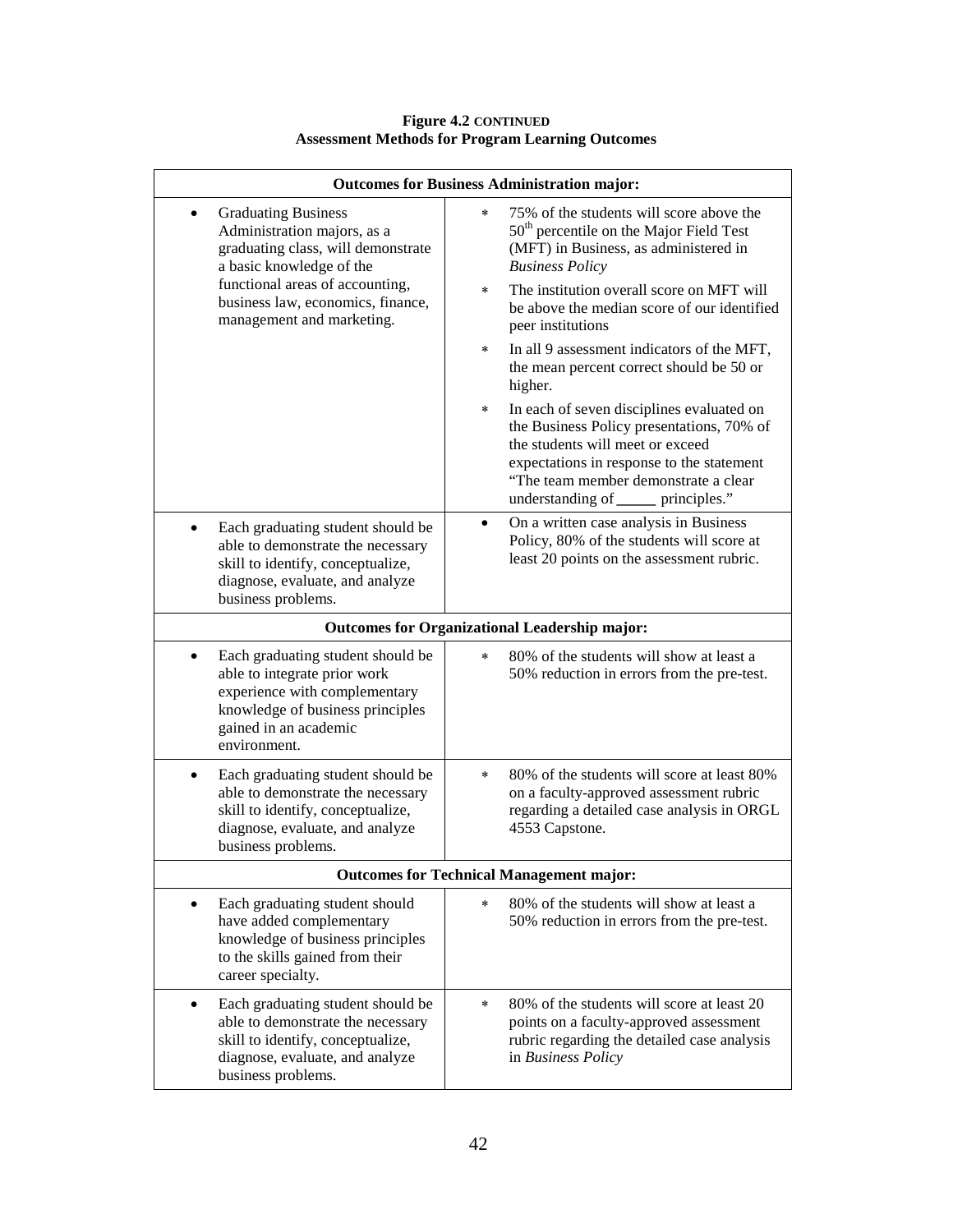## **CRITERION 4.1.c/d**

The internal and external learning outcome assessment information and source of data for analysis are set forth in Figure 4.3.

| Degree Program                       | Internal Data and Information                   | <b>External Data and Information</b> |
|--------------------------------------|-------------------------------------------------|--------------------------------------|
| All Business Programs                | <b>Business Policy Presentations</b><br>$\ast$  | Major Field Test<br>$\ast$           |
|                                      | <b>Business Policy Peer</b><br>$\ast$           | $Comp-XM$<br>$\star$                 |
|                                      | Evaluations                                     | <b>Ethics Game</b><br>$\star$        |
|                                      | <b>Business Policy Case Analysis</b><br>$\star$ |                                      |
| <b>Accounting Major</b>              | Project in Accounting<br>$\ast$                 | Oklahoma CPA Exam<br>$\star$         |
|                                      | <b>Information Systems</b>                      |                                      |
| <b>Business Administration Major</b> | <b>Business Policy presentations</b><br>$\ast$  | Major Field Test<br>$\ast$           |
|                                      | Business Policy case analysis<br>$\ast$         |                                      |
| Organizational Leadership            | Pretest/Post-test<br>$\ast$                     |                                      |
|                                      | Capstone Detailed Case<br>$\ast$                |                                      |
|                                      | Analysis                                        |                                      |
| <b>Technical Management</b>          | Pretest/Post-test<br>$\ast$                     | Major Field Test                     |
|                                      | Business Policy case analysis<br>$\ast$         |                                      |

**Figure 4.3 Student Learning Outcomes Assessment Data**

# *Criterion 4.2*

Each Fall semester, the DOB Assessment Committee prepares a draft Program Assessment Report. The draft report is then discussed by the DOB faculty and the final report approved. The final assessment report is distributed to the DOB faculty and is also submitted to the university Assessment Office.

The Assessment Office shares the report with the executive vice president and two academic deans. These three administrators review the assessment report. Then the administrators meet with the university assessment director to discuss the report with the appropriate dean or director of assessment then discussing the outcome of the meeting with the division chair.

Prior to the fall Business Advisory Council meeting, the assessment report is distributed to the members. The report is one of the topics of discussion at the meeting.

Starting with the Fall 2011 Assessment Report, the report is posted on the Division of Business website (http://www.nwosu.edu/business-assessment). Prior reports are not posted because the program outcomes are considerably different with the implementation of the new curriculum in Fall 2010.

The DOB Assessment Report is attached as Appendix 15. The report includes graphical representations for the assessment results for all DOB program outcomes.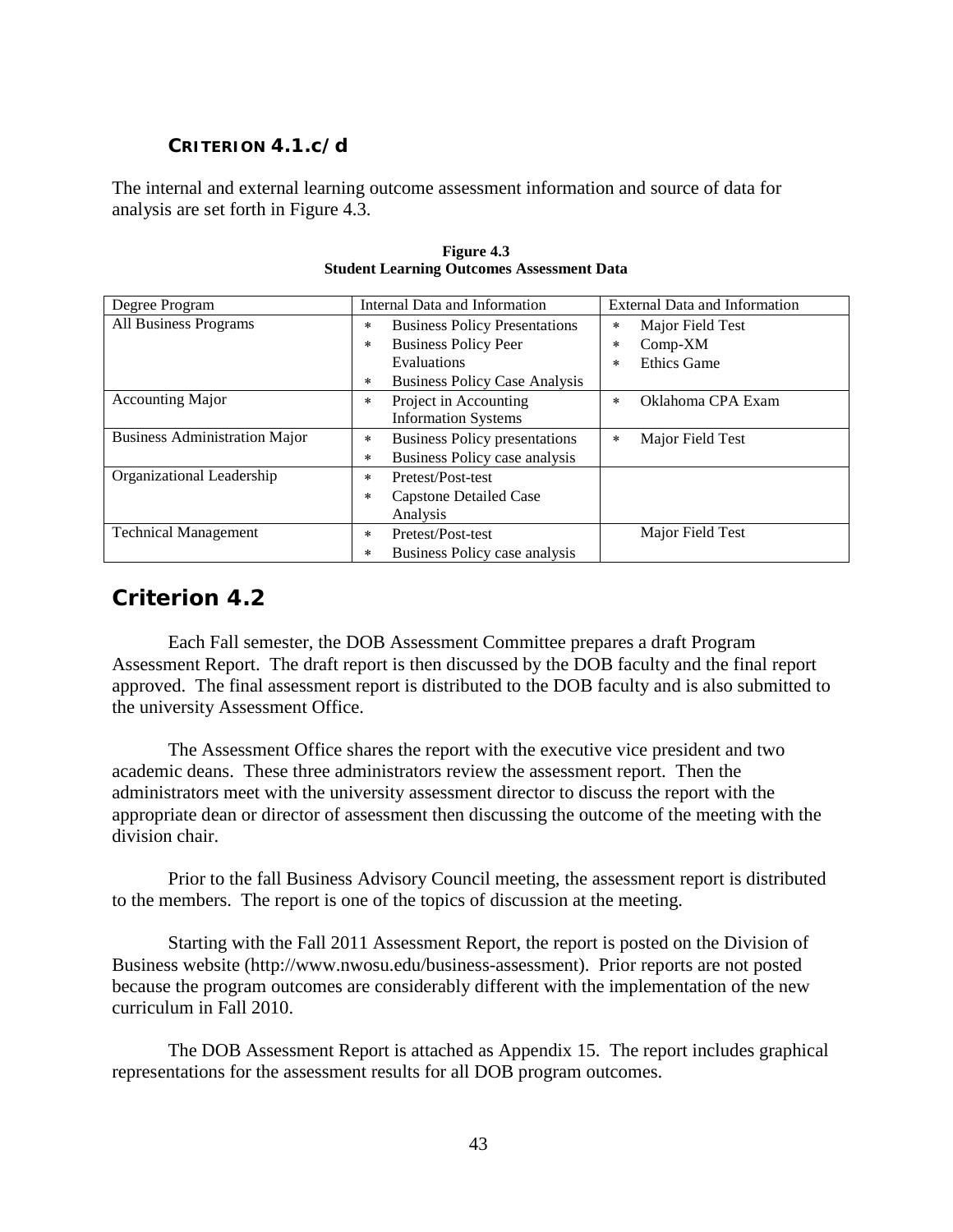# *Criterion 4.3*

The Division of Business faculty have identified 20 peer institutions for the purpose of comparing Major Field Test results. Those institutions are:

| <b>Cameron University</b>      | Missouri Southern University  | Oklahoma Panhandle State<br>Univ. |
|--------------------------------|-------------------------------|-----------------------------------|
| <b>East Central University</b> | New Mexico Highlands Univ.    | <b>Pittsburg State University</b> |
| <b>Eastern New Mexico</b>      | Northeastern State University | <b>Rogers State University</b>    |
| University                     |                               |                                   |
| Emporia State University       | Northwest Missouri State      | Southeastern Oklahoma St.         |
|                                | Univ.                         | Univ.                             |
| Fort Hays State University     | Oklahoma Baptist University   | Southwestern Oklahoma St.         |
|                                |                               | Univ.                             |
| <b>Langston University</b>     | Oklahoma Christian            | University of Central             |
|                                | University                    | Oklahoma                          |
| Midwestern State University    | Oklahoma City University      |                                   |

Comparative data information is contained in Figure 4.4.

| Comparative information and Data |                                        |                                  |  |  |  |  |  |
|----------------------------------|----------------------------------------|----------------------------------|--|--|--|--|--|
| Comparative Information and      | Targets/Performance                    | Results                          |  |  |  |  |  |
| Data                             | Improvements                           |                                  |  |  |  |  |  |
| Major Field Test                 | 75% of Students above 50 <sup>th</sup> | Less than 40% of students        |  |  |  |  |  |
|                                  | percentile                             | exceeded $50th$ percentile       |  |  |  |  |  |
| Major Field Test                 | Institution score above mean           | Mean score approximately .9      |  |  |  |  |  |
|                                  | score of peer institutions             | below target.                    |  |  |  |  |  |
| Comp-XM                          | Class median percentile above          | Class mean score considerably    |  |  |  |  |  |
|                                  | $50th$ percentile in Business          | lower than the $50th$ percentile |  |  |  |  |  |
|                                  | <b>Acumen and Business</b>             |                                  |  |  |  |  |  |
|                                  | Knowledge                              |                                  |  |  |  |  |  |
| Oklahoma CPA Exam                | A majority of students who             | The pass rate was above or       |  |  |  |  |  |
|                                  | took CPA exam passed                   | near a majority until 2011       |  |  |  |  |  |
|                                  |                                        | when only 26% passed.            |  |  |  |  |  |
| Oklahoma CPA Exam                | NWOSU pass rate above the              | Until 2011, the results          |  |  |  |  |  |
|                                  | median pass rate for all               | exceeded the target. In 2011     |  |  |  |  |  |
|                                  | Oklahoma 4-year institutions           | the pass rate was lower than     |  |  |  |  |  |
|                                  |                                        | the state mean.                  |  |  |  |  |  |

**Figure 4.4 Comparative Information and Data**

# *Criterion 4.4*

The DOB faculty analyzed the assessment data and have taken actions over the past three years. Figure 4.5 sets forth the measurements, analysis, actions and results regarding the program outcomes in the Division of Business.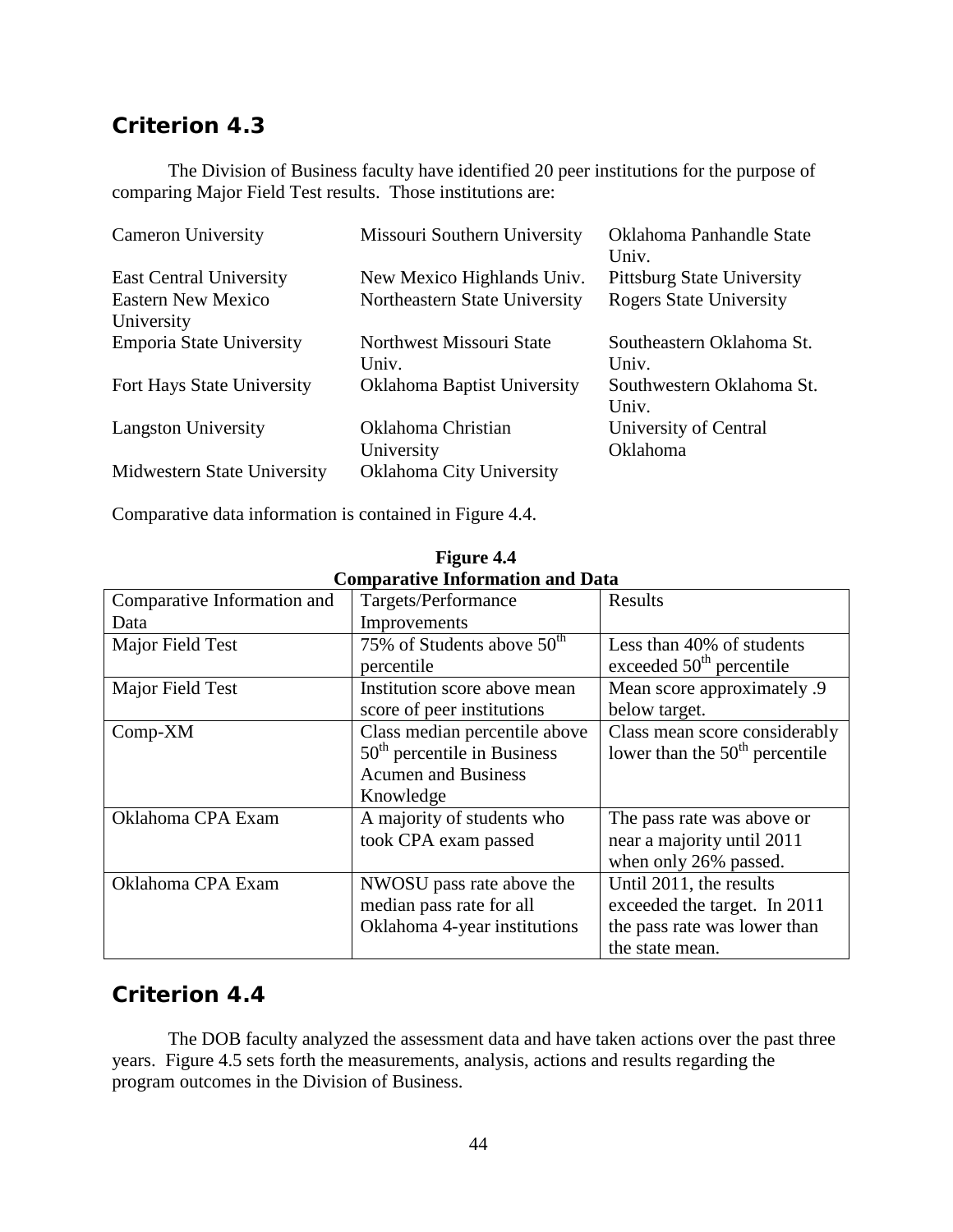| Performance Measure<br>(Competency)   | Analysis and Action Taken            | Results of Action Taken (occurs in<br>the following year)           |
|---------------------------------------|--------------------------------------|---------------------------------------------------------------------|
| 75% of the students will score above  | As of 2010-11 the MFT was            | It is too early to determine if the                                 |
| the $50th$ percentile on the Major    | incorporated into Policy class. The  | ACBSP accreditation process,                                        |
| Field Test in Business.               | MFT was worth 5% of the student's    | course-level assessment and                                         |
|                                       | grade.                               | curriculum changes have had an                                      |
|                                       |                                      |                                                                     |
|                                       |                                      | impact, as the graduating students in<br>2010-11 were under the old |
|                                       | The historic MFT results were one    |                                                                     |
|                                       | factor in the decision to seek ACBSP | curriculum. It will not be until AY                                 |
|                                       | accreditation.                       | 2012-13 that the graduating seniors                                 |
|                                       |                                      | will be under the new curriculum.                                   |
|                                       | The MFT scores and ACBSP             |                                                                     |
|                                       | accreditation process resulted in a  | As for incorporating the MFT into a                                 |
|                                       | significant change in the curriculum | class, the impact was minimal at                                    |
|                                       | effective in Fall 2010.              | best. The percentage of the grade                                   |
|                                       |                                      | was increased to 10% in AY 2011-                                    |
|                                       | Effective AY 2011-12, instituted     | 12.                                                                 |
|                                       | course-level assessment to           |                                                                     |
|                                       | standardized learning outcomes for   |                                                                     |
|                                       | each course.                         |                                                                     |
| The institution mean MFT score will   | Seek ACBSP accreditation             | It is too early to determine if the                                 |
| be above our identified peer          |                                      | ACBSP accreditation process,                                        |
| institutions.                         | Change curriculum to a more          | course-level assessment and                                         |
|                                       | traditional Business curriculum      | curriculum changes have had an                                      |
|                                       |                                      | impact, as the graduating students in                               |
|                                       | Incorporate MFT into Business        | 2010-11 were under the old                                          |
|                                       | Policy and have the MFT results      | curriculum. It will not be until AY                                 |
|                                       | count toward the final grade.        | 2012-13 that the graduating seniors                                 |
|                                       |                                      | will be under the new curriculum.                                   |
|                                       | Effective AY 2010-11, instituted     |                                                                     |
|                                       | course-level assessment to           | As for incorporating the MFT into a                                 |
|                                       | standardized learning outcomes for   | class, the impact was minimal at                                    |
|                                       | each course.                         | best. The percentage of the grade                                   |
|                                       |                                      | was increased to 10% in AY 2011-                                    |
|                                       |                                      | 12.                                                                 |
| 80% of the students must score at or  | The assessment for this outcome      |                                                                     |
| higher than acceptable on a faculty-  | provided data that demonstrated that |                                                                     |
| approved rubric.                      | students exceeded the expected level |                                                                     |
|                                       | of assessment for communication      |                                                                     |
| Stockholder presentations were        | skills.                              |                                                                     |
| assessed by faculty using a 5-point   |                                      |                                                                     |
| scale with an average score of 3.0 or | Data demonstrates that students are  |                                                                     |
| above meeting the criteria.           | not meeting expectations in          |                                                                     |
|                                       | technology competence. This          |                                                                     |
|                                       | measure should be monitored for      |                                                                     |
|                                       | further data collection.             |                                                                     |
|                                       |                                      |                                                                     |
|                                       | No change is planned in the          |                                                                     |
|                                       | immediate future as further data     |                                                                     |
|                                       | points are necessary to determine    |                                                                     |
|                                       | whether changes are necessary.       |                                                                     |

**Figure 4.5 Assessment Analysis and Actions Taken**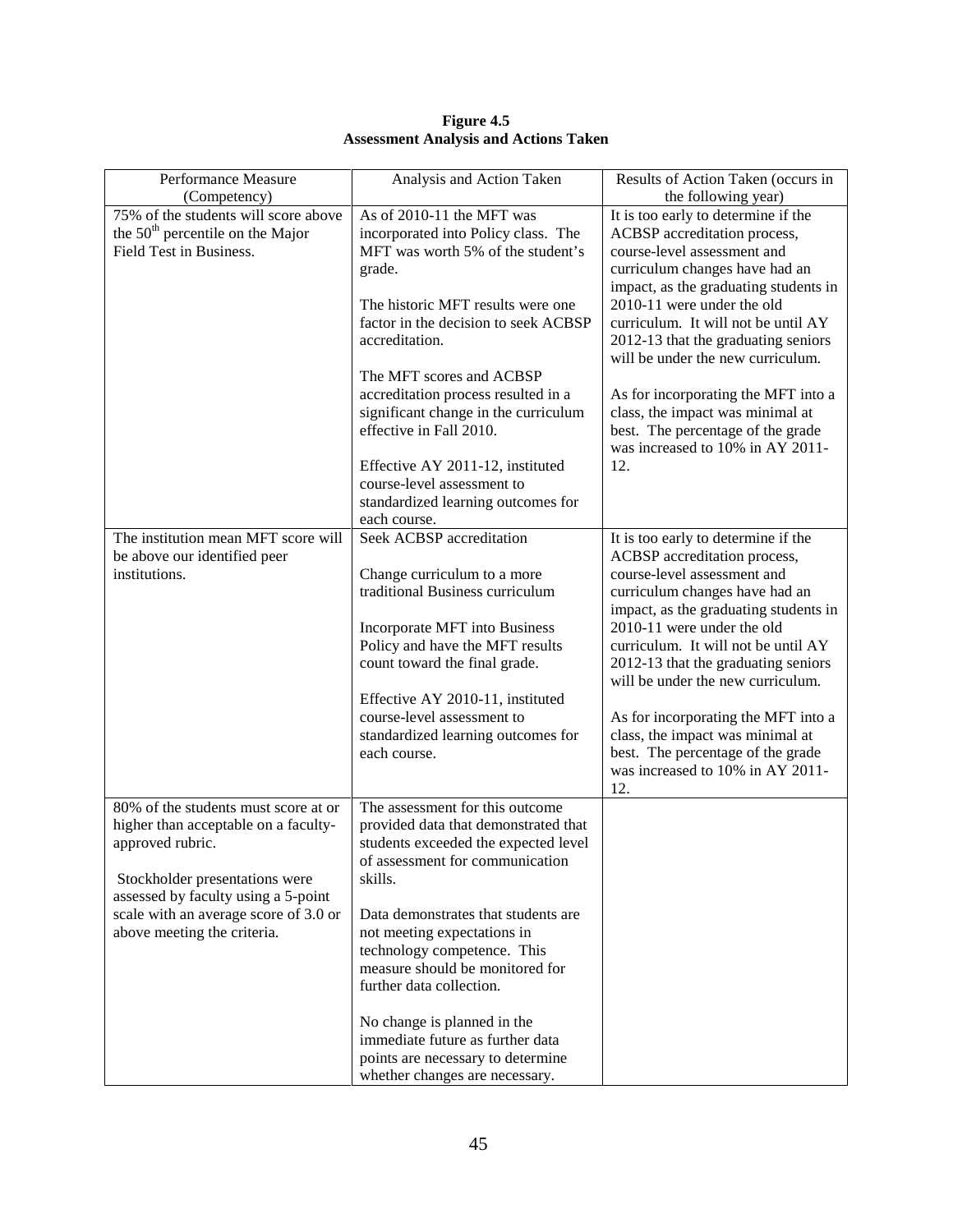| Performance Measure                     | Analysis and Action Taken                                             | Results of Action Taken (occurs in    |
|-----------------------------------------|-----------------------------------------------------------------------|---------------------------------------|
| (Competency)                            |                                                                       | the following year)                   |
| Students participated in Comp-XM        | Seek ACBSP accreditation                                              | It is too early to determine if the   |
| simulation.                             |                                                                       | ACBSP accreditation process and       |
|                                         | Change curriculum to a more                                           | curriculum changes have had an        |
| The class median percentile on          | traditional Business curriculum                                       | impact, as the graduating students in |
| <b>Business Acumen and Business</b>     |                                                                       | 2010-11 were under the old            |
| Knowledge will each be at or above      | Institute course-level assessment                                     | curriculum. It will not be until AY   |
| the $50th$ percentile.                  |                                                                       | 2012-13 that the graduating seniors   |
|                                         | In FIN 3163 coverage of cost of                                       | will be under the new curriculum.     |
|                                         | capital was doubled in Fall 2011.                                     |                                       |
|                                         |                                                                       | Course-level assessment has not       |
|                                         |                                                                       | completed one cycle yet, so it is too |
|                                         |                                                                       | early to see an impact                |
| 80% of the students must score at or    | Data collected show that student                                      |                                       |
| higher than the acceptable on a         | performance has been inconsistent                                     |                                       |
| faculty-approved rubric regarding       | across three data points available.                                   |                                       |
| <b>Business Policy Peer Evaluations</b> |                                                                       |                                       |
|                                         | Starting in Fall 2012 a group<br>simulation will be incorporated into |                                       |
|                                         | MRKT 3043 to introduce the group                                      |                                       |
|                                         | work and the idea of peer evaluation                                  |                                       |
|                                         | prior to a student reaching the                                       |                                       |
|                                         | capstone course.                                                      |                                       |
| 80% of the students must score at       | It is too early to determine if the                                   | Further data collection is needed to  |
| or higher than acceptable on a          | ACBSP accreditation process and                                       | determine if changes are needed.      |
| faculty-approved rubric on Ethics       | curriculum changes have had an                                        |                                       |
| Game results                            | impact, as the graduating students in                                 |                                       |
|                                         | 2010-11 were under the old                                            |                                       |
|                                         | curriculum. It will not be until AY                                   |                                       |
|                                         | 2012-13 that the graduating seniors                                   |                                       |
|                                         | will be under the new curriculum.                                     |                                       |
|                                         |                                                                       |                                       |
|                                         | The new curriculum includes GBUS                                      |                                       |
|                                         | 3953 Business, Society & Govt. as                                     |                                       |
|                                         | part of the core.                                                     |                                       |
|                                         | Current data demonstrates that                                        |                                       |
|                                         | students are exceeding the desired                                    |                                       |
|                                         | level of outcomes for this                                            |                                       |
|                                         | measurement.                                                          |                                       |
|                                         |                                                                       |                                       |

### **Figure 4.5 CONTINUED Assessment Analysis and Actions Taken**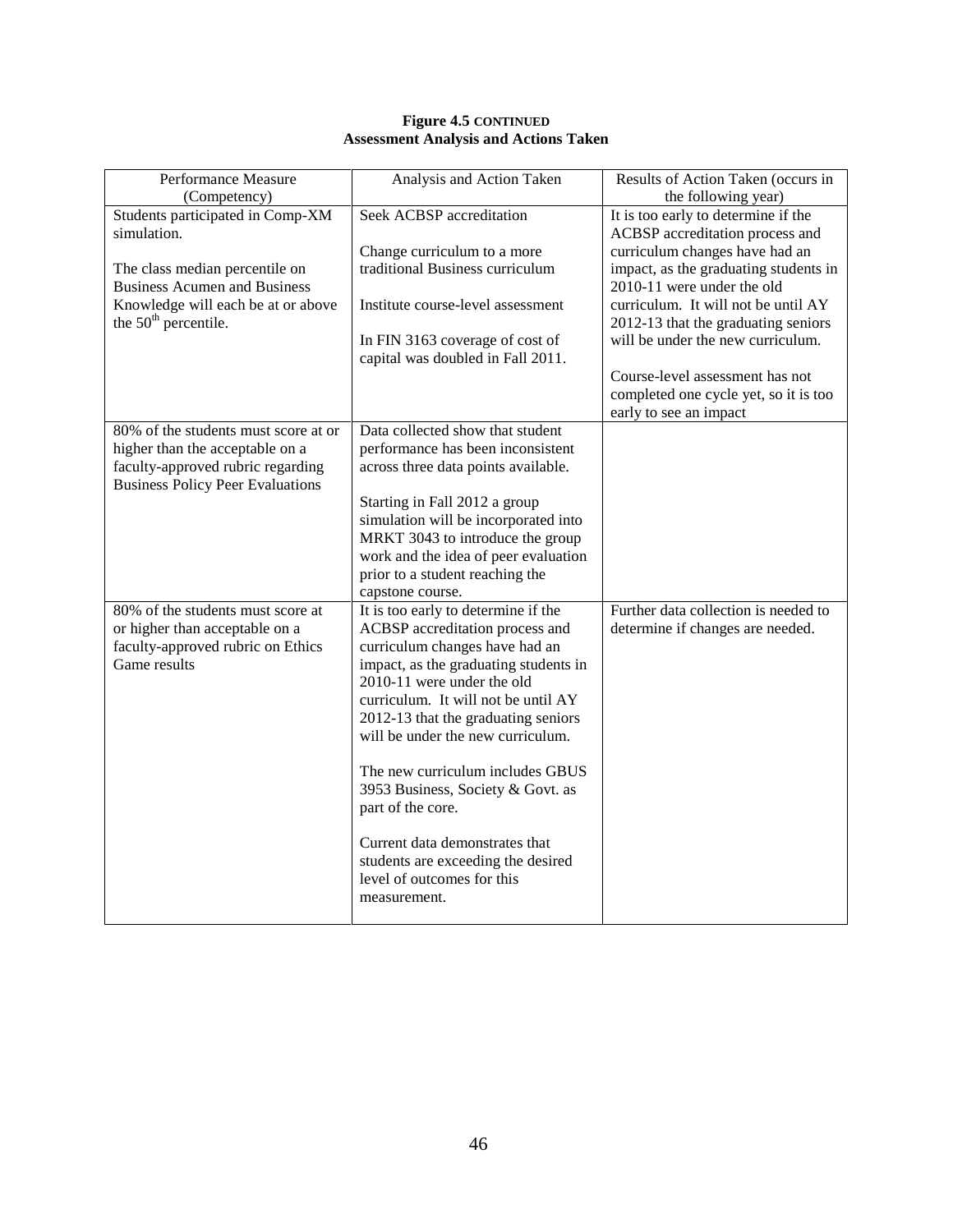### **Figure 4.5 CONTINUED Assessment Analysis and Actions Taken**

| Performance Measure<br>(Competency)                                                                                                                   | Analysis and Action Taken                                                                                                                                                                                                     | Results of Action Taken (occurs in<br>the following year)                                                                                                                       |
|-------------------------------------------------------------------------------------------------------------------------------------------------------|-------------------------------------------------------------------------------------------------------------------------------------------------------------------------------------------------------------------------------|---------------------------------------------------------------------------------------------------------------------------------------------------------------------------------|
| 80% of the students must score at<br>or higher than acceptable on a<br>faculty-approved rubric regarding<br>Business Policy case analysis             | Current data demonstrates that<br>students are not meeting the desired<br>level of outcomes for stakeholder<br>consideration measurements.                                                                                    | It is too early to determine if the<br>ACBSP accreditation process and<br>curriculum changes have had an<br>impact, as the graduating students in<br>2010-11 were under the old |
|                                                                                                                                                       | Students are currently meeting or<br>exceeding the desired outcome for<br>the ethical solution measurements.                                                                                                                  | curriculum. It will not be until AY<br>2012-13 that the graduating seniors<br>will be under the new curriculum                                                                  |
|                                                                                                                                                       | Further data collection is needed to<br>determine if changes are needed for<br>either of the outcomes.                                                                                                                        |                                                                                                                                                                                 |
|                                                                                                                                                       | Faculty added a case study that<br>includes stakeholder analysis to the<br>required Principles of Management<br>course.                                                                                                       |                                                                                                                                                                                 |
|                                                                                                                                                       | In Business Policy students are<br>reminded of the importance of<br>ethical considerations in case<br>analyses.                                                                                                               |                                                                                                                                                                                 |
| 80% of the students will score at or<br>higher than acceptable on a faculty-<br>approved rubric in ACCT 4133<br><b>Accounting Information Systems</b> | This measure was instituted in AY<br>2010-11. Generally, ACCT 4133 is<br>only offered once per year.                                                                                                                          |                                                                                                                                                                                 |
| students complete a computer<br>software project with a written<br>report                                                                             | Although the goal was met in the<br>first year, no general conclusions can<br>be made with one data point. The<br>DOB will need to see if a trend<br>develops in the future.                                                  |                                                                                                                                                                                 |
| A majority of the students who took<br>the majority of their Accounting<br>classes from NWOSU who sit for<br>CPA exam in Oklahoma will pass.          | Seeking ACBSP accreditation,<br>curriculum changes and course-level<br>assessment are actions taken to<br>address this goal.                                                                                                  | It is too early to determine if the<br>ACBSP accreditation process and<br>curriculum changes have had an<br>impact, as the graduating students in<br>2010-11 were under the old |
|                                                                                                                                                       | Regarding the curriculum change,<br>Accounting majors are now required<br>to take Governmental/Non-profit<br>Accounting and International<br>Accounting and an additional 3 hours<br>of upper level Accounting<br>coursework. | curriculum. It will not be until AY<br>2012-13 that the graduating seniors<br>will be under the new curriculum.                                                                 |
|                                                                                                                                                       | Current data demonstrates a<br>downward trend that resulted in not<br>meeting the goal the past two years.<br>Further data collection is needed to<br>determine if additional changes are<br>needed.                          |                                                                                                                                                                                 |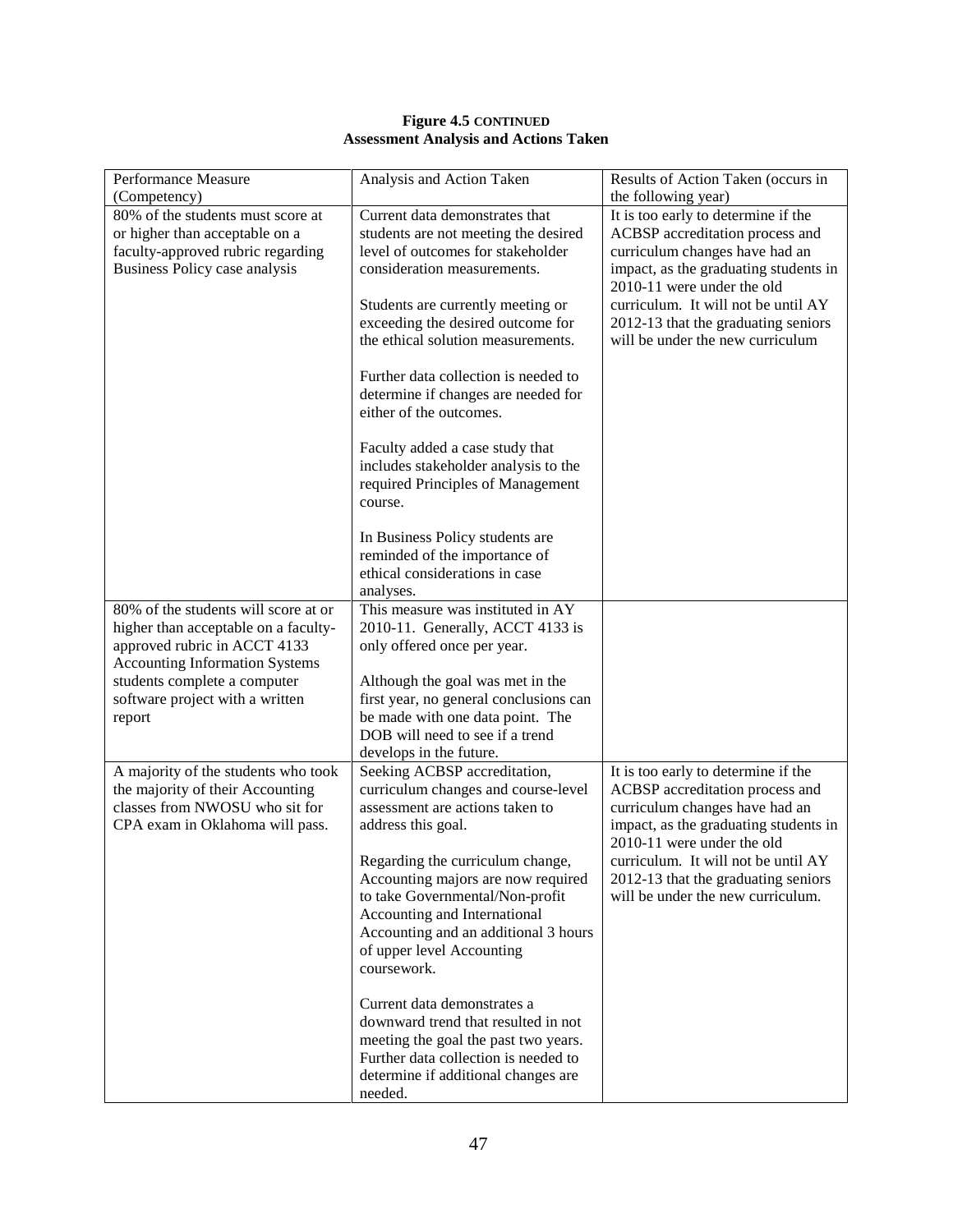| Performance Measure<br>(Competency)                                                                                                                                                                                                                                         | Analysis and Action Taken                                                                                                                                                                                                                                                                                                                                                                                              | Results of Action Taken (occurs in<br>the following year)                                                                                                                                                                                                                                                                                                                                                                                                                                 |
|-----------------------------------------------------------------------------------------------------------------------------------------------------------------------------------------------------------------------------------------------------------------------------|------------------------------------------------------------------------------------------------------------------------------------------------------------------------------------------------------------------------------------------------------------------------------------------------------------------------------------------------------------------------------------------------------------------------|-------------------------------------------------------------------------------------------------------------------------------------------------------------------------------------------------------------------------------------------------------------------------------------------------------------------------------------------------------------------------------------------------------------------------------------------------------------------------------------------|
| The Oklahoma CPA exam pass rate<br>for students who took the majority<br>of the Accounting classes from<br>NWOSU will be at or above the<br>median pass rate for all Oklahoma,<br>4-year institutions.                                                                      | Seeking ACBSP accreditation,<br>curriculum changes and course-level<br>assessment are actions taken to<br>address this goal.<br>Regarding the curriculum change,<br>Accounting majors are now required<br>to take Governmental/Non-profit<br>Accounting and International<br>Accounting and an additional 3 hours<br>of upper level Accounting<br>coursework.                                                          | It is too early to determine if the<br>ACBSP accreditation process and<br>curriculum changes have had an<br>impact, as the graduating students in<br>2010-11 were under the old<br>curriculum. It will not be until AY<br>2012-13 that the graduating seniors<br>will be under the new curriculum.                                                                                                                                                                                        |
|                                                                                                                                                                                                                                                                             | Current data demonstrates a<br>downward trend that resulted in not<br>meeting the goal this past year.<br>Further data collection is needed to<br>determine if additional changes are<br>needed.                                                                                                                                                                                                                       |                                                                                                                                                                                                                                                                                                                                                                                                                                                                                           |
| In all 9 assessment indicators of the<br>MFT, the mean percent correct<br>should be 50 or higher.                                                                                                                                                                           | Seek ACBSP accreditation<br>Change curriculum to a more<br>traditional Business curriculum<br>Incorporate MFT into Business<br>Policy and have the MFT results<br>count toward the final grade.<br>Effective AY 2010-11, instituted<br>course-level assessment to<br>standardized learning outcomes for<br>each course.                                                                                                | It is too early to determine if the<br>ACBSP accreditation process,<br>course-level assessment and<br>curriculum changes have had an<br>impact, as the graduating students in<br>2010-11 were under the old<br>curriculum. It will not be until AY<br>2012-13 that the graduating seniors<br>will be under the new curriculum.<br>As for incorporating the MFT into a<br>class, the impact was minimal at<br>best. The percentage of the grade<br>was increased to 10% in AY 2011-<br>12. |
| In each of seven disciplines, 70% of<br>the students will meet or exceed<br>expectations in response to the<br>statement "The team member<br>demonstrate a clear understanding<br>of ______ principles," on<br>MGMT 4433 simulation<br>presentations<br>Faculty evaluations | Seek ACBSP accreditation<br>Change curriculum to a more<br>traditional Business curriculum<br>Effective AY 2010-11, instituted<br>course-level assessment to<br>standardized learning outcomes for<br>each course.<br>Starting in AY 2011-12 a case study<br>was included in MGMT 3043<br>Principles of Management<br>Starting in AY 2012-13 a simulation<br>will be included in MRKT 3063<br>Principles of Marketing. | It is too early to determine if the<br>ACBSP accreditation process,<br>course-level assessment and<br>curriculum changes have had an<br>impact, as the graduating students in<br>2010-11 were under the old<br>curriculum. It will not be until AY<br>2012-13 that the graduating seniors<br>will be under the new curriculum.<br>It is too early to know if the MGMT<br>3043 case study has helped.                                                                                      |

### **Figure 4.5 CONTINUED Assessment Analysis and Actions Taken**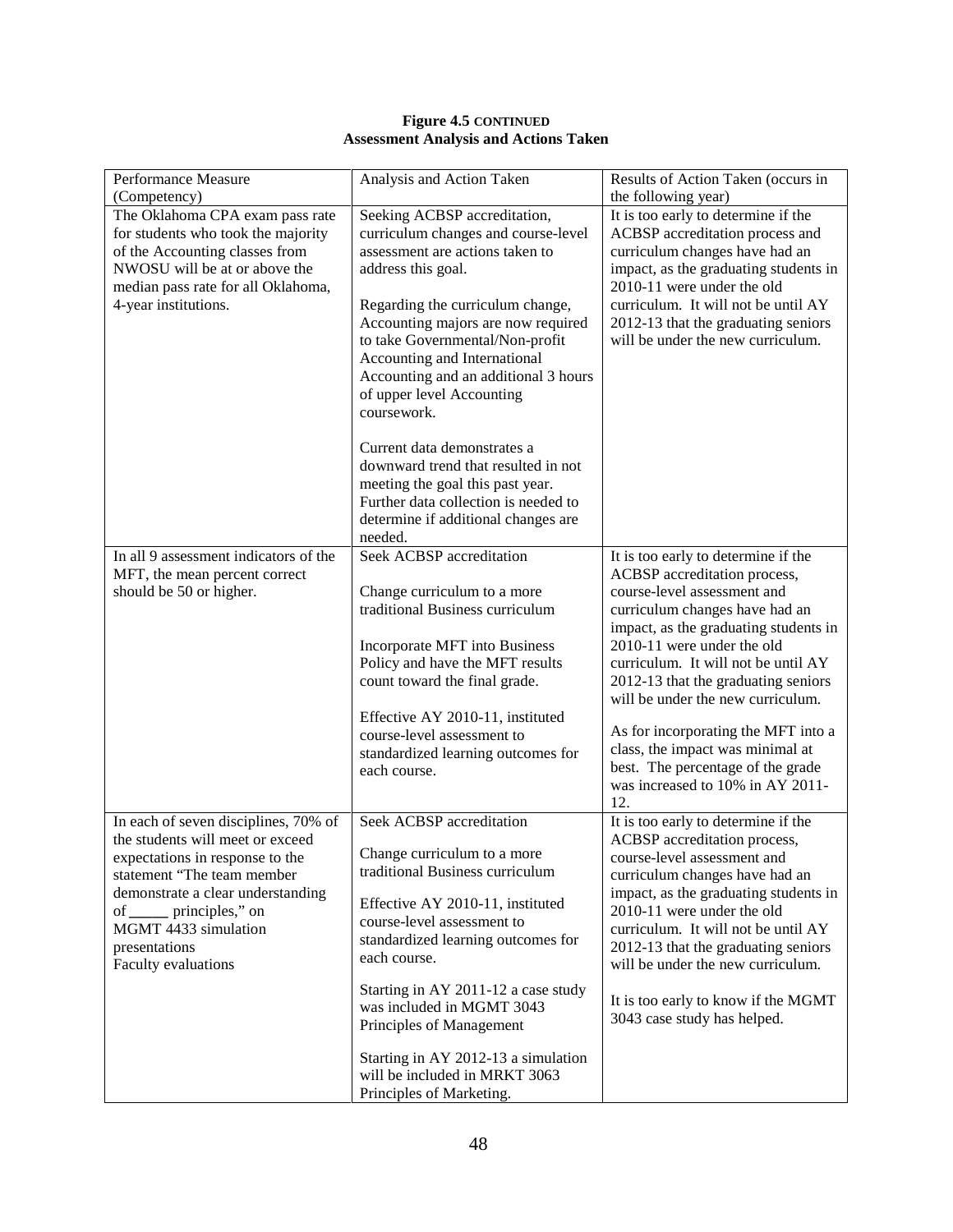| <b>Figure 4.5 CONTINUED</b>                  |
|----------------------------------------------|
| <b>Assessment Analysis and Actions Taken</b> |

| Performance Measure                   | Analysis and Action Taken            | Results of Action Taken (occurs in    |
|---------------------------------------|--------------------------------------|---------------------------------------|
| (Competency)                          |                                      | the following year)                   |
| 80% of the students will score at     | Seek ACBSP accreditation             | It is too early to determine if the   |
| least 20 points on the assessment     |                                      | ACBSP accreditation process,          |
| rubric regarding                      | Change curriculum to a more          | course-level assessment and           |
| MGMT 4433 Case analysis               | traditional Business curriculum      | curriculum changes have had an        |
|                                       |                                      | impact, as the graduating students in |
|                                       | Effective AY 2010-11, instituted     | 2010-11 were under the old            |
|                                       | course-level assessment to           | curriculum. It will not be until AY   |
|                                       | standardized learning outcomes for   | 2012-13 that the graduating seniors   |
|                                       | each course.                         | will be under the new curriculum.     |
|                                       |                                      |                                       |
|                                       | Starting in AY 2011-12 a case study  | It is too early to know if the MGMT   |
|                                       | was included in MGMT 3043            | 3043 case study has helped.           |
|                                       | Principles of Management             |                                       |
|                                       |                                      |                                       |
|                                       | Starting in AY 2012-13 a simulation  |                                       |
|                                       | will be included in MRKT 3063        |                                       |
|                                       | Principles of Marketing.             |                                       |
| 80% of the students will show at      | No observations, as pretest was just |                                       |
| least a 50% reduction in errors from  | instituted.                          |                                       |
| the pre-test to the post-test in Org  |                                      |                                       |
| Leadership major.                     |                                      |                                       |
| Students in ORGL 4553 Capstone        | Too few students have been observed  |                                       |
| will perform a detailed case          | to make any type of conclusion. We   |                                       |
| analysis.                             | need to continue to monitor this     |                                       |
| 80% of the students will score at     | measure.                             |                                       |
| least 80% on a faculty-approved       |                                      |                                       |
| assessment rubric.                    |                                      |                                       |
| 80% of the students will show at      | No observations, as pretest was just |                                       |
| least a 50% reduction in errors from  | instituted.                          |                                       |
| the pre-test to post-test in Tech     |                                      |                                       |
| Mgmt major.                           |                                      |                                       |
| 80% of the students (Tech Mgmt        | No observations, as no Technical     |                                       |
| majors) will score at least 20 points | Management majors have taken         |                                       |
| on a faculty-approved assessment      | Business Policy since this measure   |                                       |
| rubric.                               | was adopted.                         |                                       |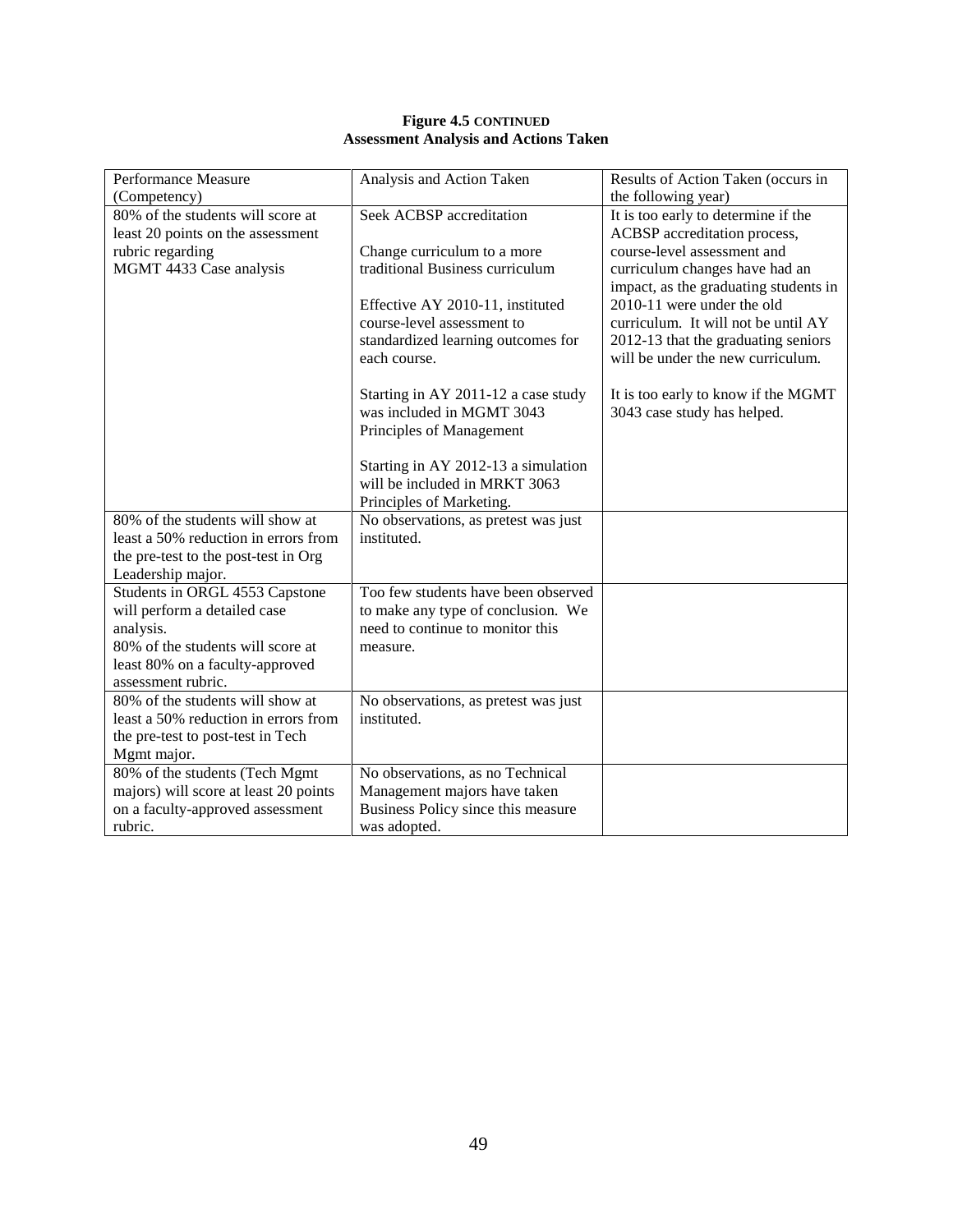# **STANDARD #5 FACULTY AND STAFF FOCUS**

## *Criterion 5.1Human Resource Planning*

NWOSU is a regional state university, which focuses on student learning. The Division of Business mission, vision and values stress student learning. The Business faculty is hired and evaluated primarily on teaching abilities, with secondary consideration regarding research.

One of the strategic primary goals of the DOB is ACBSP accreditation. In order to achieve this goal, the university and the division have focused on hiring doctoral-qualified faculty. In other divisions and departments doctoral qualification has not been as emphasized in hiring for most positions; although masters-qualified fulltime faculty are expected to earn a doctorate within five years of their appointment.

The Division of Business also looks for candidates with business or other experience that adds to the program. Again, most of our faculty members' business experience comes from locally owned businesses rather than Fortune 500 companies. With our graduates generally staying in the region, the faculty real-life experiences assist in preparing our students for the environment in which they will start their careers.

The Division of Business does not have a Faculty Plan in a single document. Rather, the provisions of the Faculty Plan are contained in the Strategic Plan and Division of Business Faculty Manual. Within the strategic plan, the goals impacting the Faculty Plan are (1) 100% of the fulltime faculty being doctoral-qualified by AY 2014-2015 and (2) at least two additional fulltime faculty members by AY 2011-2012. Figure 5.1 below sets forth the provisions of the Faculty Manual that concern the faculty plan. The Division of Business Faculty Manual can be found as Appendix 5. The strategic plan is located in Appendix 12.

| Section | Provision                                         | Page(s)   |
|---------|---------------------------------------------------|-----------|
| 1.6.2   | <b>Hiring Process</b>                             | $11 - 14$ |
| 3.1.1   | Faculty Code of Ethics                            | 19-21     |
| 3.1.3   | <b>Ethical Concerns</b>                           | 26        |
| 3.1.4   | Monitoring Ethical Behavior                       | 27        |
| 3.2     | Compliance with Laws, Rules and Regulations       | 28        |
| 3.3     | <b>Faculty Absences</b>                           | 29        |
| 3.4     | Class Scheduling and Teaching                     | $30 - 31$ |
| 3.5     | <b>Faculty Duties beyond Teaching</b>             | 32        |
| 3.6     | <b>Scholarly Activity Expectations</b>            | 33-35     |
| 3.7     | <b>Faculty Enrichment and Development</b>         | 36        |
| 4.1     | <b>Faculty Evaluation</b>                         | 49        |
| 4.2     | <b>Student Evaluation of Teaching</b>             | 50        |
| 4.3     | Peer Evaluations                                  | 51        |
| 4.5     | <b>Monitoring Faculty Functions</b>               | 53        |
| App. A  | Strategic Plan - Five-Year Goals and action plans | 142-147   |

Figure 5.1 Faculty Plan Provisions of DOB Faculty Manual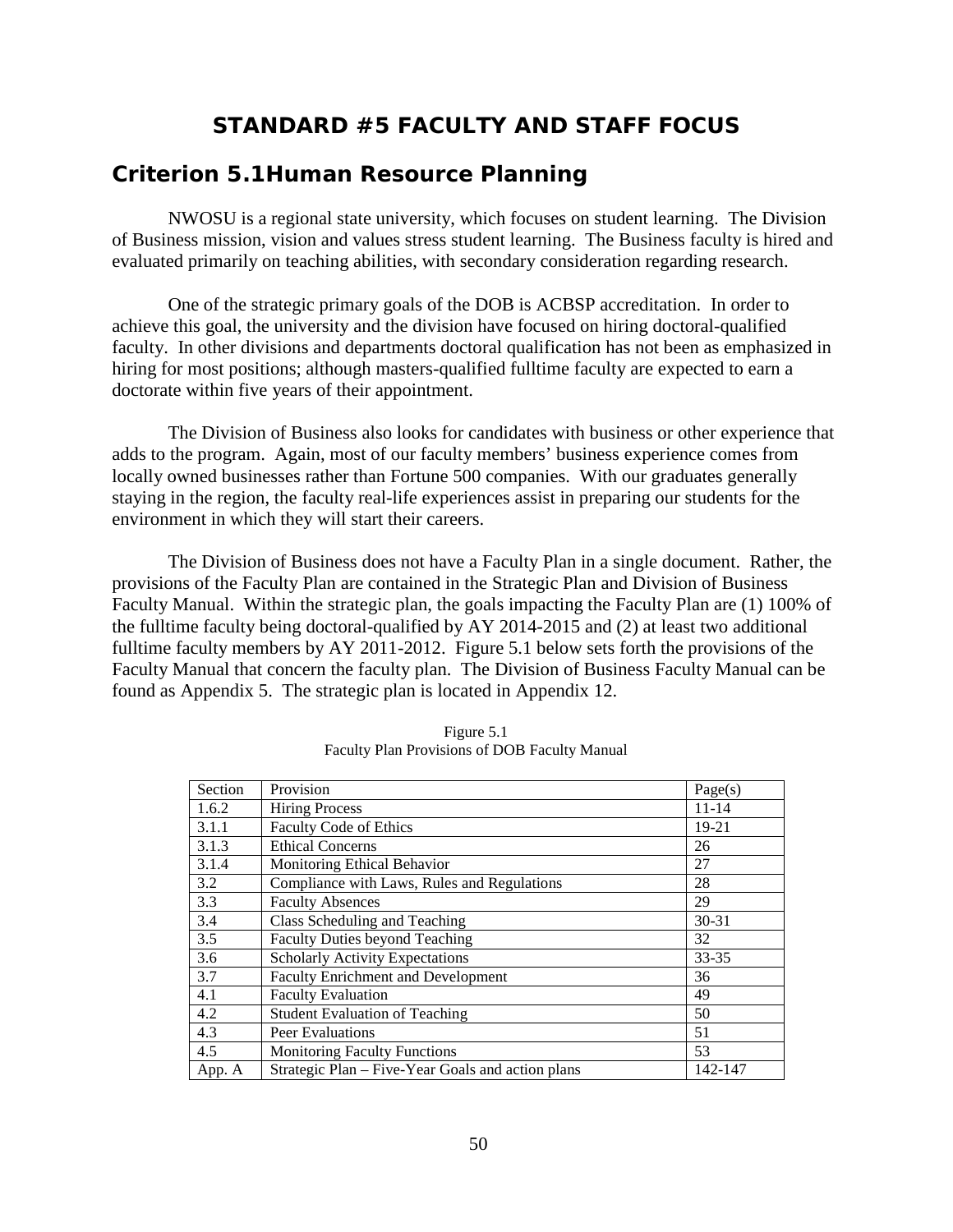# *Criterion 5.2 Employment Practices*

## **CRITERION 5.2.1**

The Division of Business provides a student-centered learning environment; therefore, the faculty stresses teaching and assisting students. The Division of Business and Division of Education, the two largest programs on campus, both have 10 fulltime professors. No other division/department has that many fulltime faculty members.

The goal of the DOB is that all fulltime faculty members will be doctoral-qualified. Currently all but three of the professors have a doctorate. Of these three, two are ABD and the third is concluding the coursework in a doctorate program. With the three new hires that began in Fall 2009, the Division of Business has hired only doctoral-qualified applicants for fulltime positions.

Several faculty members are qualified in multiple disciplines. Table 5.2 shows the multidiscipline qualifications of fulltime faculty members.

| <b>Faculty Member</b>      | Qualification Level | Disciplines                           |
|----------------------------|---------------------|---------------------------------------|
|                            |                     | Accounting                            |
| James Breyley <sup>1</sup> | Doctoral            | Finance                               |
|                            |                     | Management                            |
| Kathy Goddard              | Doctoral            | Management                            |
|                            |                     | <b>Management Information Systems</b> |
|                            |                     | Law/Ethics                            |
| Steven Palmer <sup>2</sup> | Doctoral            | Management                            |
|                            |                     | Marketing                             |
|                            |                     | Accounting                            |
| Gary Tucker <sup>3</sup>   | Professional        | Management                            |
|                            |                     | Marketing                             |
| Bhanu Reddy <sup>4</sup>   | Professional        | Management                            |
|                            |                     | Marketing                             |
| Wei Zhou <sup>5</sup>      | Doctoral            | Economics                             |
|                            |                     | Finance                               |

#### **FIGURE 5.2 Multi-Discipline Qualifications**

1. Dr. Breyley's qualifications were previously certified by ACBSP Credentials Committee when Dr. Breyley was at the University of New England.

2. Dr. Palmer's qualifications were certified as part of the reaffirmation of Eastern New Mexico University in 2008.

3. Mr. Tucker is currently ABD at Anderson University in the Marketing PhD program with a minor in Accounting. Mr. Tucker has completed more than 15 graduate hours in Management. 4. Mr. Reddy was on the faculty during the self-study year (AY 2010-2011). Just prior to the beginning of the Fall 2011 semester, Mr. Reddy resigned to pursue other endeavors. Mr. Reddy held an M.B.A. and M.Ed. with a concentration in Business. He also had more than 10 years' experience in Marketing Management at an international concern.

5. Dr. Zhou was not on the faculty in the self-study year. She began her employment with NWOSU in Fall 2011. Dr. Zhou holds a Ph.D. in Agricultural Economics and a Master's of Science in Finance.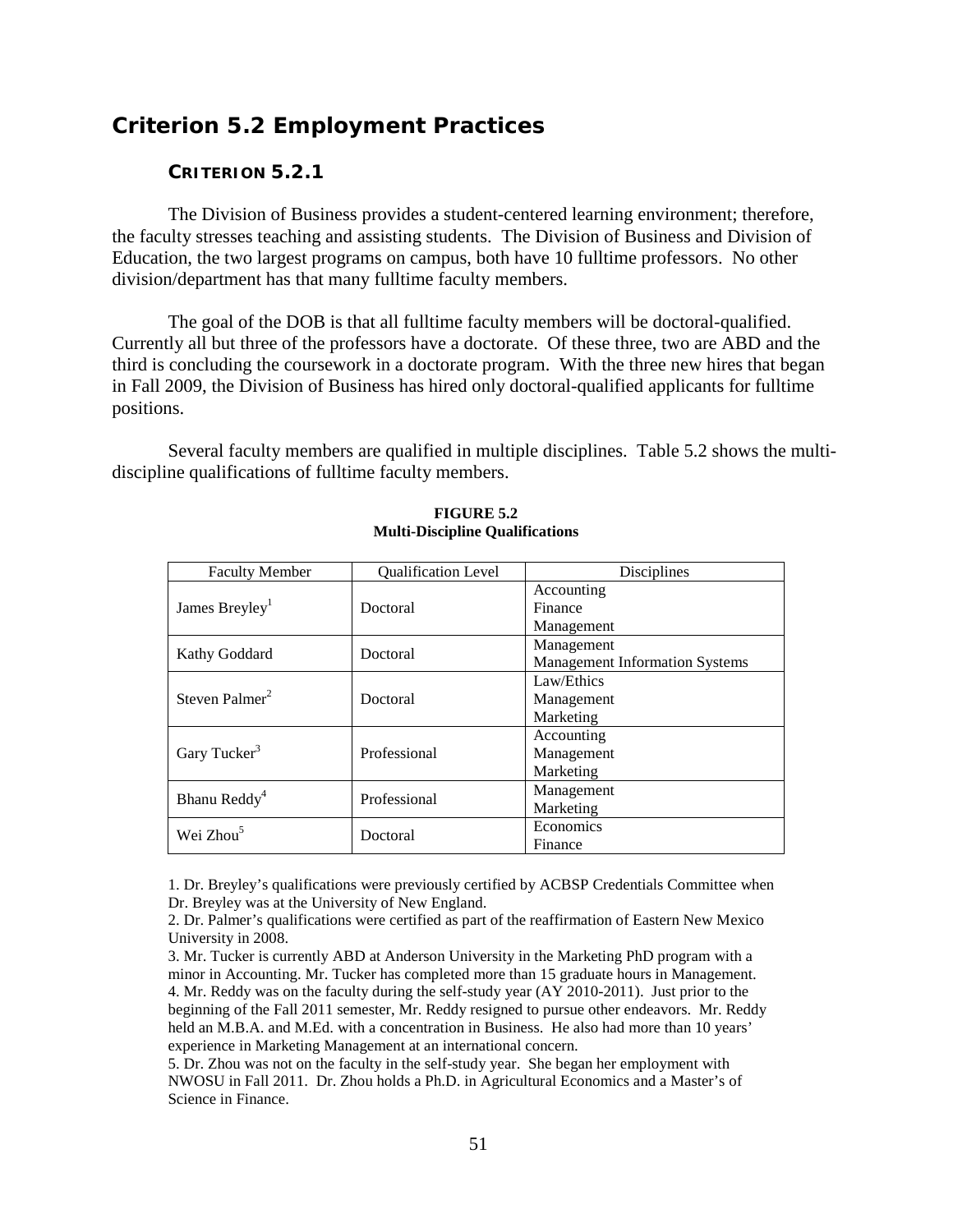Since Fall 2009, the DOB made a concerted effort to strengthen the qualifications of our adjunct faculty. This attempt not only involved doctoral/professional qualifications but also teaching experience. Just under half (47%) of the adjunct faculty in the self-study year had fulltime experience teaching at a post-secondary institution.

One of the other factors used in hiring fulltime and adjunct faculty is experience in the field. Most faculty members have experience in business before being hired.

### **CRITERION 5.2.2**

The Division of Business delivers courses using face-to-face, ITV and online (Blackboard) delivery methods. Slightly more than one-quarter of the student credit hours generated are taught by adjunct faculty.

### *Develop Qualified Faculty*

The hiring process used for fulltime and adjunct faculty positions is set forth in Section 1.6.2 of the Division of Business Faculty Manual (Appendix 5). Fulltime openings are generally advertised nationally using *The Chronicle of Higher Education* and/or HigherEdJobs.com. In hiring fulltime faculty members, the DOB gives considerable weight to doctoral-qualified applicants. If a professionally qualified applicant with a master's degree is hired, it will be with the understanding that the person will complete a doctorate within five years. A minimally qualified applicant will not be considered. Other factors considered include experience teaching online and/or by ITV, professional/industry/business experience and credentials for teaching in more than one discipline.

A more informal process is used for hiring of adjunct faculty. The division chair has recruited and hired adjunct faculty. In the past two years, the division chair has hired people who he knew or who another faculty member recommended.

#### *Orientation*

The university holds a three-day new faculty orientation each August. There are additional sessions during the fall semester. The university's Faculty Development Advisory Board organizes and conducts the orientation in conjunction with the executive vice president. As part of this process, new faculty members are assigned a mentor.

Being a small division (10 fulltime faculty members), the DOB uses a more informal method. All faculty members will assist new Business faculty members to acclimate to NWOSU and the division.

Orientation for adjunct faculty is informal also. The division chair generally orients adjunct faculty through an informal process. Regarding the courses, the division chair provides the adjunct faculty member with the approved learning outcomes for the course.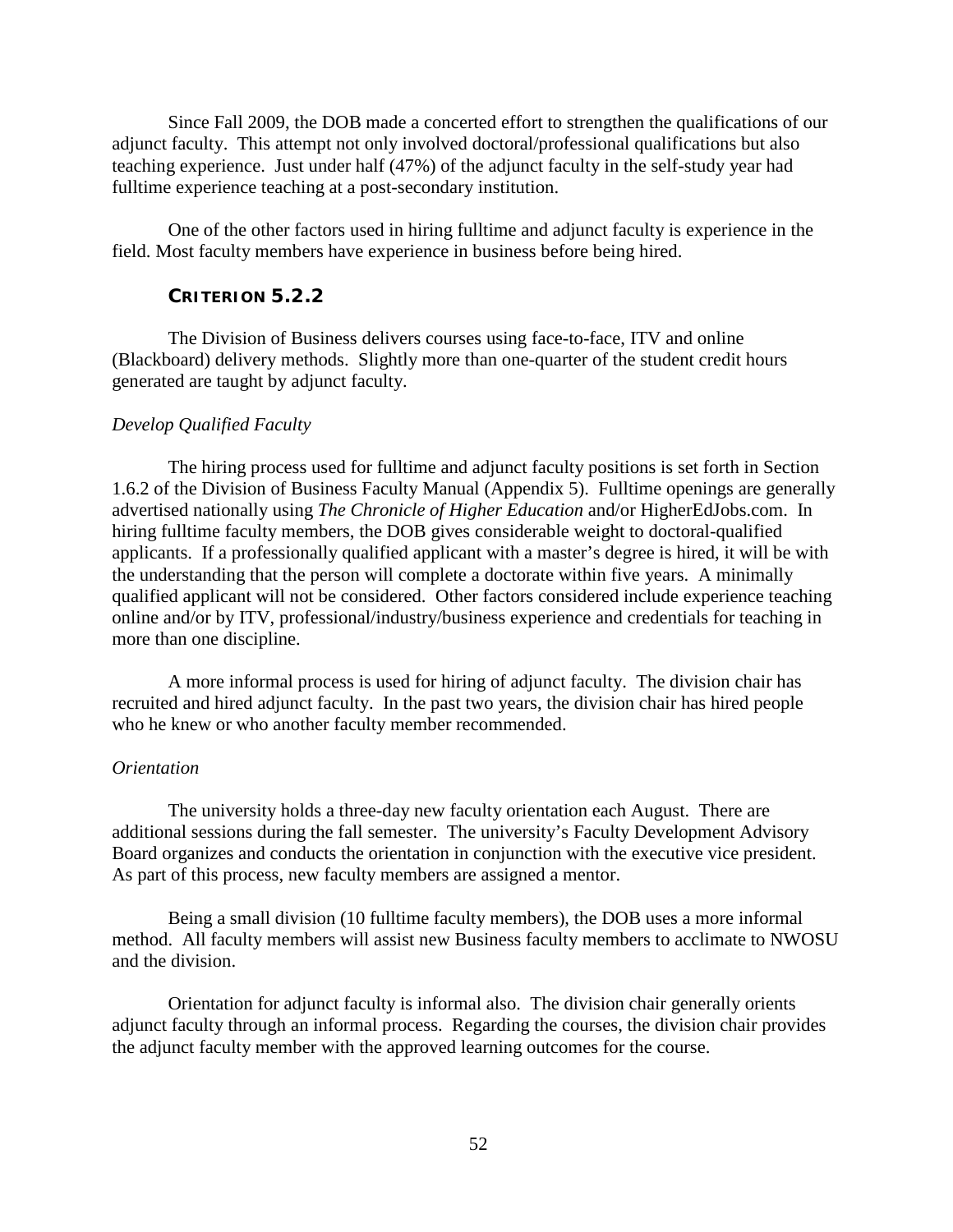#### *Orientation to Delivery Systems*

#### Online Classes

Ms. Karen Sneary, Instructor of Business, developed a training program for online teaching for the university. This program is available to all DOB faculty members, fulltime and adjunct.

However, in recruiting adjunct faculty for online classes over the past two-plus years, Dr. Palmer, the division chair, has sought out instructors with experience teaching online classes. Dr. Palmer personally recruited the adjunct instructor because of that experience. The one exception was a very experienced professor who had limited online teaching experience. Dr. Palmer mentored and assisted that professor throughout the first two semesters as an adjunct.

Regarding fulltime faculty, most have considerable experience teaching online classes. Those who do not are mentored and assisted by an experienced online professor. Ms. Sneary, Dr. Goddard and Dr. Palmer all sit on the university's online learning committee and make themselves available to all Business faculty members, fulltime and adjunct, for assistance with Blackboard.

### ITV

At the beginning of the fall semester, the university conducts training sessions for using ITV facilities. In addition, the DOB will have an experienced faculty member present in ITV classes until the new professor, fulltime or adjunct, is comfortable operating the ITV equipment. This usually takes only a class or two.

### *Communication*

During the self-study year six of the adjunct instructors lived in the northwest Oklahoma region and nine did not. Of those six area instructors, five either held other positions with NWOSU or had an office on an NWOSU campus. The nine other adjunct instructors were located throughout the United States, including New Mexico, Georgia, South Carolina, Pennsylvania and eastern Oklahoma.

Because of the scheduling system during the self-study year, generally only one section of a class was taught. One exception was Principles of Management. Dr. Goddard facilitated communication among the faculty members who taught that class.

### *Guidance*

For fulltime faculty, as stated above, mentors are appointed as part of the new faculty orientation process. In addition the DOB faculty provides assistance to new faculty members regarding issues such as textbook selection, testing, grading, teaching methods, etc.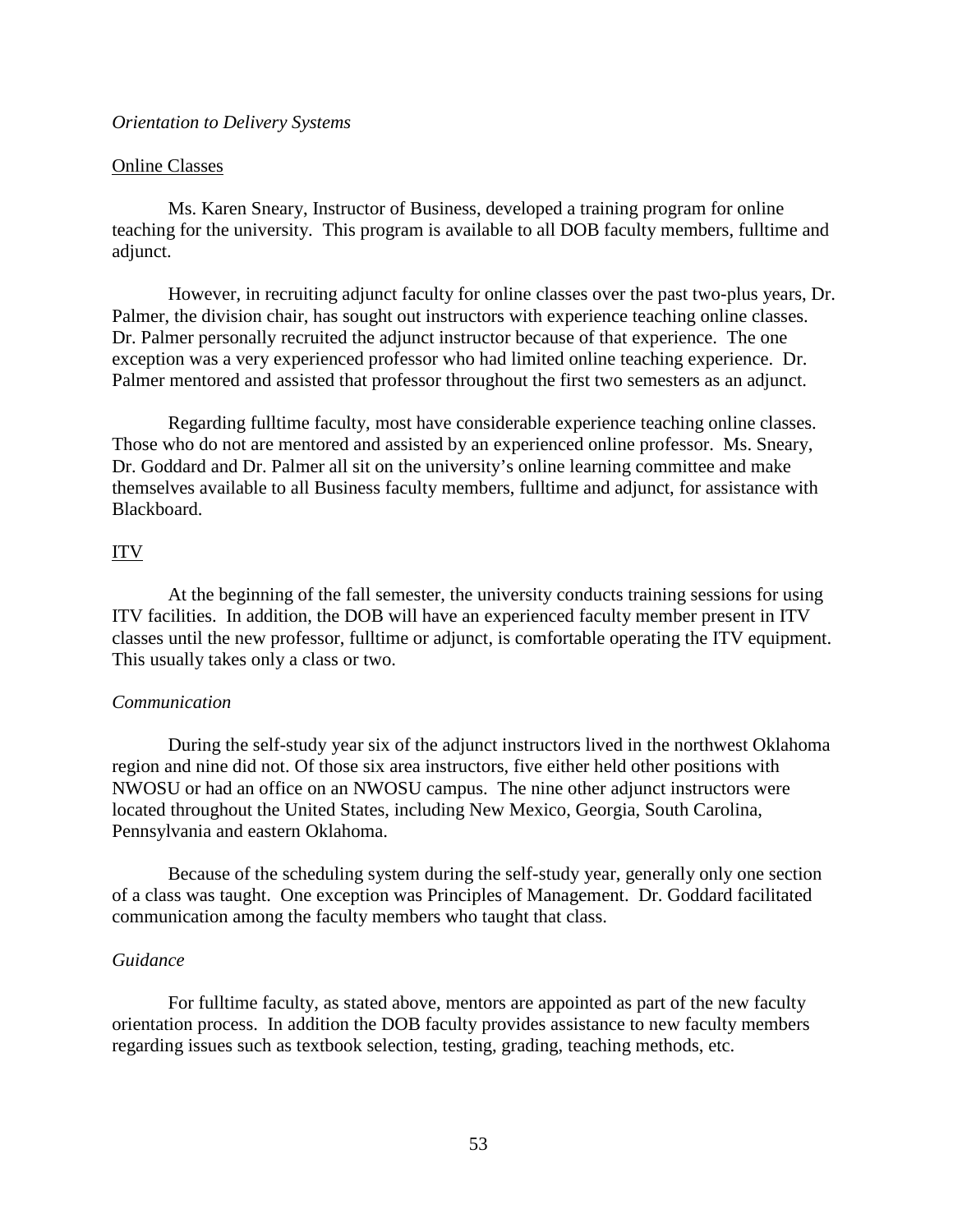Regarding adjunct faculty, text selection is handled differently for different adjunct faculty members. Those adjuncts with experience teaching fulltime at other post-secondary institutions are able to select their own textbooks. All other textbooks for classes taught by adjunct faculty are selected by a fulltime faculty member in the discipline. The division chair assists adjunct faculty with selection and ordering of textbooks. The division chair provides additional guidance to adjunct faculty as needed.

### *Oversight/Evaluation*

Student course evaluations are conducted in all classes taught by the Division of Business, despite university policy that only fall semester classes must be evaluated. The results of those evaluations are distributed to the faculty member, division chair, dean of the School of Professional Studies and the executive vice president. The results are reviewed to determine if a potential issue exists.

The division chair has instructor access to the online classes taught by new adjunct faculty. This allows the division chair to monitor the progress of the class throughout the semester.

Students at NWOSU will contact the division chair, dean or executive vice president when an issue arises from the student's perspective. The division chair will investigate the issue and determine the appropriate course of action to be taken.

# *Criterion 5.3 Faculty Qualifications, Workload and Coverage*

## **CRITERION 5.3.1**

Faculty qualifications for fulltime and adjunct faculty are set forth in Figure 5.3. Faculty Student Credit Hour Production is set forth in Figure 5.4. A summary of faculty coverage is contained in Figure 5.5.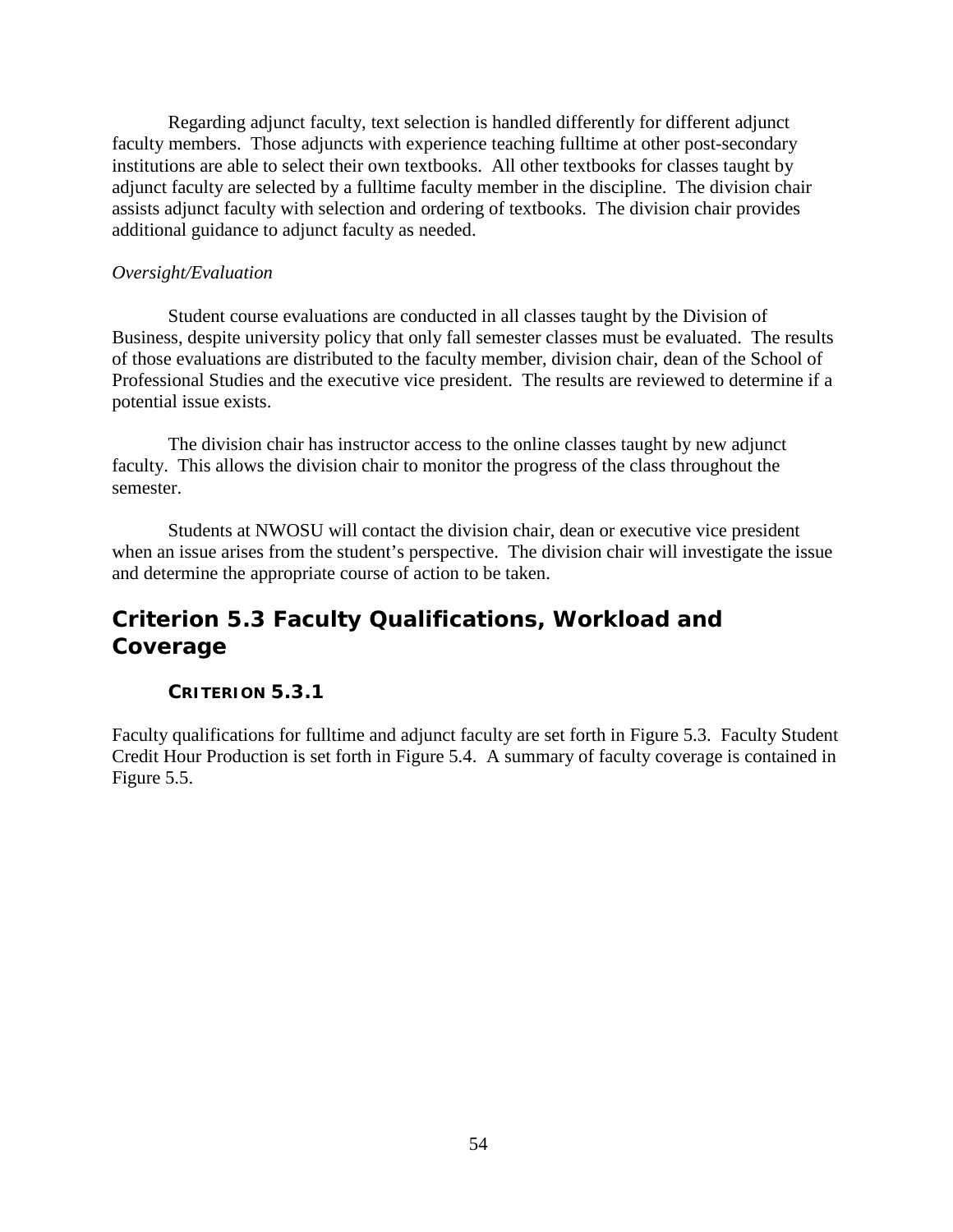### **Figure 5.3 Faculty Qualifications**

| <b>FULLTIME FACULTY</b> |                  |        |                              |                                                                      |                    |                                                   |                 |
|-------------------------|------------------|--------|------------------------------|----------------------------------------------------------------------|--------------------|---------------------------------------------------|-----------------|
|                         |                  | Type   | Discipline                   |                                                                      |                    |                                                   |                 |
| Faculty<br>Member       | Initial<br>Appt. |        | <b>Highest Degree</b>        | Assigned<br>Teaching<br>Disciplines                                  | Prof. Cert.        | Qualification                                     | Tenure          |
| Bourret, R.             | 2009             | Ph.D.  | Accounting                   | Accounting                                                           |                    | Doctoral                                          | Tenure<br>Track |
| Breyley, J              | 2009             | Ph.D.  | Management                   | Accounting<br>Finance<br>Management                                  |                    | Doctoral <sup>1</sup>                             | Tenure<br>Track |
| Goddard, $K^2$          | 1992             | Ed.D.  | Education                    | Accounting<br>Management<br>Org Leadership                           |                    | Professional<br>Doctoral<br>Doctoral <sup>3</sup> | Yes             |
| Gustafson, J            | 1998             | Ph.D.  | Mathematics                  | Personal Finance                                                     |                    | Minimal/<br>Doctoral <sup>4</sup>                 | Yes             |
| Jungman, F              | 1981             | Ph.D.  | Ag<br>Economics              | Economics                                                            |                    | Doctoral                                          | Yes             |
| Palmer, S               | 2009             | J.D.   | Law                          | Law/Ethics<br>Management<br>Marketing                                | Law<br>Nebraska    | Doctoral <sup>5</sup>                             | Yes             |
| Reddy, B.               | 2003             | M.B.A. | Gen Mgmt                     | Management<br>Marketing                                              |                    | Professional <sup>6</sup>                         | N <sub>o</sub>  |
| Roark, D                | 2007             | M.Ed.  | <b>Business</b><br>Education | Accounting                                                           | CPA in<br>Oklahoma | Professional                                      | N <sub>0</sub>  |
| Sneary, K               | 2006             | M.Ed.  | <b>Business</b><br>Education | <b>Personal Finance</b><br>Leadership<br><b>Business</b><br>Research |                    | Professional <sup>7</sup>                         | No              |
| Tucker, G.              | 2008             | M.B.A. | General<br>Management        | Accounting<br>Management<br>Marketing                                |                    | Professional <sup>8</sup>                         | No              |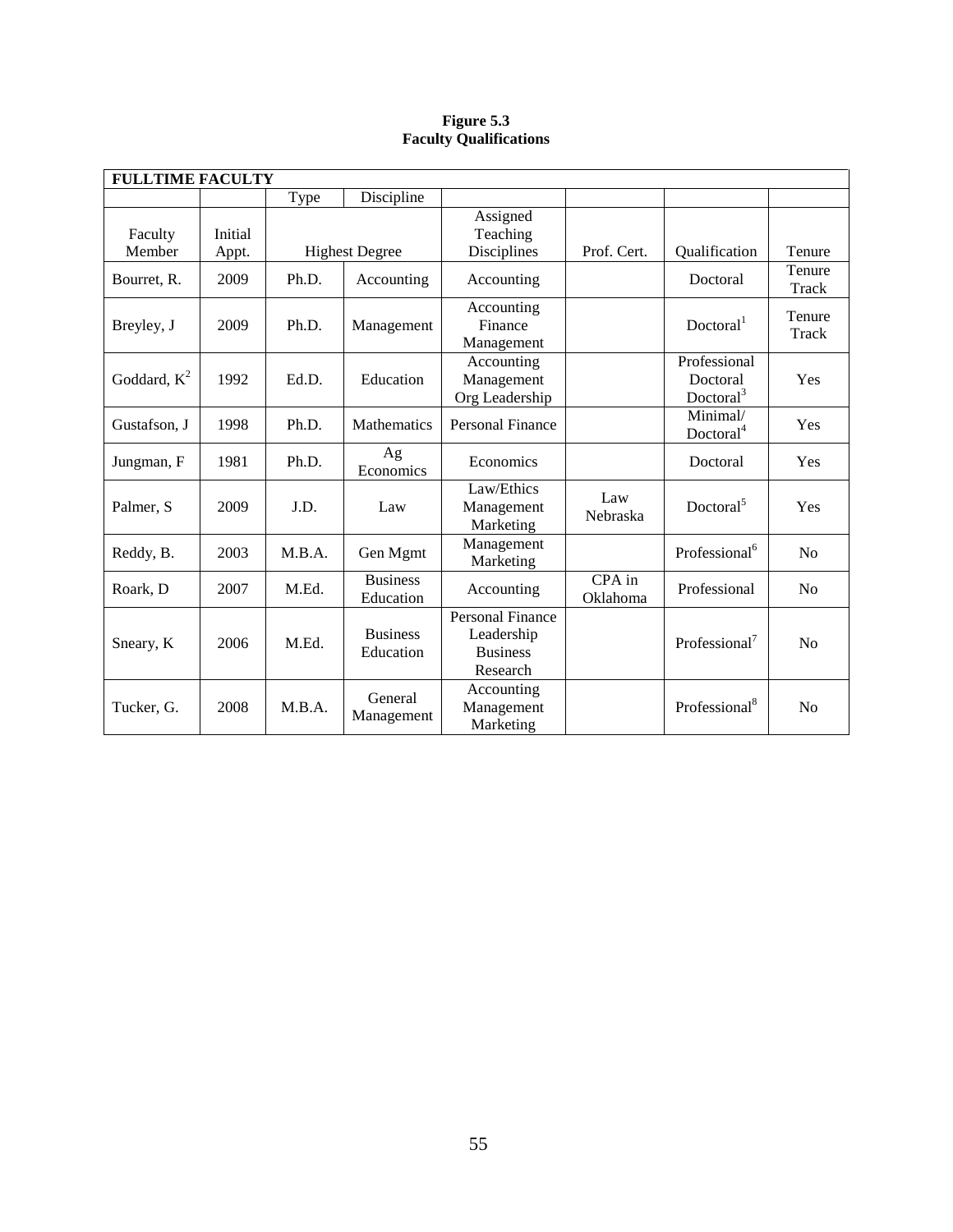### **Figure 5.3 CONTINUED Faculty Qualifications**

| <b>ADJUNCT FACULTY</b> |                  |        |                                                      |                                                             |                                                                          |                            |                   |
|------------------------|------------------|--------|------------------------------------------------------|-------------------------------------------------------------|--------------------------------------------------------------------------|----------------------------|-------------------|
|                        |                  | Type   | Discipline                                           |                                                             |                                                                          |                            |                   |
| Faculty<br>Member      | Initial<br>Appt. |        | <b>Highest Degree</b>                                | Assigned<br>Teaching<br>Disciplines                         | Prof. Cert.                                                              | Qualification              | Tenure            |
| Boedecker,<br>J        | 2007             | M.S.   | Management<br><b>Information Systems</b>             | E-Commerce                                                  |                                                                          | Professional               | Adjunct           |
| Butler, D              | 2011             | J.D.   | Law                                                  | Law                                                         | Law<br>Oklahoma                                                          |                            | Adjunct           |
| Evans, C               | 1994             | Ed.D.  | Education                                            | General<br><b>Business</b>                                  |                                                                          | Doctoral                   | Yes <sup>9</sup>  |
| Gann, B.               | 2007             | M.Ed.  | Adult Education,<br>Management and<br>Administration | <b>MIS</b>                                                  |                                                                          | Minimal                    | Adjunct           |
| Gorospe,<br>A          | 2006             | J.D.   | Law                                                  | <b>Business Law</b>                                         | Law<br>Oklahoma                                                          | Doctoral                   | Adjunct           |
| Gorospe, L             | 2006             | M.S.   | Telecommunications<br>Management                     | Management                                                  |                                                                          | Minimal                    | Adjunct           |
| Gregory, B             |                  | M.S.   | Experimental/Social<br>Psychology                    | Management/<br>Entrepreneurship                             |                                                                          | Professional <sup>10</sup> | Adjunct           |
| Hemley, D              | 2010             | Ph.D.  | Economics                                            | Finance                                                     |                                                                          | Doctoral <sup>11</sup>     | Adjunct           |
| Musonera,<br>E         | 2010             | Ph.D.  | Marketing                                            | Industrial<br>Engineering and<br>International<br>Marketing |                                                                          | Doctoral                   | Adjunct           |
| Pippin, M.             | 1999             | M.B.A. | General<br>Management                                | Management                                                  |                                                                          | Professional               | Emeritus          |
| Saffarian,<br>M.       | $2001^{12}$      | Ph.D.  | Ag Economics                                         | Accounting,<br>Economics,<br>Personal Finance               |                                                                          | Doctoral $13$              | Adjunct           |
| Scott, M.              | 2010             | M.A.   | Economics                                            | Economics                                                   |                                                                          | Professional               | Adjunct           |
| Smith, G.              | 2010             | Ph.D.  | Financial<br>Management                              | Accounting                                                  | <b>CPA</b><br>(NM)<br>CPA (KS)<br><b>CMA</b><br><b>CIA</b><br><b>CFE</b> | Docotral                   | Adjunct           |
| Weyant, L.             | 2009             | D.B.A. | Management/Human<br>Resource<br>Management           | Management                                                  |                                                                          | Doctoral                   | Adjunct           |
| Wilber, P.             | 1988             | Ed.D.  | <b>Business Education</b>                            | Management                                                  |                                                                          | Doctoral                   | Yes <sup>14</sup> |

<sup>1</sup> While Dr. James Breyley was chair of the Business Department at University of New England his credentials were submitted to the ACBSP Credentials Committee. The committee found him doctoral-qualified in Accounting, Finance and Management. A copy of the letter is in his personnel file.

<sup>2</sup> In September 2010, Dr. Kathleen Harris married. Her name changed to Dr. Kathleen Goddard.

<sup>3</sup> Dr. Goddard holds an MBA from Phillips University. She has completed more than 15 graduate hours in Management. She has been teaching Management for approximately 20 years. In Accounting, she taught lowerlevel Financial Accounting class.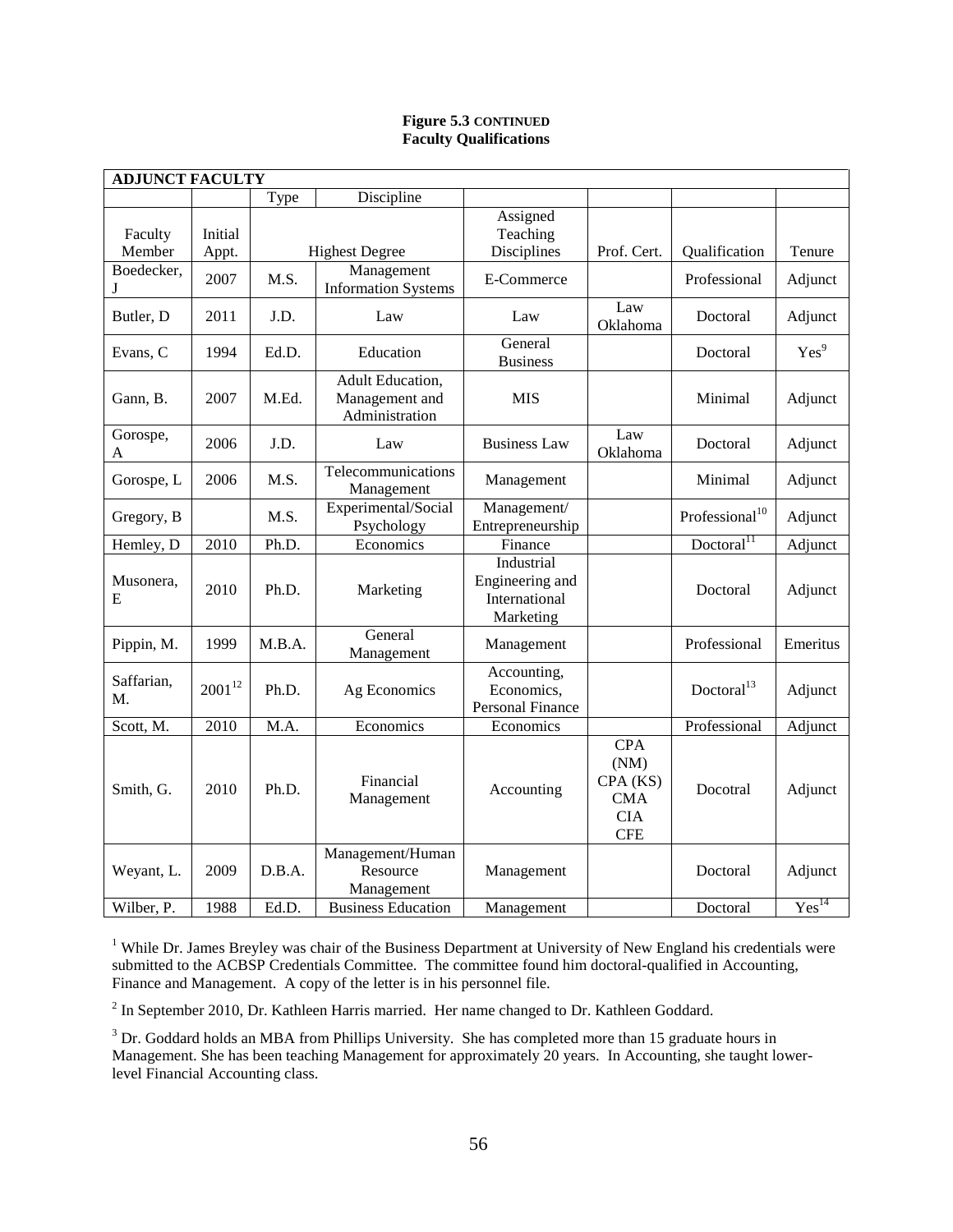<sup>4</sup> Dr. Gustafson completed a graduate certificate in Personal Financial Planning in March 2011. The program consists of 18 graduate hours of coursework. By December 2010 Dr. Gustafson completed the first 15 graduate hours of the program. He teaches Personal Finance, Investments, Real Estate and Insurance courses.

 $<sup>5</sup>$  Dr. Steven Palmer was a member of the faculty at Eastern New Mexico University when it went through</sup> reaffirmation in 2008. In that process Dr. Palmer was found to have doctoral qualification in Law, Management and Marketing.

 $6$  Mr. Reddy has more than 10 years' experience in Marketing and Management with Hindustan Petroleum Corporation Limited.

 $<sup>7</sup>$  Ms. Sneary's credentials were submitted to the ACBSP Credentials Committee for review. The committee found</sup> that Ms. Sneary was professionally qualified to teach the listed subjects.

 $8$  Mr. Tucker is currently ABD at Anderson University. He has completed more than 15 graduate hours in Accounting, Management and Marketing.

<sup>9</sup> Dr. Cheryl Evans was the dean of the Enid campus. She holds a Masters of Arts in Communications which included 15 hours of marketing-related coursework. The only class she administered was an Entrepreneurship seminar involving guest speakers, national, regional and local.

<sup>10</sup> Mr. Gregory was the regional director of the Oklahoma Small Business Development Center based on the NWOSU campus in Enid for more than 20 years.

 $11$  Dr. Hemley also holds an M.B.A. in Finance/Accounting and a Masters of Arts in Economics. He was a fulltime member of the Eastern New Mexico University faculty when the school went through reaffirmation in 2008 and was found to hold doctoral qualification in Finance.

 $12$  Dr. Saffarian was a fulltime faculty member until August 2008 when he went to Rogers State University. He continued to teach as an adjunct for NWOSU.

<sup>13</sup> Dr. Saffarian also holds a Master's of Science in Financial Accounting. Personal Finance is a 1000-level general education course.

<sup>14</sup> Dr. Wilber was a tenured member of the Business Faculty when she was promoted to Associate Dean for Economic Development. Her duties included operating the Walsh Center for Business Development and the related business incubator.

|                       | Undergraduate Student Credit<br>Hours |                    | <b>Qualification Level</b> |              |         |
|-----------------------|---------------------------------------|--------------------|----------------------------|--------------|---------|
| <b>Faculty Member</b> | <b>Fall Semester</b>                  | Spring<br>Semester | Doctoral                   | Professional | Minimal |
| <b>FULLTIME</b>       |                                       |                    |                            |              |         |
| Bourret, Ralph        | 351                                   | 243                | 594                        |              |         |
| Breyley, Jim          | 507                                   | 258                | 765                        |              |         |
| Goddard, Kathy        | 204                                   | 180                | 365                        | 19           |         |
| Gustafson, Jerry      | 375                                   | 372                | 372                        |              | 375     |
| Jungman, Fred         | 273                                   | 252                | 525                        |              |         |
| Palmer, Steve         | 84                                    | 126                | 210                        |              |         |
| Reddy, Bhanu          | 246                                   | 231                |                            | 477          |         |
| Roark, Dana           | 255                                   | 216                |                            | 471          |         |
| Sneary, Karen         | 426                                   | 273                |                            | 699          |         |
| Tucker, Gary          | 333                                   | 321                |                            | 654          |         |

#### **Figure 5.4 Faculty Student Credit Hour Production**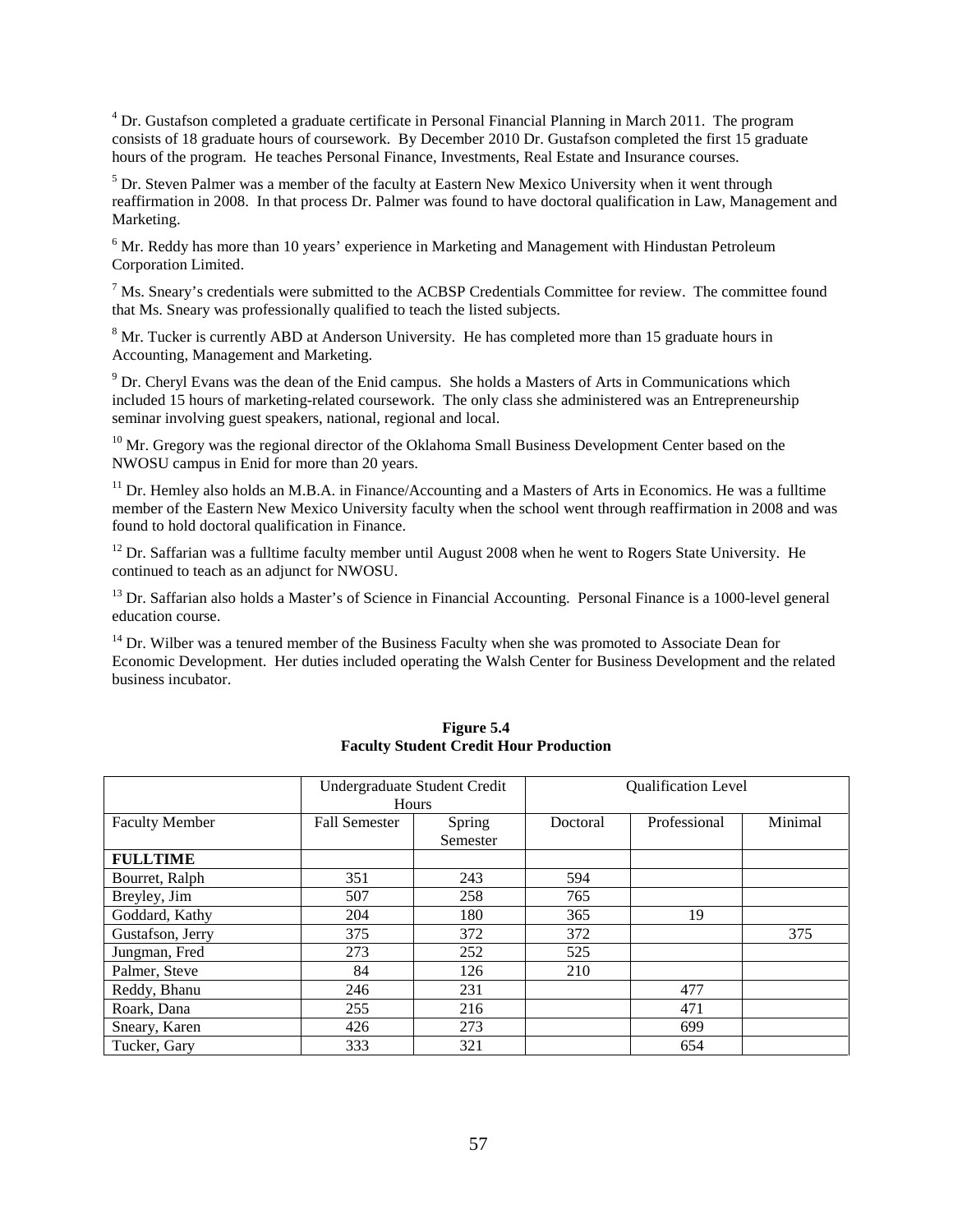#### **Figure 5.4 continued Faculty Student Credit Hour Production**

|                       | Undergraduate Student Credit<br>Hours |                    |          | Qualification Level |         |  |  |
|-----------------------|---------------------------------------|--------------------|----------|---------------------|---------|--|--|
| <b>Faculty Member</b> | <b>Fall Semester</b>                  | Spring<br>Semester | Doctoral | Professional        | Minimal |  |  |
| <b>ADJUNCT</b>        |                                       |                    |          |                     |         |  |  |
| Boedecker, Jake       | 15                                    | ---                |          | 15                  |         |  |  |
| Butler, David         | ---                                   | 126                | 126      |                     |         |  |  |
| Evans, Cheryl         |                                       | 87                 | 87       |                     |         |  |  |
| Gann, Brandi          | 129                                   | 123                |          |                     | 252     |  |  |
| Gorospe, Anthony      | 168                                   | 168                | 336      |                     |         |  |  |
| Gorospe, Liberty      | 81                                    | 123                |          |                     | 204     |  |  |
| Gregory, Bill         | 63                                    | $---$              |          | 63                  |         |  |  |
| Hemley, David         | ---                                   | 60                 | 60       |                     |         |  |  |
| Musonera, Etienne     | 84                                    | 84                 | 168      |                     |         |  |  |
| Pippin, Mark          | 213                                   | 105                |          | 318                 |         |  |  |
| Saffarian, Masood     | ---                                   | 102                | 102      |                     |         |  |  |
| Scott, Michael        | 96                                    | 78                 |          | 174                 |         |  |  |
| Smith, Gene           | ---                                   | 126                | 126      |                     |         |  |  |
| Weyant, Lee           | 33                                    | 45                 | 78       |                     |         |  |  |
| Wilber, Patti         |                                       | 57                 | 57       |                     |         |  |  |
| <b>TOTAL</b>          | 3936                                  | 3756               | 3971     | 2890                | 831     |  |  |

### **Figure 5.5 Faculty Coverage Summary**

| During the Self-Study Year                                                      | Undergraduate |  |  |  |  |
|---------------------------------------------------------------------------------|---------------|--|--|--|--|
| Total Student Credit Hours in Business Program Taught by Faculty Members in the | 7692          |  |  |  |  |
| <b>Business Unit</b>                                                            |               |  |  |  |  |
| Total Credit Hours Taught by Doctoral and Professionally Qualified Faculty      | 6861          |  |  |  |  |
| <b>Members</b>                                                                  |               |  |  |  |  |
| Percent of Total Credit Hours Taught by Doctoral and Professionally Qualified   | 89.2%         |  |  |  |  |
| <b>Faculty Members</b>                                                          |               |  |  |  |  |
| Total Credit Hours Taught by Doctoral-qualified Faculty Members                 | 3971          |  |  |  |  |
| Percent of Total Credit Hours Taught by Doctoral-qualified Faculty Members      | 51.6%         |  |  |  |  |

## **CRITERION 5.3.1.a**

A vita for each faculty member who taught a class offered by the Division of Business in Fall 2010 or Spring 2011 is attached in Appendix 16.

## **CRITERION 5.3.1.b**

The Division of Business meets the percentages of doctoral coverage and doctoral/professional coverage. See Figure 5.5 above.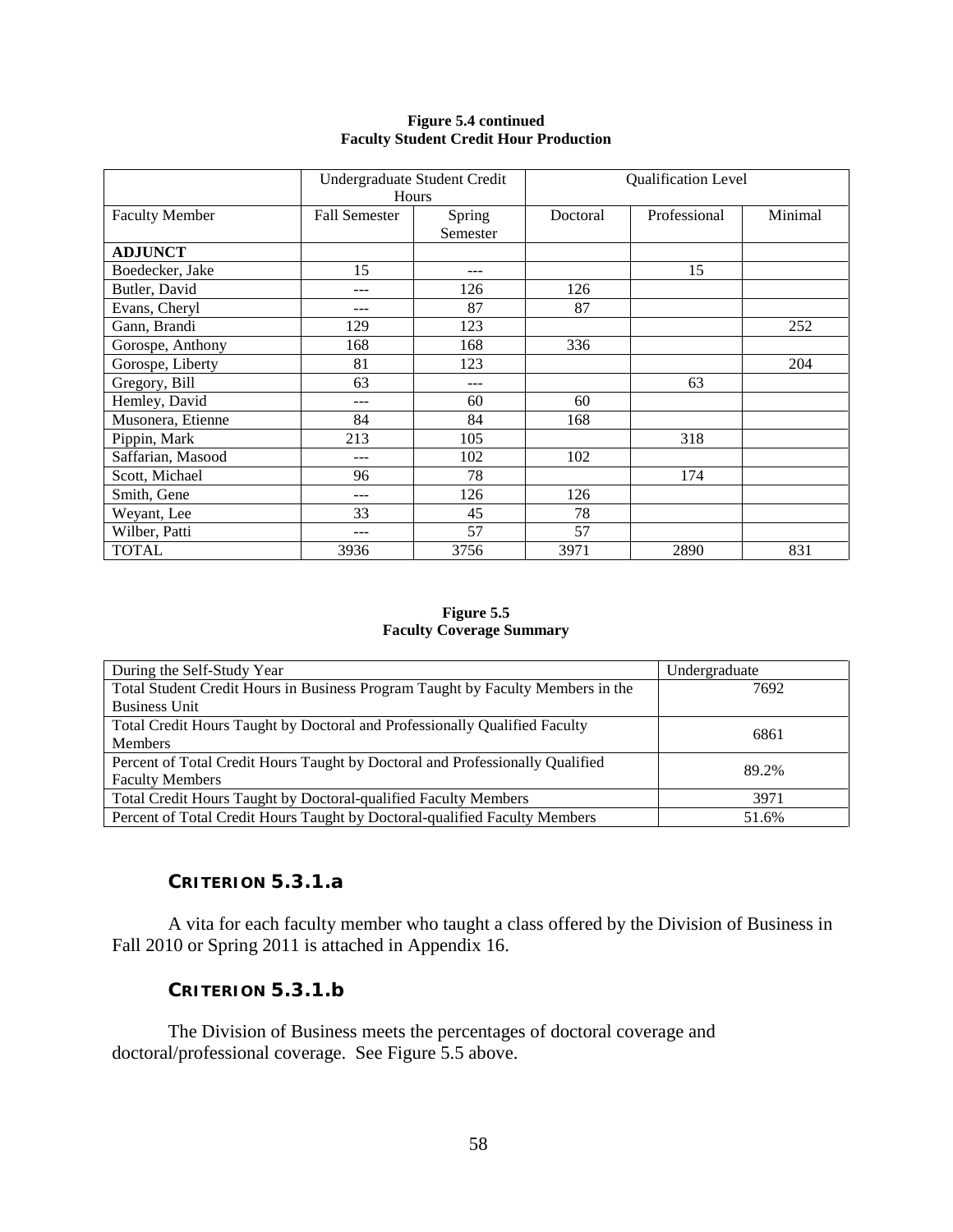# *Criterion 5.4 Faculty Deployment*

Faculty deployment information is contained in Figure 5.6.

|                            |                | Fall 2010      |                | Spring 2011    |                |                |            |
|----------------------------|----------------|----------------|----------------|----------------|----------------|----------------|------------|
| <b>Faculty Member</b>      | Day            | Evening        | Online         | Day            | Evening        | Online         | <b>FTE</b> |
| <b>FULLTIME</b>            |                |                |                |                |                |                |            |
| Bourret, Ralph             | $\overline{2}$ | 1              | 1              | $\overline{2}$ | 1              | $\mathbf{1}$   | 1.000      |
| Breyley, Jim               | $\overline{3}$ | $\overline{1}$ |                | $\overline{3}$ | $\overline{1}$ |                | 1.000      |
| Goddard, Kathy             | $\overline{2}$ | 1              | 1              |                | $\overline{3}$ | 1              | 1.000      |
| Gustafson, Jerry           | $\overline{c}$ |                | $\overline{2}$ | 3              |                | $\mathbf{1}$   | 1.000      |
| Jungman, Fred <sup>1</sup> | 3              |                |                | 3              |                |                | 0.750      |
| Palmer, Steve <sup>2</sup> | $\overline{2}$ |                | 1              | $\mathbf{1}$   | $\mathbf{1}$   |                | 0.625      |
| Reddy, Bhanu               | $\overline{2}$ |                | $\overline{2}$ | $\overline{c}$ | $\mathbf{1}$   | $\mathbf{1}$   | 1.000      |
| Roark, Dana                | $\overline{3}$ |                | 1              | $\overline{3}$ | $\mathbf{1}$   |                | 1.000      |
| Sneary, Karen <sup>3</sup> | $\overline{3}$ |                |                | $\overline{c}$ |                | $\mathbf{1}$   | 0.750      |
| Tucker, Gary               | $\overline{4}$ |                |                | $\overline{2}$ | $\mathbf{1}$   | $\mathbf{1}$   | 1.000      |
| <b>Fulltime Subtotal</b>   |                |                |                |                |                |                | 9.125      |
|                            |                |                |                |                |                |                |            |
| <b>ADJUNCT</b>             |                |                |                |                |                |                |            |
| Boedecker, Jake            |                |                | 1              |                |                |                | 0.125      |
| Butler, David              |                |                |                | $\mathbf{1}$   |                |                | 0.125      |
| Evans, Cheryl              |                |                |                | $\mathbf{1}$   |                |                | 0.125      |
| Gann, Brandi               |                | 1              | 1              |                | $\mathbf{1}$   | $\mathbf{1}$   | 0.500      |
| Gorospe, Anthony           |                |                | $\overline{2}$ |                |                | $\overline{2}$ | 0.500      |
| Gorospe, Liberty           |                |                | $\mathbf{1}$   |                |                | $\overline{2}$ | 0.375      |
| Gregory, Bill              | 1              |                |                |                |                |                | 0.125      |
| Hemley, David              |                |                |                |                |                | $\mathbf{1}$   | 0.125      |
| Musonera, Etienne          |                |                | 1              |                |                | $\mathbf{1}$   | 0.250      |
| Pippin, Mark               | $\overline{2}$ |                |                | $\overline{2}$ |                |                | 0.500      |
| Saffarian, Masood          |                |                |                |                |                | $\overline{c}$ | 0.250      |
| Scott, Michael             |                |                | 1              |                |                | $\mathbf{1}$   | 0.250      |
| Smith, Gene                |                |                |                |                |                | $\overline{2}$ | 0.250      |
| Weyant, Lee                |                |                | $\mathbf{1}$   |                |                | $\overline{2}$ | 0.375      |
| Wilber, Patti              |                |                |                |                | 1              |                | 0.125      |
| <b>Adjunct Subtotal</b>    |                |                |                |                |                |                | 4.000      |
| <b>TOTAL</b>               |                |                |                |                |                |                | 13.125     |

#### Figure 5.6 Deployment of Faculty

 $1$  Dr. Jungman taught one course per semester for the Agriculture Department.

 $2^2$  Dr. Palmer is the chair of the Division of Business and therefore has release time.

<sup>3</sup> Ms. Sneary was given release time in the Fall 2010 semester to develop an online faculty training program. In Spring 2011 she was given release time to deliver the online training to faculty.

## **CRITERION 5.4.1**

Regarding deployment of faculty members, all programs are officially offered from the Alva campus only, despite some faculty being assigned to the Enid campus. Further, the DOB only has two traditional majors and no concentrations in the Bachelor of Science program. The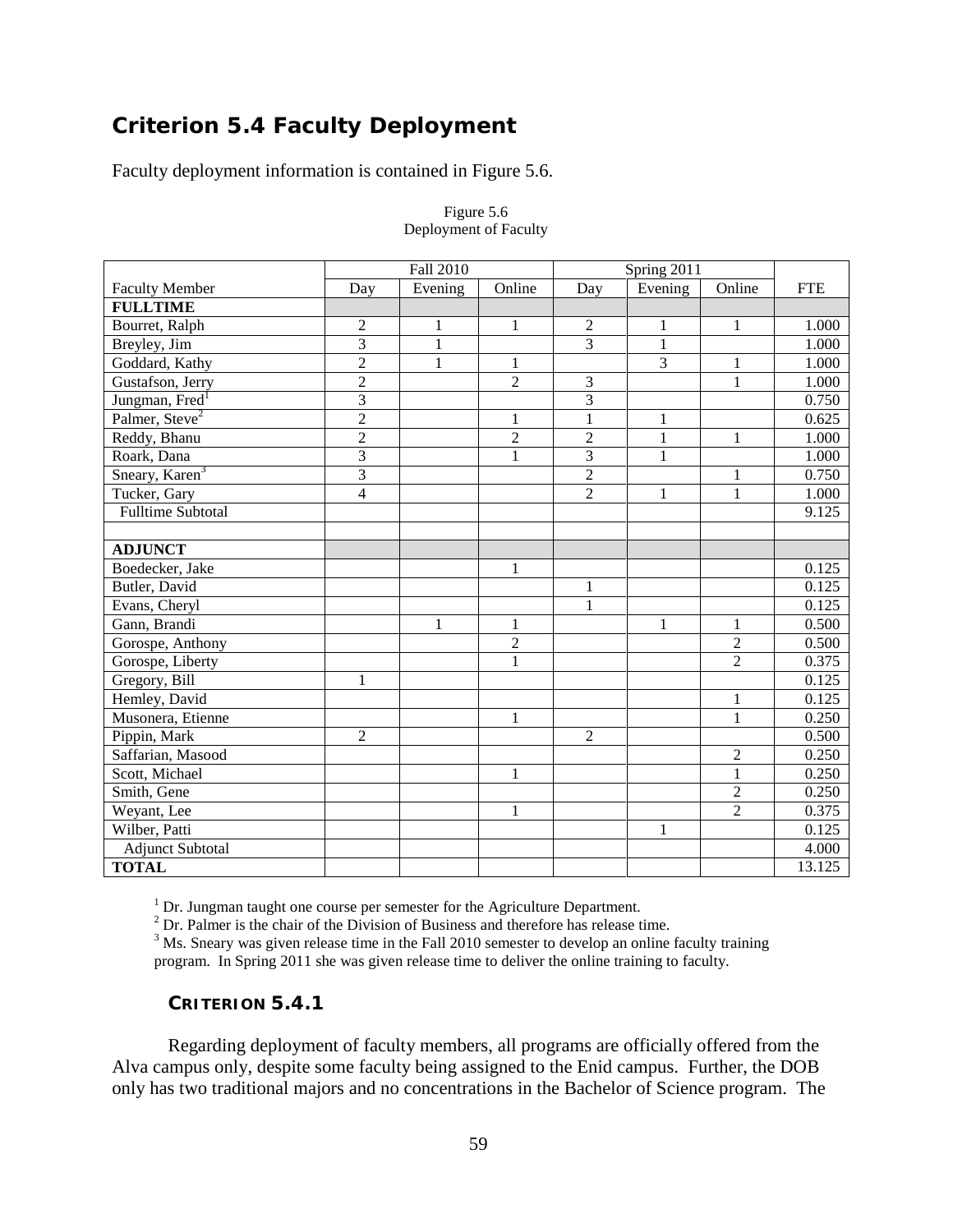DOB does have two non-traditional majors that are business-related programs. Figure 5.7 lists a doctoral or professionally qualified faculty member for each major.

| Majors (Business Programs)     |                                    |                     |  |  |  |  |  |  |  |
|--------------------------------|------------------------------------|---------------------|--|--|--|--|--|--|--|
|                                | Alva                               | Enid                |  |  |  |  |  |  |  |
| Accounting                     | Dr. Ralph Bourret                  | Dr. James Breyley   |  |  |  |  |  |  |  |
| <b>Business Administration</b> | Dr. Steven Palmer                  | Mr. Gary Tucker     |  |  |  |  |  |  |  |
|                                |                                    |                     |  |  |  |  |  |  |  |
|                                | Majors (Business-related Programs) |                     |  |  |  |  |  |  |  |
| Organizational Leadership      | Ms. Karen Sneary                   | Dr. Kathy Goddard   |  |  |  |  |  |  |  |
| <b>Technical Management</b>    | Mr. Bhanu Reddy                    | Dr. Jerry Gustafson |  |  |  |  |  |  |  |

## Figure 5.7 Deployment of Faculty by Major and Location

## **CRITERION 5.4.2**

The majority of Business students are located on the Alva campus. Likewise, a majority of the fulltime faculty (six) are also assigned to the Alva office. The next largest concentration of Business students is in Enid where four fulltime faculty members have offices. One faculty member is assigned as the advisor to all Business students in Woodward and another is assigned as advisor to students in Ponca City.

Each semester, the advisor for Woodward and Ponca City spends at least a day on the remote campus. The division chair makes one or two trips a semester to Woodward and Ponca City in order to advise students. The campus dean in Woodward and a University Center advisor are knowledgeable about the business and accounting curriculums. These individuals will also work with students. They will contact the division chair or assigned campus advisor if they have questions.

In addition students can be advised by telephone or email. Starting in Spring 2012, the DOB faculty have access to web conferencing which can also be used to advise students.

Course-level and program-level assessment are completed in a like manner on all campuses. Facilitators/proctors are used on remote campuses during applicable processes.

## **Section 5.5 Faculty Size and Load**

Faculty load information is set forth in Figure 5.8.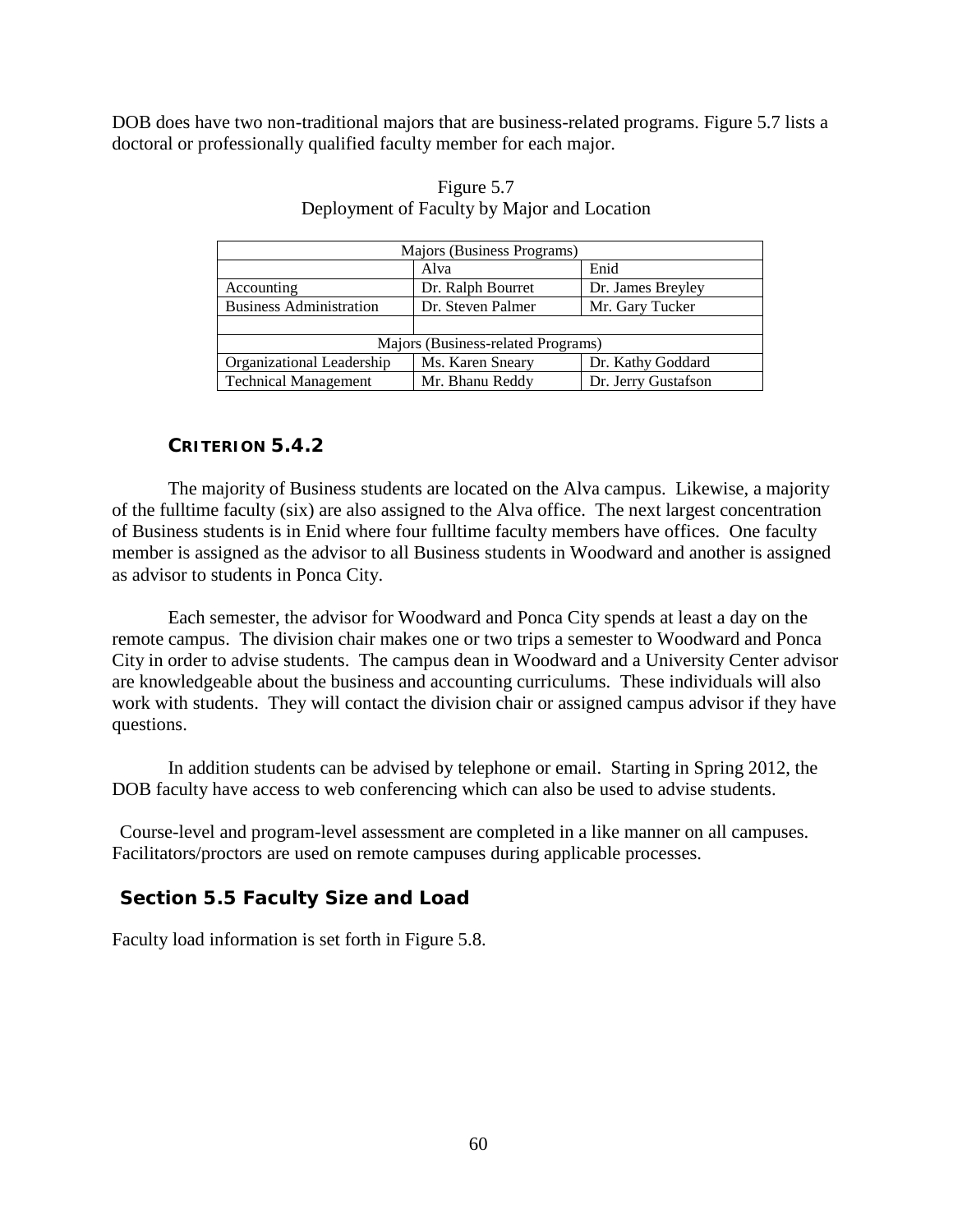| Faculty                 | <b>Hrs</b> | Preps/         | Number         |                | Number           | Scholarly | Prof       | Number         | Community      | Admin             | Bus/Ind        | Spec           | Travel <sup>1</sup> |
|-------------------------|------------|----------------|----------------|----------------|------------------|-----------|------------|----------------|----------------|-------------------|----------------|----------------|---------------------|
| Member                  | Taught     | Year           | Disciplines    |                | Advisees         | Activity  | Activities | Committees     | Service        | Duties            | Interaction    | Proj           |                     |
|                         |            |                | Fall           | Spr            |                  |           |            |                |                |                   |                |                |                     |
| Bourret,<br>Ralph       | 24         | 6              |                |                | 8                | Yes       | Yes        | 3              | N <sub>o</sub> | N <sub>o</sub>    | N <sub>o</sub> | N <sub>o</sub> | N <sub>o</sub>      |
| Breyley, Jim            | 24         | 5              | $\overline{2}$ | 2              | 11               | Yes       | Yes        | $\overline{2}$ | Yes            | N <sub>o</sub>    | Yes            | N <sub>0</sub> | Yes                 |
| Goddard,<br>Kathy       | 24         | 6              | -1             | $\overline{2}$ | 43               | Yes       | Yes        | 4              | Yes            | Yes <sup>2</sup>  | N <sub>o</sub> | N <sub>0</sub> | N <sub>o</sub>      |
| Gustafson,<br>Jerry     | 24         | $\overline{3}$ | $\overline{2}$ |                | 10               | Yes       | Yes        | $\overline{4}$ | Yes            | N <sub>o</sub>    | N <sub>o</sub> | N <sub>o</sub> | N <sub>o</sub>      |
| Jungman,<br>Fred        | 18         | 3              | $\overline{2}$ | $\overline{2}$ | 5                | Yes       | Yes        |                | Yes            | N <sub>o</sub>    | N <sub>o</sub> | N <sub>o</sub> | N <sub>o</sub>      |
| Palmer,<br><b>Steve</b> | 15         | 3              | $\overline{2}$ |                | 47               | Yes       | Yes        | 5              | Yes            | Division<br>Chair | Yes            | Yes            | Yes                 |
| Reddy,<br>Bhanu         | 24         | 6              | $\overline{2}$ | $\overline{2}$ | $\boldsymbol{0}$ | Yes       | Yes        | $\mathbf{1}$   | Yes            | N <sub>o</sub>    | N <sub>o</sub> | N <sub>o</sub> | N <sub>o</sub>      |
| Roark, Dana             | 24         | 4              |                |                | 32               | Yes       | Yes        | 5              | Yes            | N <sub>o</sub>    | N <sub>o</sub> | N <sub>o</sub> | N <sub>o</sub>      |
| Sneary,<br>Karen        | 18         | 3              | $\overline{2}$ | $\overline{2}$ | 50               | Yes       | Yes        | 5              | Yes            | N <sub>o</sub>    | N <sub>o</sub> | Yes            | N <sub>o</sub>      |
| Tucker,<br>Gary         | 24         | 5              | $\overline{2}$ | $\overline{2}$ | 70               | Yes       | Yes        | $\overline{2}$ | Yes            | No                | Yes            | N <sub>0</sub> | N <sub>o</sub>      |

Figure 5.8 Faculty Load, Full-Time Faculty Members

<sup>1</sup> Regarding travel, all faculty members may have traveled on occasions to remote sites but their teaching assignment was basically from the campus at which he/she was based. The only exception was Dr. Breyley who taught an Alva only class in the Fall 2010 semester despite Dr. Breyley being based on the Enid campus. Dr. Breyley made the trip two days a week during the Fall 2010 semester. As division chair, Dr. Palmer on occasion would travel to remote campuses for meetings or other events.

 $2$  Dr. Goddard is the NWOSU representative to the nine-university Reach Higher consortium (Bachelor of Organizational Leadership program).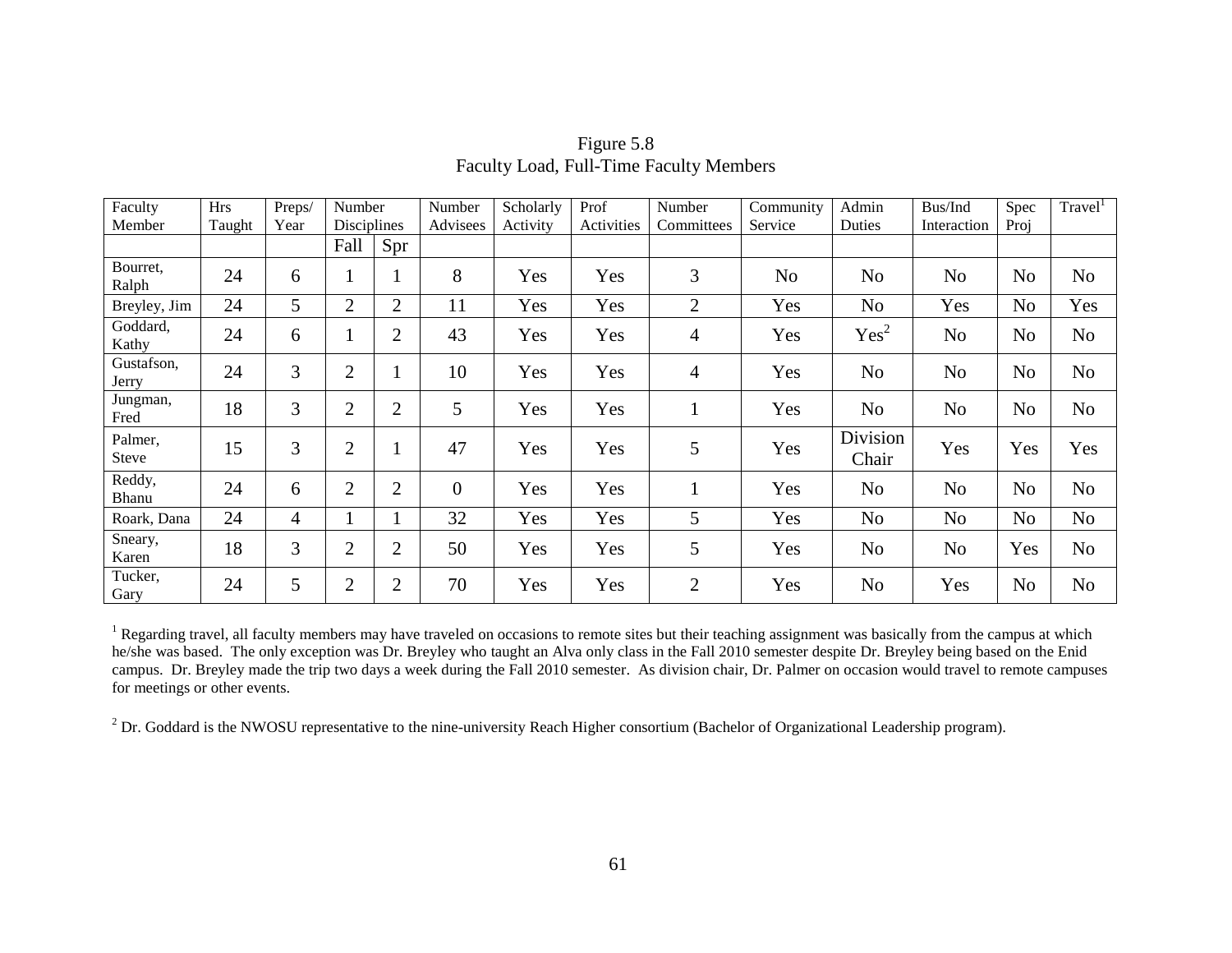### **CRITERION 5.5.1**

University policy has set the teaching load for the Division of Business at 12 credit hours per semester, which the university deems is about two-thirds of the job responsibilities of a fulltime faculty member. The other third of the time involves non-instructional duties including, but not limited to, conducting research and other scholarly activity, advising students, serving on committees, sponsoring organizations, and participating in professional organizations.

The Division of Business Faculty Manual (Appendix 5), in section 3.4, further sets forth that in any given semester efforts will be taken to limit fulltime faculty to no more than three different preps across no more than two disciplines. At times faculty may have four different preps in a semester, but they do not have more than six different preps in any given academic year.

#### **CRITERION 5.5.2**

Division chairs (Business, Education and Nursing) are granted a two-course (six hour) release each semester because of the administrative duties associated with the position. Other instances of release time are determined by the division chair, dean and executive vice president when circumstances warrant. For example in Fall 2010 (self-study year) the university wanted a formal training program for online teaching developed. Ms. Karen Sneary, Instructor of Business, was granted a one course (three hour) release in exchange for developing the training.

# *Criterion 5.6 Faculty Evaluation*

### **CRITERION 5.6.1**

The university has established the Faculty Evaluation and Development Committee. This committee is responsible for developing a comprehensive faculty evaluation and development system that is fair, useful for personnel decisions, and promotes improvement in quality of teaching, scholarly activity, and university service. The formal university process is described in Appendix 6. Further, Section 4 of the Division of Business Faculty Manual (Appendix 5) is dedicated to the faculty evaluation process.

All non-tenured, fulltime faculty members must submit an annual portfolio, which is reviewed by the division chair and two peers. University policy limits peers to fulltime faculty members. The DOB faculty has placed additional limitations on who may serve as a peer reviewer. For DOB faculty, the peer reviewers must be tenured or tenure-track faculty members. Further at least one of the peer reviewers must be on the DOB faculty. Also, one of the peer reviewers must have already attained tenure. Within the portfolio, the faculty member is evaluated on (1) Teaching & Instruction, (2) Professional Development, (3) Scholarly Activity, (4) Institutional Involvement and (5) Community Service.

All tenured faculty must submit a portfolio for post-tenure review every three years. Post tenure review is handled in the same manner as non-tenured faculty.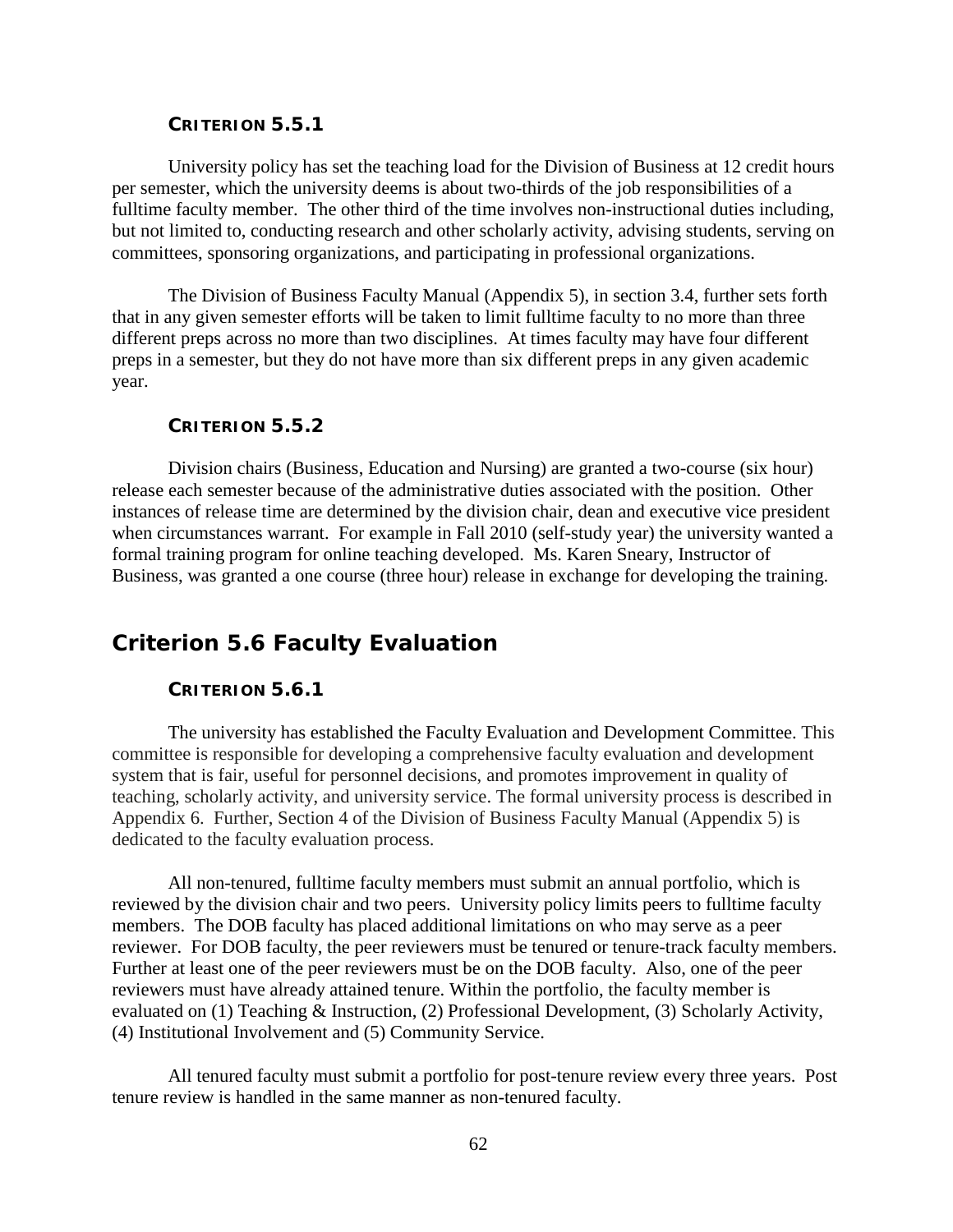All classes taught by the Division of Business are evaluated by students. These evaluations generally take place toward the end of the semester. The evaluations are taken electronically in a proctored environment during class time. Online classes are evaluated electronically during a two-week window. The results of the course evaluations are distributed to and reviewed by the applicable faculty member, division chair, dean and executive vice president.

Student focus within the Division of Business is demonstrated by the actions of the faculty. All faculty have open-door policies. In addition to their designated office hours, faculty will visit with students anytime they are in their offices. Many faculty members provide students with personal telephone numbers to allow students to contact them outside of office hours. Further, faculty tries to promptly respond to emails and phone messages.

In reviewing student evaluations, the division chair and dean look to see if there are trends to indicate that a faculty member is not focused on students. When it is apparent that a faculty member is not focused on students, appropriate action will be taken.

Anytime a student raises a concern regarding a professor to the division chair, dean or senior administrator, the claim is investigated and appropriate action is taken. The student receives a response to show that his/her concern was taken seriously.

The university Faculty Evaluation and Development Committee is a standing committee. Its members review the evaluation process and make adjustments when necessary. The Division of Business faculty also have reviewed the process and made adjustments that the faculty believed would improve the evaluation system. The adjustments made by the Business faculty include having every class offered by the Division of Business evaluated by students. The university system requires all classes in the fall to be evaluated. Other classes are optional. Another change instituted by the Business faculty was to limit, as described above, who may be a peer evaluator.

## *Criterion 5.7*

### **CRITERION 5.7.1**

Each new faculty employee of the university receives a copy of the NWOSU Faculty Manual (See Appendix 17). In addition, each new Business faculty member receives a copy of the DOB Faculty Manual (See Appendix 5). Both documents are also available on the NWOSU website.

University administration supports the principle of shared governance with the faculty. The Faculty Senate, faculty committees or individuals may suggest changes in the university policies and procedures. Senior administration meets regularly with representatives of the Faculty Senate and other faculty members to discuss policies and procedures. Senior administration will consider the suggestion and adopt/modify/reject the suggested changes.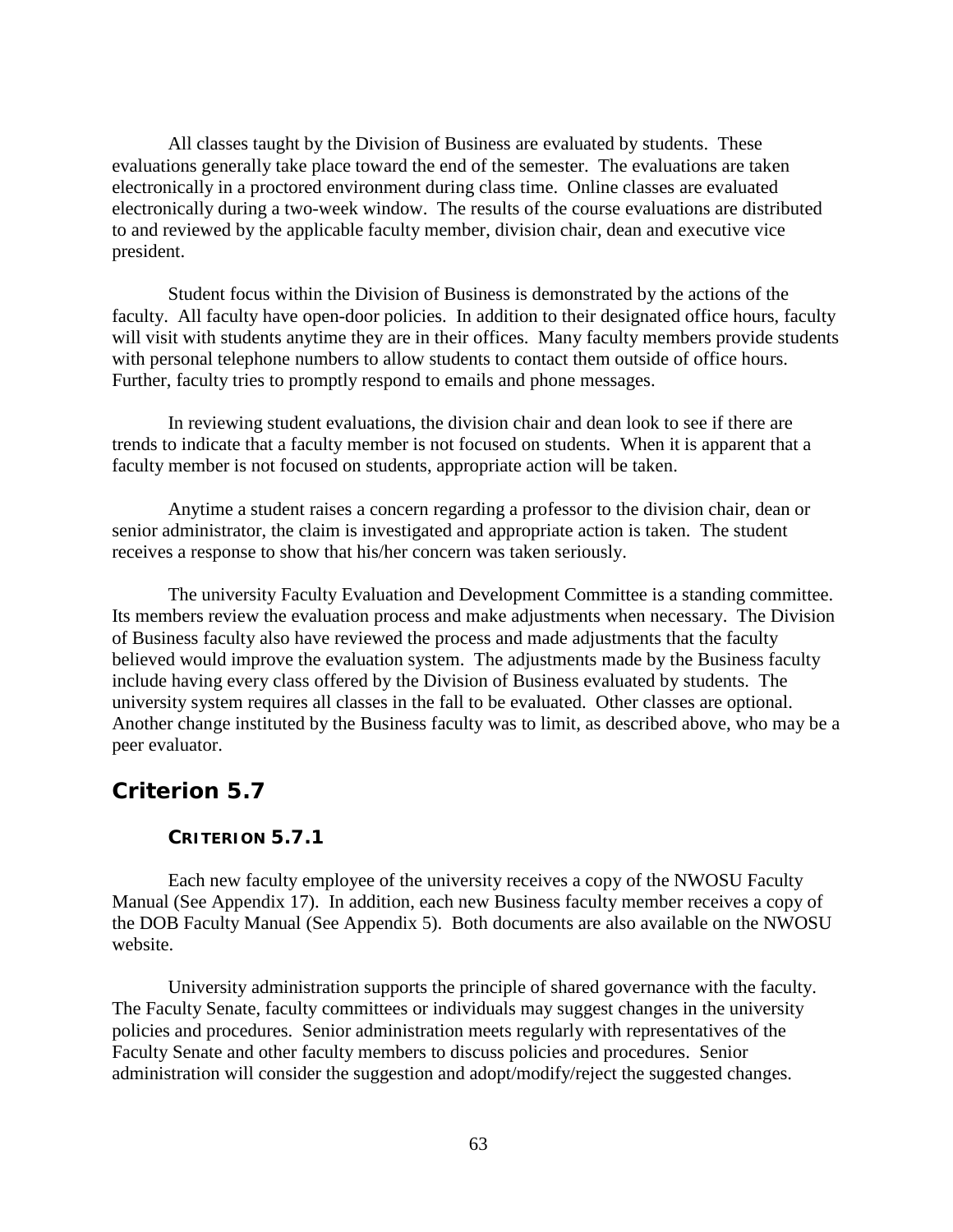Staff members are represented by the Staff Council. The Student Government Association represents the students. These organizations also communicate regularly with senior administrators regarding university policies and practices.

University administrators review policies and procedures to assure compliance with legal requirements and ethical standards. University administrators also review policies and procedures to determine if they provide the appropriate environment, encourage student learning and provide an efficient and effective workplace.

Any Business faculty member may bring up a policy or procedure that he/she believes should be changed. The Assessment Committee, Development Committee and Planning Committee are all responsible to review policies and procedures within their area and make recommendations for modification.

### **CRITERION 5.7.2**

Within the Division of Business, the Professional Development Committee holds three brown bag sessions a semester. The committee members seek input from the Business faculty for topics to be covered. These sessions generally last 60-75 minutes. Topics during the selfstudy year included library resources for Business students and faculty, getting published and portfolio development.

The [Faculty Development Advisory Board](http://www.nwosu.edu/faculty-development-advisory-board) at the university level, in addition to new faculty orientation, is charged with developing academic-based faculty mentoring programs, coordinating faculty development programs on campus including speakers, and providing resources for faculty to enhance teaching methods.

## *Criterion 5.8*

## **CRITERION 5.8.1 CRITERION 5.8.2**

Figure 5.9 sets forth a summary of scholarly and professional activities over the past three years by fulltime faculty members. Figure 5.10 provides similar information regarding the adjunct faculty.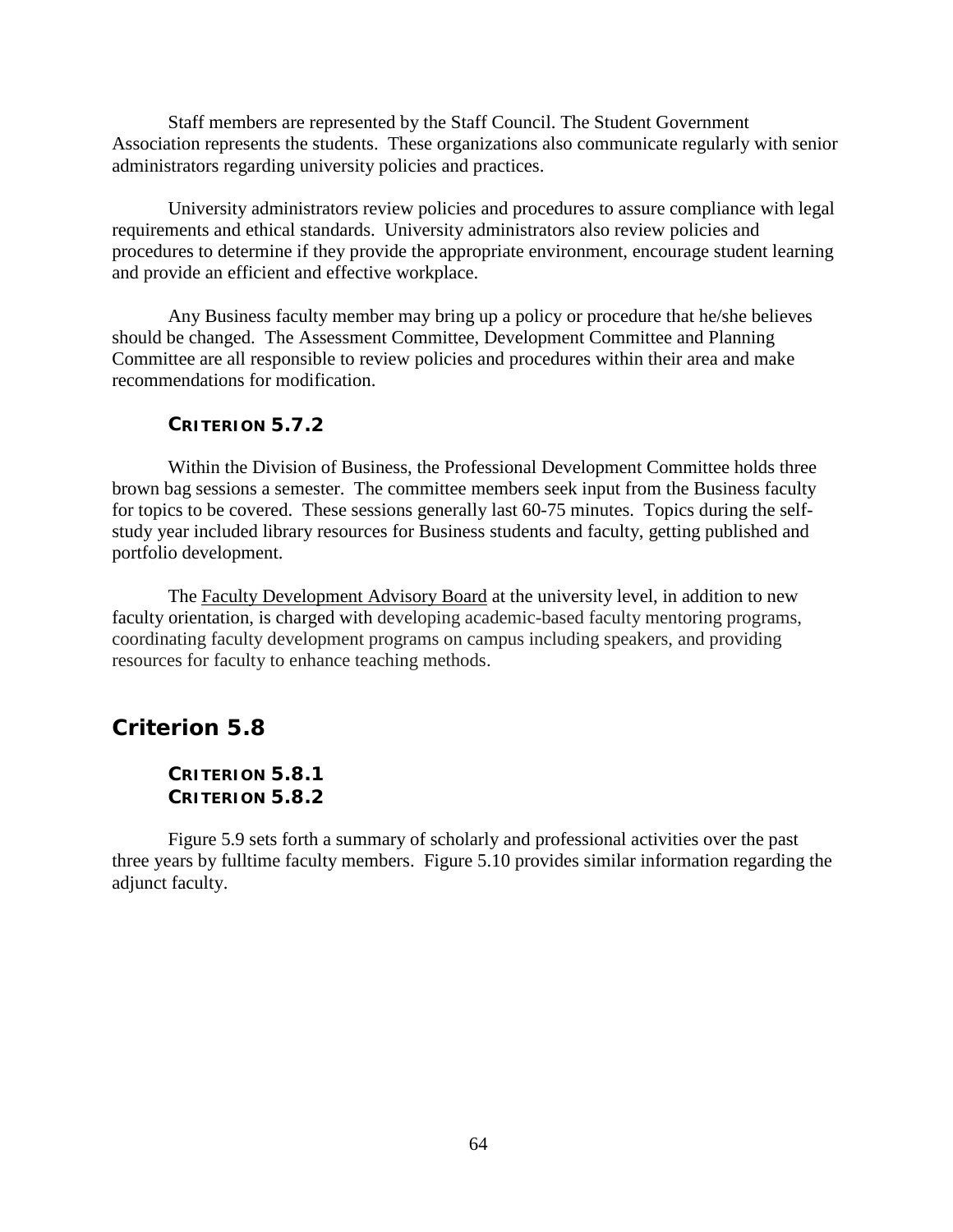Figure 5.9 Scholarly and Professional Activities – Fulltime Faculty

|                                                                                                                                                                    |           |                  |                               | <b>Scholarly Activities</b> |                                             |                                               |                                |                                    |                                           |                          |                             |                 |
|--------------------------------------------------------------------------------------------------------------------------------------------------------------------|-----------|------------------|-------------------------------|-----------------------------|---------------------------------------------|-----------------------------------------------|--------------------------------|------------------------------------|-------------------------------------------|--------------------------|-----------------------------|-----------------|
|                                                                                                                                                                    |           | Highest          |                               |                             |                                             |                                               | <b>Professional Activities</b> |                                    |                                           |                          |                             |                 |
| Faculty<br>Member<br>Bourret,<br>Ralph<br>Breyley,<br>James<br>Goddard,<br>Kathy<br>Gustafson,<br>Jerry<br>Jungman,<br>Fred<br>Palmer,<br>Steve<br>Reddy,<br>Bhanu | AY        | Degree<br>Earned | Professional<br>Certification | Papers<br>Presented         | Published<br>Articles/Books/<br>Manuscripts | Unpublished<br>Articles/Books/<br>Manuscripts | Consulting                     | Professional<br>Related<br>Service | Professional<br>Conferences/<br>Workshops | Professional<br>Meetings | Professional<br>Memberships | Other           |
|                                                                                                                                                                    | $10 - 11$ |                  |                               | $B=1$                       |                                             |                                               |                                |                                    |                                           |                          | $\ensuremath{\mathfrak{Z}}$ |                 |
|                                                                                                                                                                    | $09-10$   | Ph.D.            |                               | $B=1$                       | $B=1$                                       |                                               |                                |                                    |                                           |                          | $\mathfrak{Z}$              |                 |
|                                                                                                                                                                    | 08-09     |                  |                               | $B=1$                       |                                             |                                               |                                |                                    |                                           |                          | $\mathfrak 3$               |                 |
|                                                                                                                                                                    | $10-11$   |                  |                               | $D=1$                       |                                             |                                               |                                | $\overline{2}$                     | -1                                        |                          | $\overline{c}$              |                 |
|                                                                                                                                                                    | $09-10$   | Ph.D.            |                               | $D=1$                       |                                             |                                               |                                | $\overline{2}$                     | $\mathbf{1}$                              |                          | 2                           |                 |
|                                                                                                                                                                    | $08-09$   |                  |                               | $B=2$ $D=1$                 | $B=2$                                       |                                               |                                | $\overline{2}$                     | $\overline{2}$                            | $\overline{2}$           | $\overline{2}$              |                 |
|                                                                                                                                                                    | $10-11$   |                  |                               | $C=1$                       |                                             | $A=1$                                         |                                | $\mathbf{1}$                       | $\overline{4}$                            | $\overline{5}$           | 10                          |                 |
|                                                                                                                                                                    | $09-10$   | Ed.D.            |                               | $B=1$ $C=1$<br>$D=1$        |                                             |                                               |                                | $\mathbf{1}$                       | $\overline{4}$                            | 8                        | $10\,$                      |                 |
|                                                                                                                                                                    | 08-09     |                  |                               | $A=1$ $C=1$<br>$D=1$        |                                             |                                               |                                | $\mathbf{1}$                       | $\mathbf{1}$                              | $\,8\,$                  | 10                          |                 |
|                                                                                                                                                                    | $10-11$   |                  |                               | $D=2$                       | $D=1$                                       |                                               |                                | $\mathbf{1}$                       | 8                                         | $\overline{2}$           | 6                           | $\overline{7}$  |
|                                                                                                                                                                    | $09-10$   | Ph.D.            |                               | $B=2$ C=1                   | $C=1$<br>$B=1$                              |                                               |                                |                                    | $\overline{9}$                            | $\overline{4}$           | $\overline{4}$              | 11              |
|                                                                                                                                                                    | $08-09$   |                  |                               | $A=1$                       |                                             |                                               |                                | $\overline{1}$                     | $\overline{8}$                            |                          | $\mathbf{1}$                | $\overline{11}$ |
|                                                                                                                                                                    | $10-11$   |                  |                               | $B=1$                       | $B=1$                                       |                                               |                                |                                    |                                           |                          | $\sqrt{2}$                  |                 |
|                                                                                                                                                                    | $09-10$   |                  |                               | $B=1$                       | $B=1$                                       |                                               |                                |                                    |                                           |                          | $\overline{2}$              |                 |
|                                                                                                                                                                    | $08-09$   |                  |                               | $B=1$                       | $B=1$                                       |                                               |                                |                                    |                                           |                          | $\sqrt{2}$                  |                 |
|                                                                                                                                                                    | $10-11$   |                  |                               | $A=2$ C=1<br>$B=1$ $D=1$    | $B=1$ $C=2$<br>$D=2$                        |                                               |                                | 1                                  | $\overline{4}$                            | 6                        | 5                           | 2               |
|                                                                                                                                                                    | $09-10$   | J.D.             | Law<br>(Nebraska)             | $A=1$ $C=2$<br>$D=2$        | $A=2$ $B=1$                                 |                                               |                                | 1                                  | $\sqrt{2}$                                | $\overline{4}$           | $\sqrt{5}$                  |                 |
|                                                                                                                                                                    | 08-09     |                  |                               | $A=3$ C=2<br>$B=3$ $D=2$    | $A=9$                                       |                                               |                                |                                    | $\mathbf{1}$                              | $\overline{4}$           | $\sqrt{5}$                  | 1               |
|                                                                                                                                                                    | $10 - 11$ |                  |                               | $B=1$                       |                                             |                                               |                                |                                    | $\mathbf{1}$                              |                          | $\mathbf{1}$                |                 |
|                                                                                                                                                                    | $09-10$   |                  |                               | $B=1$                       |                                             |                                               |                                |                                    |                                           |                          |                             |                 |
|                                                                                                                                                                    | 08-09     |                  |                               |                             |                                             |                                               |                                |                                    |                                           |                          |                             |                 |
| Roark,                                                                                                                                                             | $10-11$   |                  | <b>CPA</b>                    | $D=1$                       |                                             |                                               | $D=3$                          | -1                                 | $\mathfrak{S}$                            |                          | $\mathfrak{Z}$              |                 |
| Dana                                                                                                                                                               | $09-10$   | M.Ed.            | (Oklahoma)                    |                             |                                             |                                               | $D=3$                          |                                    |                                           |                          |                             |                 |
|                                                                                                                                                                    | $08-09$   |                  |                               |                             |                                             |                                               | $D=3$                          |                                    |                                           |                          |                             |                 |
|                                                                                                                                                                    | $10-11$   |                  |                               | $D=1$                       |                                             | $A=1$                                         | $A=1$ $D=3$                    |                                    | 2                                         |                          | $\overline{4}$              |                 |
| Sneary,<br>Karen                                                                                                                                                   | $09-10$   | M.Ed.            |                               |                             |                                             |                                               |                                |                                    |                                           |                          |                             |                 |
|                                                                                                                                                                    | 08-09     |                  |                               |                             |                                             |                                               |                                |                                    |                                           |                          |                             |                 |
|                                                                                                                                                                    | $10 - 11$ |                  |                               | $A=1$                       | $D=1$                                       |                                               |                                |                                    | $\mathbf{1}$                              |                          |                             |                 |
| Tucker,                                                                                                                                                            | $09-10$   | M.B.A.           |                               | $D=1$                       |                                             |                                               |                                |                                    | $\mathbf{1}$                              |                          |                             |                 |
| Gary                                                                                                                                                               | $08-09$   |                  |                               |                             |                                             |                                               |                                |                                    |                                           |                          |                             |                 |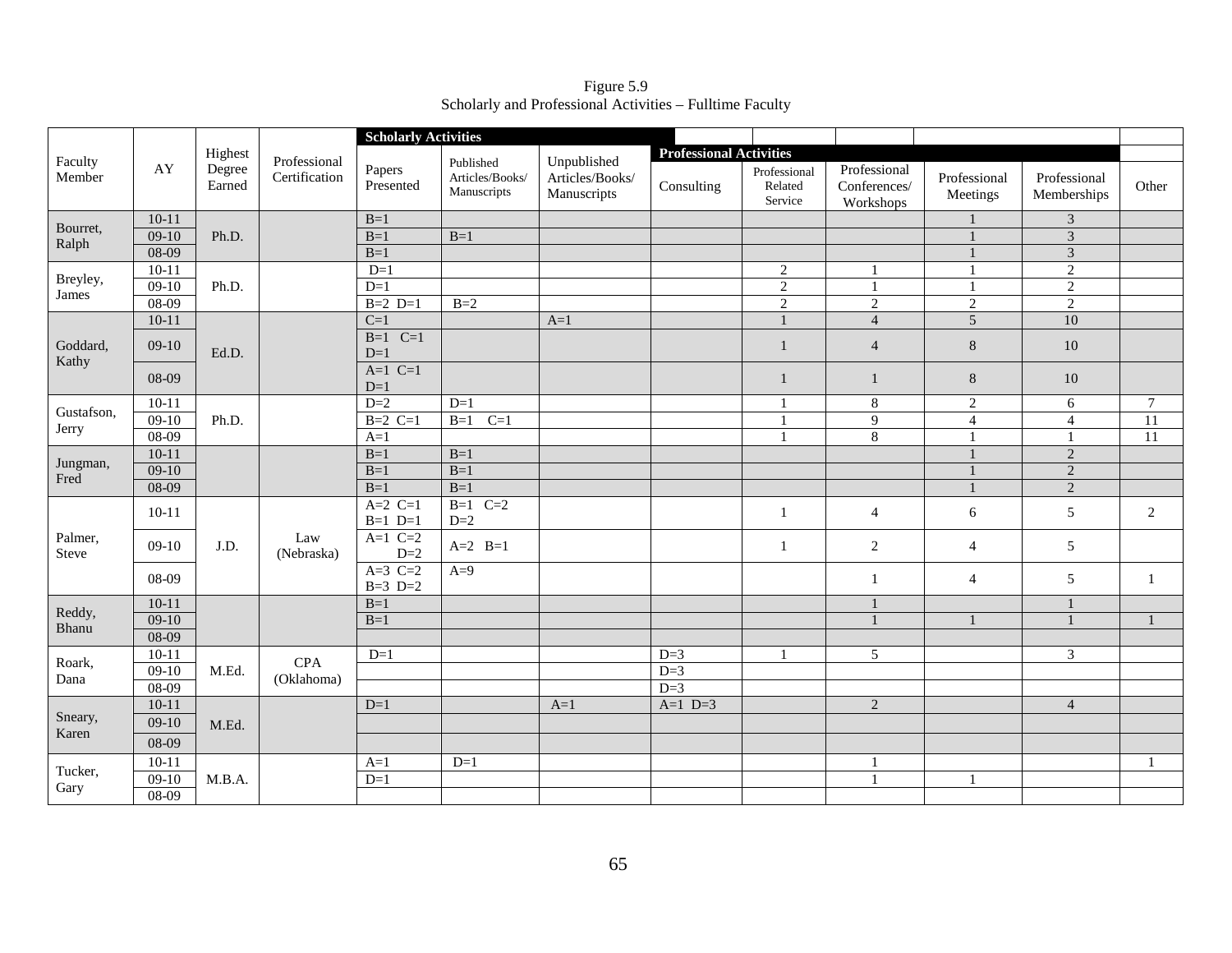#### Figure 5.10 Scholarly and Professional Activities Adjunct Faculty

|                   |           |                  |                               |                     |                                             | <b>Scholarly Activities</b>                   |               |                                    |                                           |                          |                             |                       |
|-------------------|-----------|------------------|-------------------------------|---------------------|---------------------------------------------|-----------------------------------------------|---------------|------------------------------------|-------------------------------------------|--------------------------|-----------------------------|-----------------------|
|                   |           | Highest          |                               |                     |                                             |                                               |               |                                    | <b>Professional Activities</b>            |                          |                             |                       |
| Faculty<br>Member | AY        | Degree<br>Earned | Professional<br>Certification | Papers<br>Presented | Published<br>Articles/Books/<br>Manuscripts | Unpublished<br>Articles/Books/<br>Manuscripts | Consulting    | Professional<br>Related<br>Service | Professional<br>Conferences/<br>Workshops | Professional<br>Meetings | Professional<br>Memberships | Other                 |
| Boedecker,        | $10-11$   |                  |                               |                     |                                             |                                               |               |                                    |                                           |                          |                             | $\mathbf{A}$          |
| $\bf{J}$          | $09-10$   | M.S.             |                               |                     |                                             |                                               |               |                                    |                                           |                          |                             | $\mathbf{A}$          |
|                   | $08-09$   |                  |                               |                     |                                             |                                               |               | $\mathbf{1}$                       |                                           |                          |                             | $\boldsymbol{\rm{A}}$ |
| Butler, D         | $10-11$   |                  | <b>US</b> Supreme             |                     |                                             |                                               |               | $\sqrt{2}$                         | 12 hrs. CLE                               |                          | $\mathfrak{Z}$              | $\mathbf{A}$          |
|                   | $09-10$   | J.D.             | Court                         |                     |                                             |                                               |               | $\ensuremath{\mathfrak{Z}}$        | 12 hrs. CLE                               |                          | $\overline{\mathbf{3}}$     | $\mathbf A$           |
|                   | $08-09$   |                  | Oklahoma                      |                     |                                             |                                               |               | $\overline{3}$                     | 12 hrs. CLE                               |                          | $\overline{3}$              | $\mathbf A$           |
| Evans, C          | $10 - 11$ |                  |                               |                     |                                             |                                               |               |                                    | $\sqrt{2}$                                |                          | $\sqrt{2}$                  | $\overline{2}$        |
|                   | $09-10$   | Ed.D.            |                               |                     |                                             |                                               |               |                                    | $\overline{3}$                            |                          | $\overline{2}$              | $\overline{2}$        |
|                   | $08-09$   |                  |                               | $A=1$               |                                             |                                               |               | $\mathbf{1}$                       | 2                                         |                          | $\sqrt{2}$                  |                       |
| Gann, B           | $10-11$   |                  |                               |                     |                                             |                                               |               |                                    |                                           |                          |                             |                       |
|                   | $09-10$   | M.Ed.            |                               |                     |                                             |                                               |               |                                    |                                           |                          |                             |                       |
|                   | 08-09     |                  |                               |                     |                                             |                                               |               |                                    |                                           |                          |                             |                       |
| Gorospe, A        | $10-11$   |                  | Law                           |                     |                                             |                                               |               |                                    | 12 hrs. CLE                               |                          | 2                           | $\mathbf A$           |
|                   | $09-10$   | J.D.             | Oklahoma                      |                     |                                             |                                               |               |                                    | 12 hrs. CLE                               |                          | $\overline{2}$              | $\mathbf A$           |
|                   | 08-09     |                  |                               |                     |                                             |                                               |               |                                    | 12 hrs. CLE                               |                          | 2                           | $\mathbf A$           |
| Gorospe, L        | $10-11$   |                  |                               |                     |                                             |                                               |               |                                    |                                           |                          |                             | $\mathbf A$           |
|                   | $09-10$   | M.S.             |                               |                     |                                             |                                               |               |                                    |                                           |                          |                             | $\mathbf{A}$          |
|                   | $08-09$   |                  |                               |                     |                                             |                                               |               |                                    |                                           |                          |                             | A                     |
| Gregory, B        | $10 - 11$ |                  |                               |                     |                                             |                                               |               |                                    |                                           |                          |                             | $\boldsymbol{\rm{A}}$ |
|                   | $09-10$   | M.S.             |                               |                     |                                             |                                               |               |                                    |                                           |                          |                             | $\boldsymbol{A}$      |
|                   | 08-09     |                  |                               |                     |                                             |                                               |               |                                    |                                           |                          |                             | $\mathbf{A}$          |
| Hemley, D         | $10-11$   |                  |                               |                     | $B=1$                                       | $B=1$                                         |               |                                    |                                           |                          | $\overline{4}$              | $\, {\bf B}$          |
|                   | $09-10$   | Ph.D.            |                               | $B=1$               |                                             |                                               | $D=1$         |                                    |                                           |                          | $\overline{4}$              | $\overline{B}$        |
|                   | $08-09$   |                  |                               | $B=2$               | $B=1$                                       |                                               |               |                                    |                                           |                          | $\overline{4}$              | $\overline{B}$        |
| Musonera,         | $10-11$   |                  |                               | $B=1$               | $B=1$                                       |                                               |               |                                    | $\overline{2}$                            |                          | $\overline{7}$              | $\overline{C}$        |
| E                 | $09-10$   | Ph.D.            |                               | $B=2$ $D=1$         | $B=2$ $D=1$                                 |                                               |               |                                    | $\overline{2}$                            |                          | $\overline{7}$              | $\overline{C}$        |
|                   | 08-09     |                  |                               | $B=2$ C=1           | $B=2$ C=1                                   | A= $0$ C= $0$                                 | A= $0$ C= $0$ |                                    | 2                                         |                          | $\sqrt{7}$                  | $\overline{C}$        |
|                   | $10 - 11$ |                  |                               |                     | $D=2$                                       | $B=0$ $D=0$                                   | $B=0$ $D=0$   |                                    |                                           |                          |                             |                       |
| Pippin, M         | $09-10$   |                  |                               |                     |                                             |                                               |               |                                    |                                           |                          |                             |                       |
|                   | 08-09     | M.B.A            |                               |                     |                                             |                                               | $D=1$         |                                    |                                           |                          |                             |                       |
| Saffarian,        | $10-11$   |                  |                               |                     |                                             |                                               |               |                                    |                                           |                          |                             | ${\rm D}$             |
| $\mathbf M$       | $09-10$   | Ph.D.            |                               |                     |                                             |                                               |               |                                    |                                           |                          |                             | $\overline{\text{D}}$ |
|                   | $08-09$   |                  |                               |                     |                                             |                                               |               |                                    |                                           |                          |                             | ${\bf D}$             |
| Scott, M          | $10-11$   |                  |                               |                     |                                             |                                               |               |                                    |                                           |                          |                             | $\overline{E}$        |
|                   | $09-10$   | M.A.             |                               |                     |                                             |                                               |               |                                    |                                           |                          |                             | $\overline{E}$        |
|                   | 08-09     |                  |                               |                     |                                             |                                               |               |                                    |                                           |                          |                             | $\overline{E}$        |
|                   |           |                  |                               |                     |                                             |                                               |               |                                    |                                           |                          |                             |                       |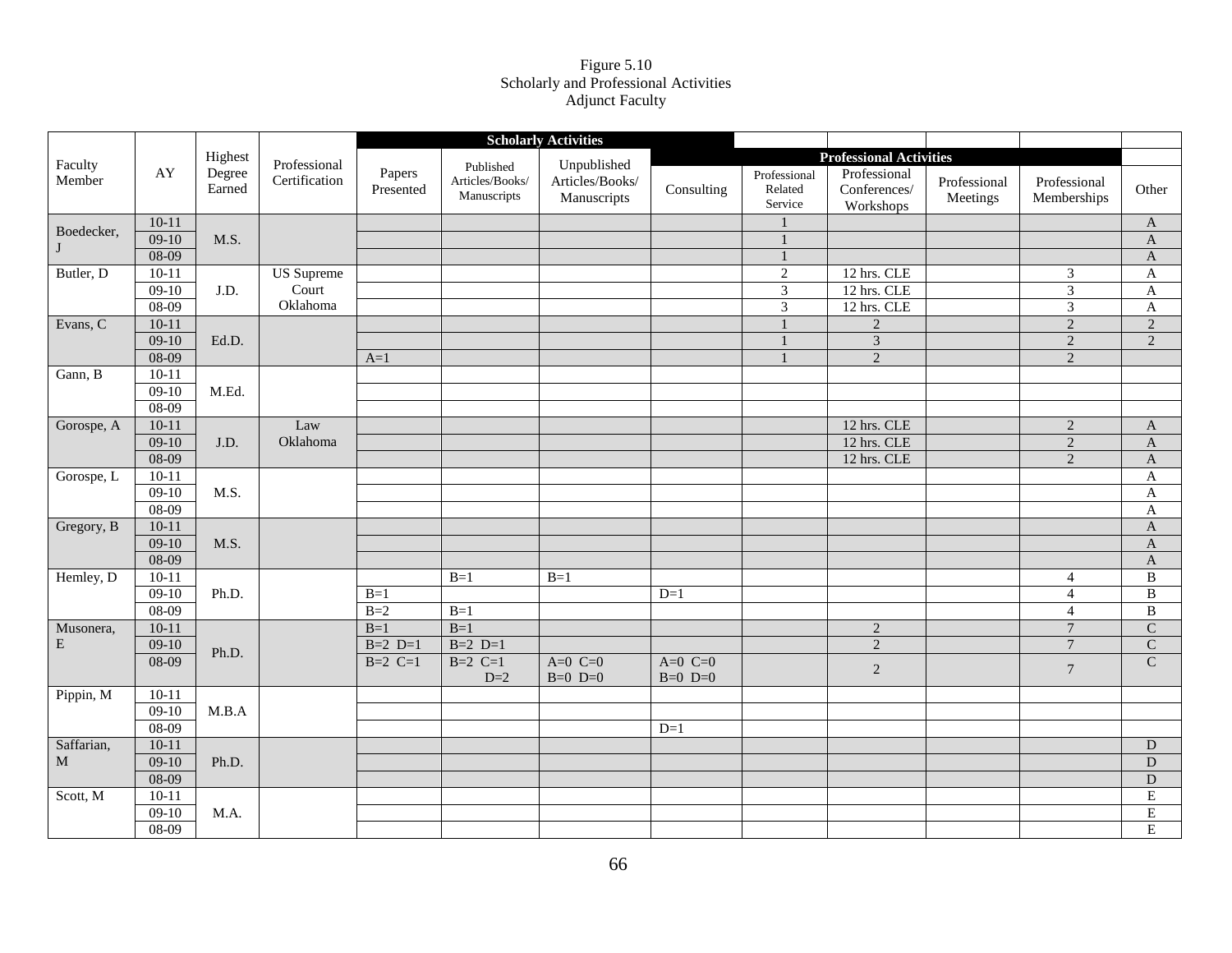### Figure 5.10 CONTINUED Scholarly and Professional Activities Adjunct Faculty

|           |           |                  |               |                     |                                             | <b>Scholarly Activities</b>    |                                |                                    |                                           |                          |                             |              |
|-----------|-----------|------------------|---------------|---------------------|---------------------------------------------|--------------------------------|--------------------------------|------------------------------------|-------------------------------------------|--------------------------|-----------------------------|--------------|
| Faculty   |           | Highest          | Professional  |                     |                                             | Unpublished                    | <b>Professional Activities</b> |                                    |                                           |                          |                             |              |
| Member    | AY        | Degree<br>Earned | Certification | Papers<br>Presented | Published<br>Articles/Books/<br>Manuscripts | Articles/Books/<br>Manuscripts | Consulting                     | Professional<br>Related<br>Service | Professional<br>Conferences/<br>Workshops | Professional<br>Meetings | Professional<br>Memberships | Other        |
| Smith, G  | $10 - 11$ |                  | CMA, CIA      |                     |                                             |                                |                                |                                    |                                           |                          |                             | B            |
|           | $09-10$   | Ph.D.            | CFE, CPA      |                     |                                             |                                |                                |                                    |                                           |                          |                             | B.           |
|           | 08-09     |                  | (New Mexico,  |                     | $D=1$                                       |                                |                                |                                    |                                           |                          |                             | <sub>B</sub> |
|           |           |                  | Kansas)       |                     |                                             |                                |                                |                                    |                                           |                          |                             |              |
| Weyant, L | $10 - 11$ |                  |               |                     | $B=1$                                       |                                |                                |                                    |                                           |                          |                             |              |
|           | $09-10$   | D.B.A.           |               | $D=2$               | $D=2$                                       |                                |                                |                                    |                                           |                          |                             | Е            |
|           | 08-09     |                  |               | $A=1$ $B=1$         | $A=7$                                       |                                |                                |                                    |                                           |                          |                             |              |
| Wilber, P | $10 - 11$ |                  |               |                     |                                             |                                |                                |                                    |                                           |                          |                             |              |
|           | $09-10$   | Ed.D.            |               |                     |                                             |                                |                                |                                    |                                           |                          |                             |              |
|           | 08-09     |                  |               |                     |                                             |                                |                                |                                    |                                           |                          |                             |              |

A. Engaged fulltime employment in their area of expertise.

B. Fulltime faculty member at ACBSP-accredited university in applicable discipline.

C. Fulltime faculty member at AACSB-accredited university in applicable discipline.

D. Fulltime faculty member at 4-year university (ACBSP member) in applicable discipline.

E. Graduate student in doctorate program in applicable discipline.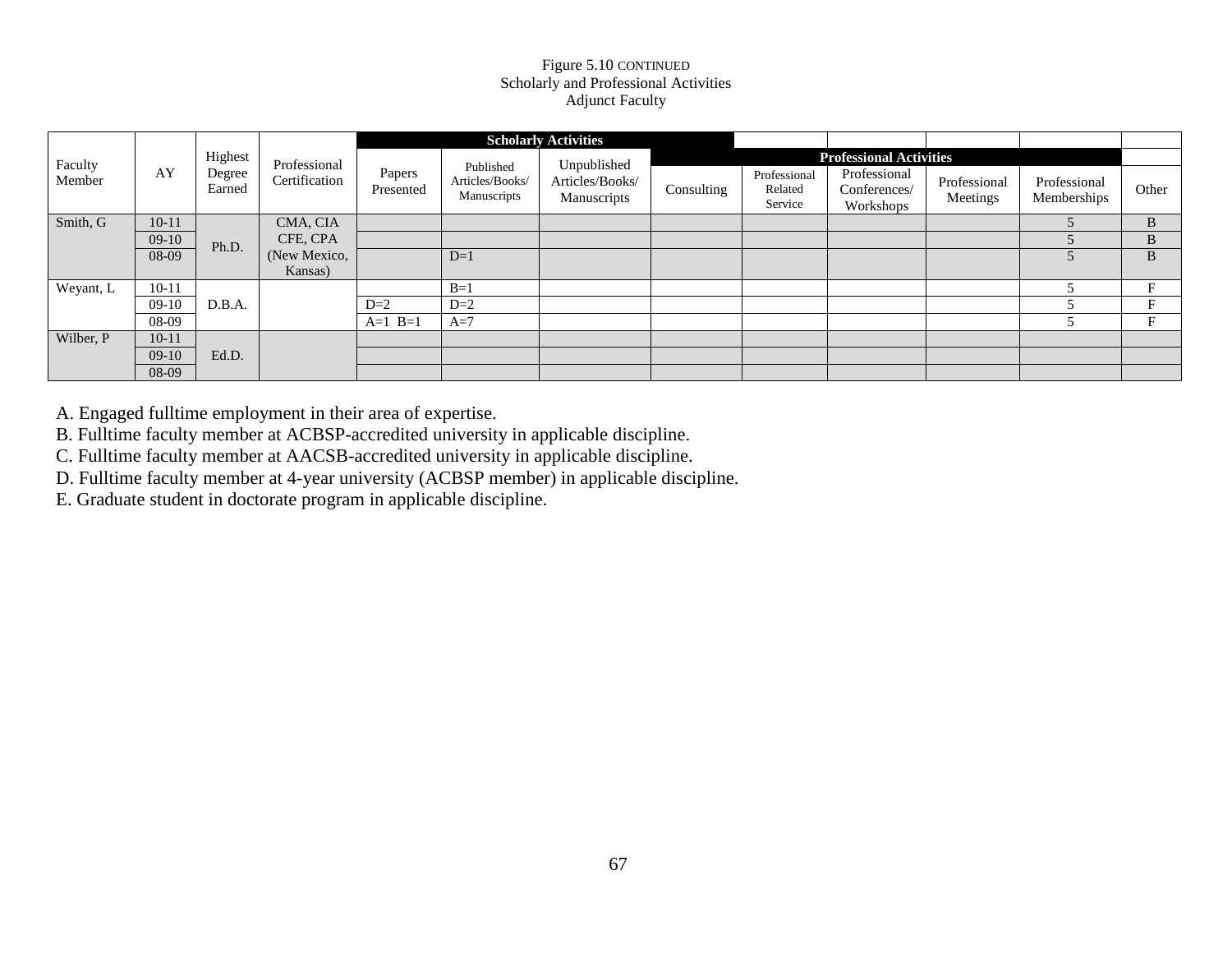# **STANDARD #6**

# *Criterion 6.1 Education Design and Delivery*

## **CRITERION 6.1.1 EDUCATIONAL DESIGN**

a. How do you develop the design and introduction of educational programs and offerings?

The DOB faculty approved the formal Division of Business curriculum process on April 30, 2010. The formalized process began to develop in August 2009 when the Division faculty unanimously voted to create three committees, including the Planning Committee. The Planning Committee duties included responsibility for curriculum review and changes. The approved process has been incorporated into the DOB Policy Manual (Appendix 5) on page 10.

The Planning Committee considers all proposed curriculum revisions, regardless of the source. The committee deliberates the proposed changes and makes a recommendation to the division faculty to adopt, modify or reject.

The division faculty then meets and considers the committee's recommendation(s). By majority of vote of the faculty members voting, the faculty adopts, modifies or rejects the committee's recommendation. The faculty's recommendation then goes to the division chair.

The division chair reviews the faculty's recommendation. The division chair makes his/her recommendation (adopt, modify, reject) regarding the curriculum change to the dean of the School of Professional Studies. The chair may also refer the proposal back to the faculty for modification or further consideration.

If the dean approves the change, the dean should forward the curriculum recommendation to the university's curriculum review process.

Figure 6.1 is a flow chart showing the curriculum process used by the Division of Business. The university process is shown in Figure 6.2 below.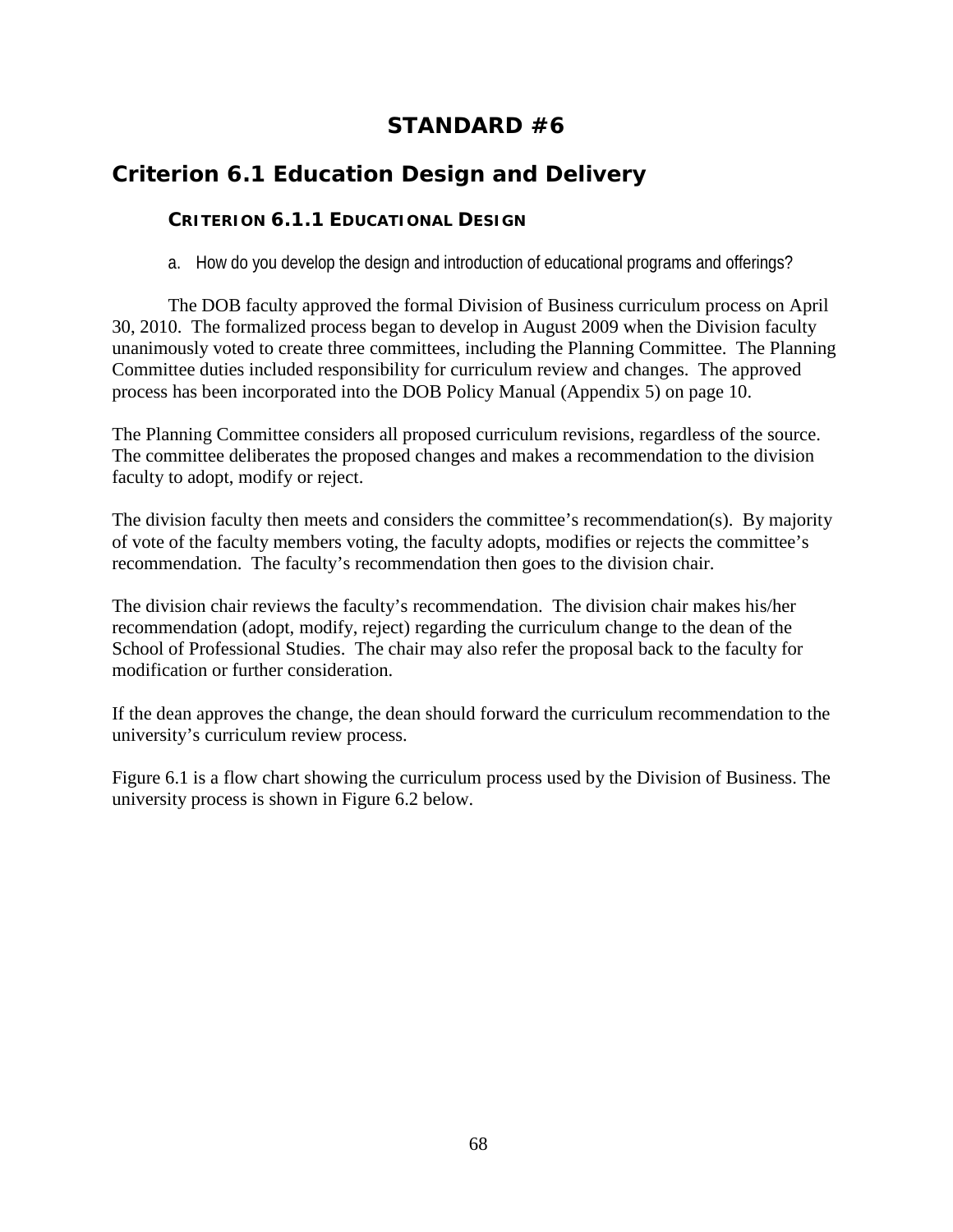**Figure 6.1 Division of Business Curriculum Modification Process**







In preparing for the ACBSP accreditation process, a major restructuring of the Division of Business curriculum was proposed during the Fall 2009 semester. The changes went into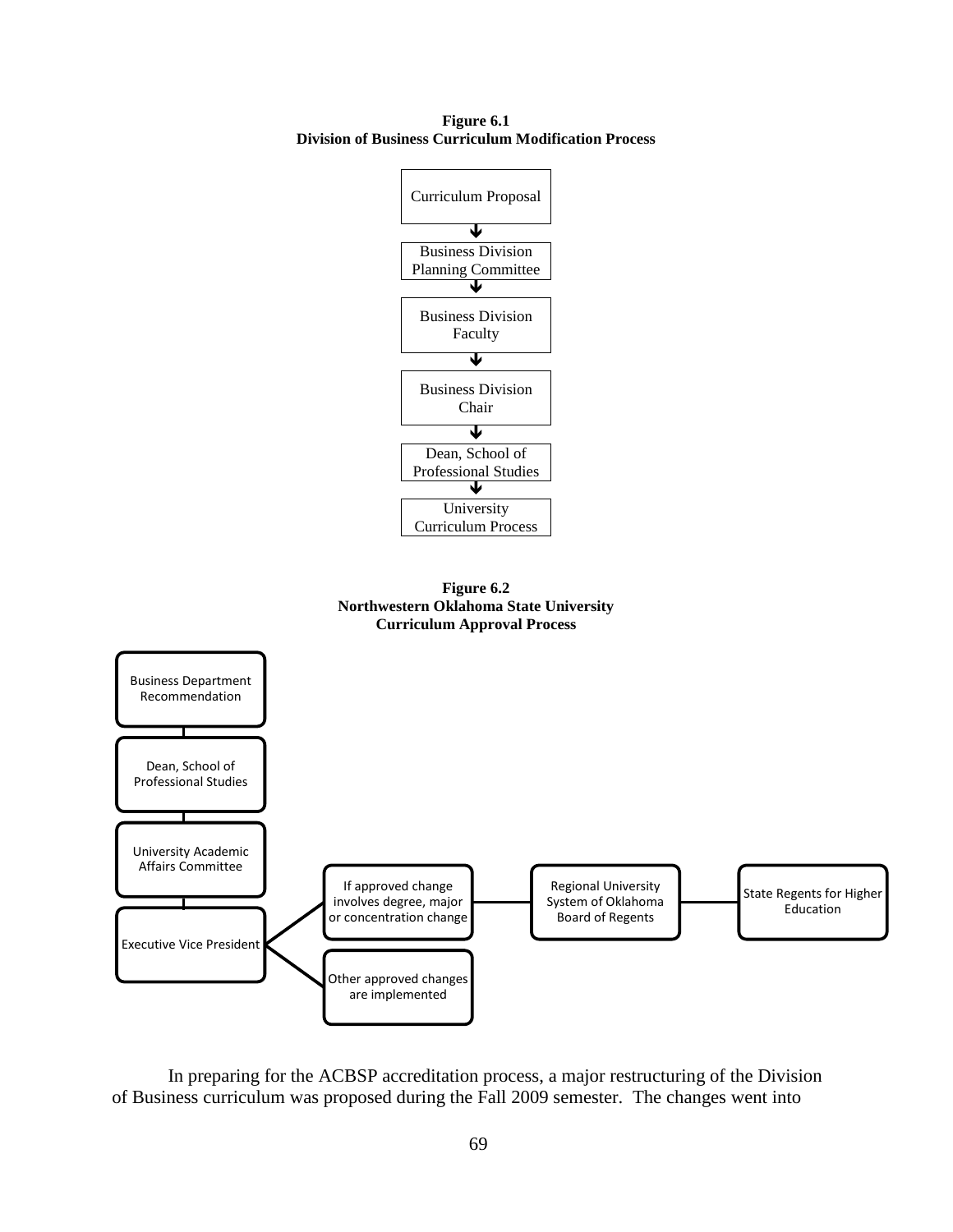effect with the 2010-2011 undergraduate catalog. The formal divisional process described above generally and below specifically, was used in making the changes to the curriculum.

The division chair drafted the proposed curriculum, which restructured the Accounting and Business Administration majors, the Department's minors and undergraduate Business classes offered. The proposal eliminated the E-Commerce major and tweaked the Organizational Leadership and Technical Management majors. Major considerations in developing the curriculum proposal included student needs, business/community concerns, university and division mission statements, ACBSP standards, and division resources.

The proposed curriculum changes were then submitted to the DOB Planning Committee for review and action. The committee met several times to discuss the proposal and proposed modifications. The division chair incorporated most of the changes requested by the Planning Committee into the proposal. For those changes that the division chair did not incorporate, the division chair communicated with the committee chair and members to reach a consensus.

The revised curriculum proposal was then distributed to the entire Division of Business faculty, approximately 10 days before the faculty was set to meet to consider the proposal. With the revised proposal, the division chair included a detailed explanation of the changes made as a result of the Planning Committee review and of the original suggestions made by the Planning Committee that were not incorporated into the revised proposal. During the intervening days, the Business faculty exchanged emails with comments and proposed changes regarding the revised proposal. Some faculty met in small groups to discuss the proposal. At the DOB meeting all proposed changes were discussed. Some were adopted and others were not. The faculty, at the meeting, unanimously approved the curriculum proposal.

The Business faculty approved the curriculum proposal in late October 2009. The approved proposal was submitted to the Dean of the School of Professional Studies, as set forth in the university process above. Ultimately, the Oklahoma State Regents for Higher Education approved the curriculum changes. Figure 6.3, below, sets forth the changes approved by the Regents. The formal requests to the Regents are contained in Appendix 18. These formal requests set forth the details of the curricular changes that went into effect in AY 2010-11.

After the revised curriculum was implemented, the need for a couple of minor tweaks was discovered. So in AY 2010-11 these modifications went through the formal process and have been approved. Figure 6.4 sets forth these minor adjustments.

In summer 2010, the president, executive vice president, dean of the school of professional studies and the division chair met to discuss the Business program. The senior staff felt that the Division of Business was the most appropriate academic division/department to create and implement the university's first online majors. As no other public university offered an online undergraduate major in traditional Business Administration or Accounting, the division chair was asked to develop both majors for approval from the State Regents to be delivered in an online format. The formal request is contained in Appendix 20.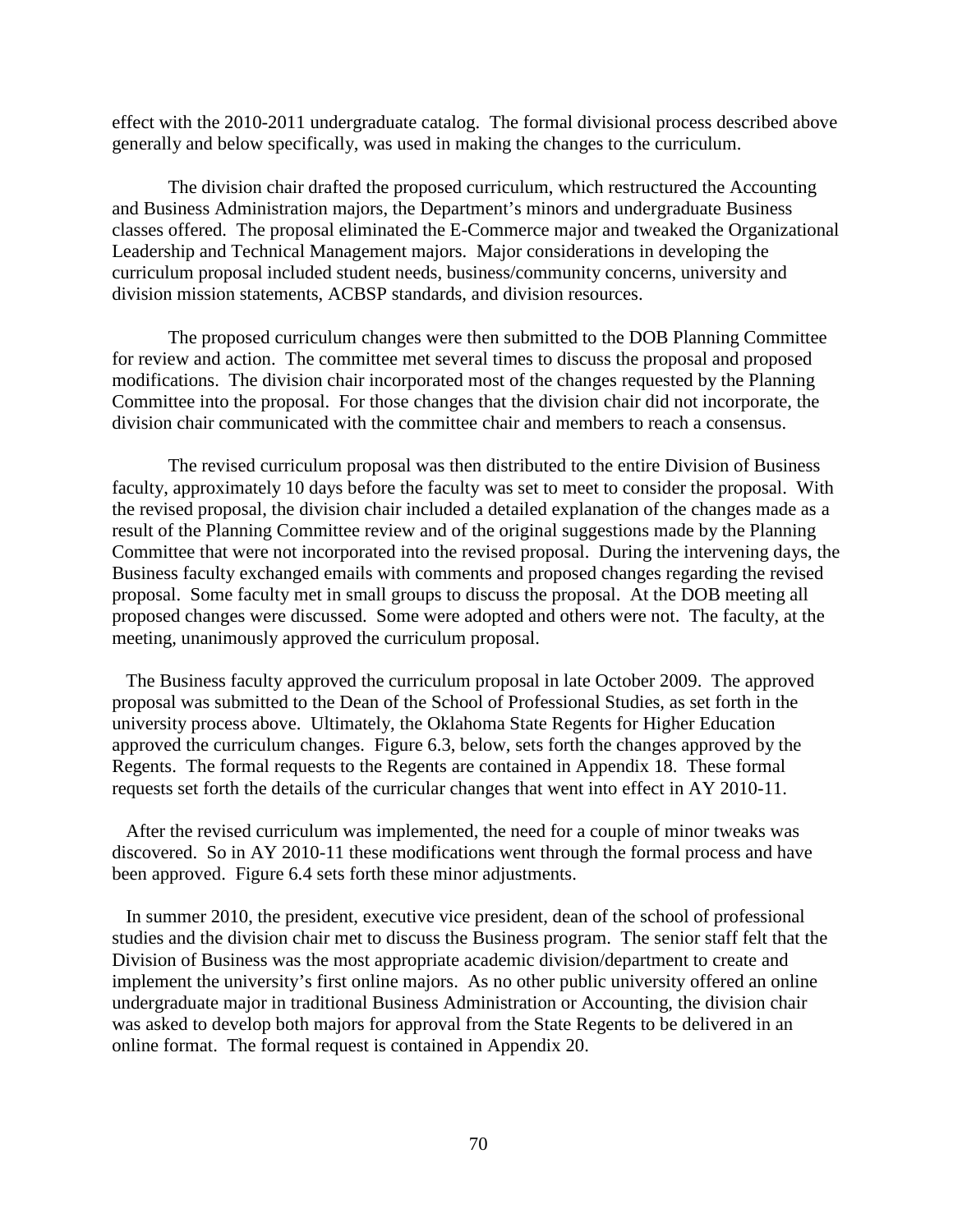**Figure 6.3 Educational Design AY 2009-10 Changes Effective in AY 2010-11**

| Program(s)      | Curricular Change*                                            | Student/Stakeholder Input            |
|-----------------|---------------------------------------------------------------|--------------------------------------|
| E-Commerce      | Eliminated the major and all classes with                     | Administration                       |
| major           | the ECOM prefix                                               |                                      |
| Accounting      | Creation of program admission standards                       | <b>ACBSP</b> Accreditation Process** |
| and Business    |                                                               |                                      |
| Administration  |                                                               |                                      |
| majors          |                                                               |                                      |
|                 | Creation of additional graduation                             | <b>ACBSP</b> Accreditation Process** |
|                 | requirements                                                  |                                      |
|                 | Changes to required general education                         | <b>ACBSP</b> Accreditation Process** |
|                 | requirements                                                  |                                      |
|                 | Majors divided into four components:                          | <b>ACBSP</b> Accreditation Process** |
|                 | General Education, Foundation Core,                           |                                      |
|                 | Business Core and Major/Minor<br>Requirements                 |                                      |
|                 | Business Law I and II model changed to                        | <b>ACBSP</b> Accreditation Process** |
|                 | Legal Environment and Advanced                                |                                      |
|                 | <b>Business Law/Ethics</b>                                    |                                      |
| Accounting      | Removed required classes:                                     | <b>ACBSP</b> Accreditation Process** |
| major           | <b>Business Communication, Business Law</b>                   |                                      |
|                 | I and II, International Business, Business                    |                                      |
|                 | Calculus, Production Operations                               |                                      |
|                 | Management, and Microcomputer                                 |                                      |
|                 | Applications                                                  |                                      |
|                 | Add the following non-Accounting                              | <b>ACBSP</b> Accreditation Process** |
|                 | classes:                                                      |                                      |
|                 | Business, Society and Government,                             |                                      |
|                 | Cross-Cultural Management, Legal                              |                                      |
|                 | Environment, and Business Research                            |                                      |
|                 | Add the following required Accounting                         | <b>ACBSP</b> Accreditation Process** |
|                 | classes:                                                      |                                      |
|                 | Governmental/Non-profit Accounting,                           |                                      |
|                 | International Accounting and Advanced<br>Business Law/Ethics. |                                      |
|                 | Reduce upper-level Accounting electives                       | <b>ACBSP</b> Accreditation Process** |
|                 | from 6 hours to 3 hours                                       |                                      |
|                 | Reduce overall hours needed for                               | <b>ACBSP</b> Accreditation Process** |
|                 | graduation from 129 hours to 126 hours                        |                                      |
| <b>Business</b> | Remove the following required courses                         | <b>ACBSP</b> Accreditation Process** |
| Administration  | for the curriculum:                                           |                                      |
| major           | Upper-level Accounting class, Business                        |                                      |
|                 | Communications, Business Law I and II,                        |                                      |
|                 | Human Resources Management,                                   |                                      |
|                 | Organizational Behavior, Production                           |                                      |
|                 | Operations Management,                                        |                                      |
|                 | Microcomputer Applications, and                               |                                      |
|                 | <b>International Business or International</b>                |                                      |
|                 | Economics                                                     |                                      |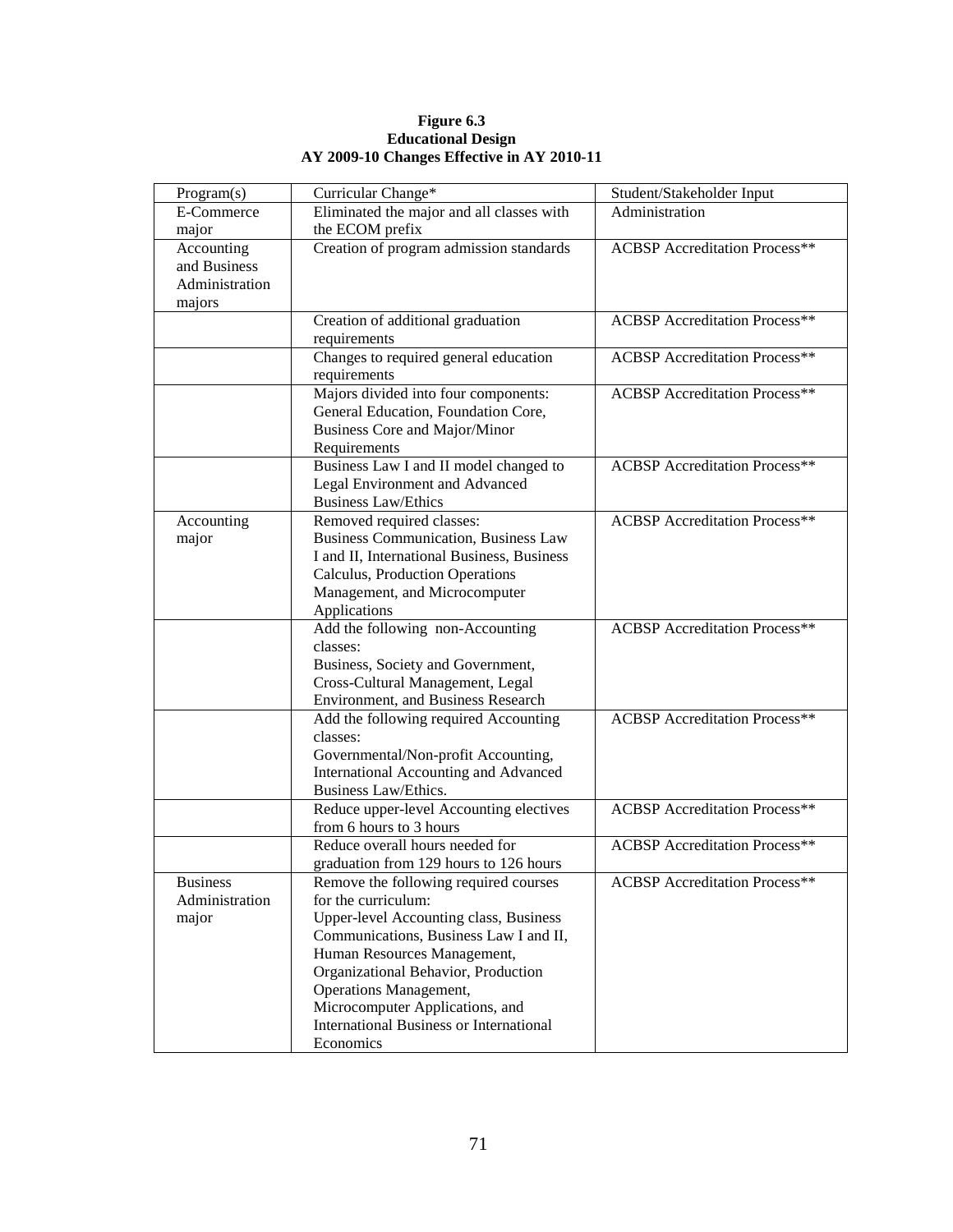#### **Figure 6.3 CONTINUED Educational Design AY 2009-10 Changes Effective in AY 2010-11**

| Program(s)     | Curricular Change*                       | Student/Stakeholder Input            |
|----------------|------------------------------------------|--------------------------------------|
|                | Add the following courses to the         | <b>ACBSP</b> Accreditation Process** |
|                | required curriculum:                     |                                      |
|                | Business, Society and Government,        |                                      |
|                | Cross-Cultural Management, Legal         |                                      |
|                | <b>Environment and Business Research</b> |                                      |
|                | Replace 9 hours of upper-level Business  | <b>ACBSP</b> Accreditation Process** |
|                | electives with 21-hour Business-related  |                                      |
|                | minor                                    |                                      |
|                | Each minor includes an international     | <b>ACBSP</b> Accreditation Process** |
|                | business-related course                  |                                      |
| Technical      | Replace ECOM 2013 Web Programming        | <b>ACBSP</b> Accreditation Process** |
| Management     | with FIN 1113 Personal Finance in the    |                                      |
| major          | general education requirements.          |                                      |
|                | Replace Business Law I with Legal        | <b>ACBSP</b> Accreditation Process** |
|                | Environment                              |                                      |
|                | Replace Data Management Systems with     | <b>ACBSP</b> Accreditation Process** |
|                | <b>Information Systems Management</b>    |                                      |
|                | Add Survey of Finance to the required    | <b>ACBSP</b> Accreditation Process** |
|                | classes                                  |                                      |
|                | Because of the addition of Survey of     | <b>ACBSP</b> Accreditation Process** |
|                | Finance, directed elective hours reduced |                                      |
|                | from $14$ to $11$                        |                                      |
| Organizational | In general education requirements,       | <b>ACBSP</b> Accreditation Process** |
| Leadership     | Personal Finance replaced Web            |                                      |
|                | Programming I                            |                                      |
|                | Survey of Accounting, Business, Society  | <b>ACBSP</b> Accreditation Process** |
|                | and Government and Employment Law        |                                      |
|                | were added to the focus area             |                                      |
|                | E-Law, Disaster Planning Management      | <b>ACBSP</b> Accreditation Process** |
|                | and Business Law I were deleted from     |                                      |
|                | the focus area                           |                                      |

\* Specifics about the changes can be found in Appendix18, request for program modification Oklahoma State Regents for Higher Education. In the appendix are the forms for each Division of Business program change for AY 2009-10.

\*\* The decision to seek ACBSP accreditation was made by senior administration with informal input from the Business faculty, community members, alumni and Regents. It was the input that resulted in the decision to seek accreditation that motivated many of the curriculum changes. In Fall 2009 three new faculty members joined the Business faculty. Two of the three new faculty members have direct experience with the ACBSP accreditation process. The third was indirectly involved in an ACBSP process. Their knowledge of general Accounting/Business curriculum was used in redesigning the curriculum.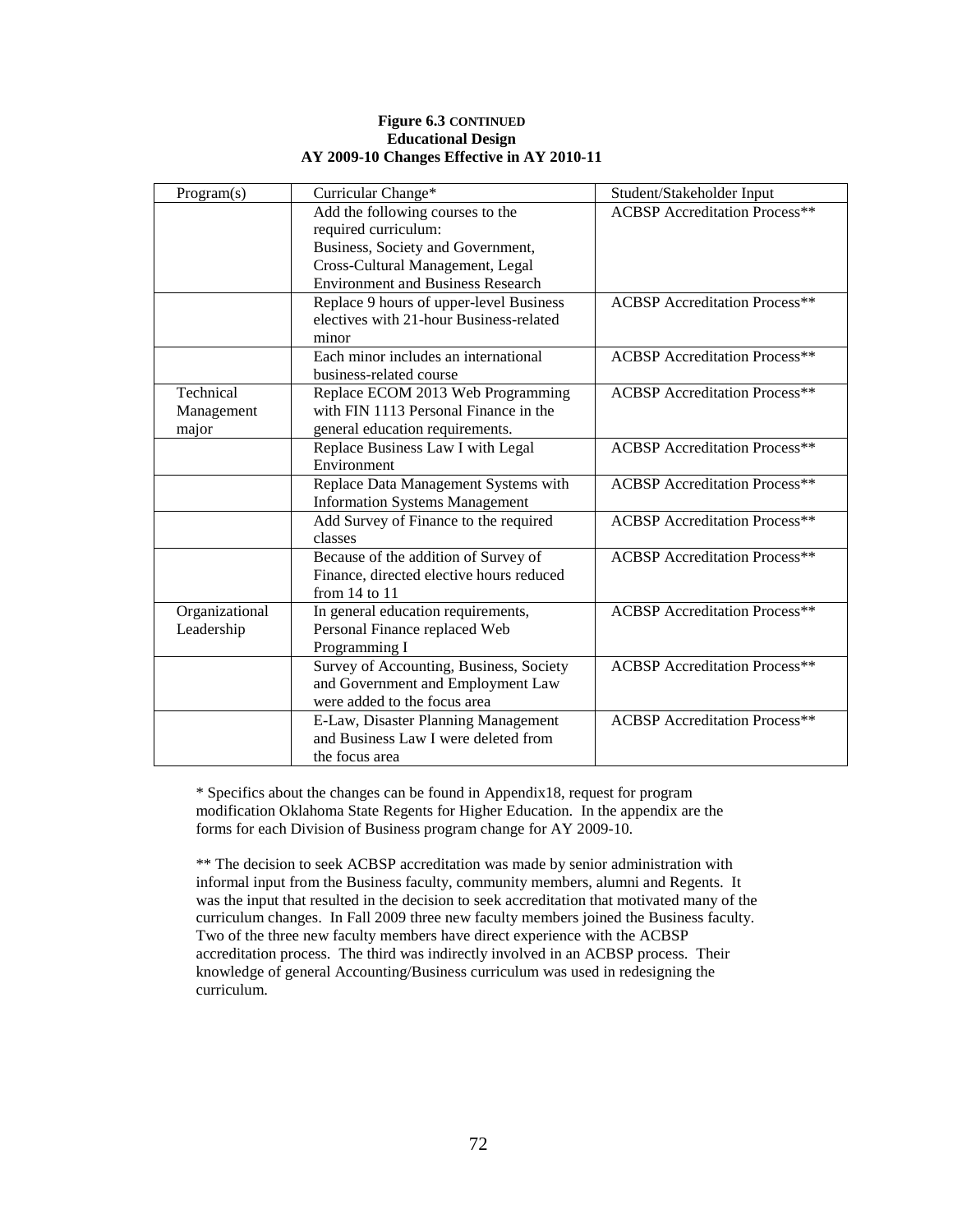#### **Figure 6.4 Educational Design AY 2010-11 Changes Effective in AY 2011-12**

| Program(s)           | Curricular Change**                          | Student/Stakeholder Input         |
|----------------------|----------------------------------------------|-----------------------------------|
| Accounting and       | Add Personal Finance to the required general | DOB faculty                       |
| <b>Business</b>      | education class                              |                                   |
| Administration       |                                              |                                   |
| Accounting, Business | Create online majors                         | Administration; potential student |
| Administration and   |                                              | contacts                          |
| Technical            |                                              |                                   |
| Management           |                                              |                                   |

\* Specifics about the changes can be found in Appendix 19, Request for Program Modification Oklahoma State Regents for Higher Education. In the appendix are the forms for each division of business program change for ay 2010-11.

Because the online program would not involve any change in the curriculum, it did not have to follow the division or university curriculum process. Despite not having to follow the division process, the online major proposal was presented to the Business faculty, who discussed and approved the proposal before being sent to the university executive vice president. At the request of the division chair, Ms. Karen Sneary, Instructor of Business, was actively involved with the chair in developing the online major proposal.

# **CRITERION 6.1.2 DEGREE PROGRAM DELIVERY**

A full-time student can complete the degree requirements within four years, provided the student takes [1](#page-76-0)5-16 credit hours a semester. All required Foundation Core and Business Core<sup>1</sup> classes are offered each semester. The required Accounting classes for Accounting majors are offered at least once a year. Required classes for Business-related minors are also offered at least once a year. The course rotation is posted on the website to assist students in planning their schedule to graduate in four years.

At NWOSU the Business Programs are delivered so that students at all locations can successfully complete their Business curriculum without having to take classes on the Alva (main) campus. Some of the lower level classes are taught in a traditional face-to-face format on the Alva campus. These are limited to lower level classes that have multiple sections in a given semester. At least one section of these classes is taught using a distance format for students at other campuses. All upper-level classes are taught using a distance format.

The Division of Business extensively uses instructional television (ITV) to deliver classes among the three Northwestern campuses (Alva, Enid, Woodward) and other learning centers (Ponca City and Crabtree primarily). ITV uses Polycom video conferencing systems to create a

<span id="page-76-0"></span><sup>&</sup>lt;sup>1</sup> The curriculum for the Business Administration and Accounting majors is divided into four components, General Education, Foundation Core, Business Core and Major/Minor Requirements. All but the Major/Minor Requirements are common between both majors. The Foundation Core consists of lower level business and business-related classes. The Business Core consists of the upper-level principles courses, as well as Business Policy. The curriculum is discussed in more detail later in detail later in the discussion regarding Standard 6.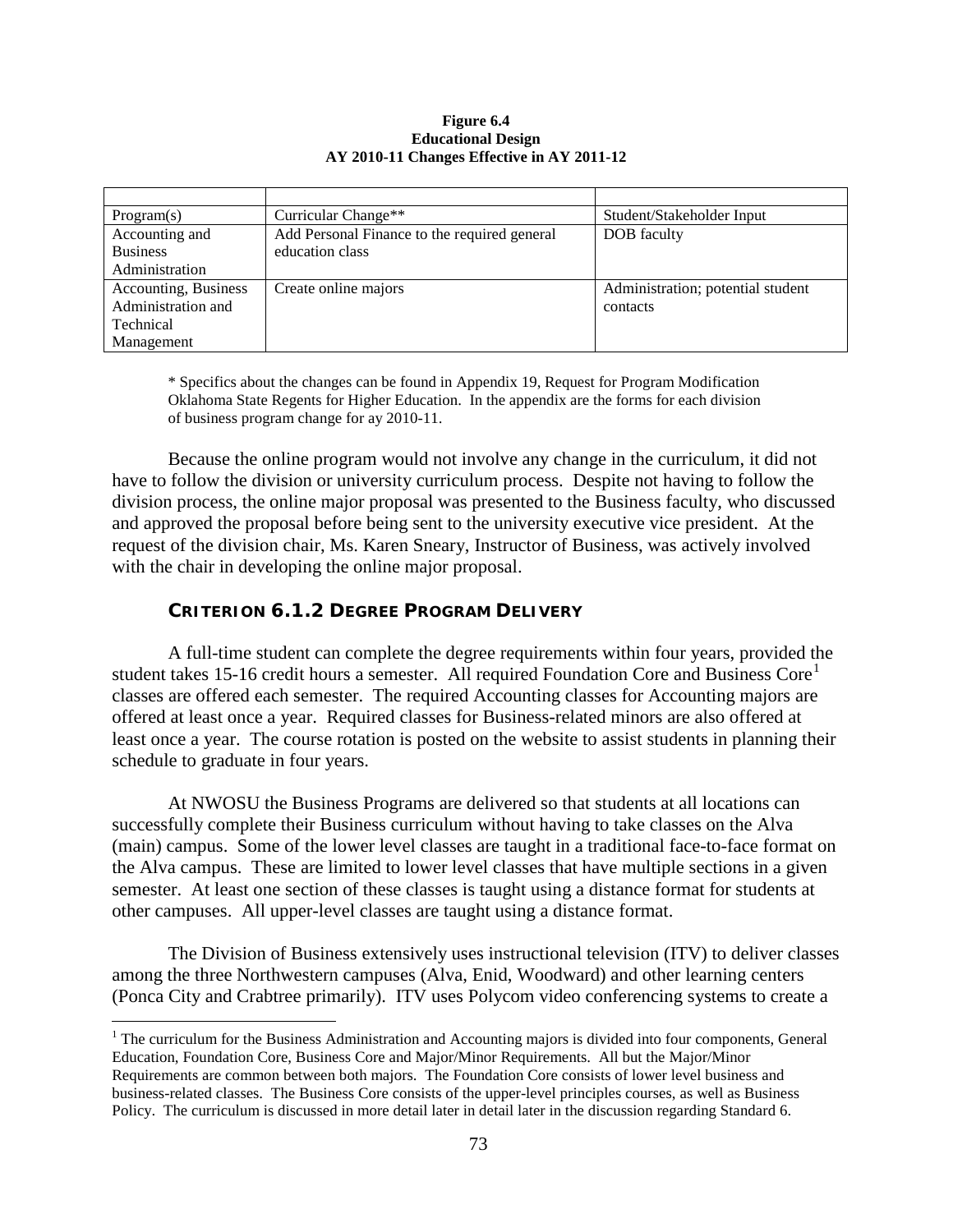two-way video and audio feed to all sites. The DOB accounts for approximately one-third (⅓) of the university's ITV classes and has two of the eight ITV classrooms dedicated to its use on each NWOSU campus. The two ITV classrooms dedicated to the Division of Business on each campus are designed so the professor may teach class from that location. Ponca City is an educational center with a number of institutions providing courses to students in Ponca City. Crabtree is a men's penal institution in the region to which ITV classes are broadcast. In Business classes, the professor teaches generally live from either Alva or Enid. Business faculty will travel to other campuses and originate the class from other campuses on occasion. Crabtree is not designed to allow the professor to teach from there.

The DOB also teaches classes online. Northwestern uses Blackboard as the platform for online classes. Class size in online classes is generally limited to 25-30 students. The university has an online education committee comprised of faculty, administrators and staff (IT Director and the Blackboard Administrator) that reviews and approves all classes before being offered in an online format. The committee also recommends policy for online programs/classes

The DOB utilizes online courses more than the rest of the university combined. In AY 2010-2011 fifty-one (51) Business courses were offered online. Only thirty-seven (37) online classes were offered by the rest of the university

A couple of Business professors utilize a blended format for some classes. In the blended class, part of the courses content is delivered via ITV with the remaining content delivered online.

Figure 6.5 below sets forth the Business degree programs, time for completion and delivery formats.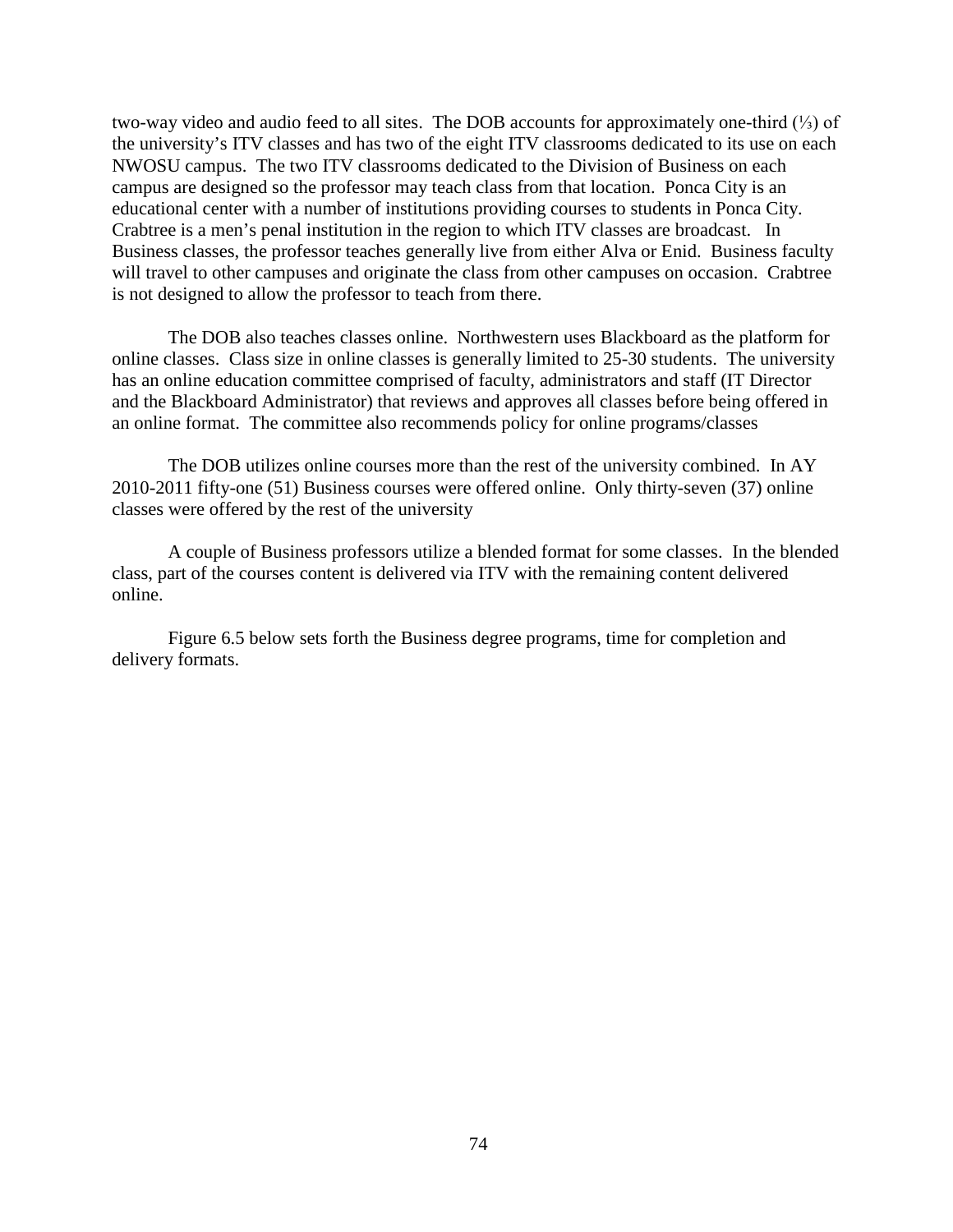|                                   |                                                                      | Time to Degree                |                                                                                                                                                                    | Coverage  |
|-----------------------------------|----------------------------------------------------------------------|-------------------------------|--------------------------------------------------------------------------------------------------------------------------------------------------------------------|-----------|
| Program                           | As                                                                   | Actual                        | Delivery Methods                                                                                                                                                   |           |
|                                   | cataloged                                                            | Average                       |                                                                                                                                                                    | Sem. Hrs. |
| Accounting                        | 4 years                                                              | <b>See</b><br>Note 1<br>below | Combination (on ground, ITV and<br>online) [NOTE: Starting in Spring<br>2012 the major will also be<br>delivered in an online format]                              | 45        |
| <b>Business</b><br>Administration | 4 years                                                              | <b>See</b><br>Note 1<br>below | Combination (on ground, ITV and<br>online) [NOTE: Starting in AY<br>2011-12 the major will also be<br>delivered in an online format]                               | 45        |
| Technical<br>Management           | 3 years<br>See<br>(beyond<br>Note 1<br>associate<br>below<br>degree) |                               | Combination (on ground, ITV and<br>online) [NOTE: Starting in AY<br>2011-12 the major will also be<br>delivered in an online format]                               | 45        |
| Organizational<br>Leadership      | 4 years                                                              | See<br>Note 1<br>below        | Combination (on ground, ITV and<br>online) [NOTE: The major is<br>designed for courses to be<br>delivered in 8-week sessions<br>rather than traditional 16 weeks.] | 45        |

**Figure 6.5 Degree Programs**

NOTE 1: The university does not track actual time it takes for a student to get a degree by program. The university's 6-year graduation rate is generally around 33%. Further many of our students work fulltime and therefore take fewer hours per semester.

# **CRITERION 6.1.3 UNDERGRADUATE COMMON PROFESSIONAL COMPONENT (CPC)**

All students majoring in Accounting or Business Administration must complete the Foundation Core and Business Core classes. Abbreviated syllabi for each class in the Foundation Core and Business Core are contained in Appendix 21. CPC coverage from those required classes are summarized in Figure 6.6 below.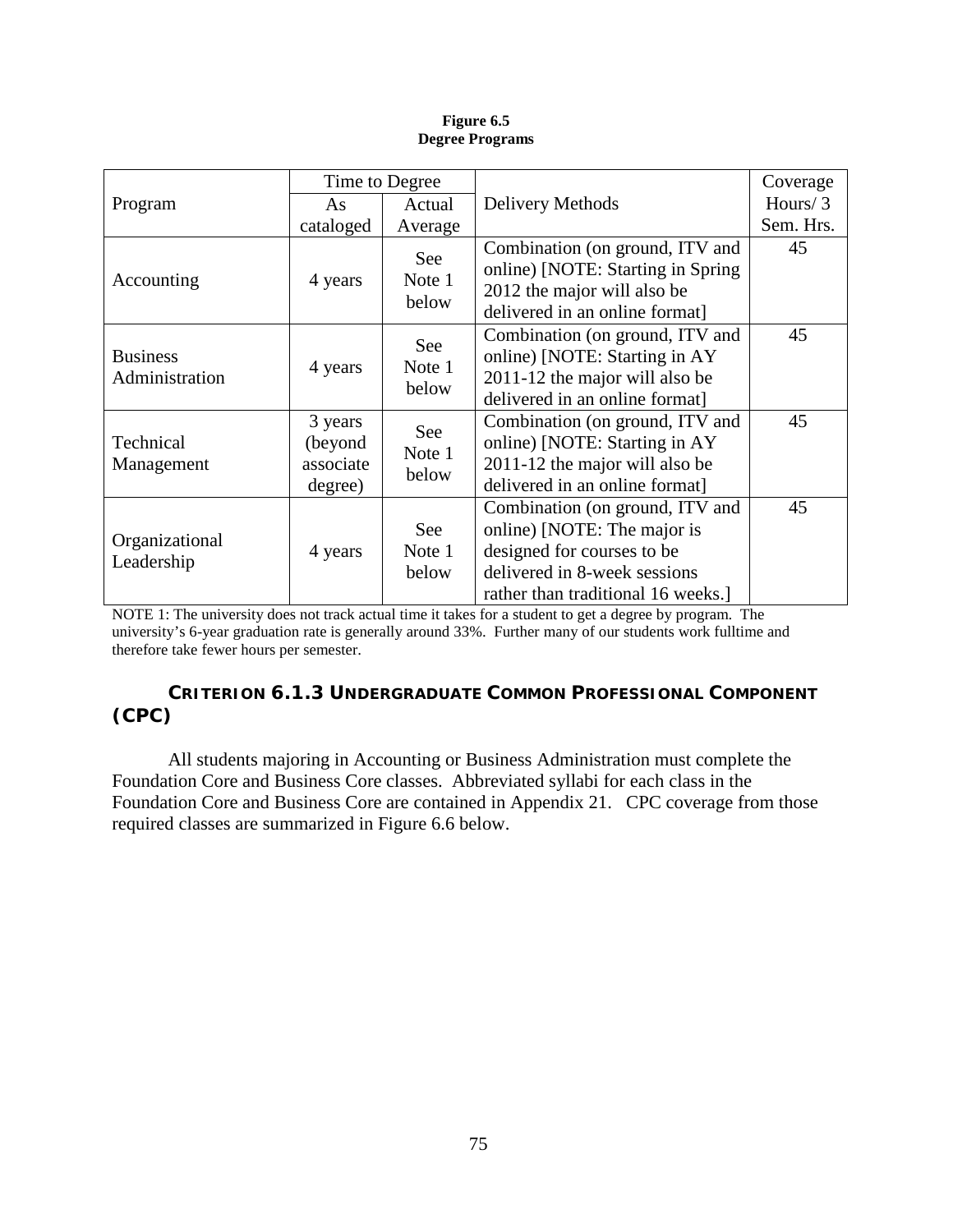| <b>Core Course</b>                                 | $\mathbf{A}$<br><b>MRKT</b> | $\mathbf b$<br><b>FIN</b> | $\mathbf{C}$<br><b>ACCT</b> | d<br><b>MGMT</b> | e<br><b>LAW</b> | $\mathbf f$<br><b>ECON</b> | g<br>Ethics    | h<br>Global      | $\mathbf{1}$<br><b>IS</b> | QM<br><b>STAT</b> | k/l<br>Pol/Com<br>$\mathbf{P}$ | Total          |
|----------------------------------------------------|-----------------------------|---------------------------|-----------------------------|------------------|-----------------|----------------------------|----------------|------------------|---------------------------|-------------------|--------------------------------|----------------|
| <b>FOUNDATION CORE</b>                             |                             |                           |                             |                  |                 |                            |                |                  |                           |                   |                                |                |
| <b>ACCT 2123</b><br><b>Financial Accounting</b>    | $\boldsymbol{0}$            | 5                         | 45                          | $\Omega$         | 3               | $\overline{0}$             | 5              | $\overline{0}$   | $\boldsymbol{0}$          | $\boldsymbol{0}$  | $\boldsymbol{0}$               | 58             |
| <b>ACCT 2123</b><br>Managerial Accounting          | 1                           | 1                         | 45                          | 10               | 3               | $\overline{4}$             | $\overline{4}$ | $\Omega$         | $\Omega$                  | $\overline{0}$    | $\overline{0}$                 | 68             |
| <b>ECON 2113</b><br>Macroeconomics                 |                             | 3                         | $\mathbf{1}$                | $\mathbf{1}$     | $\Omega$        | 45                         | $\Omega$       | $\overline{7}$   | $\Omega$                  | $\mathbf{1}$      | 1                              | 60             |
| <b>ECON 2123</b><br>Microeconomics                 | 3                           | 3                         | 3                           | $\mathbf{1}$     | $\Omega$        | 45                         | $\Omega$       | 5                | 3                         | $\mathbf{1}$      | $\Omega$                       | 64             |
| <b>GBUS 2903</b><br>Legal Environment              | 4                           | 3                         | $\overline{0}$              | 8                | 45              | $\mathbf{0}$               | 5              | 3                | 3                         | $\theta$          | $\overline{0}$                 | 71             |
| <b>MATH 1313</b><br><b>Statistics</b>              | $\boldsymbol{0}$            | $\mathbf{0}$              | $\boldsymbol{0}$            | $\Omega$         | $\Omega$        | $\overline{0}$             | $\Omega$       | $\overline{0}$   | $\overline{0}$            | 45                | $\overline{0}$                 | 45             |
| <b>BUSINESS CORE</b>                               | $\boldsymbol{0}$            | $\overline{0}$            | $\overline{0}$              | $\overline{0}$   | $\overline{0}$  | $\overline{0}$             | $\overline{0}$ | $\overline{0}$   | $\overline{0}$            | $\overline{0}$    | $\overline{0}$                 | $\overline{0}$ |
| FIN 3163<br><b>Business Finance</b>                | 1                           | 45                        | 10                          | 3                | $\mathbf{1}$    | 6                          | 6              | 1                | $\overline{0}$            | 3                 | $\boldsymbol{0}$               | 76             |
| <b>GBUS 3953</b><br>Business, Society & Government | 1                           | 1                         | $\mathbf{0}$                | 18               | 23              | $\mathbf{0}$               | 32             | 4                | $\overline{0}$            | $\theta$          | $\Omega$                       | 79             |
| <b>MGMT 3063</b><br>Prin. Of Management            | $\theta$                    | $\Omega$                  | $\overline{0}$              | 45               | 15              | 0.25                       | 7.5            | 3.75             | 2                         | $\theta$          | $\overline{2}$                 | 75.5           |
| <b>MGMT 4343</b><br>Cross-Cultural Management      | $\overline{0}$              | $\overline{0}$            | $\overline{0}$              | 26               | $\overline{4}$  | $\Omega$                   | 9              | 9                | -1                        | $\theta$          | $\overline{0}$                 | 49             |
| <b>MRKT 3043</b><br>Prin. Of Marketing             | 45                          | $\mathbf{0}$              | $\mathbf{0}$                | 9                | 3               | 3                          | $\overline{3}$ | 3                | $\Omega$                  | 3                 | $\mathbf{0}$                   | 69             |
| MIS 3413<br>Management Info. Sys.                  | $\mathfrak{2}$              | 2                         | $\mathfrak{2}$              | 10               | $\overline{2}$  | $\overline{0}$             | 5              | 3                | 45                        | $\boldsymbol{0}$  | $\overline{0}$                 | 71             |
| <b>GBUS 3753</b><br><b>Business Research</b>       | $\overline{2}$              | 3                         | 3                           | 35               | $\overline{2}$  | 3                          | 5              | 5                | $\overline{4}$            | $\overline{4}$    | $\overline{0}$                 | 66             |
| <b>MGMT 4433</b><br><b>Business Policy</b>         | $\overline{2}$              | 12                        | $\overline{2}$              | 20               | 3               | $\overline{2}$             | 6              | 6                | $\Omega$                  | $\theta$          | 45                             | 98             |
| Minor Requirement                                  | $\boldsymbol{0}$            | $\overline{0}$            | $\mathbf{0}$                | $\overline{0}$   | $\overline{0}$  | $\boldsymbol{0}$           | $\overline{0}$ | $\boldsymbol{0}$ | $\overline{0}$            | $\overline{0}$    | $\overline{0}$                 | $\mathbf{0}$   |
| <b>International Class</b>                         | $\mathbf{0}$                | $\overline{0}$            | $\overline{0}$              | $\mathbf{0}$     | $\overline{0}$  | $\overline{0}$             | $\overline{0}$ | 45               | $\overline{0}$            | $\overline{0}$    | $\overline{0}$                 | 45             |
| <b>TOTAL</b>                                       | 62                          | 78                        | 111                         | 186              | 104             | 108.25                     | 87.5           | 94.75            | 58                        | 57                | 48                             | 994.5          |

**Figure 6.6 CPC Compliance – Accounting/Business Administration Majors**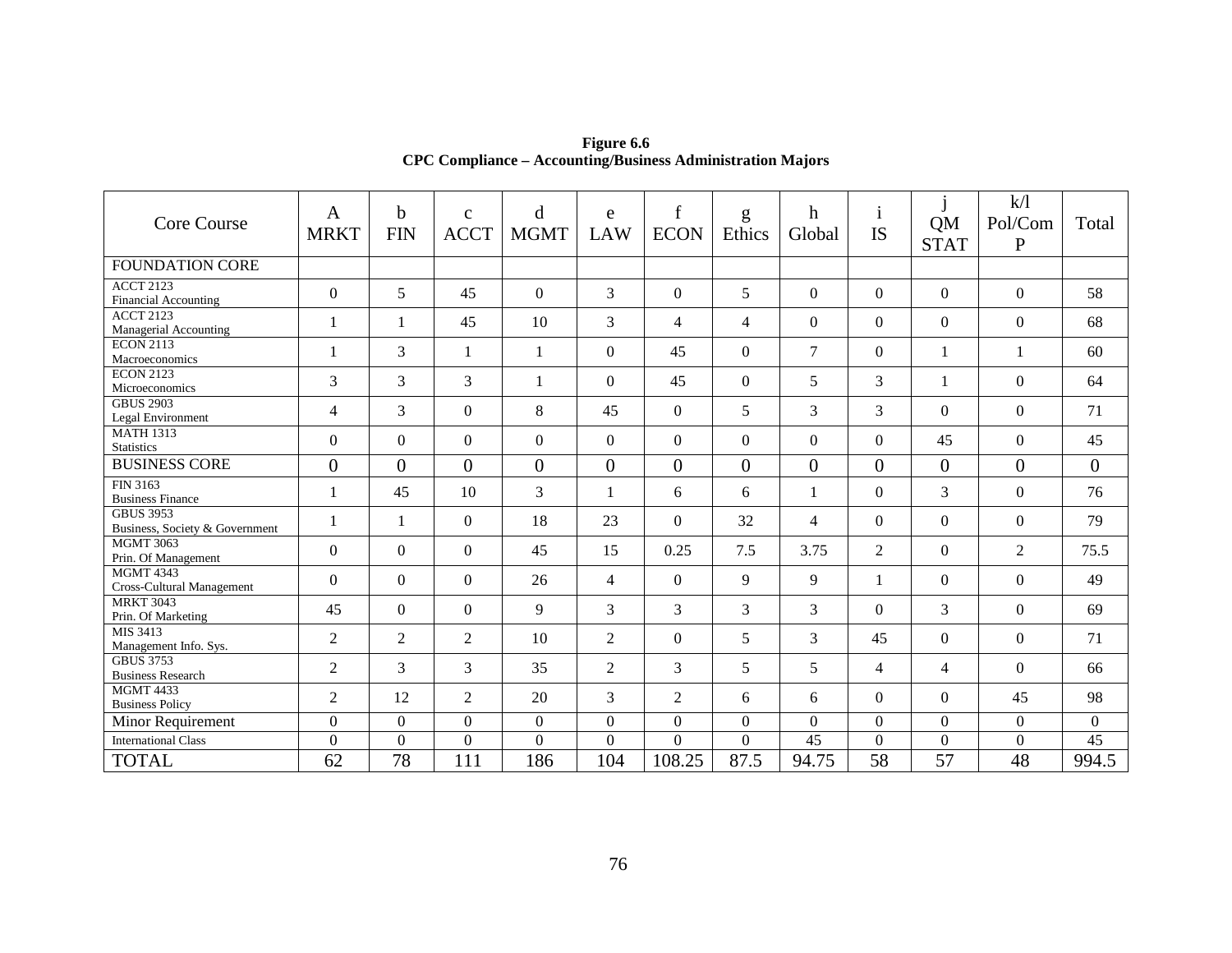# **CRITERION 6.1.4.a CURRICULUM DESIGN BEYOND CPC**

Figure 6.7 sets forth a summary of baccalaureate curriculum credits for each Business program.

|                                   | Minimum              |              | <b>Business</b>    |                 |                     |                                    |
|-----------------------------------|----------------------|--------------|--------------------|-----------------|---------------------|------------------------------------|
|                                   | General<br>Education | Core         | Requirements       | <b>Business</b> | General<br>Elective | <b>Total Hours</b><br>Required for |
| Major                             | <b>Hours</b>         | Requirements | <b>Beyond Core</b> | Electives       | Hours               | Graduation                         |
| Accounting                        | 54                   | 42           | 27                 | $3*$            | U                   | 126                                |
| <b>Business</b><br>Administration | 54                   | 42           | 21                 | 0               |                     | 124                                |
| Technical<br>Management           | 40                   | 30           | $30**$             | 11              | 13                  | 124                                |
| Organizational<br>Leadership      | 40                   | 30           | 15                 | 0               | 39                  | 124                                |

#### Figure 6.7 Baccalaureate Curriculum Credits

\* Elective must be an Accounting elective

\*\* Career specialty component – satisfied by the associate of applied science degree or national certification.

#### **CRITERION 6.1.4.b CURRICULUM DESIGN FOR GENERAL EDUCATION**

As noted in Figure 6.7 above general education requirement are approximately 42% of the Accounting curriculum and 44% of the Business Administration majors. In the two Businessrelated curricula general education is approximately one-third of the required credit hours.

The general education requirement for the Organizational Leadership major is consistent with the statewide nine university consortium's general education requirement. As for the Technical Management major, the reduced general education requirements are a recognition that the student has already attained an applied associate degree or national certification in an approved industry.

The university has a standing committee for general education. It is that committee's responsibility to determine general education learning outcomes, general education curriculum requirements and approve classes for general education credit. See Appendix 22 for the general education requirements applicable to the Accounting and Business Administration majors. Appendix 23 sets forth the general education requirements for the Technical Management major, and Appendix 24 for the Organizational Leadership general education requirements. General education learning outcomes are set forth in Appendix 25.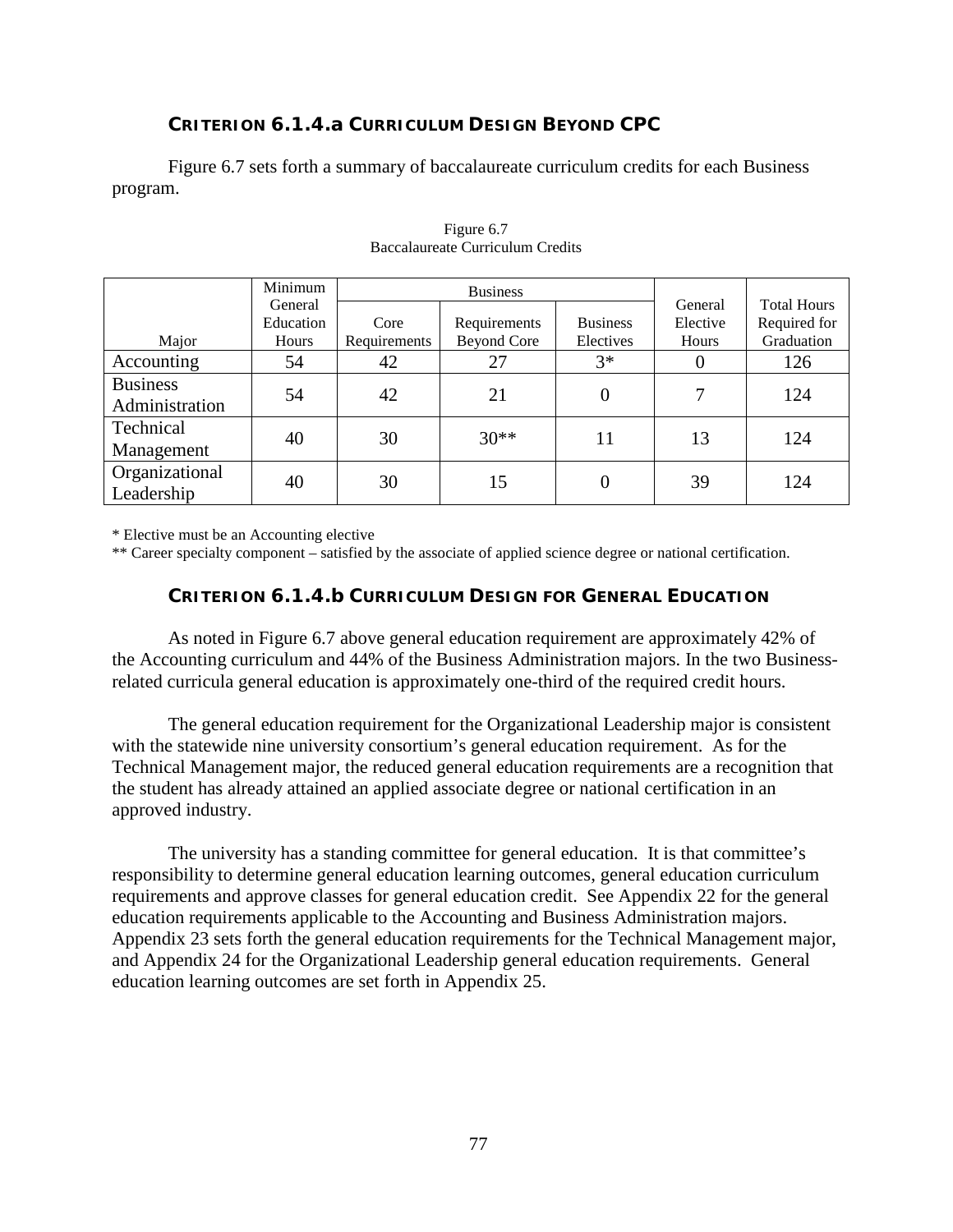#### **CRITERION 6.1.5 OTHER BUSINESS-RELATED PROGRAMS**

NWOSU is seeking accreditation for two Business-Related Programs, Bachelor of Applied Arts and Sciences (B.A.A.S.) with a major in Technical Management and the Bachelor of Science in Organizational Leadership. These two programs are designed for non-traditional students. As noted in Figure 6.7 above, approximately 33-36% of the curriculum in the Technical Management and Organizational Leadership majors are Business courses.

The B.A.A.S. program is designed for students who have received an applied associate of science or students who have achieved specified technical certifications. The purpose is to prepare the student to advance into supervisory or lower-level management positions within their chosen field. In Spring 2011, MATH 1313 *Statistics* was added to the curriculum as a required class. As will be noted in Figure 6.8, the students complete more than 30 hours of study in all disciplines within the CPC except Economics and Global. Through advising, students are encouraged to take an Economics class as part of their general education requirements.

The B.S. in Organization Leadership, also known as Reach Higher, is Oklahoma's degree completion program designed for working adults who have already earned at least 72 hours of college credit and want to finish a bachelor's degree. A consortium of nine state universities combines to deliver this baccalaureate degree program. The degree in organizational leadership degree is designed to prepare students for success in corporate, industrial, government and nonprofit careers. The curriculum was created by the state to meet the needs of today's businesses by building students' knowledge and skills in areas like organizational behavior, management, ethics, interpersonal skills, communication and finance. Figure 6.9 sets for the CPC coverage in the Organizational Management major.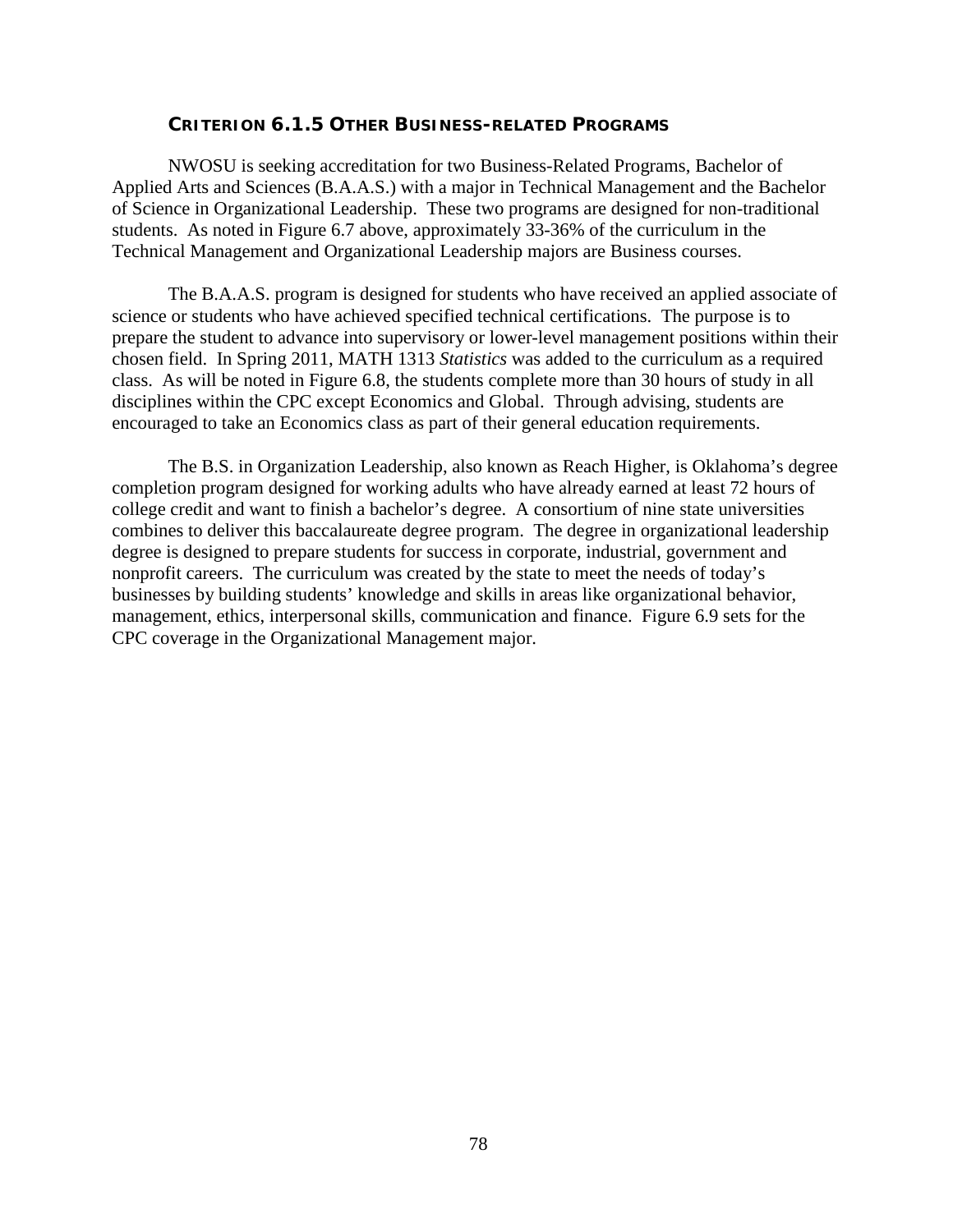| Core Course                                     | a<br><b>MRKT</b> | b<br><b>FIN</b> | $\mathbf{C}$<br><b>ACCT</b> | D<br><b>MGMT</b> | E<br>LAW       | $\mathbf{f}$<br><b>ECON</b> | g<br>Ethics | h<br>Global | <b>IS</b>        | <b>QM</b><br><b>STAT</b> | k/1<br>Pol/Com<br>P | Total |
|-------------------------------------------------|------------------|-----------------|-----------------------------|------------------|----------------|-----------------------------|-------------|-------------|------------------|--------------------------|---------------------|-------|
| <b>ACCT 2123</b><br><b>Financial Accounting</b> | $\Omega$         | 5               | 45                          | $\Omega$         | 3              | $\Omega$                    | 5           | $\theta$    | $\Omega$         | $\Omega$                 | $\Omega$            | 58    |
| <b>ACCT 2123</b><br>Managerial Accounting       |                  |                 | 45                          | 10               | 3              | 4                           | 4           | $\theta$    | $\boldsymbol{0}$ | $\mathbf{0}$             | $\overline{0}$      | 68    |
| <b>GBUS 2903</b><br>Legal Environment           | $\overline{4}$   | 3               | $\boldsymbol{0}$            | 8                | 45             | $\theta$                    | 5           | 3           | 3                | $\mathbf{0}$             | $\overline{0}$      | 71    |
| <b>MATH 1313</b><br><b>Statistics</b>           | $\Omega$         | $\Omega$        | $\mathbf{0}$                | $\theta$         | $\theta$       | $\theta$                    | $\Omega$    | $\theta$    | $\mathbf{0}$     | 45                       | $\mathbf{0}$        | 45    |
| FIN 3013<br>Survey of Finance                   | 2                | 30              | 15                          | 2                | $.5\,$         |                             | .2          | .2          | $\cdot$          |                          |                     | 53.1  |
| <b>MGMT 3063</b><br>Prin. Of Management         | $\Omega$         | $\Omega$        | $\Omega$                    | 45               | 15             | 0.25                        | 7.5         | 3.75        | 2                | $\overline{0}$           | 2                   | 75.5  |
| <b>MGMT 3433</b><br>Organizational Behavior     | $\Omega$         | $\Omega$        | $\Omega$                    | 45               | $\theta$       | $\theta$                    | $\Omega$    | $\theta$    | $\theta$         | $\theta$                 | $\theta$            | 45    |
| <b>MRKT 3043</b><br>Prin. Of Marketing          | 45               | $\Omega$        | $\Omega$                    | 9                | 3              | 3                           | 3           | 3           | $\theta$         | 3                        | $\theta$            | 69    |
| MIS 3413<br>Management Info. Sys.               | 2                | 2               | 2                           | 10               | $\overline{2}$ | $\theta$                    | 5           | 3           | 45               | $\mathbf{0}$             | $\Omega$            | 71    |
| <b>MGMT 4433</b><br><b>Business Policy</b>      | 2                | 12              | 2                           | 20               | 3              | 2                           | 6           | 6           | $\mathbf{0}$     | $\overline{0}$           | 45                  | 98    |
| <b>TOTAL</b>                                    | 56               | 53              | 109                         | 149              | 74.5           | 10.25                       | 35.7        | 18.95       | 50.2             | 49                       | 48                  | 608.6 |

**Figure 6.8 CPC Compliance – Technical Management Major**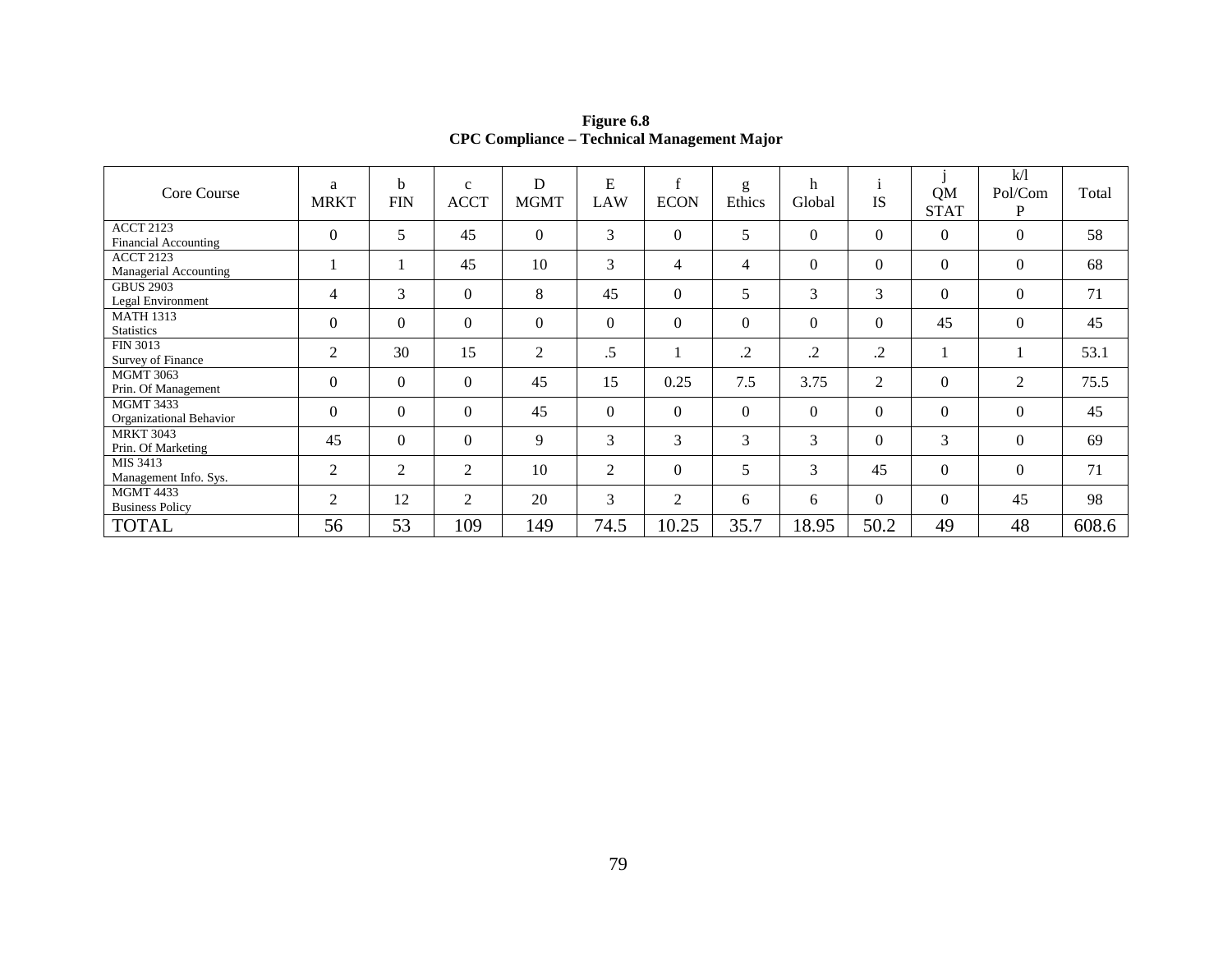| Core Course                                                  | a<br><b>MRKT</b> | b<br><b>FIN</b> | $\mathbf c$<br><b>ACCT</b> | d<br><b>MGMT</b> | e<br><b>LAW</b> | f<br><b>ECON</b> | g<br>Ethics | h<br>Global | -1<br><b>IS</b> | QM<br><b>STAT</b> | k/1<br>Pol/Com P | Total |
|--------------------------------------------------------------|------------------|-----------------|----------------------------|------------------|-----------------|------------------|-------------|-------------|-----------------|-------------------|------------------|-------|
| ORGL 3113 Foundations of<br>Organizational Leadership        |                  |                 |                            | 45               |                 |                  | 15          |             | 15              |                   |                  | 75    |
| ORGL 3223 Professional<br>Communication                      |                  |                 |                            | 45               | 5               |                  | 15          |             | 5               |                   |                  | 70    |
| ORGL 3333 Data Analysis<br>and Interpretation                |                  |                 |                            |                  | 10              | 25               |             |             | 20              | 30                |                  | 85    |
| ORGL 3443 Survey of<br><b>Fiscal Management</b>              |                  | 15              | 15                         | 30               | 5               |                  | 5           |             |                 |                   |                  | 70    |
| ORGL 4113 Ethics and<br>Organization                         |                  |                 |                            | 35               | 15              |                  | 20          | 10          |                 |                   |                  | 80    |
| ORGL 4223 The Individual,<br>the Organization and<br>Society |                  |                 |                            | 40               | 10              | 5                | 10          | 10          |                 |                   | 5                | 80    |
| ORGL 4333 Leading and<br>Managing                            |                  |                 |                            | 35               | 15              |                  | 10          | 5           | 5               |                   |                  | 70    |
| ORGL 4443 Markets and<br><b>Stakeholders</b>                 | 35               |                 |                            | 5                | 10              | 5                | 5           | 10          | 5               |                   | 5                | 80    |
| ORGL 4553 Capstone                                           |                  |                 |                            | 35               | 5               |                  | 10          |             | 10              |                   |                  | 60    |
| <b>TOTAL</b>                                                 | 35               | 15              | 15                         | 270              | 75              | 35               | 90          | 35          | 60              | 30                | 10               | 705   |

**Figure 6.9 CPC Compliance – Organizational Leadership Major**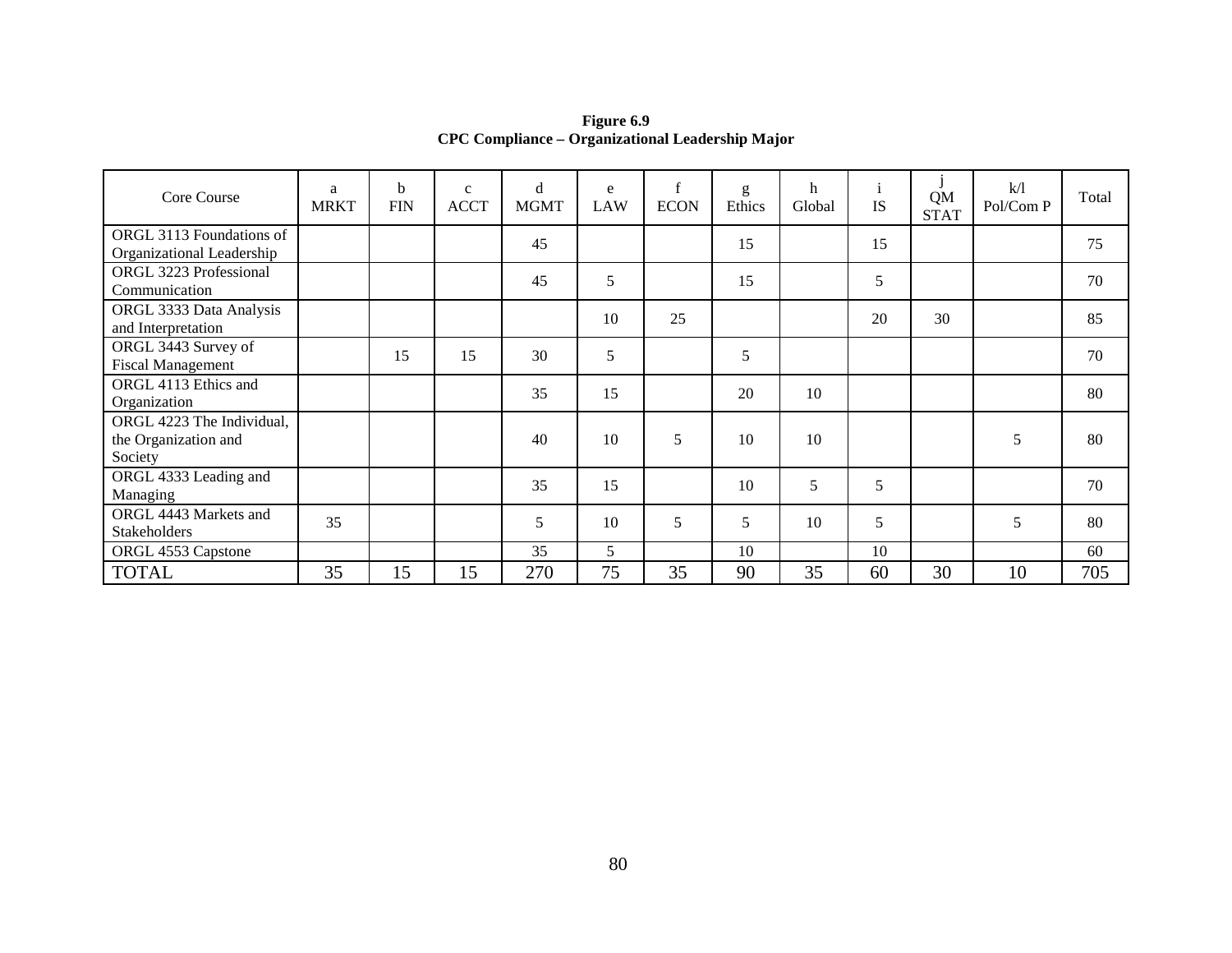### **CRITERION 6.1.6 CURRICULUM DESIGN IN GRADUATE PROGRAMS**

Not Applicable

#### **CRITERION 6.1.7 EDUCATIONAL (DESIGN AND DELIVERY) EVALUATION**

The evaluation processes used by the Division of Business are a mix of formal and informal processes. Some are mandated by the university and others by DOB policy and practice.

Enrollment numbers are tracked by senior administration and reported annually in the Factbook published by the university. The division chair also reviews the enrollment in DOB classes and the number of majors. As with the university, the division has seen some growth over the past several years. The university tracks retention university-wide but does not track retention by major. The importance of enrollment, retention and recruitment is discussed by the faculty.

As set forth in other sections of this self-study, the university mandates that all classes taught in the fall semester are to be evaluated by the students. University policy makes student evaluations at other times optional. The DOB faculty has adopted a policy that all classes offered by the division are to be evaluated by students. The results include a compilation of the numerical data and all comments entered by the students. The reports of these evaluations are distributed to and reviewed by the applicable faculty member, division chair, dean and executive vice president. If the results indicate a potential issue, appropriate action will be taken by the chair, dean and/or executive vice president.

All DOB faculty take attendance, as the university requires students to attend at least 75% of the classes to receive credit in a course. Each individual professor may set a stricter attendance policy (up to 90%). The DOB faculty discussed attendance in a meeting prior to the start of the Spring 2011 semester. The biggest issue seen by the faculty was student tardiness. The Business Advisory Council also raised an issue regarding students and new graduates not being at work on time. So the faculty instituted a new policy that once attendance is taken, a student is deemed absent even if he/she arrived late. Anecdotal evidence, as discussed by the faculty, indicates that this new policy has decreased the incidents of tardiness.

The executive vice president reviews a report of classes in which there is a high proportion of students receiving a D, F or W. When a pattern is detected regarding a particular professor or course, the dean works with the division chair to determine if there are issues that need to be addressed and to address those issues.

The division has adopted learning outcomes for classes offered by the division. Each time the class is offered, the faculty member is to assess to see if the outcomes are being achieved. The results of the course-level assessment are sent to the chair of the DOB Assessment Committee. The committee reports the course-level assessment results to the rest of the division faculty.

Program-level assessment is mandated by the university. Each of the program outcomes are assessed annually. The data is provided to the DOB Assessment Committee. The committee prepares a report for the DOB faculty. The DOB faculty meet to discuss the program-level assessment results and the recommendations of the Assessment Committee. The report may be amended by the faculty. Once the report is approved by the faculty, it is submitted to the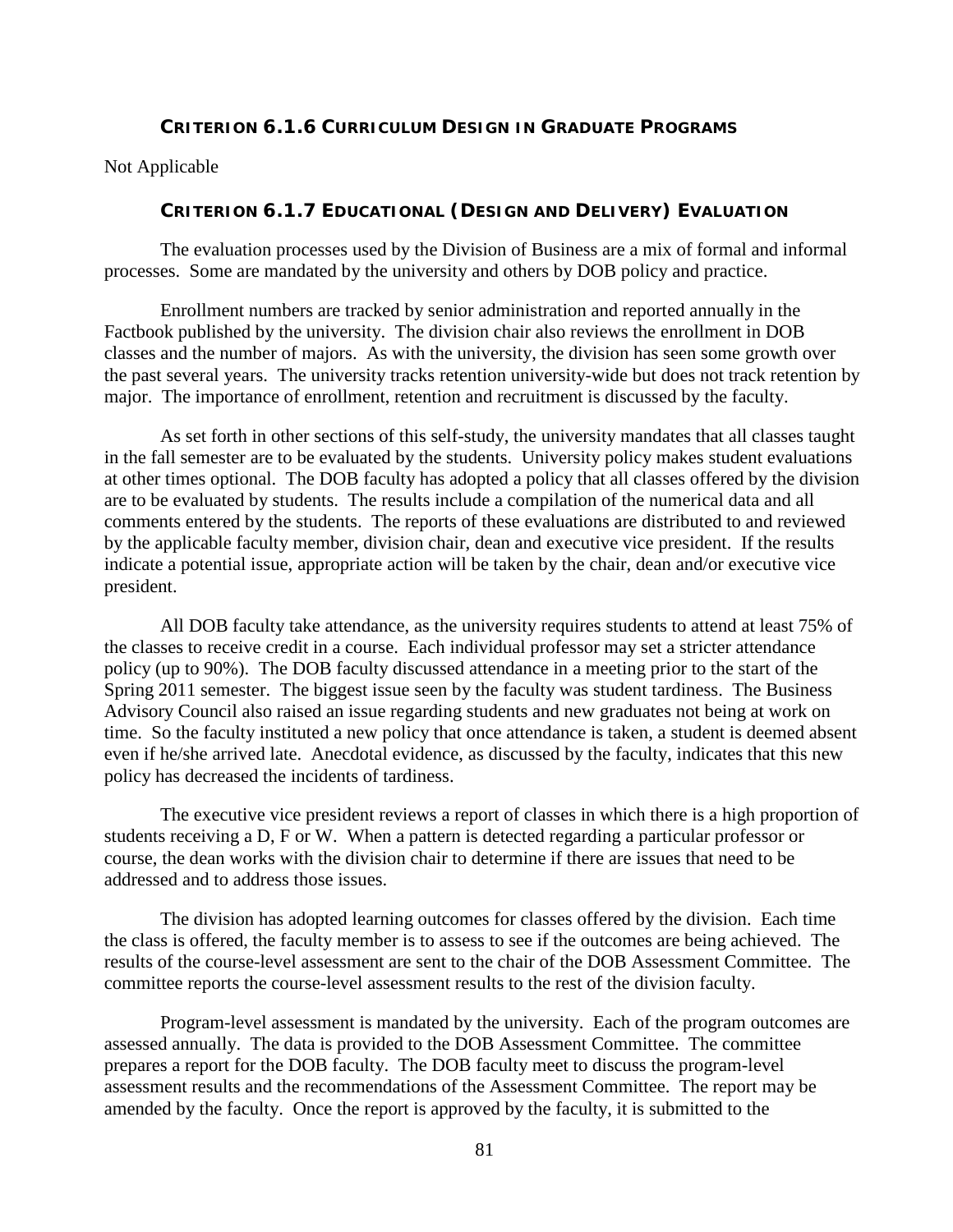university's Assessment Director. The assessment report is reviewed by both academic deans and the executive vice president. If there is an issue, it is discussed with the division chair.

Figure 6.10 summarizes the educational evaluation processes in place.

| Programs        | <b>Student Evaluation</b> | Recruitment/             | Other evaluations |
|-----------------|---------------------------|--------------------------|-------------------|
|                 | of Course/Instructor      | Retention/Dropout        |                   |
| Accounting      | All courses               | <b>DFW Report</b>        | Program-level     |
|                 | evaluated by              | <b>Enrollment Review</b> | assessment        |
|                 | students                  |                          | Course-level      |
|                 |                           |                          | assessment        |
| <b>Business</b> | All courses               | DFW Report               | Program-level     |
| Administration  | evaluated by              | <b>Enrollment Review</b> | assessment        |
|                 | students                  |                          | Course-level      |
|                 |                           |                          | assessment        |
| Organizational  | All courses               | DFW Report               | Program-level     |
| Leadership      | evaluated by              | <b>Enrollment Review</b> | assessment        |
|                 | students                  |                          | Course-level      |
|                 |                           |                          | assessment        |
| Technical       | All courses               | DFW Report               | Program-level     |
| Management      | evaluated by              | <b>Enrollment Review</b> | assessment        |
|                 | students                  |                          | Course-level      |
|                 |                           |                          | assessment        |

#### **Figure 6.10 Educational Design Evaluation**

# **CRITERION 6.2 MANAGEMENT OF EDUCATIONAL SUPPORT PROCESSES AND BUSINESS OPERATION PROCESSES**

### **CRITERION 6.2.1 EDUCATION SUPPORT PROCESSES**

The university maintains support services and facilities. The vice president for student affairs and enrollment management is responsible for the Counseling Center and Career Services. The Library Director reports to the executive vice president. Advising is the responsibility of the faculty. Facilities, such as computer facilities, offices and classrooms are the domain of the vice president for administration.

Senior administration is always looking to improve academic supports services, within the university's fiscal resources. Some recent examples of such improvement are the securing MegaMeeting.com for web conferencing. Faculty and support service personnel have had the opportunity for training in the use of MegaMeeting.com. All Business faculty have the necessary equipment and training to use MegaMeeting.com. Likewise, each student support office has been equipped with a webcam and headset to allow use of MegaMeeting.com.

In response to issues concerning Blackboard, the university has created a help desk to provide support services until 10:00 p.m. and on weekends. Previously, Blackboard support ended at 5:00 p.m., with little support available evenings or weekends.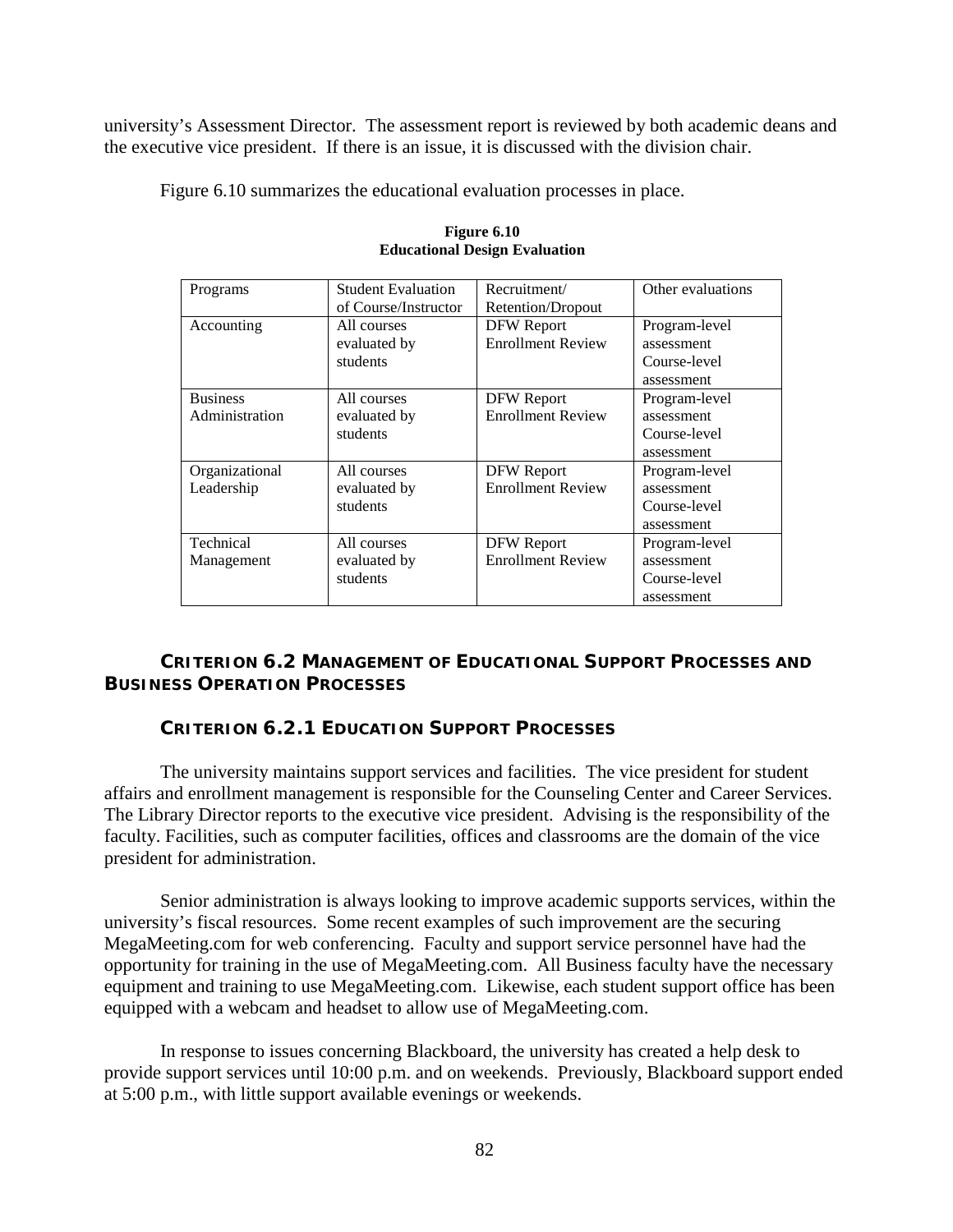The university has been encouraging an expansion of online courses. In support of this expansion, the university developed a training program for online teaching. Previously there was little formal training in online teaching.

|                               | <b>Usage Rates</b>                                                                                                                                                                                                 | <b>Success Rates</b>                                                                                                                                      | Student and Stakeholder<br>Feedback                                                                                                                                   |
|-------------------------------|--------------------------------------------------------------------------------------------------------------------------------------------------------------------------------------------------------------------|-----------------------------------------------------------------------------------------------------------------------------------------------------------|-----------------------------------------------------------------------------------------------------------------------------------------------------------------------|
| Counseling                    | No usage data is kept by<br>the university. The<br>Counseling Center is used<br>extensively by university<br>students                                                                                              | Data not kept                                                                                                                                             | The feedback from<br>students and stakeholders<br>is very positive.                                                                                                   |
| Advising                      | All students must meet<br>with an advisor each<br>semester before being able<br>to register                                                                                                                        | <b>DOB</b> Student Advisory<br>Council                                                                                                                    | Mostly positive comments                                                                                                                                              |
| Computer<br><b>Facilities</b> | Computer labs available<br>on all campuses; usage<br>rates not kept. Students do<br>not have to wait for<br>computers                                                                                              |                                                                                                                                                           | Mostly positive                                                                                                                                                       |
| Office Space                  | Division of Business in<br>Alva has space available<br>for 1-2 additional faculty<br>members. In Enid, one<br>additional faculty member<br>could be housed. In<br>Woodward, one faculty<br>member could be housed. | N/A                                                                                                                                                       | Faculty are satisfied with<br>their office<br>accommodations.                                                                                                         |
| <b>ITV</b> Services           | DOB used 70% of the ITV<br>available to DOB                                                                                                                                                                        | Technical problems<br>occurred in less than 5%<br>of class sessions taught<br>by DOB                                                                      | Quality not perfect but<br>acceptable<br>Students prefer live<br>professor rather than via<br><b>ITV</b>                                                              |
| <b>Blackboard Support</b>     | All Business professors<br>have used Blackboard<br>support services                                                                                                                                                | During normal business<br>hours, success rate was<br>high.<br>During non-business<br>hours, many issues not<br>resolved to the following<br>business day. | Faculty satisfied during<br>normal business hours.<br>After hour issues were not<br>satisfactory.<br>In late Fall 2011, help<br>desk was instituted until<br>10:00 pm |

# **Figure 6.10 Education Support Processes**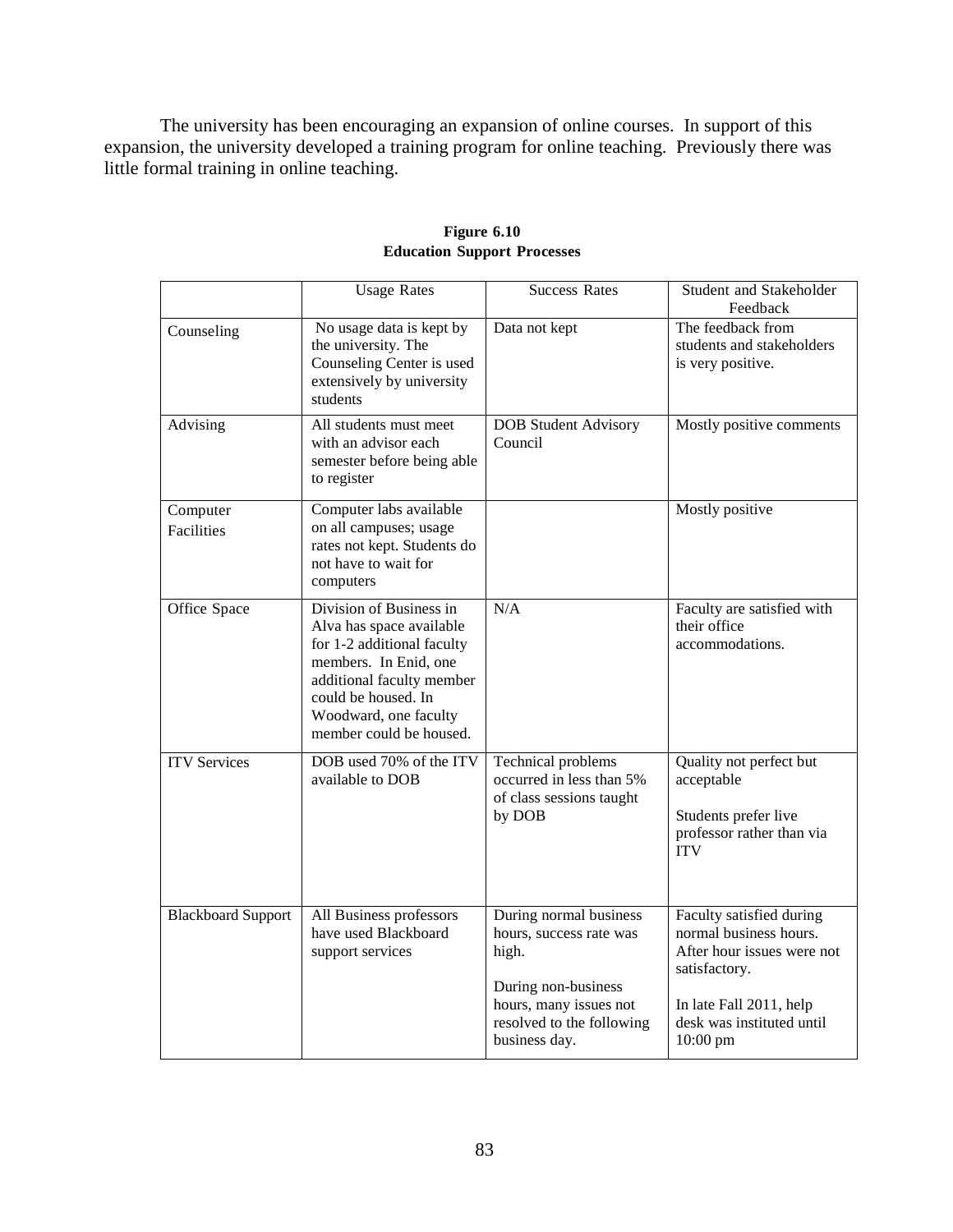### **CRITERION 6.2.2 BUSINESS OPERATIONS PROCESSES**

The university is regularly reviewing policies and procedures to determine effectiveness and looking for opportunities to improve. Regarding operational policies and practices, administrators communicate with peers from other institutions in the Regional University System of Oklahoma (RUSO) to learn how these sister institutions handle matters. Administrators discuss processes with those who must work with the processes for improvements. The university has annual internal and external audits which will also provide opportunities for improvement regarding policies and procedures.

|                                            | Feedback from<br>Faculty                  | Benchmarking                                                                                                                       | Data from<br>Observations and<br>Measurements                                                                                             |
|--------------------------------------------|-------------------------------------------|------------------------------------------------------------------------------------------------------------------------------------|-------------------------------------------------------------------------------------------------------------------------------------------|
| Student<br>Recruitment                     | <b>Efforts of NWOSU</b> are<br>successful | Increased enrollment                                                                                                               | $AY$ 2010-11 one of the<br>highest enrollments in<br>university history.                                                                  |
| Financial<br>Resources                     | Adequate but could be<br>improved         | Proportionality within the<br>academic budget                                                                                      | DOB is 16% of the<br>students and 15% of the<br>academic budget.                                                                          |
| <b>Fulltime Faculty</b><br><b>Salaries</b> | Could be improved                         | At least 75% of CUPA-HR<br>average for discipline/rank                                                                             | In self-study year all but<br>three of DOB faculty met<br>benchmark. Two of<br>three given raise in AY<br>$2011-12$ to improve<br>parity. |
| <b>Tuition Rates</b>                       | NWOSU among lowest<br>rates in region     | $RUSO$ schools $-$ lower than<br>average instate tuition<br>Regional Peer Institutions* -<br>lower than average instate<br>tuition | NWOSU is below the<br>average instate tuition for<br>both RUSO universities<br>and the peer institutions                                  |
| <b>Business Policies</b>                   | Little feedback positive or<br>negative   | <b>RUSO</b> institutions                                                                                                           | <b>NWOSU</b> business<br>policies and procedures<br>are very similar to those<br>of other RUSO<br>institutions.                           |

**Figure 6.11 Business Operation Processes**

\* The regional peer institutions were established by the Oklahoma State Regents for Higher Education. NWOSU peer institutions are: University of Arkansas – Monticello, University of Arkansas - Pine Bluff, Adams State College (CO), Mesa State College - Grand Junction (CO), Western State College (CO), Fort Hayes State University (KS), Pittsburg State University (KS), University of Central Missouri, Lincoln University of Missouri, Missouri Southern State University, Missouri Western State College, Northwest Missouri State University, Southeast Missouri State University, Missouri State University, Truman State University (MO), Chadron State College (NE), University of Nebraska – Kearney, Eastern New Mexico University, New Mexico Highlands University, Western New Mexico University, Prairie View A&M University (TX), Sul Ross State University (TX), Texas A&M University – Texarkana and West Texas A&M University.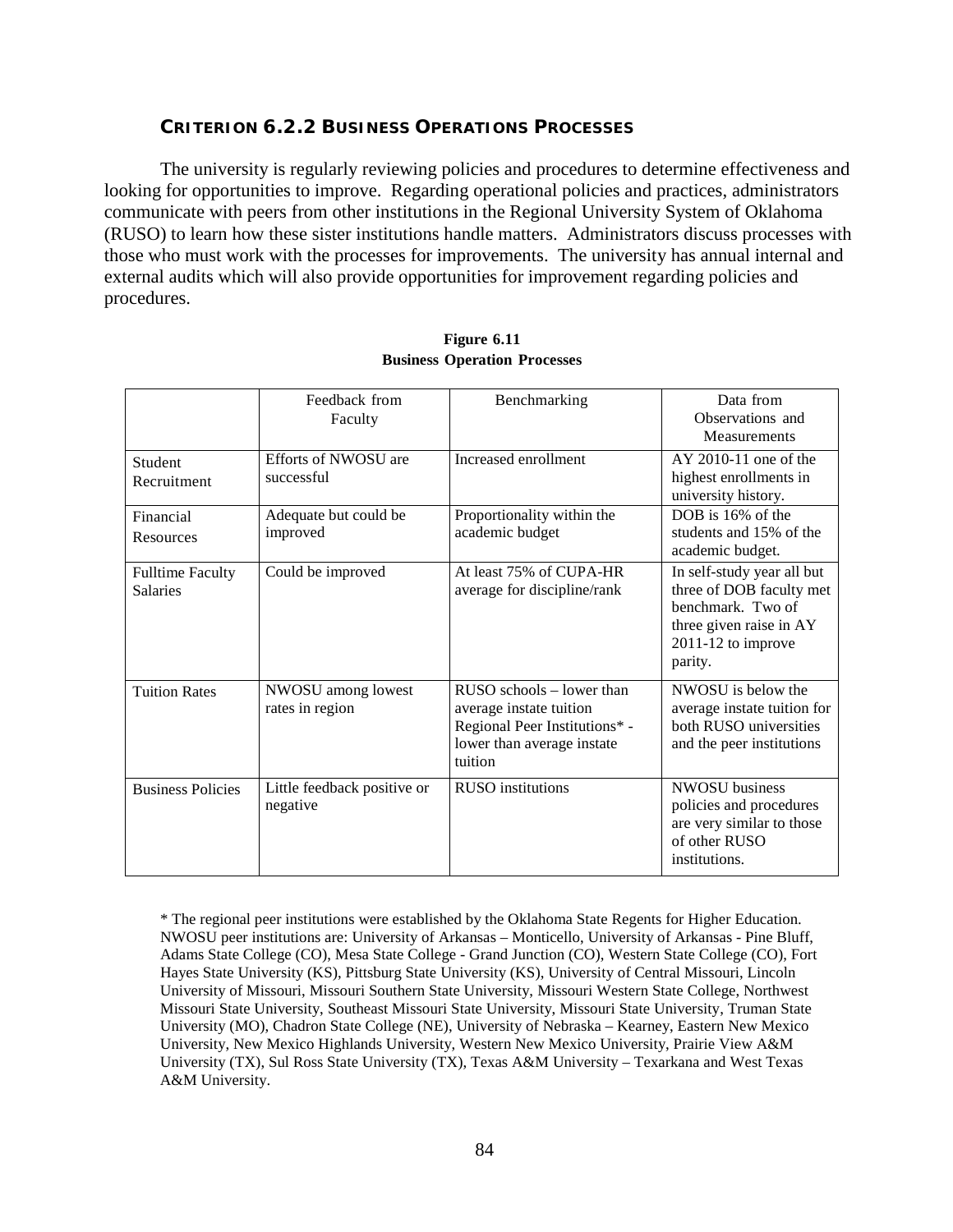# *Criterion 6.3 Enrollment Management*

# **CRITERION 6.3.1 ADMISSION POLICIES AND PROCEDURES**

Admission policies for the university can be found in the undergraduate catalog on pages 26-29 for freshman and 29-30 for transfer students. Admission policies for the Division of Business can be found on pages 51-52 of the undergraduate catalog.

#### **CRITERION 6.3.2 EXTERNAL ARTICULATION PROCESS**

The overwhelming majority of community college transfer students at NWOSU are from Northern Oklahoma College (NOC). NWOSU has entered into an articulation agreement with NOC.

While developing the new Business Administration and Accounting curricula, the division chair kept the Business Department chair at NOC advised of the changes. However, the articulation agreement was not changed at that time. Therefore, the articulation agreement with NOC must be updated to reflect the new curriculum.

With the creation of the new alternative energy option in the Technical Management major, initial discussions regarding a 2+2 arrangement with Oklahoma State University – Oklahoma City have occurred. An final agreement has not been reached.

The state of Oklahoma has developed an articulation matrix which can be located at: http://www.okhighered.org/transfer-students/course-transfer.shtml which is followed regarding transfer students. Further state regulations provide that a transfer student who has received an academic associate degree from an Oklahoma community college shall be deemed to have completed the general education requirements of the four-year institution. Thus, the only general education classes that the student may be required to take are program-specific general education classes. For the Accounting and Business Administration majors, the program specific general education classes are:

- 1. ENGL 1113 Composition I
- 2. ENGL 1213 Composition II
- 3. SCOM 1113 Introduction to Speech Communication
- 4. MATH 1513 College Algebra
- 5. GBUS 2033 Leadership in Business
- 6. FIN 1113 Personal Finance
- 7. CMSC 1103 Microcomputer Applications

Students must achieve a grade of "C" or better in these required general education classes.

Admission policies regarding transfer students can be found in the undergraduate catalog at pages 29-30.

The Recruitment Office has one counselor assigned as the transfer recruiter. This counselor is trained regarding transferability policies. Likewise, the Registrar has assigned one assistant to evaluate transfer transcripts. The state matrix is used to determine transferability when possible.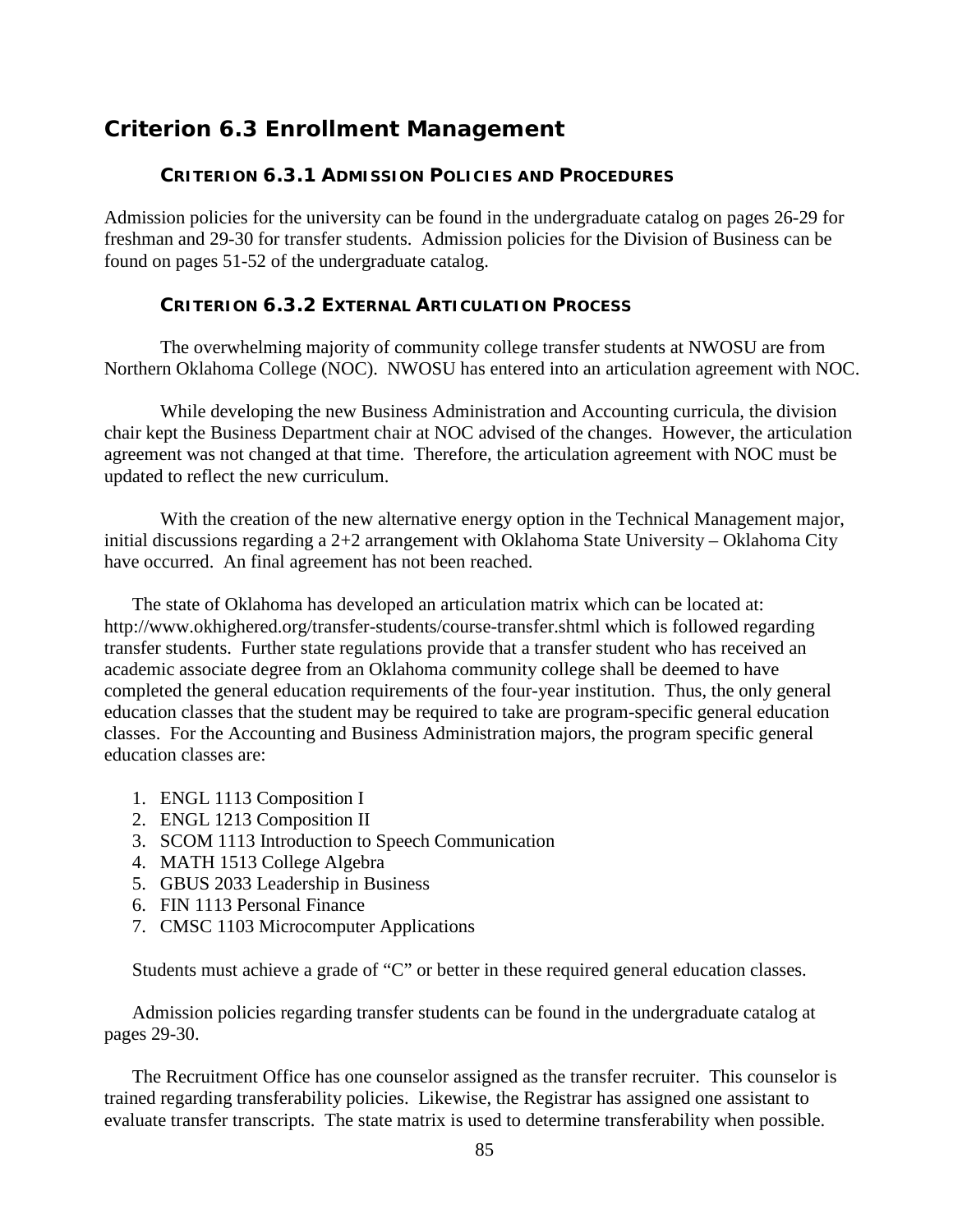Over the years, the Registry Office has developed a list of course equivalents from other institutions. If the Registry Office has a question regarding a particular class, the question is referred to the appropriate division chair for determination.

The transfer student's advisor may also request that a transferred class be accepted to meet a program or general education requirement. This is accomplished through the course substitution process. It must be approved by the DOB chair, the chair of any other department/division affected, the dean and the executive vice president.

It is the practice of the DOB to accept the credit for Principles of Management or Principles of Marketing taken at a community college to meet the curriculum requirement. However, the students need to take an additional upper-level Business elective to meet the upper-level Business credit hour graduation requirement.

|                      | Northern Oklahoma College | <b>Statewide Articulation</b> | OSU-OKC                 |
|----------------------|---------------------------|-------------------------------|-------------------------|
|                      |                           |                               |                         |
| Agreement in         | Yes                       | Yes                           | No, initial discussions |
| Place                |                           |                               |                         |
| <b>Business Unit</b> | Needs to be updated       | Up to date                    | No, initial discussions |
| Process              |                           |                               |                         |
| Institution          | Yes – Bridge Program      | Yes                           | No, initial discussions |
| Process              |                           |                               |                         |

**Figure 6.12 Articulation**

# **CRITERION 6.3.3 GRADUATE PROGRAM ARTICULATION AND ADMISSION POLICIES**

Not applicable.

# **CRITERION 6.3.4 ACADEMIC POLICIES FOR PROBATION, SUSPENSION AND READMISSION**

The Division of Business does not have separate policies regarding probation, suspension and readmission. The university follows the policy adopted by the state regents for all institutions in the Oklahoma State System of Higher Education. This policy is set forth in the Student Handbook (Appendix 26 at page 115). A freshman (30 hours or less) must have a cumulative GPA of 1.70 or higher. All other students (31+ hours) must have a cumulative GPA of 2.00 or higher. The first time a student drops below the standard, he/she is placed on probation. A student on probation must achieve a semester GPA of 2.00 or higher. If a student on probation fails to achieve a semester GPA of 2.0 or higher, he/she is suspended for one academic semester (fall or spring). After sitting out the semester, the student may apply for re-admission. Students also may appeal a suspension to the Academic Suspension Appeals Committee.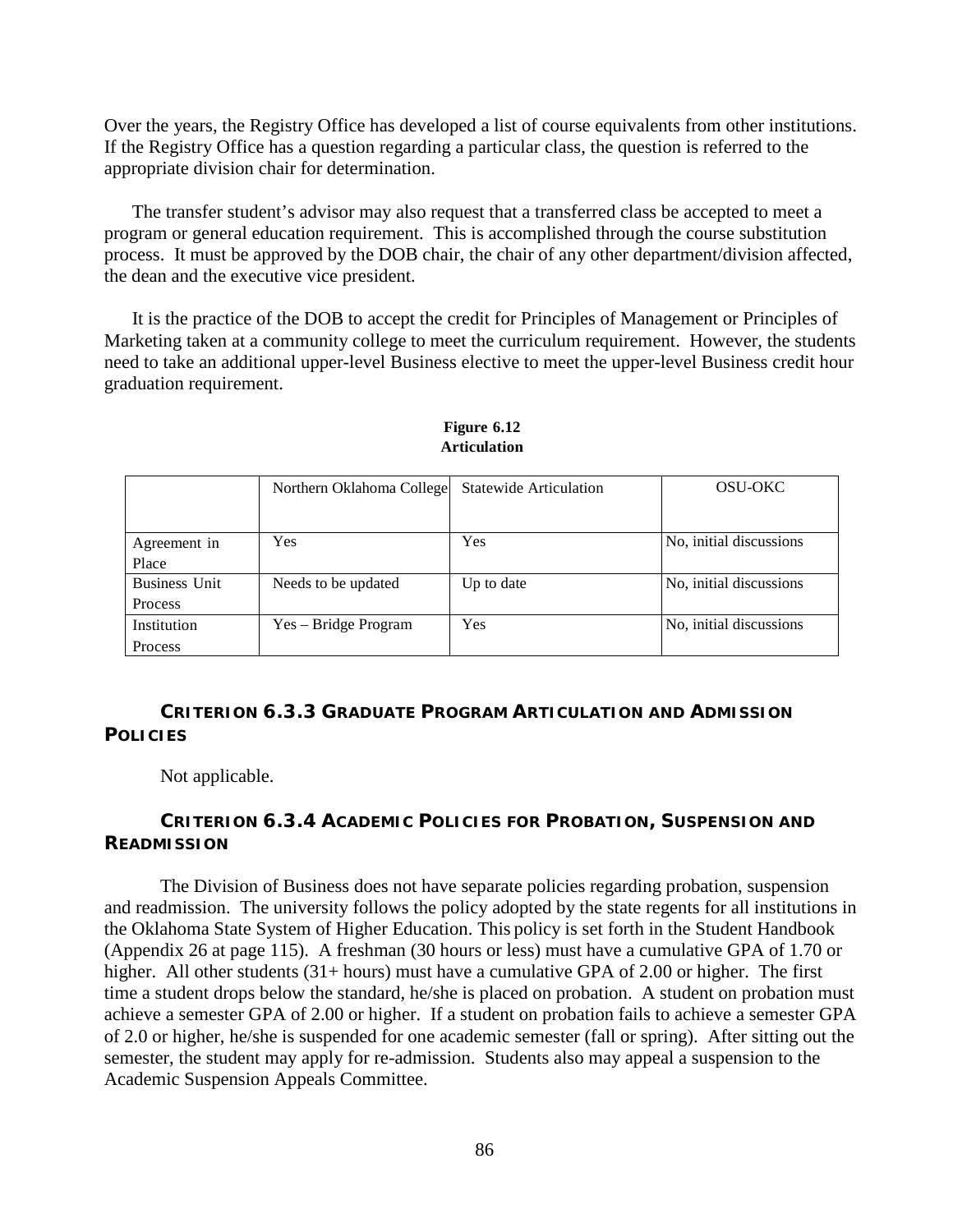# **CRITERION 6.3.5 ACADEMIC POLICIES FOR RECRUITING, ADMITTING AND RETAINING STUDENTS**

Students who have been admitted to Northwestern Oklahoma State University may apply for admission to the Business major. The following are the requirements for full admission to the major:

- 1. Students must have completed ENGL 1113, ENGL 1213, SCOM 1113, MATH 1513, GBUS 2033, FIN 1113, and CMSC 1103 with grades of "C" or better.
- 2. Students must have completed all of the classes in the Foundation Core with a grade of "C" or better.
- 3. Students must have an overall G.P.A. of 2.50 or better in the Foundation Core and Program Specific General Education courses combined.
- 4. Students must have a cumulative G.P.A. of 2.50 or better for all coursework taken to date.

Students who do not meet the division admission requirements may repeat course work until the student meets the requirement. In addition, students who have not been accepted as a Business major, declared a minor in the Division of Business, or declared Business as their concentration area for a General Studies degree may take no more than nine (9) credit hours of upper-level Business classes without permission of the division chair. Students must meet any prerequisites for the courses they take.

The admission standards for the Organizational Leadership program are set by the state and have been approved by the university President's Council. These requirements are:

- 1. Age 21+
- 2. Have completed at least 72 hours of college credit
- 3. Have a minimum 2.00 graduation/retention GPA
- 4. Met general education requirements
- 5. Satisfy institutional requirements for remedial coursework

For a student to be admitted to the B.A.A.S. (Technical Management) program, he/she must have an applied associate of science degree in an approved career specialty area. A student who has an applied associate of science degree in a different field may request approval from the Oversight Committee. Students may also be admitted if they have an approved professional certification. Other university admission requirements apply to the B.A.A.S. program.

Section 3.16 of the DOB Faculty Manual (Appendix 5) sets forth the division's policy regarding recruitment and retention. The policy states:

It is the responsibility of all faculty members to assist the university in recruiting new students and retaining current students. This is an important undertaking for the growth of the Business programs and the university.

Business faculty is expected to assist in the recruitment of new students through a variety of activities. Participation in activities such as Ranger Preview, Freshman Connection, Freshman/Transfer Orientation, Ranger Connection, Family Day,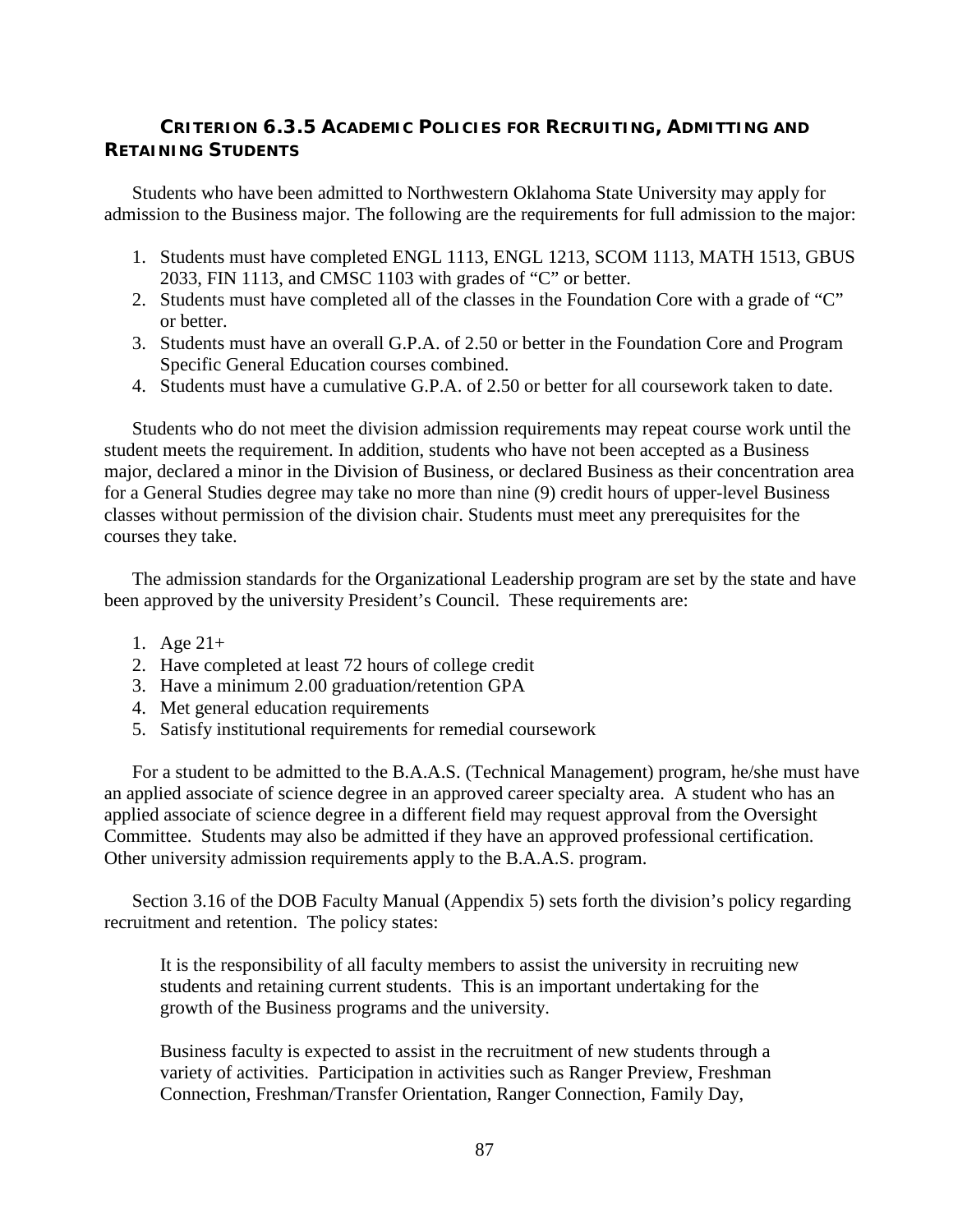recruiting trips, meeting with prospective students, etc. are vital to the successful recruitment efforts of the university and division.

Faculty provide an important element in the retention of current students. Developing professional relationships with students through proper advising, assistance outside of class and showing students respect are important. Business faculty should read and respond to student emails and phone messages in a timely manner. Business faculty should observe posted office hours. If a professor has to cancel office hours, students should be informed in advance if possible.

All Business faculty are expected to attend Division activities involving students. Such activities include award/recognition ceremonies, internship presentations, Business Policy presentations, etc. Business faculty are strongly encouraged to attend non-Business Division events involving Business students. Involvement in campus activities by faculty is a factor in retaining students.

### **CRITERION 6.3.6 RESULTS OF ENROLLMENT MANAGEMENT**

On a university-wide measure the fall-to-fall retention rate is set forth in Figure 6.13 below. As can be seen, the DOB retention rate is less than the university rate. The DOB retention rate data primarily concerns students in the program before the curriculum and policy changes that have been part of the Division of Business planning and accreditation processes.



**Figure 6.13 Fall-to-Fall Student Retention Rates**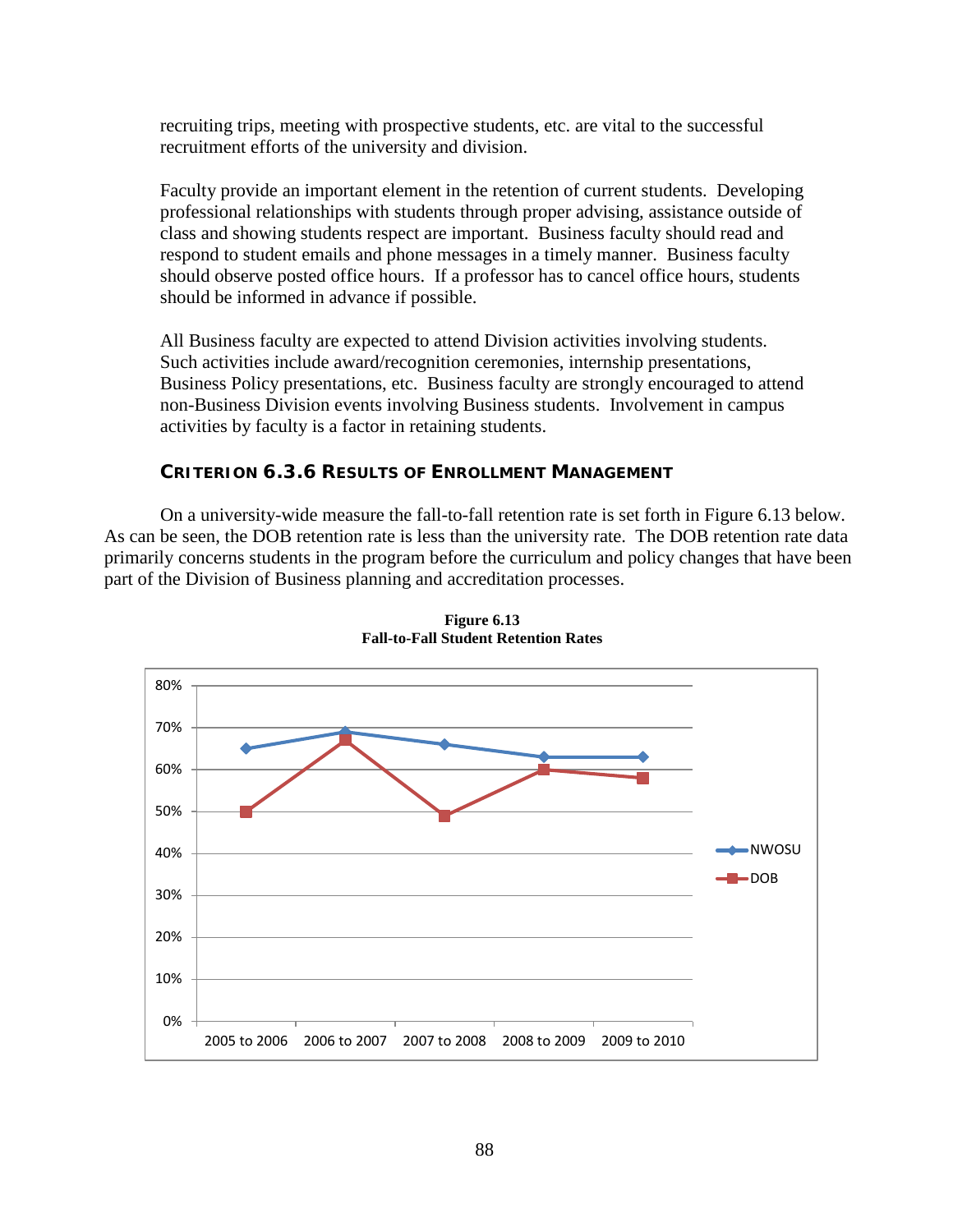Regarding graduation rates, Figure 6.14 compares the university's six year graduation rate with that of first-time freshmen who declared a Business discipline as their major in the fall semester of their first year. The data includes those who eventually completed a Business degree and those who completed any degree.



**Figure 6.14 6-Year Graduation Rates**

### **CRITERION 6.3.7 IMPROVEMENT IN ENROLLMENT MANAGEMENT**

The university has a vice president for student affairs and enrollment management. Under his authority the university also employs a retention coordinator. The university uses several methods, formal and informal, to retain students.

One of the primary formal tools to assist retention is an early warning system. Any faculty member can refer any student the faculty feels is at-risk. The early warning system can be used for any reason, i.e. academic performance, attendance, possible emotional issues, stress, etc. The retention coordinator follows up on all early warning referrals.

An academic course, UNIV 1021 Peak Performance, has been developed for at-risk students based on prior academic performance. The course description is:

Designed to assist those students who are at risk based on previous academic performance at the college level. The course focuses on developing practical techniques designed to enhance academic success. Topics include available resources, support systems, student services, time management, study skills, and techniques designed to help deal with issues that might create barriers to learning.